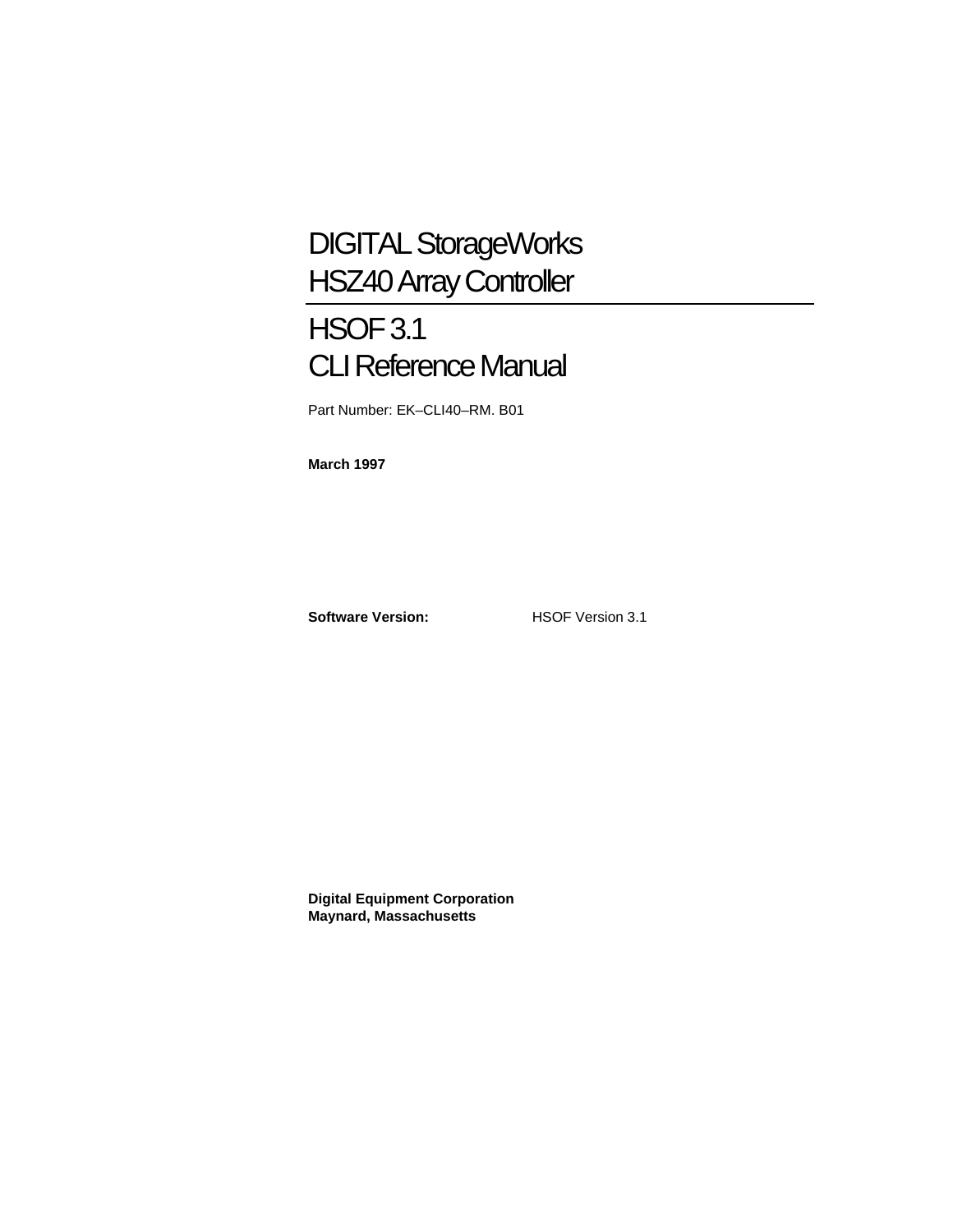#### **March 1997**

While Digital Equipment Corporation believes the information included in this manual is correct as of the date of publication, it is subject to change without notice. DIGITAL makes no representations that the interconnection of its products in the manner described in this document will not infringe existing or future patent rights, nor do the descriptions contained in this document imply the granting of licenses to make, use, or sell equipment or software in accordance with the description. No responsibility is assumed for the use or reliability of firmware on equipment not supplied by DIGITAL or its affiliated companies. Possession, use, or copying of the software or firmware described in this documentation is authorized only pursuant to a valid written license from DIGITAL, an authorized sublicensor, or the identified licensor.

Commercial Computer Software, Computer Software Documentation and Technical Data for Commercial Items are licensed to the U.S. Government with DIGITAL'S standard commercial license and, when applicable, the rights in DFAR 252.227-7015, "Technical Data—Commercial Items."

© Digital Equipment Corporation, 1997. Printed in U.S.A. All rights reserved.

CI, DIGITAL, HSC, HSJ, HSD, HSZ, OpenVMS, StorageWorks, VAX, VAXcluster, VMS, VMScluster, and the DIGITAL logo are trademarks of Digital Equipment Corporation. All other trademarks and registered trademarks are the property of their respective holders.

UNIX is a registered trademark in the United States and other countries licensed exclusively through X/Open Company LTD. SUN is a registered trademark of Sun Microsystems Corp. IBM is a registered trademark of International Business Machines Corp. Windows NT is a registered trademark of Microsoft Corporation.

This equipment has been tested and found to comply with the limits for a Class A digital device, pursuant to Part 15 of the FCC Rules. These limits are designed to provide reasonable protection against harmful interference when the equipment is operated in a commercial environment. This equipment generates, uses and can radiate radio frequency energy and, if not installed and used in accordance with the instruction manual, may cause harmful interference to radio communications. Operation of this equipment in a residential area is likely to cause harmful interference in which case the user will be required to correct the interference at his own expense. Restrictions apply to the use of the local-connection port on this series of controllers; failure to observe these restrictions may result in harmful interference. Always disconnect this port as soon as possible after completing the setup operation. Any changes or modifications made to this equipment may void the user's authority to operate the equipment.

#### Warning!

This is a Class A product. In a domestic environment this product may cause radio interference in which case the user may be required to take adequate measures.

#### Achtung!

Dieses ist ein Gerät der Funkstörgrenzwertklasse A. In Wohnbereichen können bei Betrieb dieses Gerätes Rundfunkstörungen auftreten, in welchen Fällen der Benutzer für entsprechende Gegenmaßnahmen verantwortlich ist.

#### Avertissement!

Cet appareil est un appareil de Classe A. Dans un environnement résidentiel cet appareil peut provoquer des brouillages radioélectriques. Dans ce cas, il peut être demandé à l' utilisateur de prendre les mesures appropriées.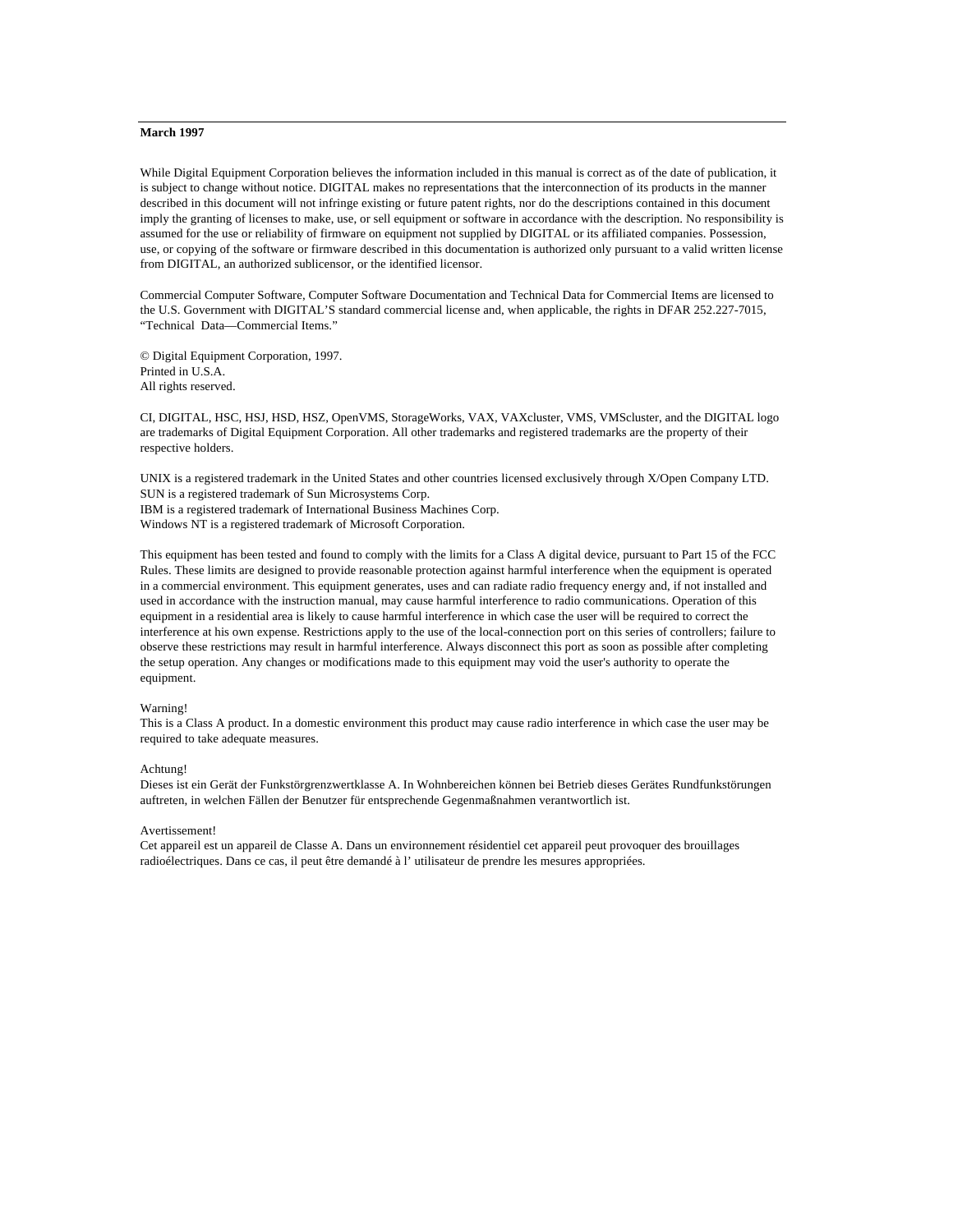## **Table of Contents**

**HSZ40 Array Controller** 

CLI Reference Manual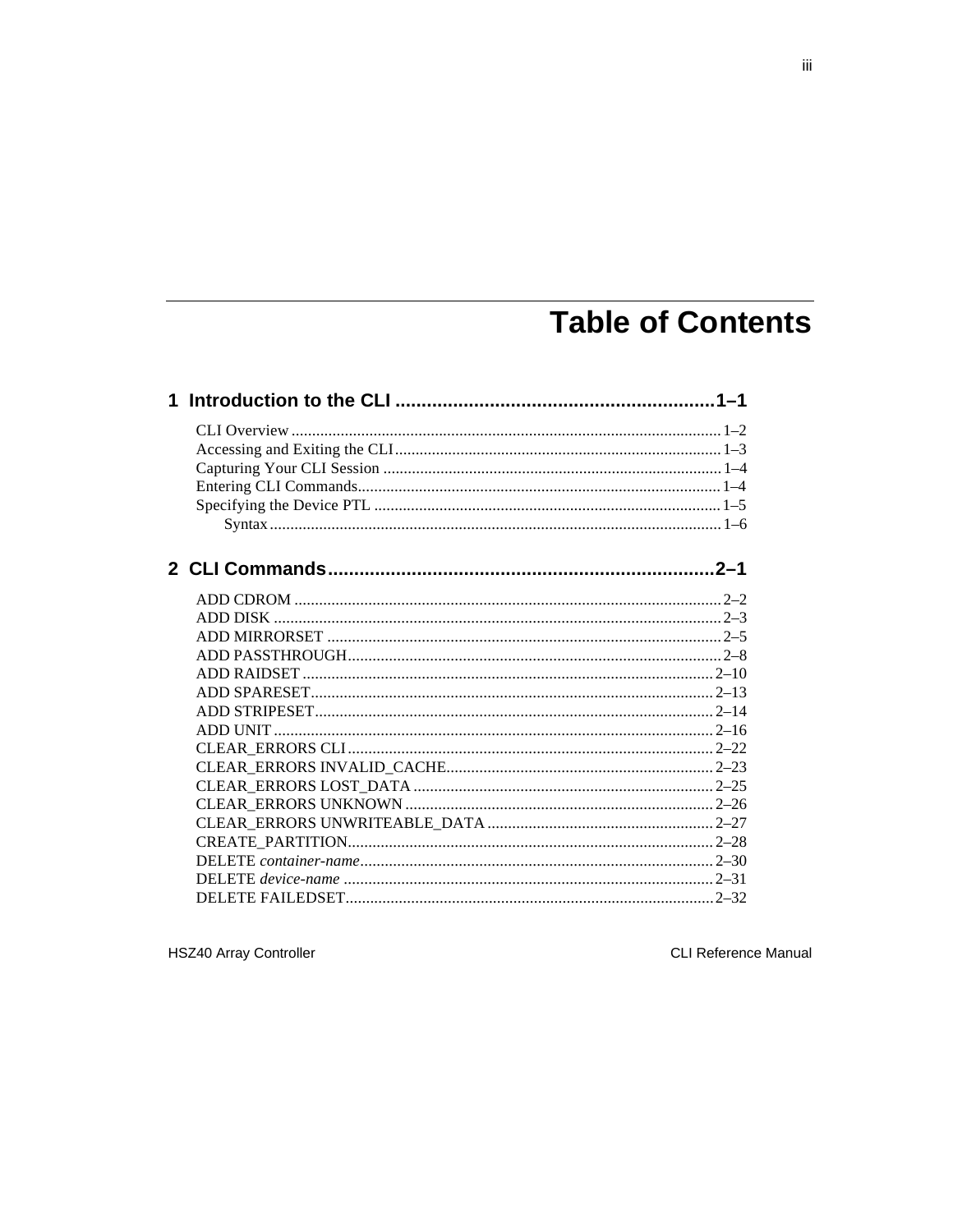| RESTART THIS_CONTROLLER and RESTART OTHER_CONTROLLER  2-50  |  |
|-------------------------------------------------------------|--|
|                                                             |  |
|                                                             |  |
| SELFTEST OTHER CONTROLLER and SELFTEST THIS CONTROLLER 2-54 |  |
|                                                             |  |
|                                                             |  |
|                                                             |  |
|                                                             |  |
|                                                             |  |
|                                                             |  |
| SET THIS_CONTROLLER and SET OTHER_CONTROLLER 2-70           |  |
|                                                             |  |
|                                                             |  |
|                                                             |  |
| SHUTDOWN THIS_CONTROLLER and SHUTDOWN OTHER_CONTROLLER2-86  |  |
|                                                             |  |
|                                                             |  |

## Glossary

## **Index**

## **Figures**

| Figure 1-1 Identifying THIS_CONTROLLER, OTHER_CONTROLLER  1-2                  |
|--------------------------------------------------------------------------------|
| Figure 2–1 Controller Connections in Multiple Bus Failover Configuration  2–66 |

CLI Reference Manual

HSZ40 Array Controller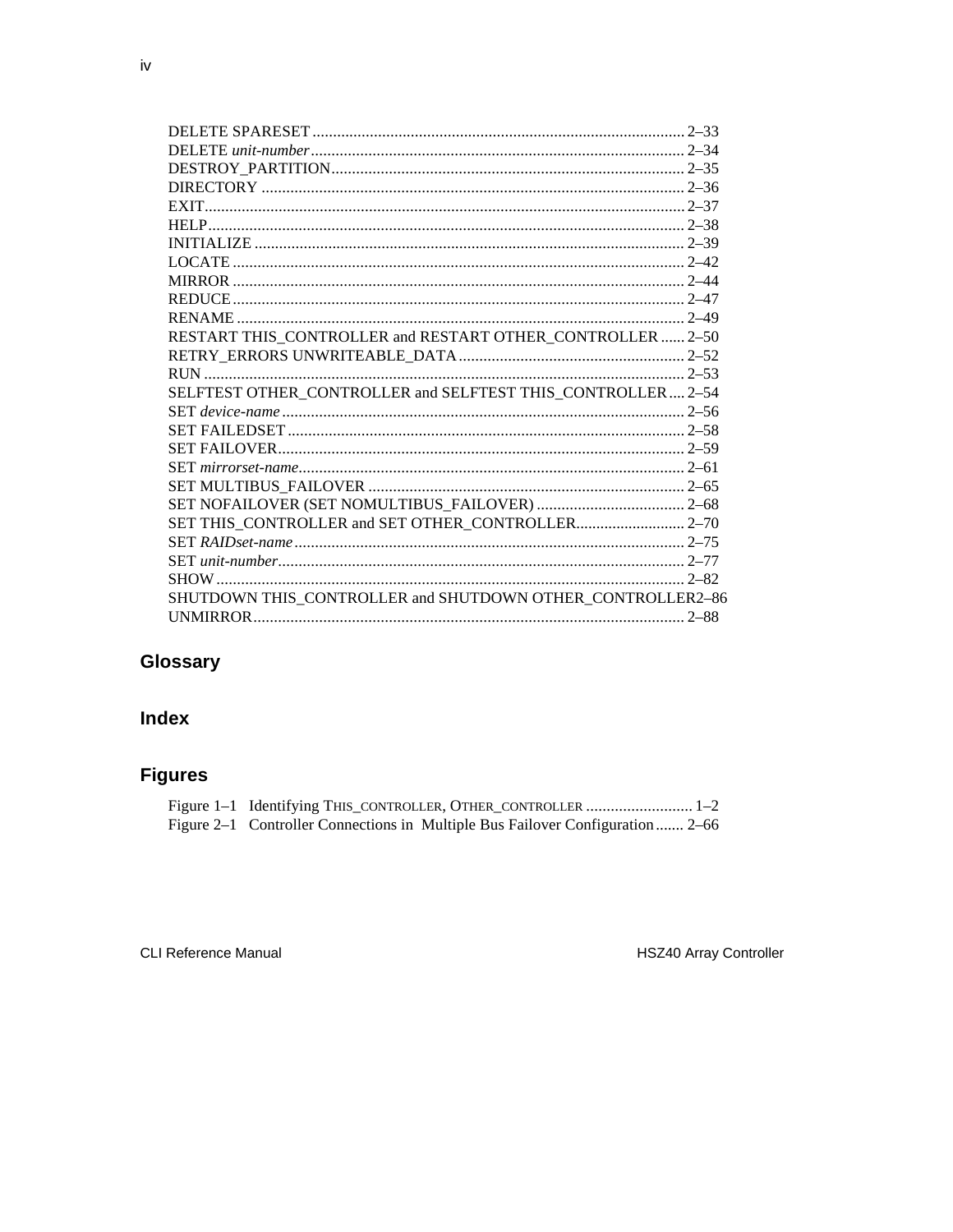## **Related Documents**

| <b>Document title</b>                                                                  | <b>Part number</b>                   |
|----------------------------------------------------------------------------------------|--------------------------------------|
| <b>DECevent Installation Guide</b>                                                     | AA-Q73JA-TE                          |
| StorageWorks BA350–MA Controller Shelf User's<br>Guide                                 | $EK-350MA-UG$                        |
| StorageWorks Configuration Manager for DEC<br>OSF/1 Installation Guide                 | AA-OC38A-TE                          |
| StorageWorks Configuration Manager for DEC<br>OSF/1 System Manager's Guide for HSZterm | AA-QC39A-TE                          |
| <b>StorageWorks Solutions Configuration Guide</b>                                      | $EK-BA350-CG$                        |
| StorageWorks Solutions Shelf and SBB User's<br>Guide                                   | $EK-BA350-UG$                        |
| StorageWorks Solutions SW300-Series RAID<br>Enclosure Installation and User's Guide    | $EK-SW300-UG$                        |
| Storage Works SW500-Series Cabinet Installation<br>and User's Guide                    | $EK-SW500-UG$                        |
| StorageWorks SW800-Series Data Center Cabinet<br>Installation and User's Guide         | EK-SW800-UG                          |
| The RAIDBOOK—A Source for RAID<br>Technology                                           | <b>RAID Advisory</b><br><b>Board</b> |
| Polycenter Console Manager User's Guide                                                | <b>Computer Associates</b>           |
| VAX cluster Systems Guidelines for VAX cluster<br><b>System Configurations</b>         | EK-VAXCS-CG                          |
| 16-Bit SBB User's Guide                                                                | EK-SBB16-UG                          |
| 7-Bit SBB Shelf (BA356 Series) User's Guide                                            | $EK-BA356-UG$                        |
| <b>SBB User's Guide</b>                                                                | EK-SBB35-UG                          |

The following table lists some of the documents related to the use of this product.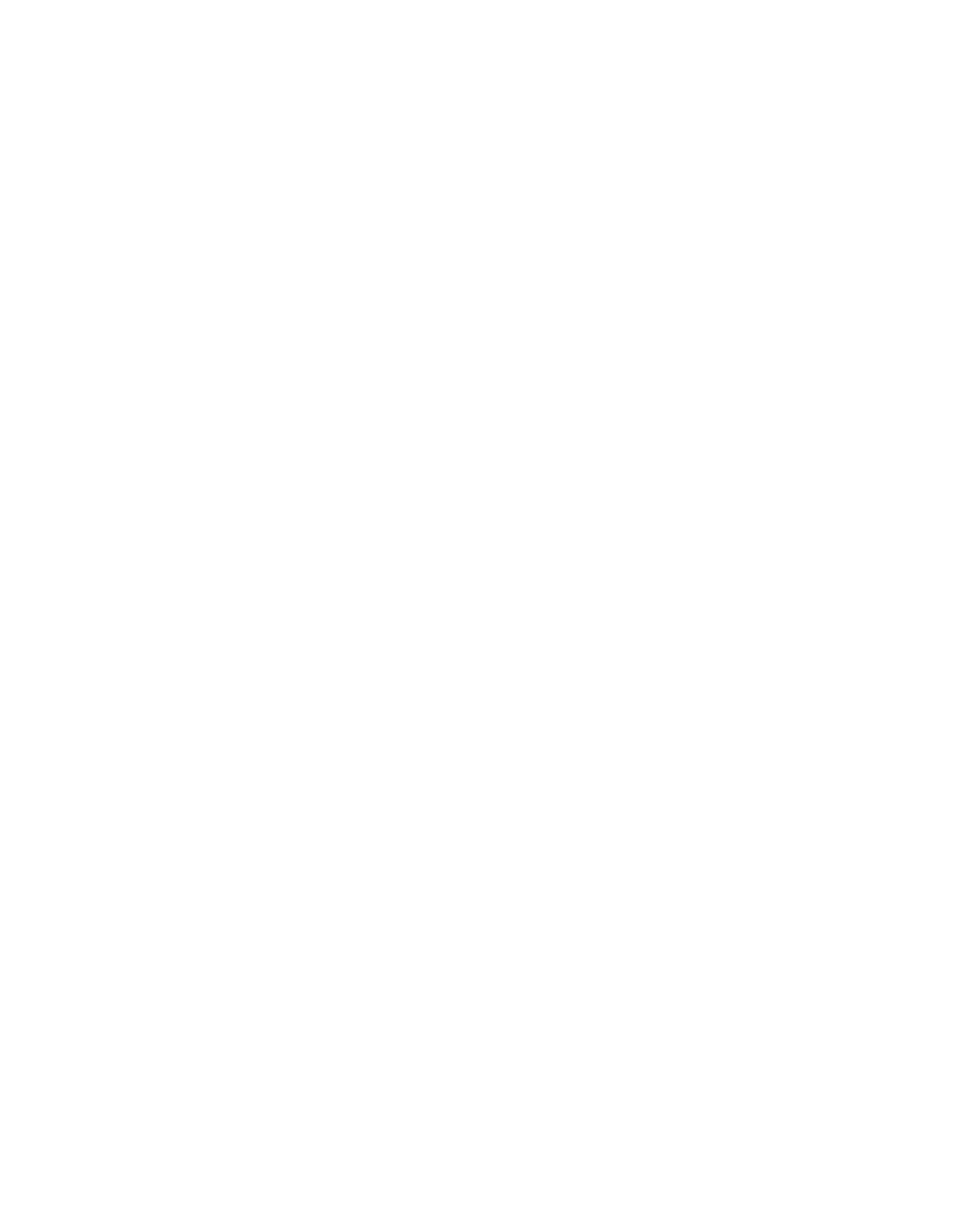# **1 Introduction to the CLI**

CLI Overview How to Access and Exit the CLI Entering CLI Commands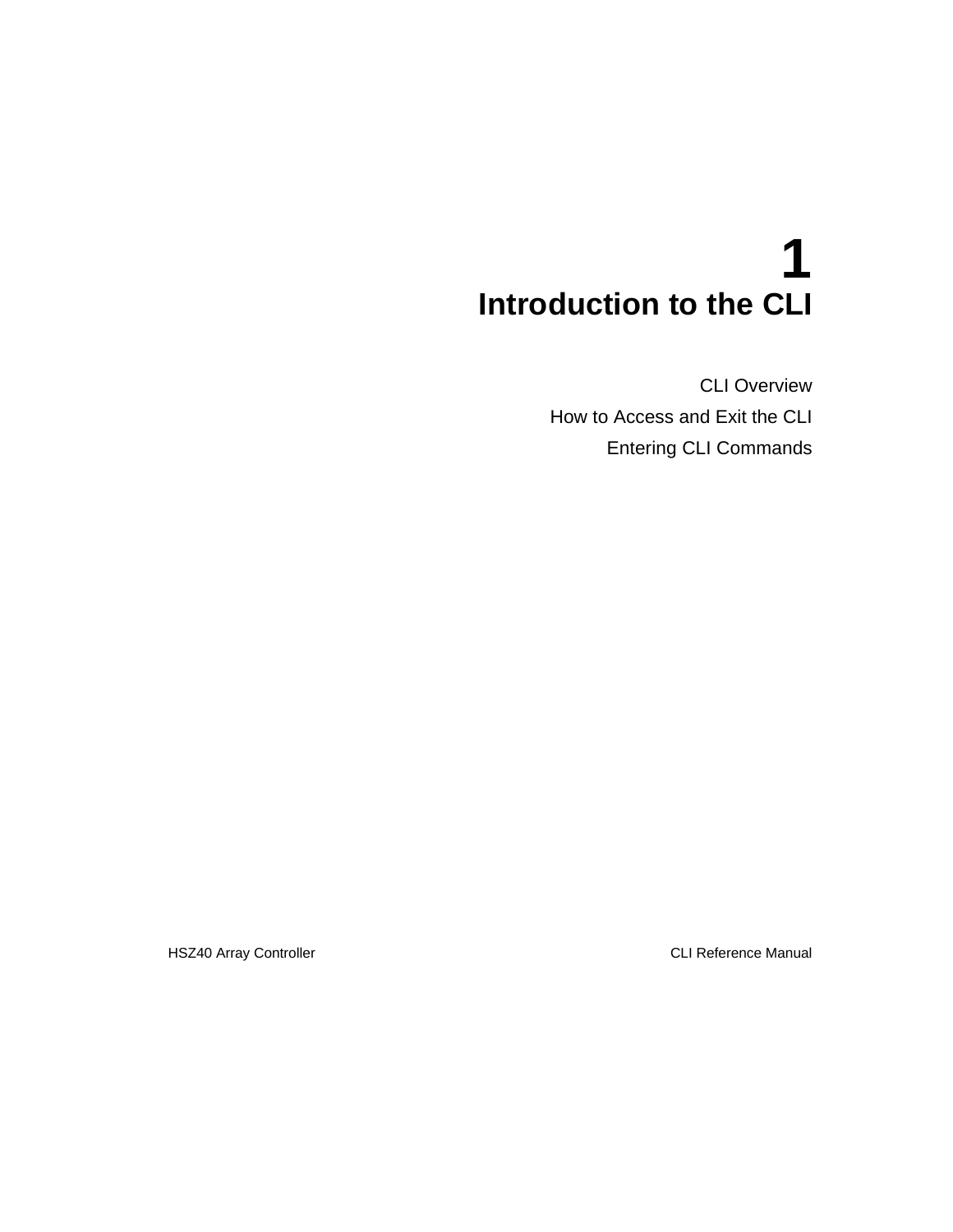## **CLI Overview**

The command line interpreter (CLI) is one of the user interfaces to the StorageWorks™ array controllers in your subsystem. The CLI commands allow you to manage the subsystem by viewing and modifying the configuration of the controllers and the devices attached to them. You also use the CLI to start controller diagnostic and utility programs.

CLI commands for configuring and viewing the controllers use the relative terms THIS\_CONTROLLER and OTHER\_CONTROLLER. THIS\_CONTROLLER always refers to the controller that is running the current CLI session. You may have a maintenance terminal or PC directly connected to the terminal port on the front of the controller, or you may be using a virtual terminal connection through the host bus. In either case, THIS\_CONTROLLER is the one that you are interacting with directly. This is shown in Figure 1–1.



**Figure 1–1 Identifying THIS\_CONTROLLER, OTHER\_CONTROLLER**

OTHER\_CONTROLLER always refers to the controller that is *not* running the current CLI session—the one that is not connected to a terminal or terminal session.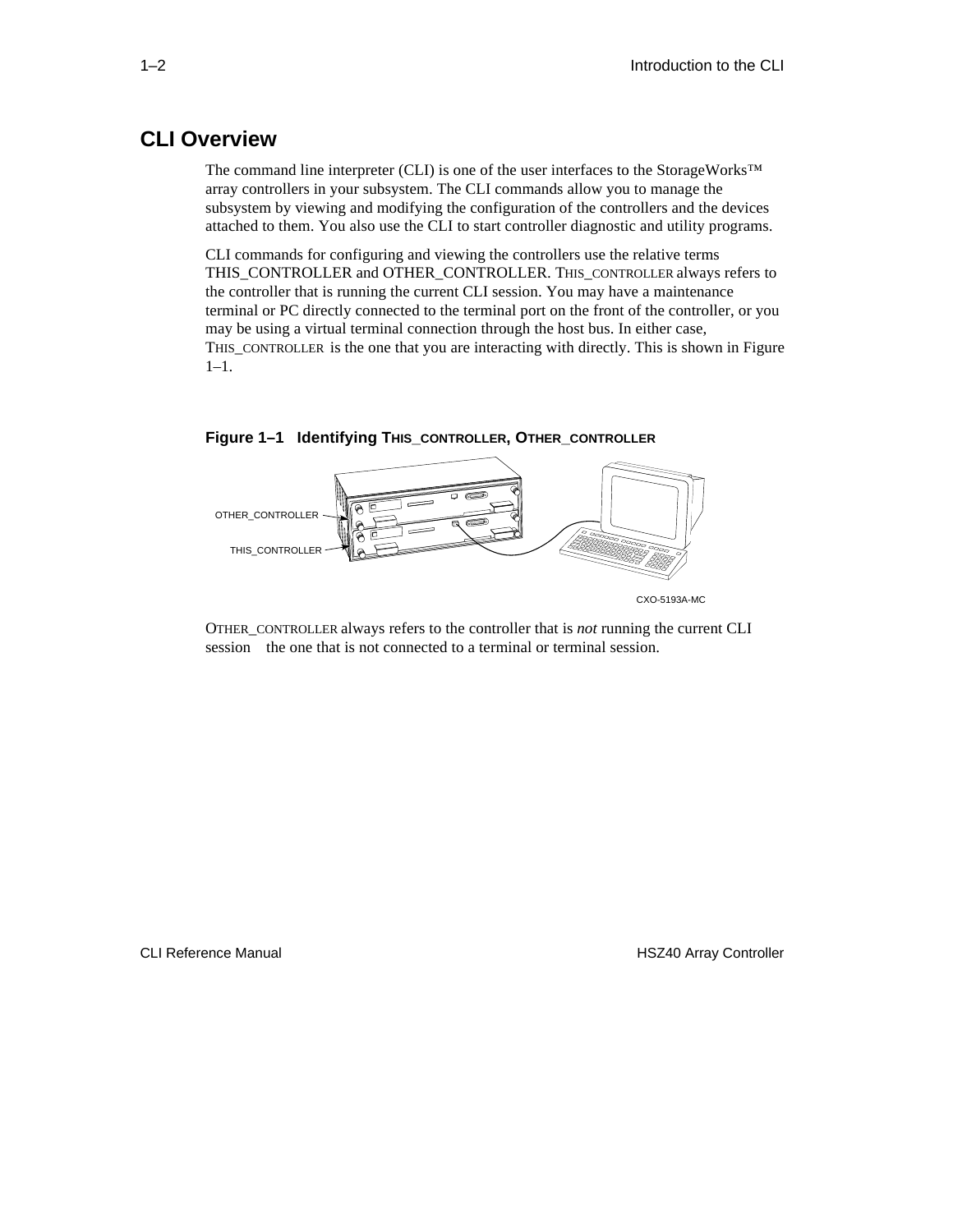## **Accessing and Exiting the CLI**

**\_\_\_\_\_\_\_\_\_\_\_\_\_\_\_\_\_\_\_\_\_\_\_\_\_\_ Note \_\_\_\_\_\_\_\_\_\_\_\_\_\_\_\_\_\_\_\_\_\_\_\_\_\_\_\_\_**

The maintenance terminal port on the controller is meant to be used only for initial configuration and required maintenance functions. Operation of this port may cause harmful radio frequency interference. Always disconnect the terminal and cable when you have finished working with the controller.

**\_\_\_\_\_\_\_\_\_\_\_\_\_\_\_\_\_\_\_\_\_\_\_\_\_\_\_\_\_\_\_\_\_\_\_\_\_\_\_\_\_\_\_\_\_\_\_\_\_\_\_\_\_\_\_\_\_\_\_\_**

You can access the CLI from a maintenance terminal connected to the front bezel of the controller (local connection) or through the host operating system using a VAXcluster™ system console (VCS), a diagnostic and utility protocol (DUP), or an HSZterm (remote connection). You *must* use a local connection to perform initial controller configuration, such as setting the controller ID. Once you have completed initial configuration and the controller is visible on the host bus, you can perform all other configuration through a remote connection.

In a dual-redundant controller configuration, you can view and set the configurations of both controllers with one local or remote connection. Use THIS\_CONTROLLER commands to change the configuration on the controller that is running the CLI session. Use OTHER\_CONTROLLER commands to view or change the configuration on the partner controller.

If you are using a remote DUP connection to the CLI, enter the EXIT command at the CLI prompt to close the connection. You do not need to exit from a local connection.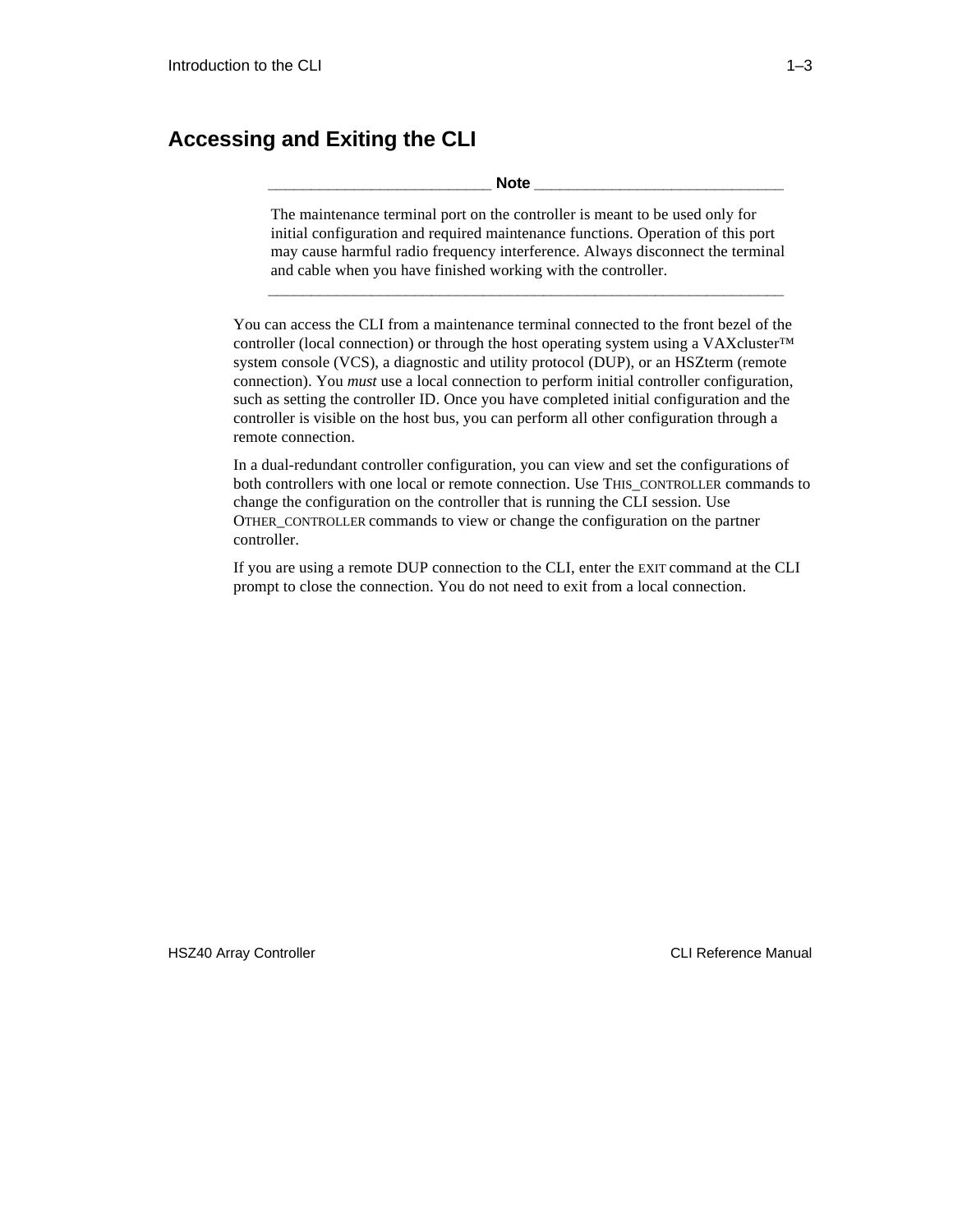## **Capturing Your CLI Session**

If you are using a remote terminal connection via DUP on an OpenVMS™ system and you specify the /LOG switch on your command line, a log file of your CLI session is created. You must use the EXIT command to exit the CLI in order to close and print the log file.

## **Entering CLI Commands**

Use the following tips and techniques when entering CLI commands:

- Commands are not case sensitive.
- With few exceptions, you only need to enter enough of each command to make the command unique (usually three characters). For example, SHO is equivalent to SHOW.
- While the controller is processing a command, you can enter succeeding commands without waiting for the CLI prompt. The controller will process each command when it has completed the previous command. (A unit that is experiencing heavy I/O load may be slow to respond to CLI commands.)
- You can enter only one switch (or "qualifier") with each SET command. To enter multiple switches for the same device or unit, you must use multiple SET commands.

You can recall and edit the last five commands. This feature can save time and help prevent mistakes when you need to enter similar commands during configuration. Use the following keys to recall and edit commands:

| <b>Key</b>                                        | <b>Function</b>                                                                                                                                                                                                                                                                                                                       |  |  |  |  |
|---------------------------------------------------|---------------------------------------------------------------------------------------------------------------------------------------------------------------------------------------------------------------------------------------------------------------------------------------------------------------------------------------|--|--|--|--|
| Up Arrow or $Ctrl/B$ ,<br>Down Arrow or<br>Ctrl/N | Steps backward and forward through the five most recent CLI<br>commands.                                                                                                                                                                                                                                                              |  |  |  |  |
| Left arrow or Ctrl/D,<br>Right arrow or<br>Ctrl/F | Moves the cursor left or right in a command line.                                                                                                                                                                                                                                                                                     |  |  |  |  |
| Ctrl/E                                            | Moves the cursor to the end of the line.                                                                                                                                                                                                                                                                                              |  |  |  |  |
| Ctrl/H or Backspace                               | Moves the cursor to the beginning of the line.                                                                                                                                                                                                                                                                                        |  |  |  |  |
| Ctrl/J or Linefeed                                | Deletes the word to the left of the cursor.                                                                                                                                                                                                                                                                                           |  |  |  |  |
| Ctrl/U                                            | Deletes characters from the beginning of the line to the cursor.                                                                                                                                                                                                                                                                      |  |  |  |  |
| Ctrl/A                                            | Toggles between insert mode and overstrike mode. The default<br>setting is insert mode, which allows you to insert characters at the<br>cursor location, moving the existing characters to the right.<br>Overstrike mode replaces existing characters when you type. The<br>CLI returns to insert mode at the beginning of each line. |  |  |  |  |
| Ctrl/R                                            | Recalls the contents of the command line. This is especially<br>helpful if the system issues a message that interrupts your typing.                                                                                                                                                                                                   |  |  |  |  |

CLI Reference Manual **HSZ40** Array Controller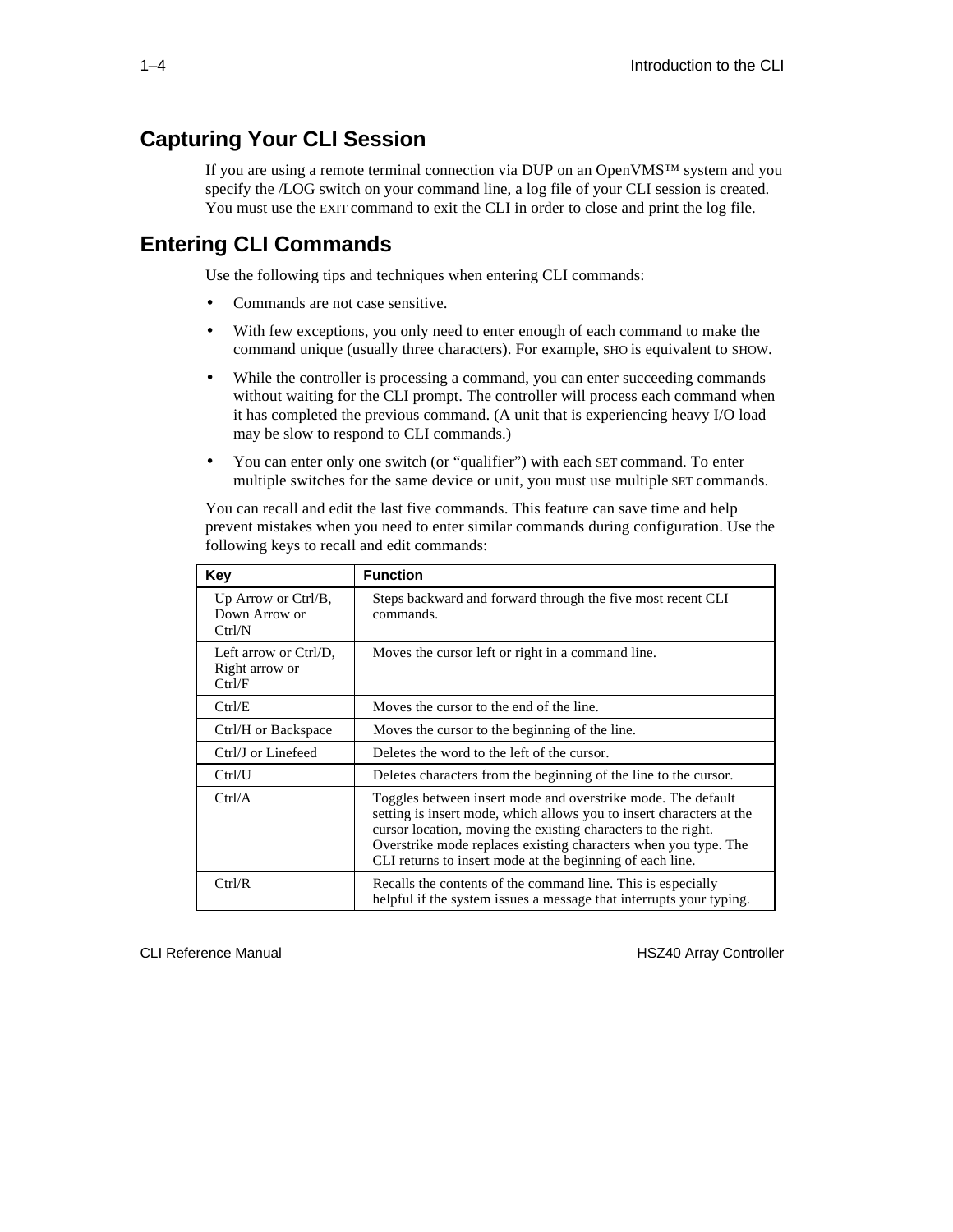## **Specifying the Device PTL**

Units accessed by the controller are commonly called logical units (LUN). Each logical unit has a number that is device addressable through a target. Often, a command requires that a device's port-target-LUN (PTL) address be entered. The PTL address is a five-digit address by which the controller identifies the location of the device.

- P—Designates the controller's SCSI port number (1 through 6 for 6-port controllers).
- T—Designates the target identification (ID) number of the device. Valid target ID numbers for a single-controller configuration are 0 through 6. Valid target ID numbers for a dual-redundant-controller configuration are 0 through 5.
- L—Designates the LUN of the device (must be 0).

Place one space between the port number, target number, and the two-digit LUN number when entering the PTL address. An example of a PTL address follows:



#### **\_\_\_\_\_\_\_\_\_\_\_\_\_\_\_\_\_\_\_\_\_\_\_\_\_\_ Note \_\_\_\_\_\_\_\_\_\_\_\_\_\_\_\_\_\_\_\_\_\_\_\_\_\_\_\_\_**

DIGITAL UNIX<sup>®</sup> requires passthrough units to be at LUN 0. OpenVMS accepts LUN numbers 0 through 7. **\_\_\_\_\_\_\_\_\_\_\_\_\_\_\_\_\_\_\_\_\_\_\_\_\_\_\_\_\_\_\_\_\_\_\_\_\_\_\_\_\_\_\_\_\_\_\_\_\_\_\_\_\_\_\_\_\_\_\_\_**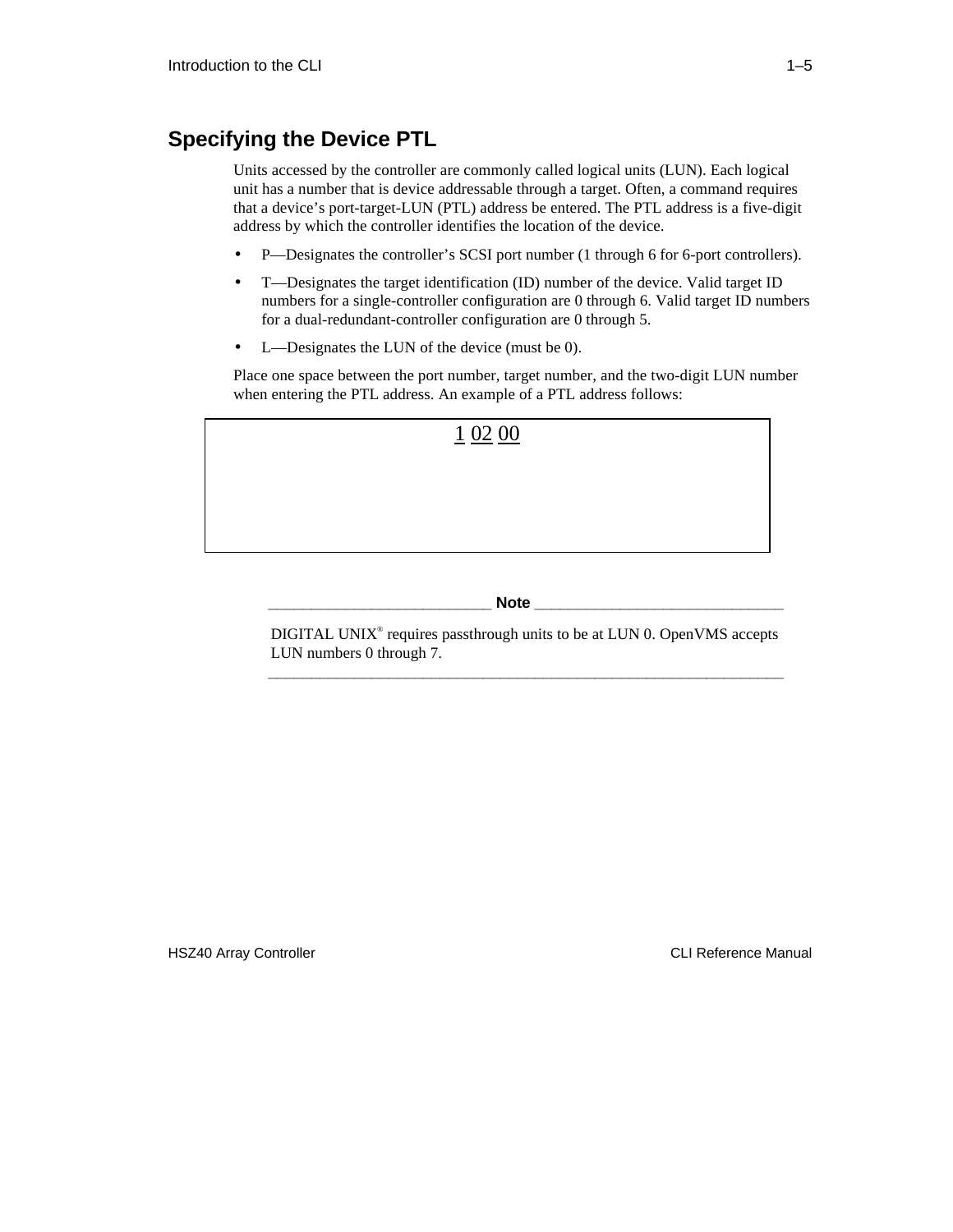### **Syntax**

Commands to the controller must match the following command structure:

#### **COMMAND PARAMETER SWITCHES**

- Command—Instructs the controller to do something. For example, the SET command instructs the controller to set something.
- Parameter—The object that receives the command and is assigned the task of processing the command.
- Switches—Reserved words that have a special function. For example, the member switch indicates that the term after it is the name or number of the storage member.

CLI Reference Manual **HSZ40** Array Controller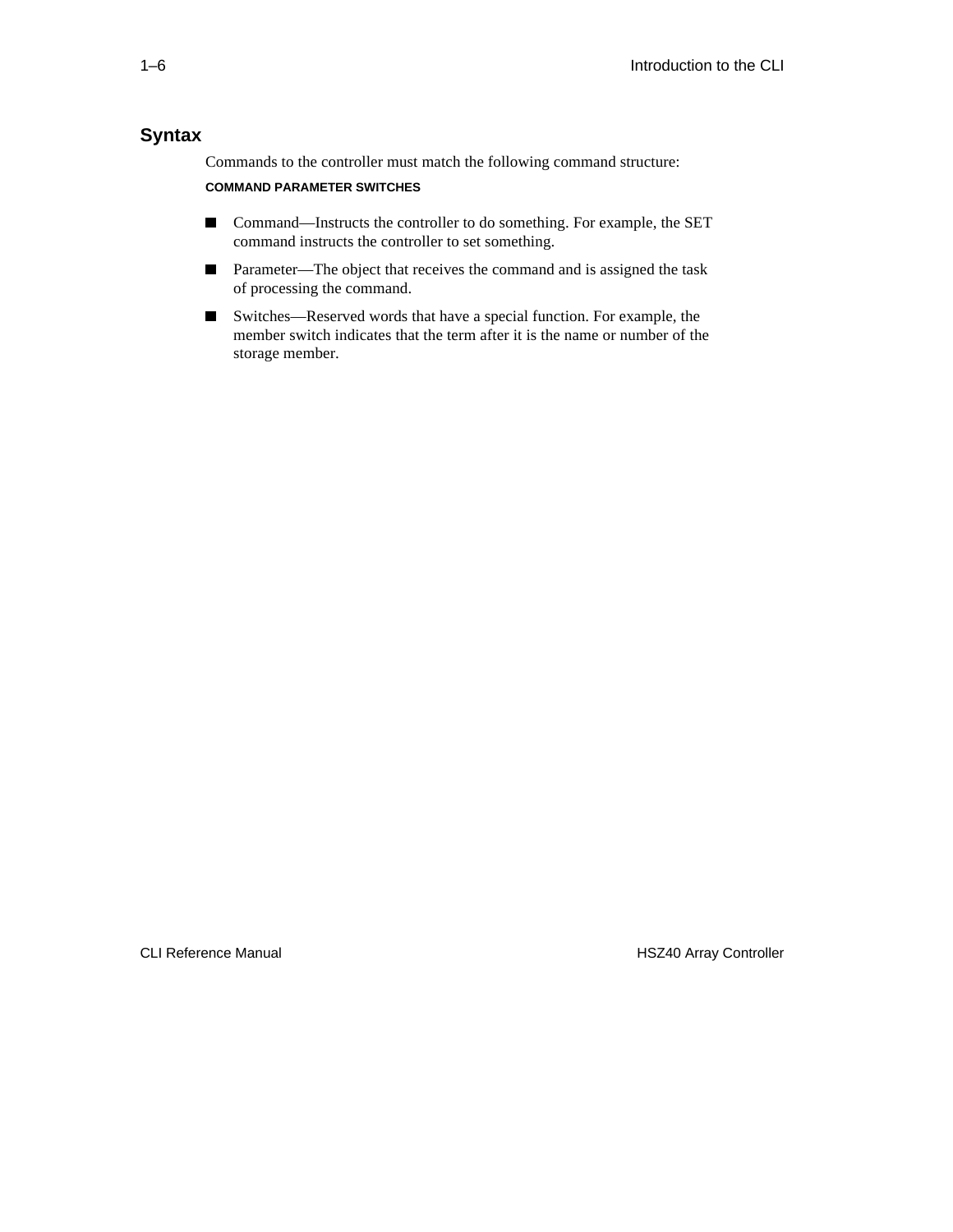# **2 CLI Commands**

Descriptions of all CLI Commands Required Parameters Optional Switches Examples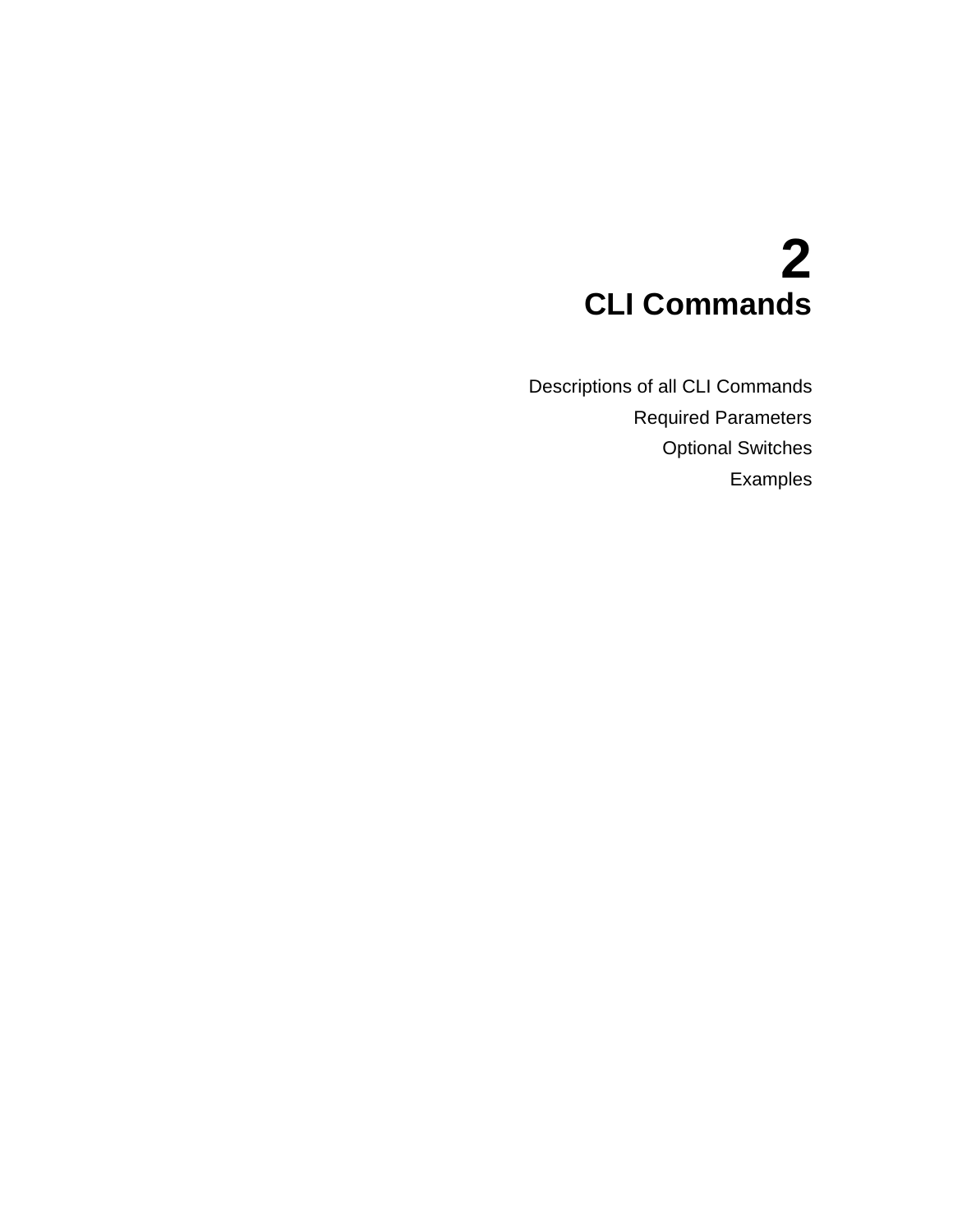## **ADD CDROM**

Adds a CD–ROM drive to the controller configuration and names the drive.

#### **Format**

**ADD CDROM** CDROM-name SCSI-location

#### **Parameters**

*CDROM-name*

Specifies a name for the CD−ROM drive. You use this name with the ADD UNIT command to identify the CD−ROM drive as a host-addressable unit.

The name must start with a letter  $(A-Z)$  and can then consist of up to eight more characters made up of letters A-Z, numbers 0-9, periods (.), dashes (-), or underscores (\_), for a total of nine characters.

#### *SCSI-location*

The *SCSI-Location* parameter assigns a PTL address to the CD-ROM that is used by the controller. See page 1–5, Specifying the Device PTL, for an explanation of the PTL numbering system.

#### **Examples**

To add a CD−ROM drive at port 1, target 0, LUN 0, named CD\_PLAYER:

**CLI> ADD CDROM CD\_PLAYER 1 0 0**

#### **See also**

ADD UNIT DELETE SHOW CDROM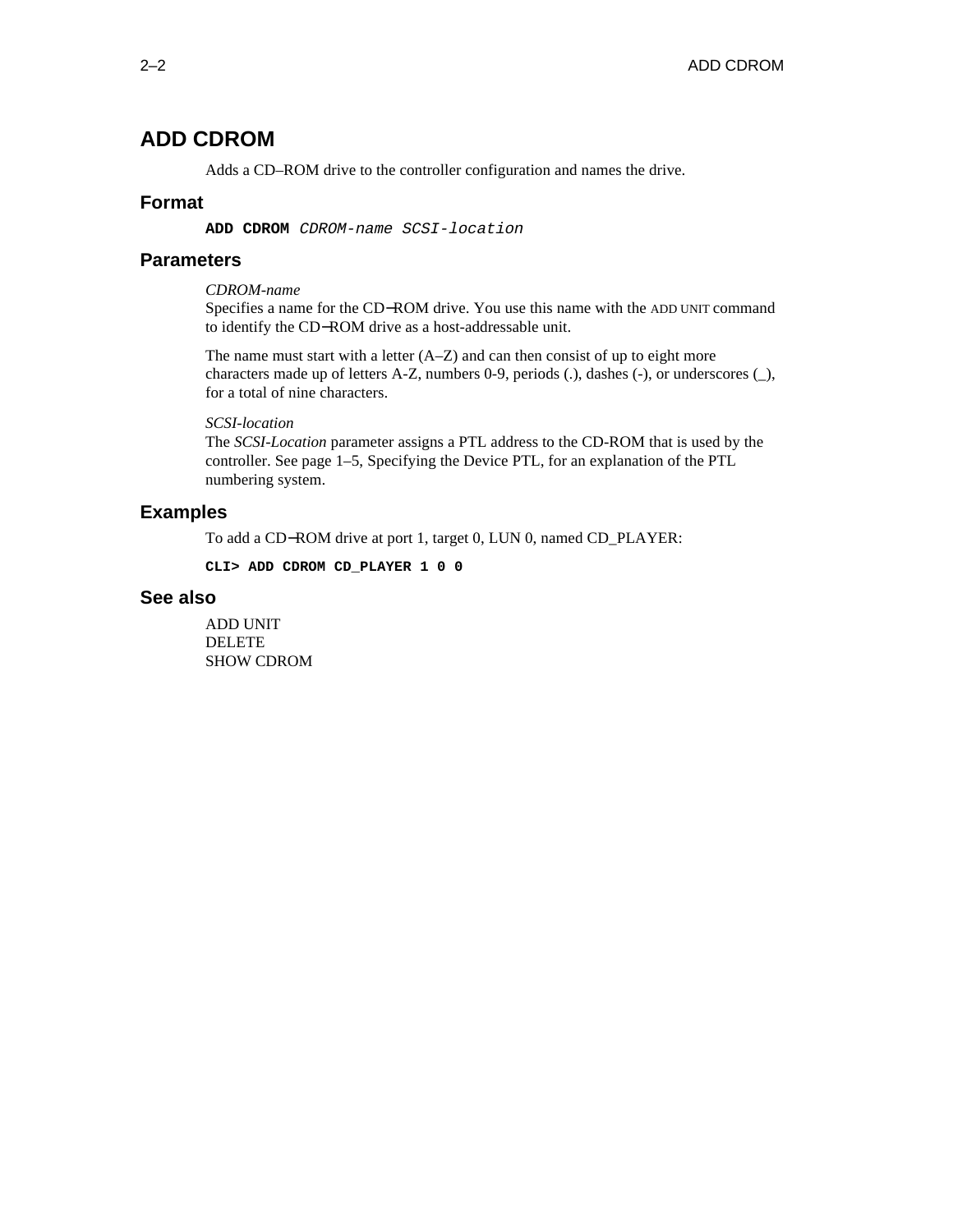## **ADD DISK**

Adds a disk drive to the controller configuration and names the drive.

#### **Format**

**ADD DISK** disk-name SCSI-location

#### **Parameters**

*disk-name*

Specifies a name for the disk drive. You use this name when adding the disk drive to a storageset or with the ADD UNIT command to create a single-disk host-addressable unit.

The name must start with a letter  $(A-Z)$  and can then consist of up to eight more characters made up of letters A-Z, numbers 0-9, periods (.), dashes (-), or underscores (\_), for a total of nine characters.

#### *SCSI-location*

The *SCSI-location* parameter assigns a PTL address to the disk drive. See page 1–5, Specifying the Device PTL, for an explanation of the PTL numbering system.

#### **Switches**

#### *TRANSPORTABLE*

*NOTRANSPORTABLE (Default)* Specify the TRANSPORTABLE switch for any disk drive that you want to move to and from StorageWorks environments with the data intact.

 $\bf Note$ 

Use the TRANSPORTABLE switch only for disk drives that must be moved to StorageWorks environments with data intact.

A TRANSPORTABLE disk drive does not contain any special information space and can be moved to a non-StorageWorks environment with its data intact. You cannot use a TRANSPORTABLE disk drive in any type of storageset, such as a stripeset or RAIDset.

**\_\_\_\_\_\_\_\_\_\_\_\_\_\_\_\_\_\_\_\_\_\_\_\_\_\_\_\_\_\_\_\_\_\_\_\_\_\_\_\_\_\_\_\_\_\_\_\_\_\_\_\_\_\_\_\_\_\_\_\_**

Specify NOTRANSPORTABLE for all disk drives that will be used in RAIDsets, stripesets, and mirrorsets. Also use the NOTRANSPORTABLE switch for all single-disk units that will be used exclusively in a StorageWorks or HSC™ controller.

The controller makes a small portion of nontransportable disk drives inaccessible to the host and uses the space to store information (metadata) that improves data reliability, error detection, and recovery. Because of this metadata, only StorageWorks controllers can retrieve user data from nontransportable disk drives.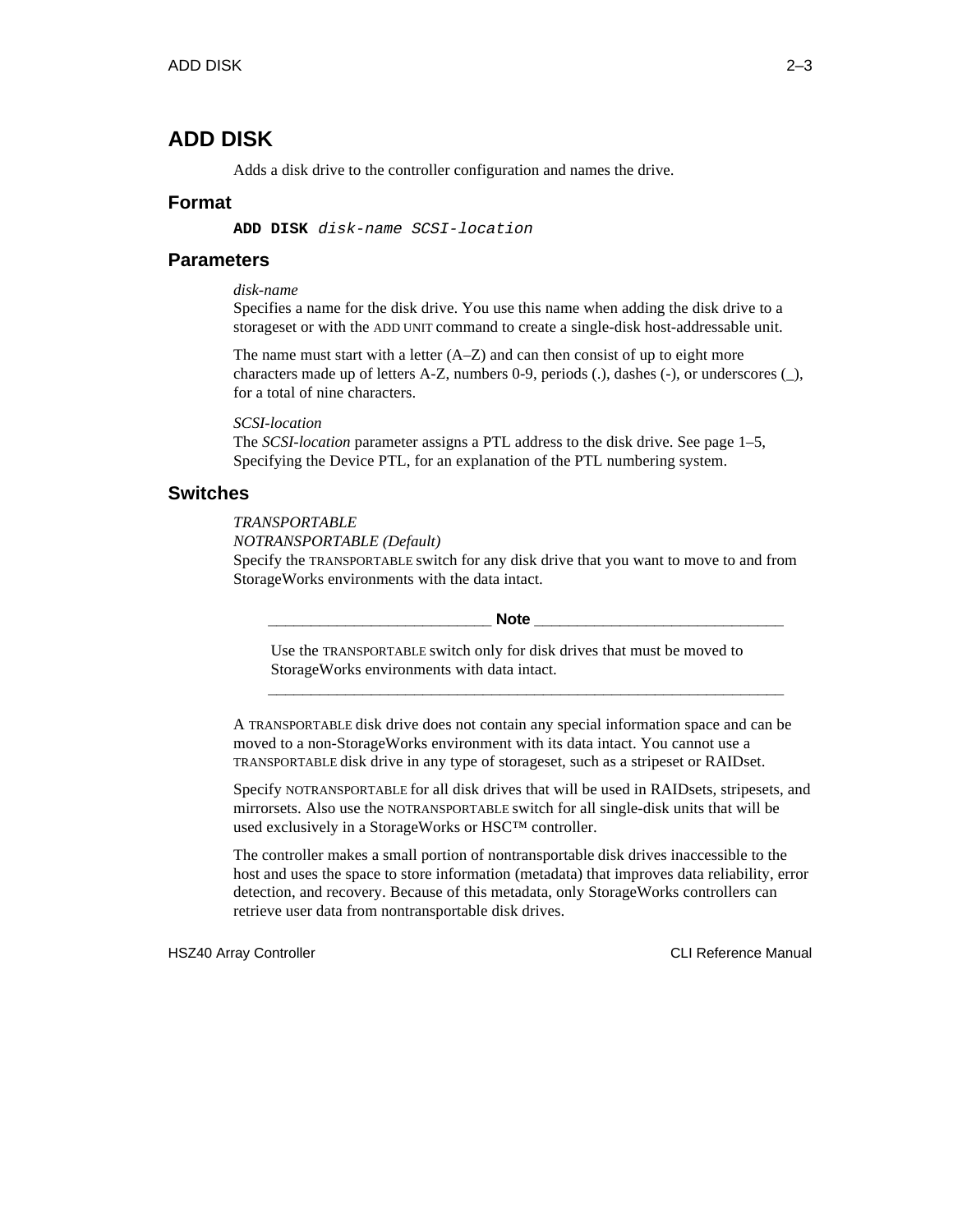## **Examples**

To add nontransportable DISK100 at port 1, target 0, LUN 0:

**CLI> ADD DISK DISK100 1 0 0**

To add transportable disk DISK230 at port 2, target 3, LUN 0:

**CLI> ADD DISK DISK230 2 3 0 TRANSPORTABLE**

#### **See also**

DELETE LOCATE SHOW DISKS SET *disk-name*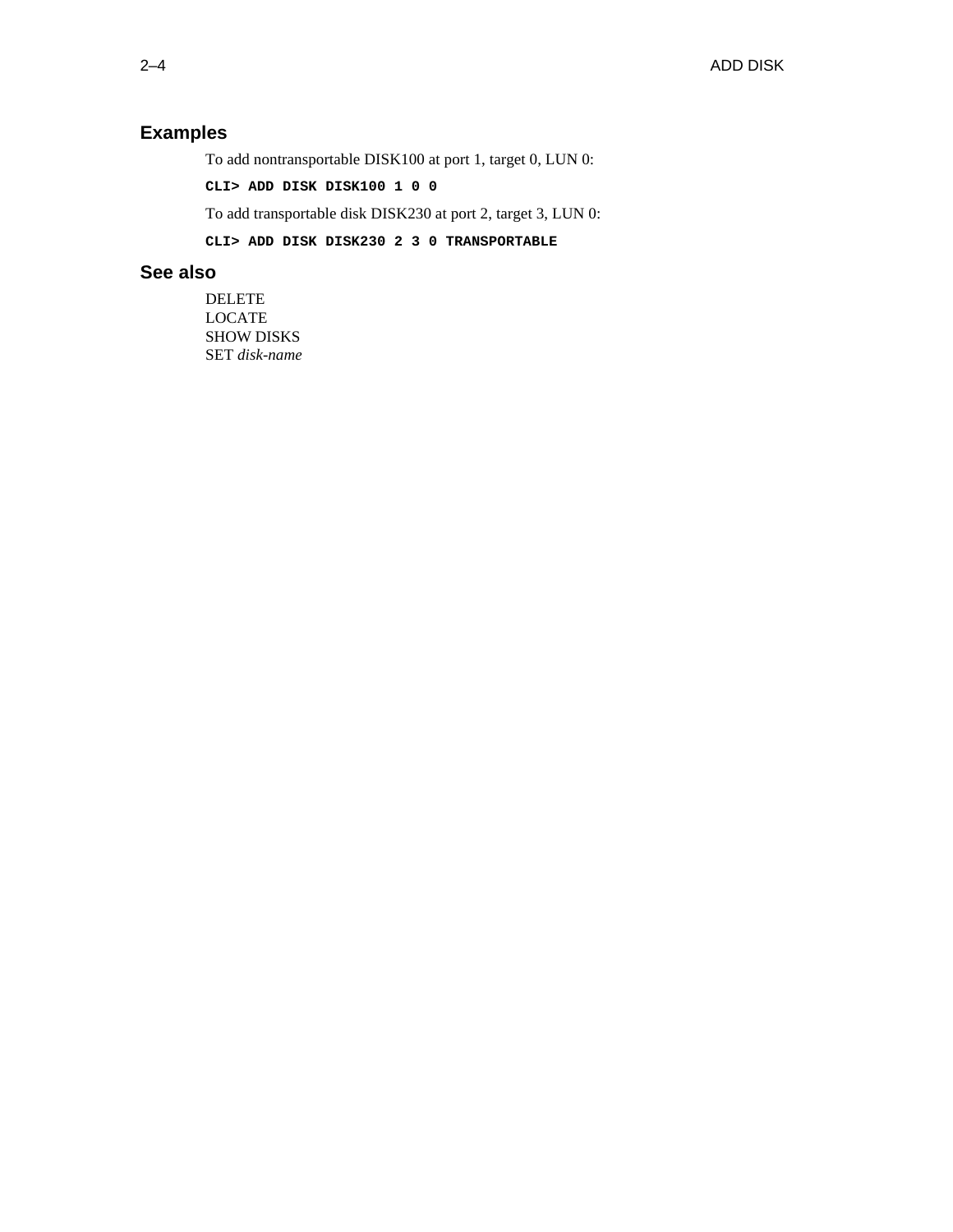### **ADD MIRRORSET**

Adds a mirrorset to the controller configuration and names the mirrorset. The number of members is set to the number of devices specified in the command.

#### **Format**

**ADD MIRRORSET** mirrorset-name disk-name1 [disk-nameN]

#### **Parameters**

#### *mirrorset-name*

Specifies a name for the mirrorset. You use this name with the ADD UNIT command to identify the mirrorset as a host-addressable unit.

The name must start with a letter  $(A-Z)$  and can then consist of up to eight more characters made up of letters A-Z, numbers 0-9, periods (.), dashes (-), or underscores (\_), for a total of nine characters.

*disk-name1 disk-nameN*

The names of the disk drives that make up the mirrorset. A mirrorset contains 1 to 6 disk drives.

#### **Switches**

*COPY=NORMAL (Default) COPY=FAST*

 $\bf Note$ 

A normal mirrorset member is one whose entire contents are the same as all other normal members.

**\_\_\_\_\_\_\_\_\_\_\_\_\_\_\_\_\_\_\_\_\_\_\_\_\_\_\_\_\_\_\_\_\_\_\_\_\_\_\_\_\_\_\_\_\_\_\_\_\_\_\_\_\_\_\_\_\_\_\_\_**

The COPY switch allows you to set the speed at which the controller copies data from normal mirrorset members to new members.

Select NORMAL to prioritize other controller operations over the copy operation. The controller uses relatively few resources to perform the copy, and there is little impact on performance.

Select FAST when the copy operation must take precedence over other controller operations. The controller uses more resources and the copy takes less time, but overall controller performance is reduced during the copy.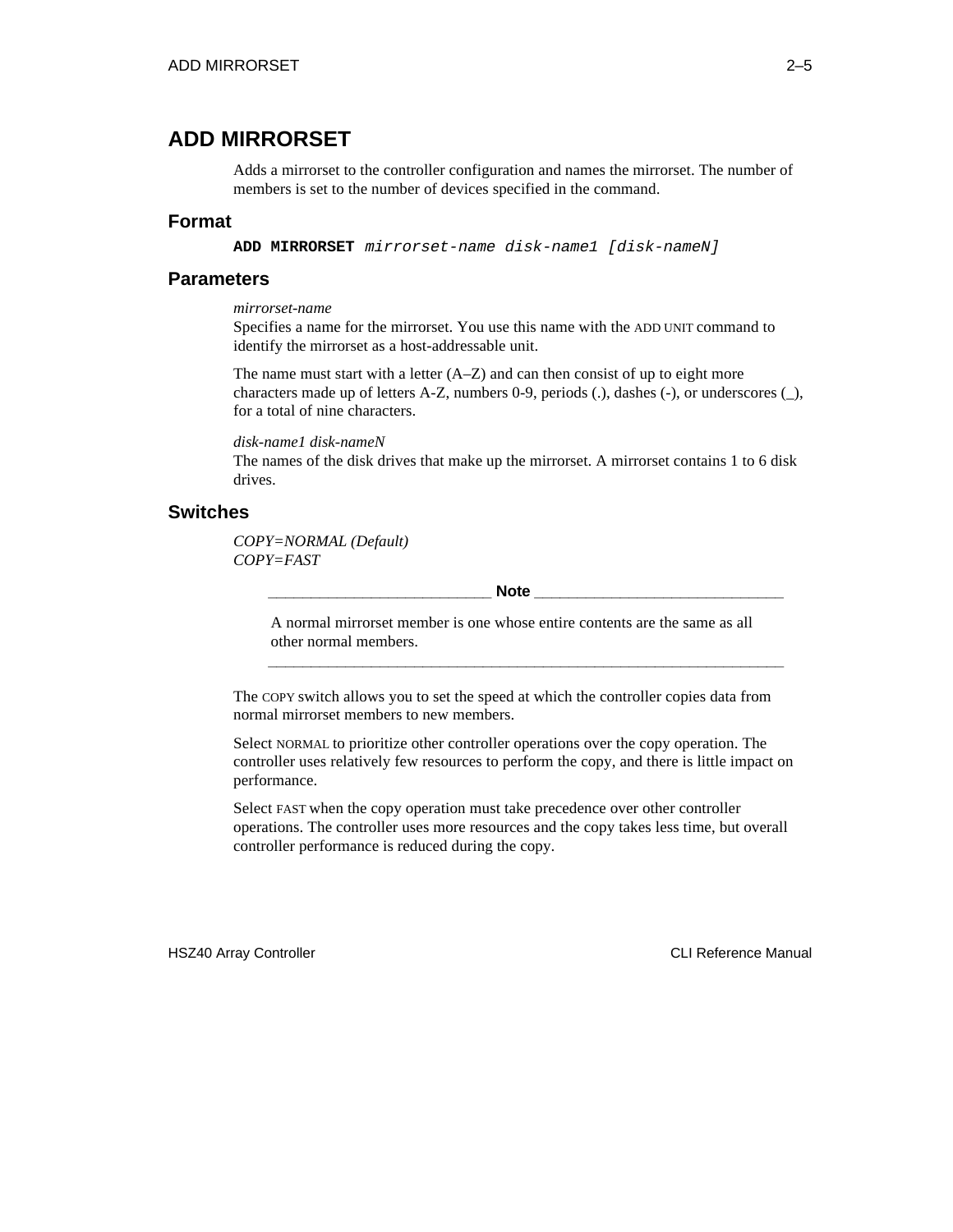*POLICY=BEST\_FIT POLICY=BEST\_PERFORMANCE (Default) NOPOLICY*

The POLICY switch allows you to set the criteria the controller uses to choose a replacement member from the spareset when a mirrorset member fails.

Select BEST FIT to choose a replacement device from the spareset that most closely matches the capacities of the remaining members. If more than one device in the spareset is the correct size, the controller selects the device that gives the best performance.

Select BEST\_PERFORMANCE to choose a replacement device from the spareset that results in the best performance (the device should be on a different port than existing members). If more than one device in the spareset has the best performance, the controller selects the device that most closely matches the size of the remaining members.

*READ\_SOURCE=ROUND\_ROBIN READ\_SOURCE=LEAST\_BUSY (Default) READ\_SOURCE=disk-name*

The READ\_SOURCE switch allows you to control which mirrorset member is used by the controller to satisfy a read request.

Select ROUND\_ROBIN to cause the controller to direct read requests to each NORMAL mirrorset member in sequential membership order. No preference is given to any NORMAL member.

Select LEAST\_BUSY to cause the controller to direct read requests to the NORMAL mirrorset member with the least busy work queue.

Select the *disk-name* of a specific member to cause the controller to direct all read requests to that member. If that member fails out of the mirrorset, the controller reverts to the LEAST BUSY method for mirrorset read requests.

#### **Examples**

To add DISK100, DISK210, and DISK320 as a mirrorset with the name MIRR1:

```
CLI> ADD DISK DISK100 1 0 0
CLI> ADD DISK DISK210 2 1 0
CLI> ADD DISK DISK320 3 2 0
CLI> ADD MIRRORSET MIRR1 DISK100 DISK210 DISK320
CLI> INITIALIZE MIRR1
CLI> ADD UNIT D305 MIRR1
```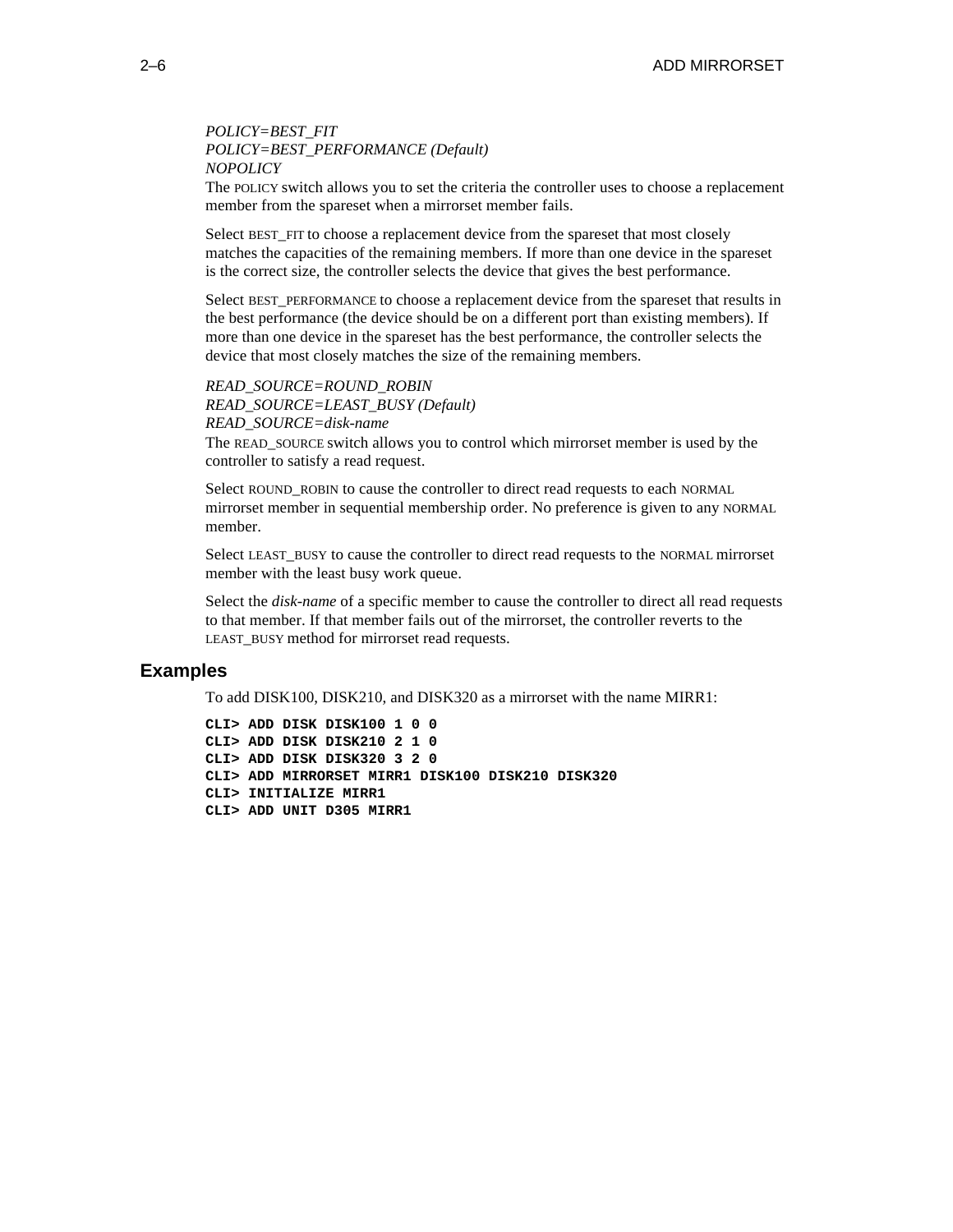### **See also**

ADD DISK DELETE INITIALIZE MIRROR REDUCE SHOW MIRRORSETS UNMIRROR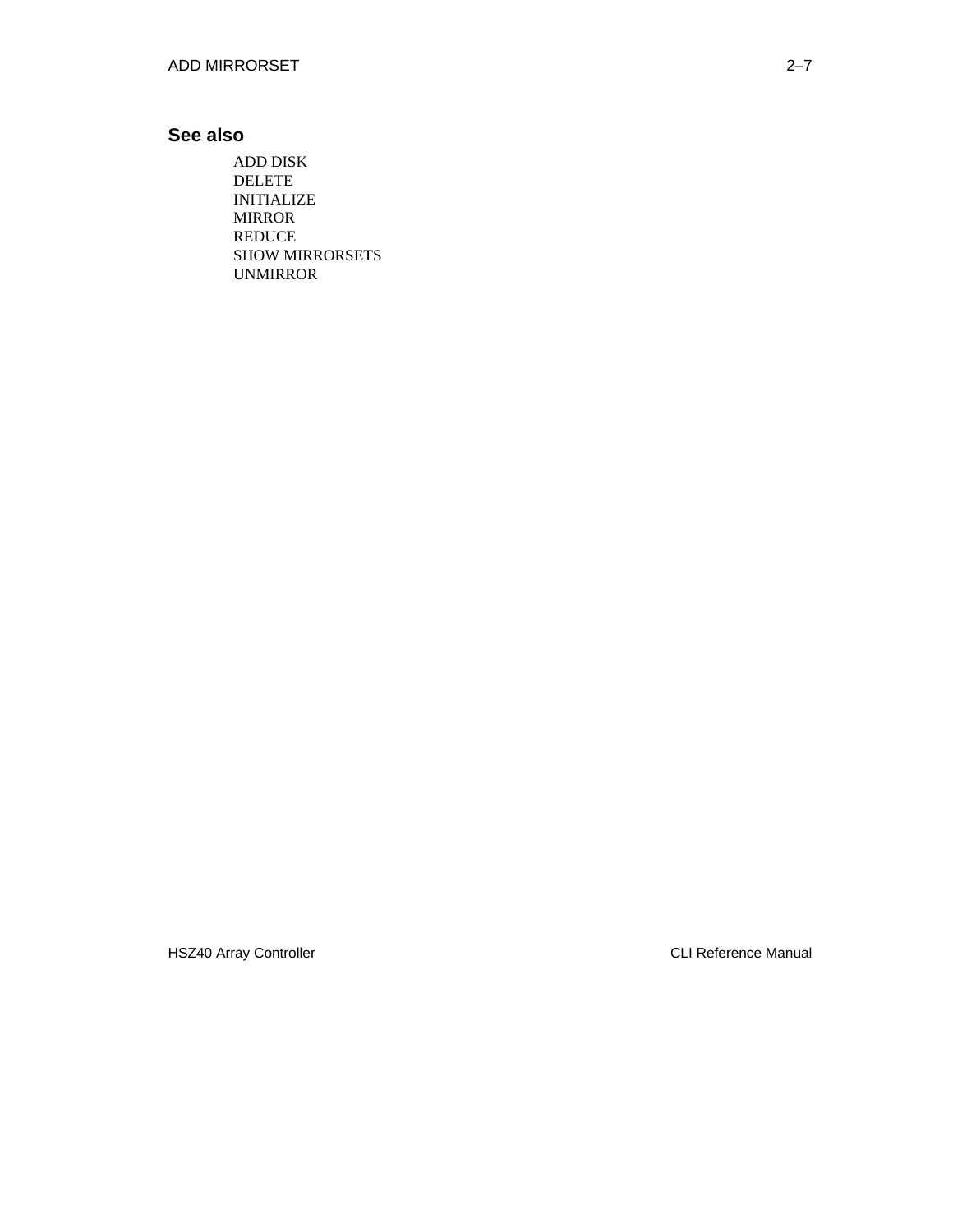## **ADD PASSTHROUGH**

Creates a passthrough container (command disk) to allow direct access to a device. HSZ controllers use passthrough containers to communicate with tape drives and tape loaders.

#### **Format**

For tape drives and loaders attached to HSZ controllers:

**ADD PASSTHROUGH** passthrough-name SCSI-location

#### **Parameters**

#### *passthrough-name*

Specifies a name for the passthrough container. You use this name with the ADD UNIT command to identify the passthrough container as a host-addressable unit. You may want to use a name that indicates the type of device served by the passthrough container, such as "TAPE" or "LOADER."

The name must start with a letter  $(A-Z)$  and can then consist of up to eight more characters made up of letters A-Z, numbers 0-9, periods (.), dashes (-), or underscores (\_), for a total of nine characters.

#### *SCSI-location*

The *SCSI-location* parameter assigns a PTL address to the drive or loader. See page 1–5, Specifying the Device PTL, for an explanation of the PTL numbering system.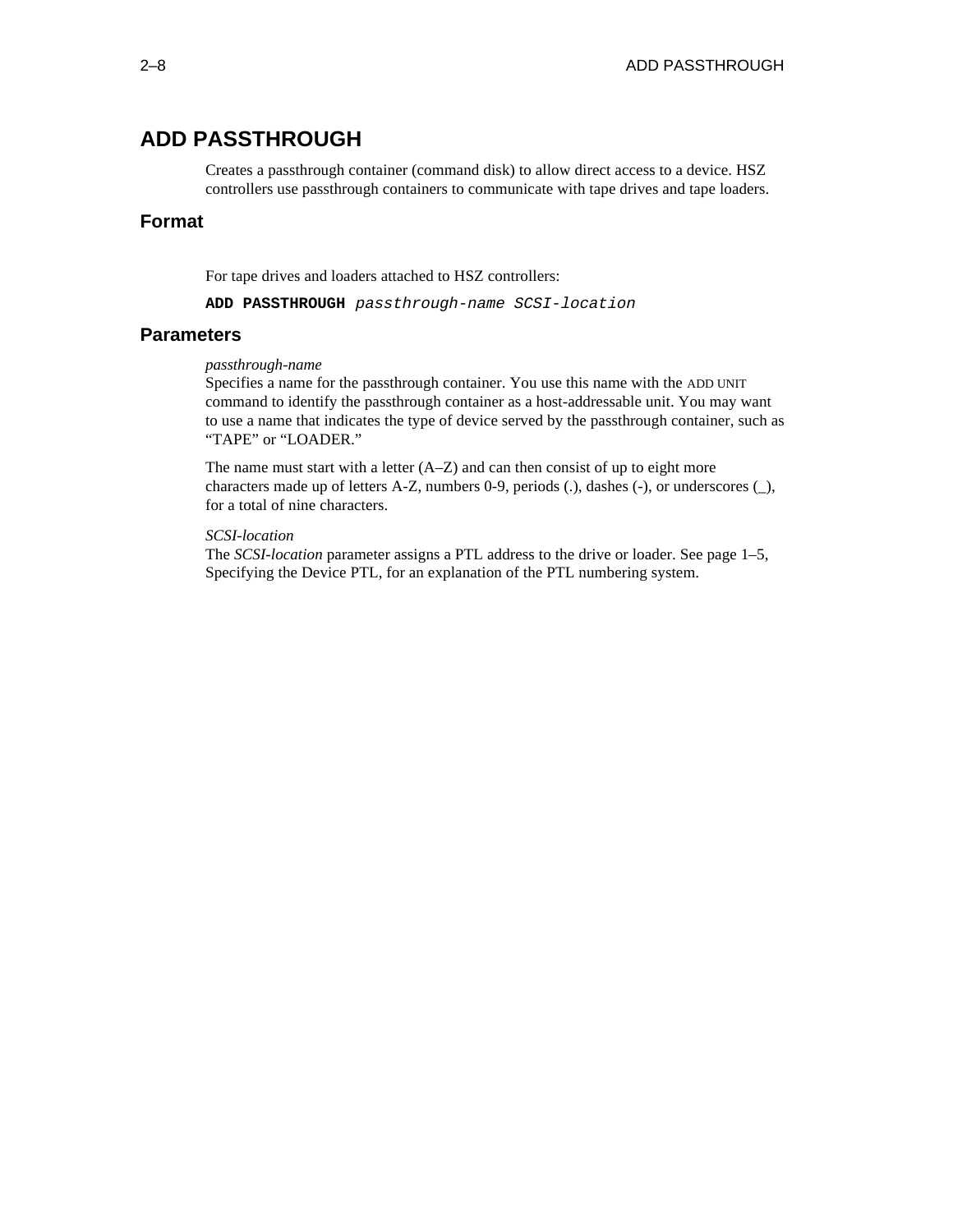### **Examples**

**Note**  $\blacksquare$ 

DIGITAL UNIX requires HSZ passthrough units to be at LUN 0 (the third digit in the unit number). OpenVMS accepts LUN numbers 0-7. **\_\_\_\_\_\_\_\_\_\_\_\_\_\_\_\_\_\_\_\_\_\_\_\_\_\_\_\_\_\_\_\_\_\_\_\_\_\_\_\_\_\_\_\_\_\_\_\_\_\_\_\_\_\_\_\_\_\_\_\_**

To add tape drive TAPE230 at port 2, target 3, LUN 0:

**CLI> ADD PASSTHROUGH TAPE230 2 3 0 CLI> ADD UNIT P100 TAPE230**

#### **See also**

ADD UNIT DELETE SHOW PASSTHROUGH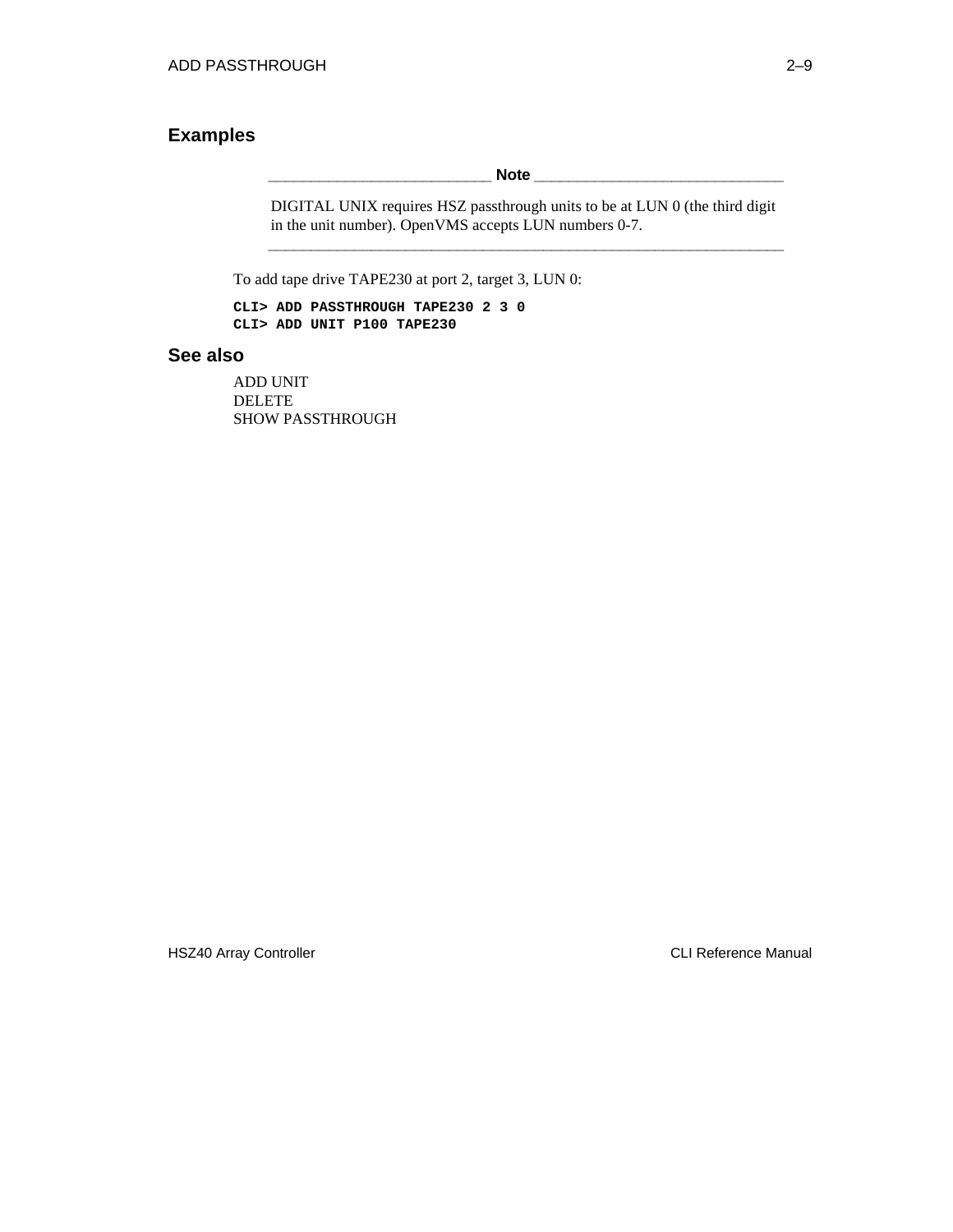## **ADD RAIDSET**

Creates a RAIDset from 3 to 14 disks.

#### **Format**

**ADD RAIDSET** RAIDset-name disk-name1 disk-name2 [disk-nameN]

#### **Parameters**

*RAIDset-name*

Specifies a name for the RAIDset. You use this name with the ADD UNIT command to identify the RAIDset as a host-addressable unit.

The name must start with a letter  $(A-Z)$  and can then consist of up to eight more characters made up of letters A-Z, numbers 0-9, periods (.), dashes (-), or underscores (\_), for a total of nine characters.

*disk-name1 disk-name2 disk-nameN* The disks that will make up the RAIDset. A RAIDset can contain 3 to 14 member disks.

#### **Switches**

#### *POLICY=BEST\_FIT POLICY=BEST\_PERFORMANCE (Default) NOPOLICY*

The POLICY switch allows you to set the criteria the controller uses to choose a replacement member from the spareset when a RAIDset member fails.

Select BEST FIT to choose a replacement device from the spareset that most closely matches the capacities of the remaining members. If more than one device in the spareset is the correct size, the controller selects the device that gives the best performance.

Select BEST\_PERFORMANCE to choose a replacement device from the spareset that results in the best performance (the device should be on a different port than existing members). If more than one device in the spareset has the best performance, the controller selects the device that most closely matches the size of the remaining members.

Select NOPOLICY to prevent the controller from replacing a failed disk drive. This causes the RAIDset to run in a reduced state until a BEST\_FIT or BEST\_PERFORMANCE policy is selected, or a member is manually replaced in the RAIDset (see SET *RAIDset-name*).

#### *RECONSTRUCT=NORMAL (Default)*

*RECONSTRUCT=FAST*

The RECONSTRUCT switch allows you to set the speed at which the controller reconstructs the data on a new RAIDset member that has replaced a failed member.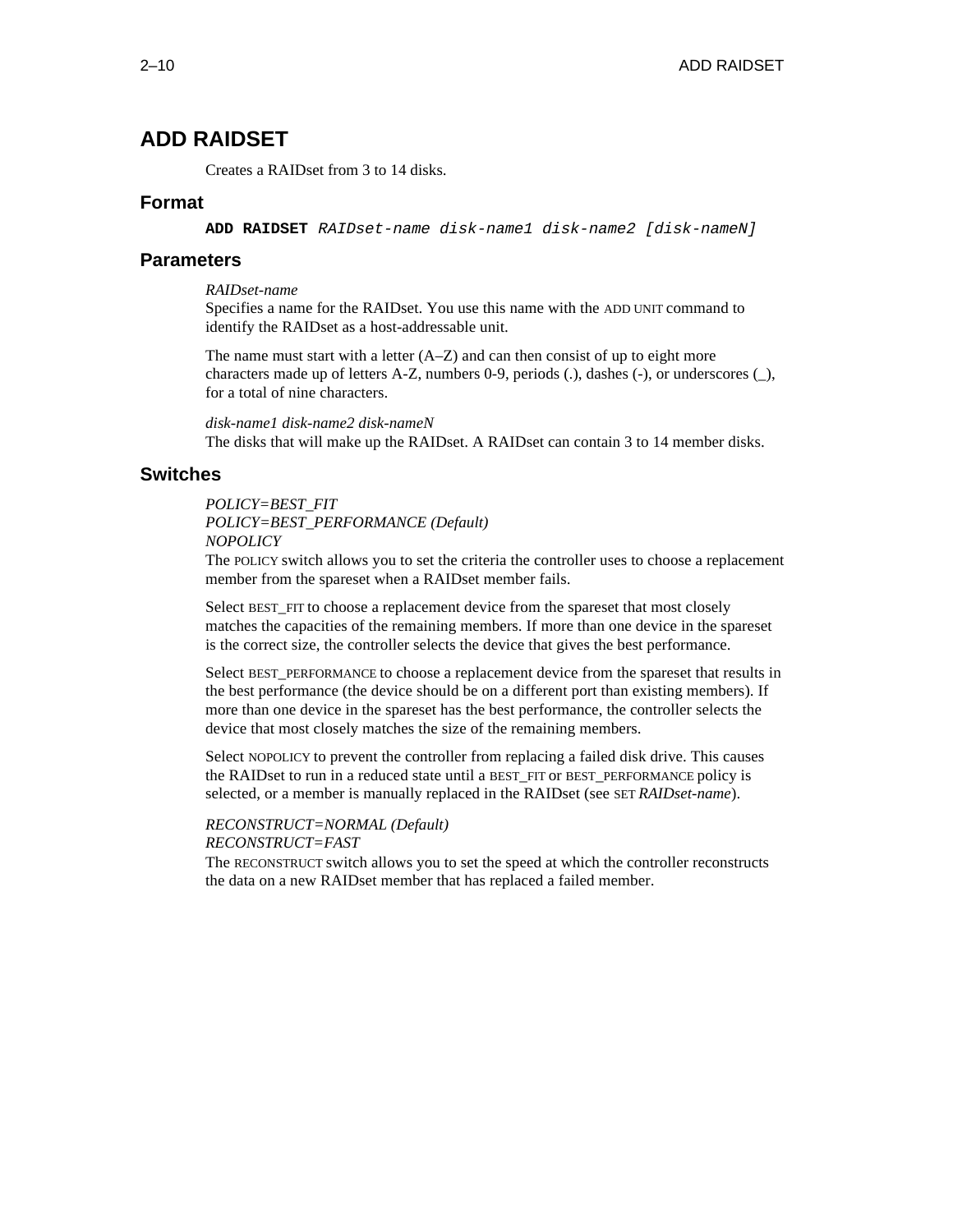Select NORMAL to balance other controller operations against the reconstruct operation. The controller uses relatively few resources to perform the reconstruct, and there is little impact on performance.

Select FAST when the reconstruct operation must take precedence over other controller operations. The controller uses more resources and the reconstruct takes less time, but overall controller performance is reduced during the reconstruct.

#### *REDUCED*

*NOREDUCED (Default)*

The REDUCED switch allows you to add a RAIDset that is missing one member. You only need to use the REDUCED switch if you are re-adding a reduced RAIDset to the subsystem. The NOREDUCED setting is the default and indicates that all RAIDset members that make up the RAIDset are being specified, such as when creating a new RAIDset.

#### **Examples**

To create RAIDset RAID9 with disks DISK100, DISK210, and DISK320:

```
CLI> ADD DISK DISK100 1 0 0
CLI> ADD DISK DISK210 2 1 0
CLI> ADD DISK DISK320 3 2 0
CLI> ADD RAIDSET RAID9 DISK100 DISK210 DISK320
CLI> INITIALIZE RAID9
CLI> ADD UNIT D204 RAID9
```
To create RAIDset RAID8 with disks DISK100, DISK210, and DISK320, and use the BEST\_FIT replacement policy:

```
CLI> ADD DISK DISK100 1 0 0
CLI> ADD DISK DISK210 2 1 0
CLI> ADD DISK DISK320 3 2 0
CLI> ADD RAIDSET RAID8 DISK100 DISK210 DISK320 POLICY=BEST_FIT
CLI> INITIALIZE RAID8
CLI> ADD UNIT D205 RAID8
```
This example shows creating a three-member RAIDset from the members of a fourmember RAIDset that was already reduced. Note that you must not initialize the RAIDset, because it was initialized in its previous location.

**CLI> ADD DISK DISK100 1 3 0 CLI> ADD DISK DISK210 2 4 0 CLI> ADD DISK DISK320 3 5 0 CLI> ADD RAIDSET RAID6 DISK130 DISK240 DISK350 REDUCED CLI> ADD UNIT D205 RAID6**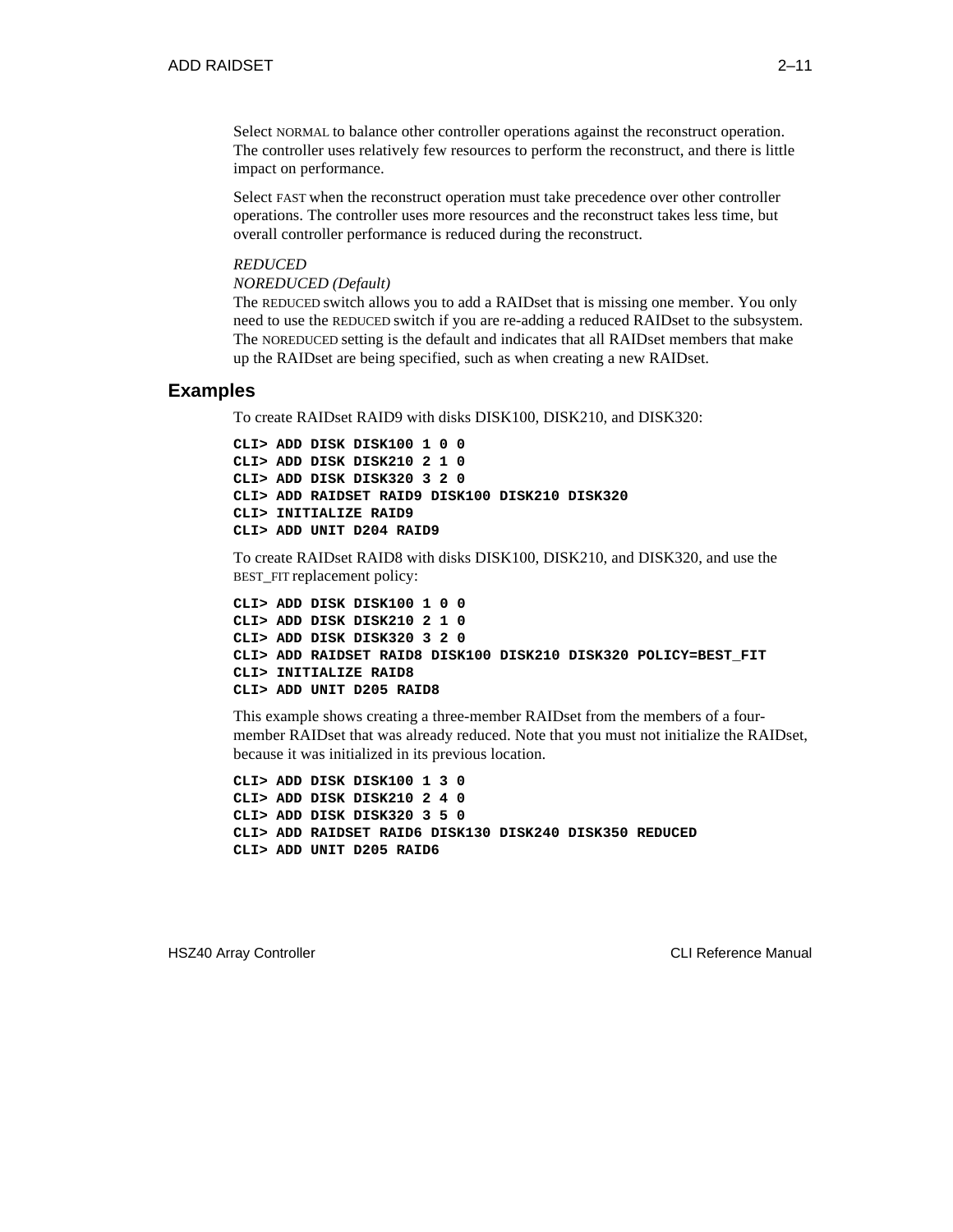## **See also**

ADD UNIT DELETE SET RAIDSET SHOW RAIDSET INITIALIZE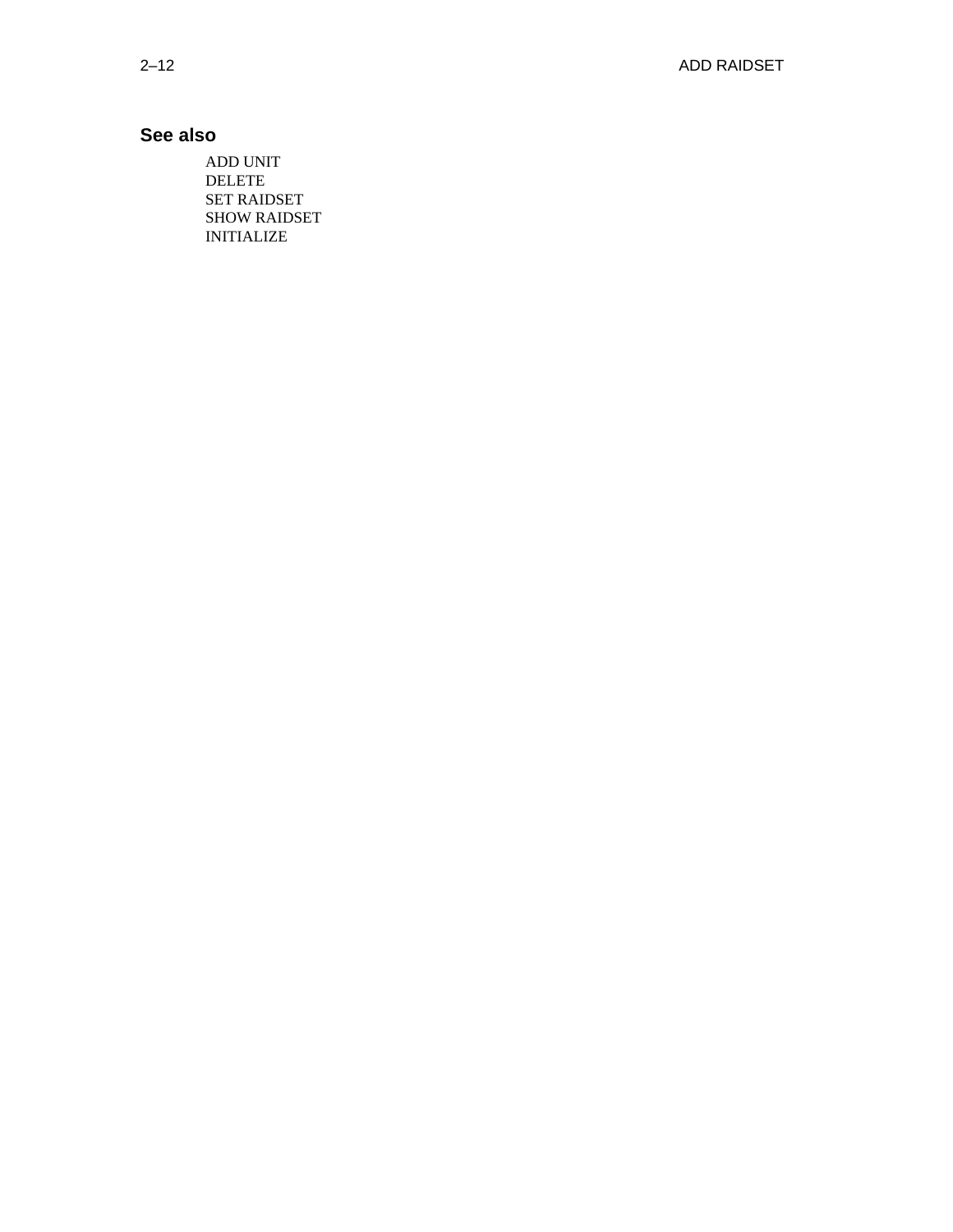## **ADD SPARESET**

Adds a disk drive to the spareset and initializes the metadata on the drive. The spareset is a pool of disk drives available to the controller to replace failing members of RAIDsets and mirrorsets.

#### **Format**

**ADD SPARESET** disk-name

#### **Parameters**

*disk-name*

The name of the disk drive to add to the spareset. You can add only one drive to the spareset with each command.

#### **Examples**

To add DISK220 and DISK330 to the spareset:

**CLI> ADD DISK DISK220 2 2 0 CLI> ADD DISK DISK330 3 3 0 CLI> ADD SPARESET DISK220 CLI> ADD SPARESET DISK330**

### **See also**

DELETE SPARESET SET FAILEDSET SHOW SPARESET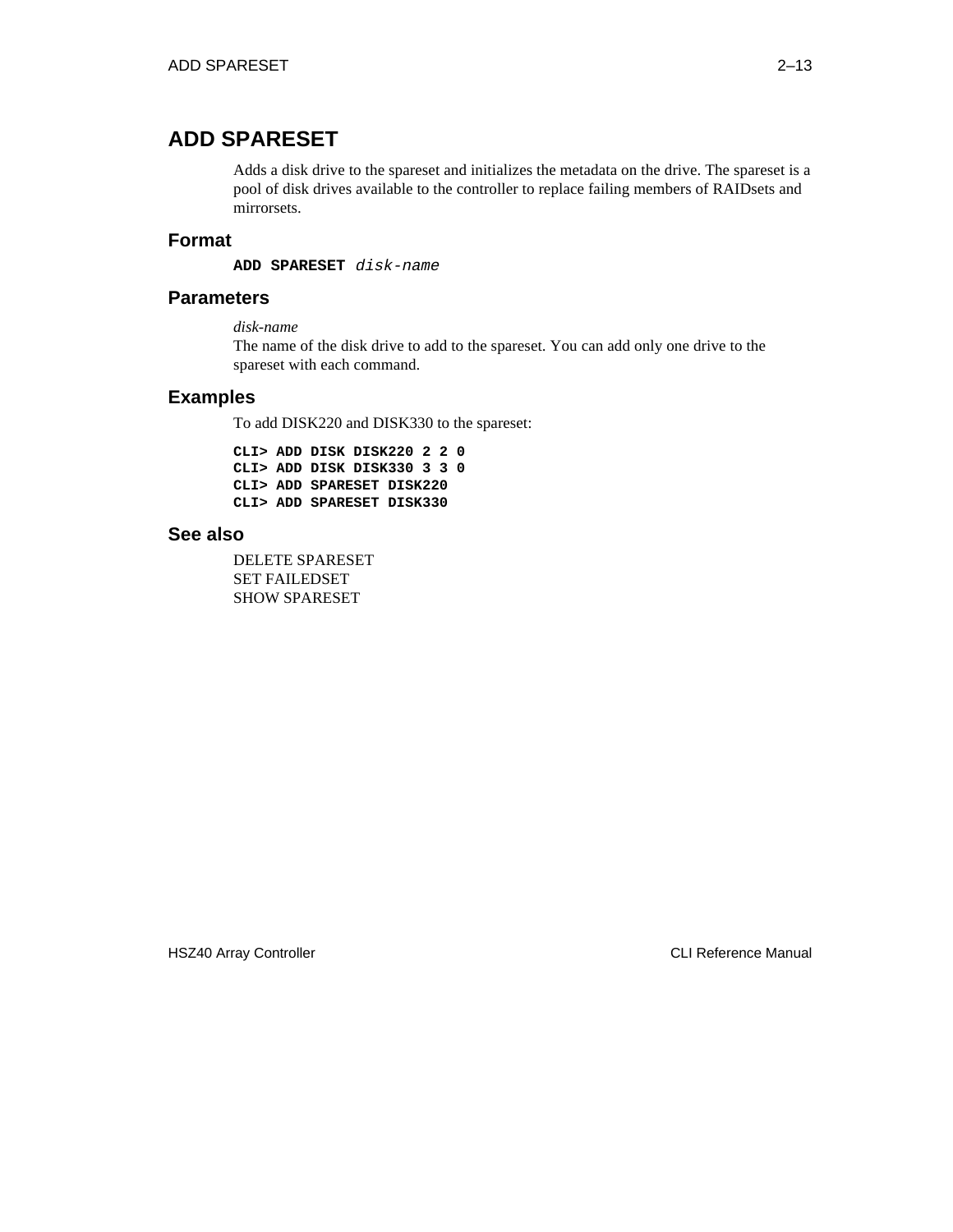## **ADD STRIPESET**

Creates a stripeset out of 2 to 14 disks or mirrorsets.

#### **Format**

**ADD STRIPESET** stripeset-name container-name1 [container-nameN]

#### **Parameters**

*stripeset-name*

Specifies a name for the stripeset. You use this name with the ADD UNIT command to identify the stripeset as a host-addressable unit.

The name must start with a letter  $(A-Z)$  and can then consist of up to eight more characters made up of letters A-Z, numbers 0-9, periods (.), dashes (-), or underscores (\_), for a total of nine characters.

*container-name1 container-nameN* The names of the disk drives or mirrorsets that make up the stripeset. A stripeset can be made up of from 2 to 14 containers.

#### **Examples**

To create stripeset STRIPE1 with three disks: DISK100, DISK210, and DISK320:

**CLI> ADD DISK DISK100 1 0 0 CLI> ADD DISK DISK210 2 1 0 CLI> ADD DISK DISK320 3 2 0 CLI> ADD STRIPESET STRIPE1 DISK100 DISK210 DISK320 CLI> INITIALIZE STRIPE1 CLI> ADD UNIT D403 STRIPE1**

The next example shows creating a two-member striped mirrorset (a stripeset whose members are mirrorsets). Note that you only need to initialize the stripeset; you do not need to initialize the mirrorsets individually.

**CLI> ADD DISK DISK100 1 0 0 CLI> ADD DISK DISK210 2 1 0 CLI> ADD DISK DISK320 3 2 0 CLI> ADD DISK DISK430 4 3 0 CLI> ADD MIRRORSET MR1 DISK100 DISK210 CLI> ADD MIRRORSET MR2 DISK320 DISK430 CLI> ADD STRIPESET STRIPE1 MR1 MR2 CLI> INITIALIZE STRIPE1 CLI> ADD UNIT D304 STRIPE1**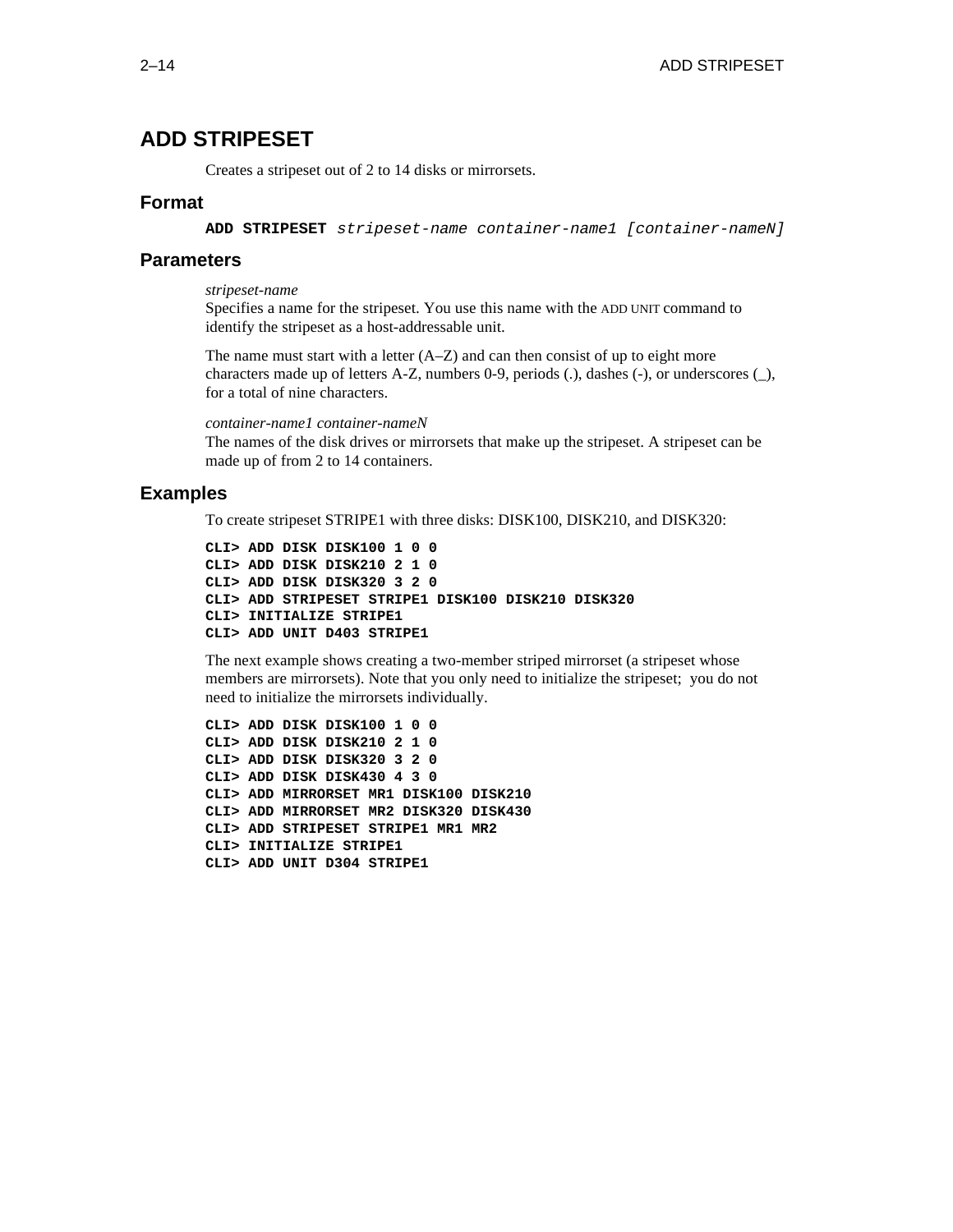## **See also**

ADD UNIT ADD MIRRORSET DELETE INITIALIZE SHOW STRIPESET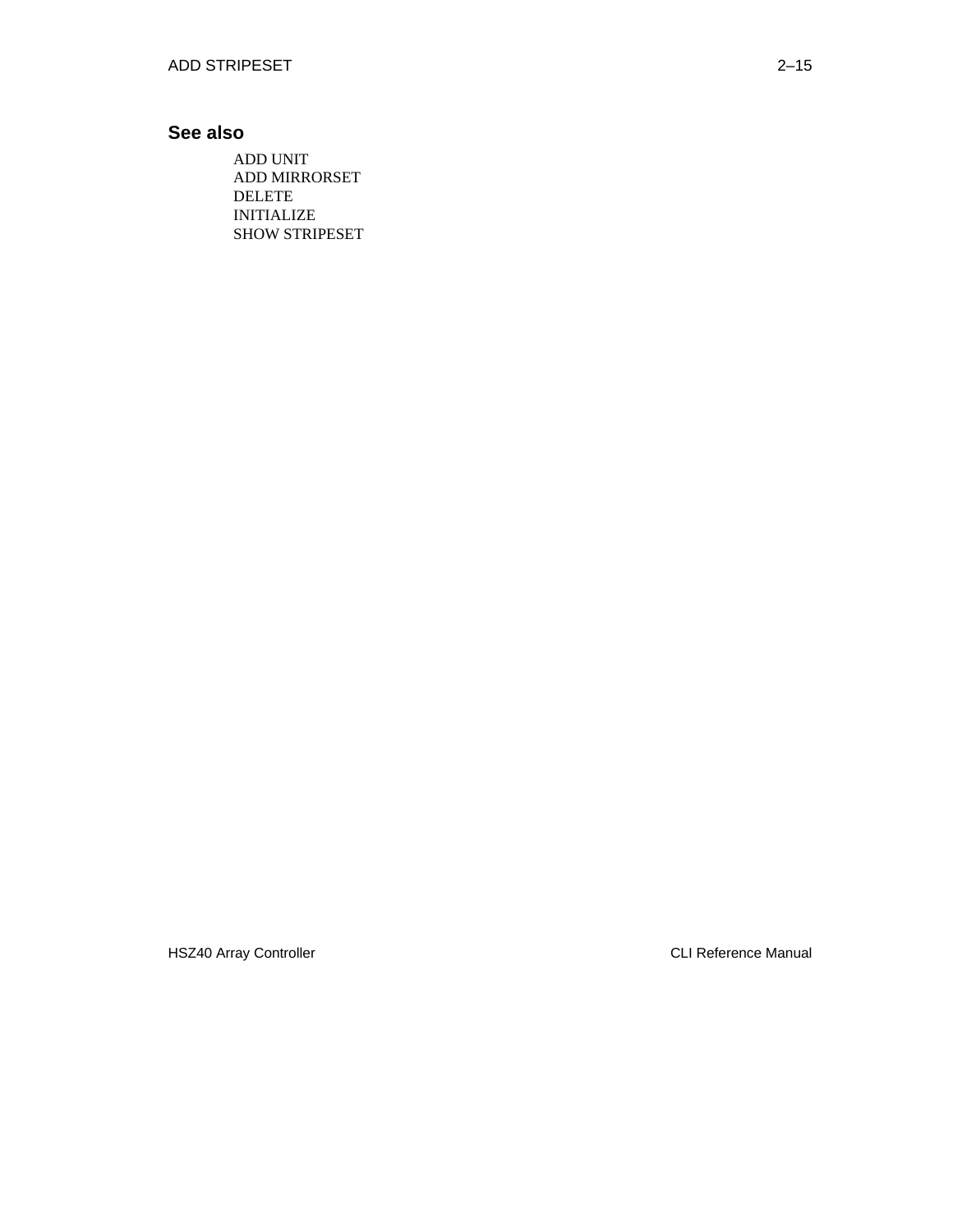## **ADD UNIT**

Identifies a device, container, or partition as a host-addressable logical unit. The controller maps all requests from the host to the logical unit number as requests to the container specified in the ADD UNIT command.

You must initialize the disk drive or container before you can add it as a unit.

#### **Format**

**ADD UNIT** unit-number container-name

#### **Parameters**

#### *unit-number*

A number such as D104, where D represents a device-type letter, 1 is one of the controller target IDs, and the 4 is a logical unit number (the middle number is always 0).

The device type letter is either "D" for disk containers (including CD–ROMs) or "P" for passthrough containers created from tape drives and loaders.

The controller target ID must be in the range 0 to 7, and must be one of the IDs set with the SET THIS\_CONTROLLER ID and SET OTHER\_CONTROLLER ID commands. You must leave out the target ID if it is 0, and only use the logical unit number.

The logical unit number must be in the range 0 to 7. You can assign up to eight logical units for each controller target ID.

Table 2–1 breaks out the components in HSZ unit numbering.

| Unit number      | Device type | <b>Target ID</b> | LUN |
|------------------|-------------|------------------|-----|
| D401             | Disk        |                  |     |
| P <sub>100</sub> | Passthrough |                  |     |
| D5               | Disk        |                  |     |

#### **Table 2–1 HSZ Unit Numbering**

On a partitioned container, all of the partitions must be addressed through a single controller. Thus, the unit numbers for all partitions on a container must have the same controller target ID.

#### *container-name*

The name of the container that is used to create the unit.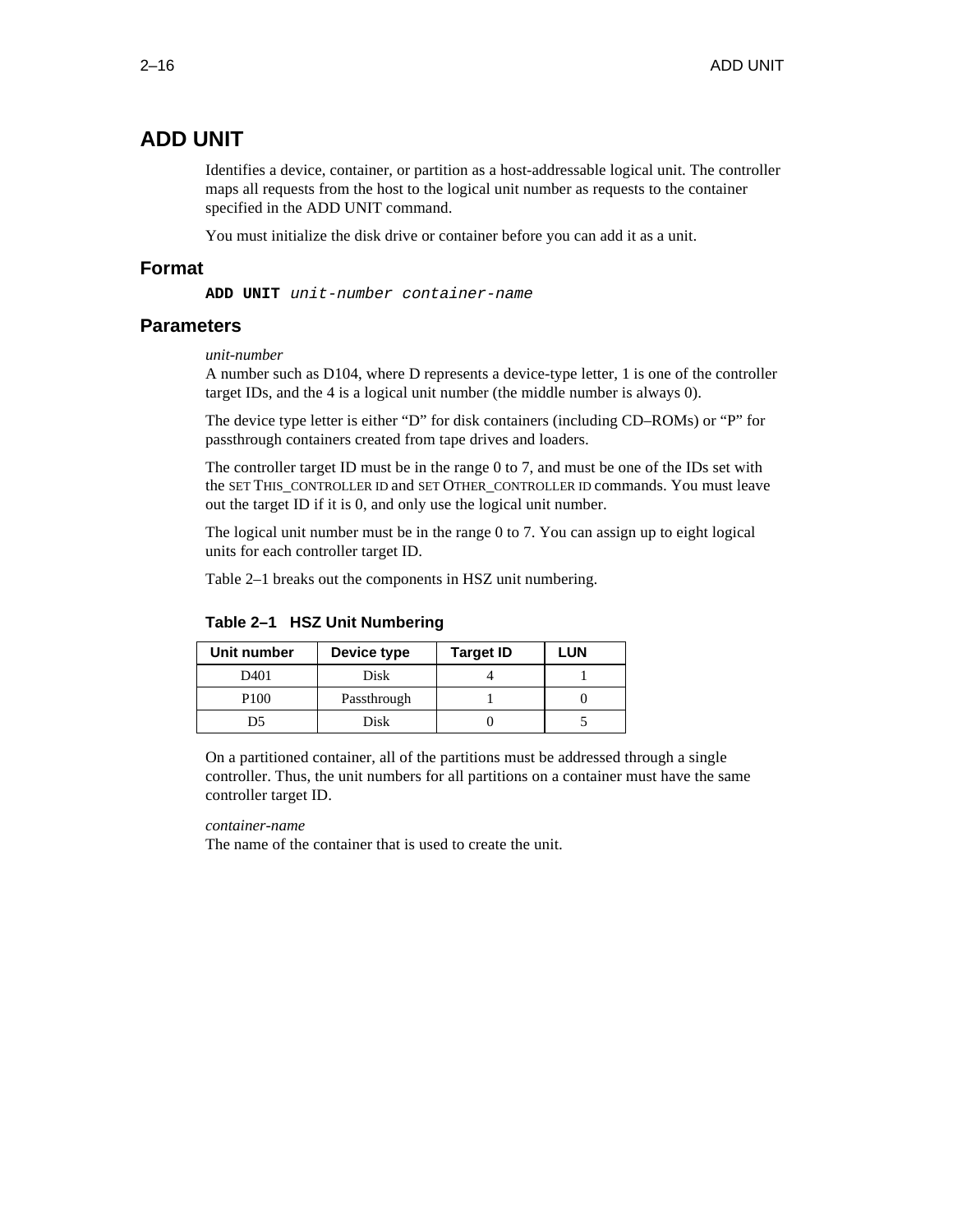#### **Switches**

Table 2–2 lists all switches for the ADD UNIT command and shows which switches can be used with each type of device and storageset. Descriptions of the switches follow the table.

| <b>Switch</b>                                         | <b>RAIDI</b><br>- set | Stripe-<br>set | set | Mirror- NoTrans<br>Disk | <b>Trans</b><br>Disk | <b>CD-ROM</b> | Pass-<br>through |
|-------------------------------------------------------|-----------------------|----------------|-----|-------------------------|----------------------|---------------|------------------|
| PARTITION=partition_number                            | ✓                     |                |     |                         |                      |               |                  |
| MAXIMUM CACHED TRANSFER                               | √                     | $\checkmark$   | ✓   |                         | ✓                    | V             |                  |
| PREFERRED PATH<br>NOPREFERRED PATH (Default)          | ✓                     |                | ✓   |                         | ✓                    | M             | M                |
| READ CACHE (Default)<br>NOREAD CACHE                  | √                     |                |     |                         | ✓                    | v             |                  |
| RUN (Default)<br><b>NORUN</b>                         | ✓                     |                |     |                         | ✓                    | V             |                  |
| WRITE PROTECT<br><b>NOWRITE PROTECT (Default)</b>     | ✔                     |                |     |                         |                      |               |                  |
| WRITEBACK_CACHE<br><b>NOWRITEBACK CACHE (Default)</b> | ✓                     |                |     |                         |                      |               |                  |

**Table 2–2 Switches for the ADD UNIT Command**

**\_\_\_\_\_\_\_\_\_\_\_\_\_\_\_\_\_\_\_\_\_\_\_\_\_\_ Note \_\_\_\_\_\_\_\_\_\_\_\_\_\_\_\_\_\_\_\_\_\_\_\_\_\_\_\_\_**

**\_\_\_\_\_\_\_\_\_\_\_\_\_\_\_\_\_\_\_\_\_\_\_\_\_\_\_\_\_\_\_\_\_\_\_\_\_\_\_\_\_\_\_\_\_\_\_\_\_\_\_\_\_\_\_\_\_\_\_\_**

The RUN/NORUN switch cannot be specified for partitioned units.

#### *PARTITION=partition\_number*

The PARTITION switch allows you to set the unit number for a partition on a storageset or single-disk unit. Use the *partition-number* to identify the partition for which you are adding the host-addressable unit number. (Use the SHOW command to find partition numbers for a storageset or single-disk unit.)

#### *MAXIMUM\_CACHED\_TRANSFER=n*

*MAXIMUM\_CACHED\_TRANSFER=32 (Default)*

The MAXIMUM\_CACHED\_TRANSFER switch allows you to set the largest transfer (in blocks) to be cached by the controller. The controller will not cache any transfers over this size. Valid values are 1–1024.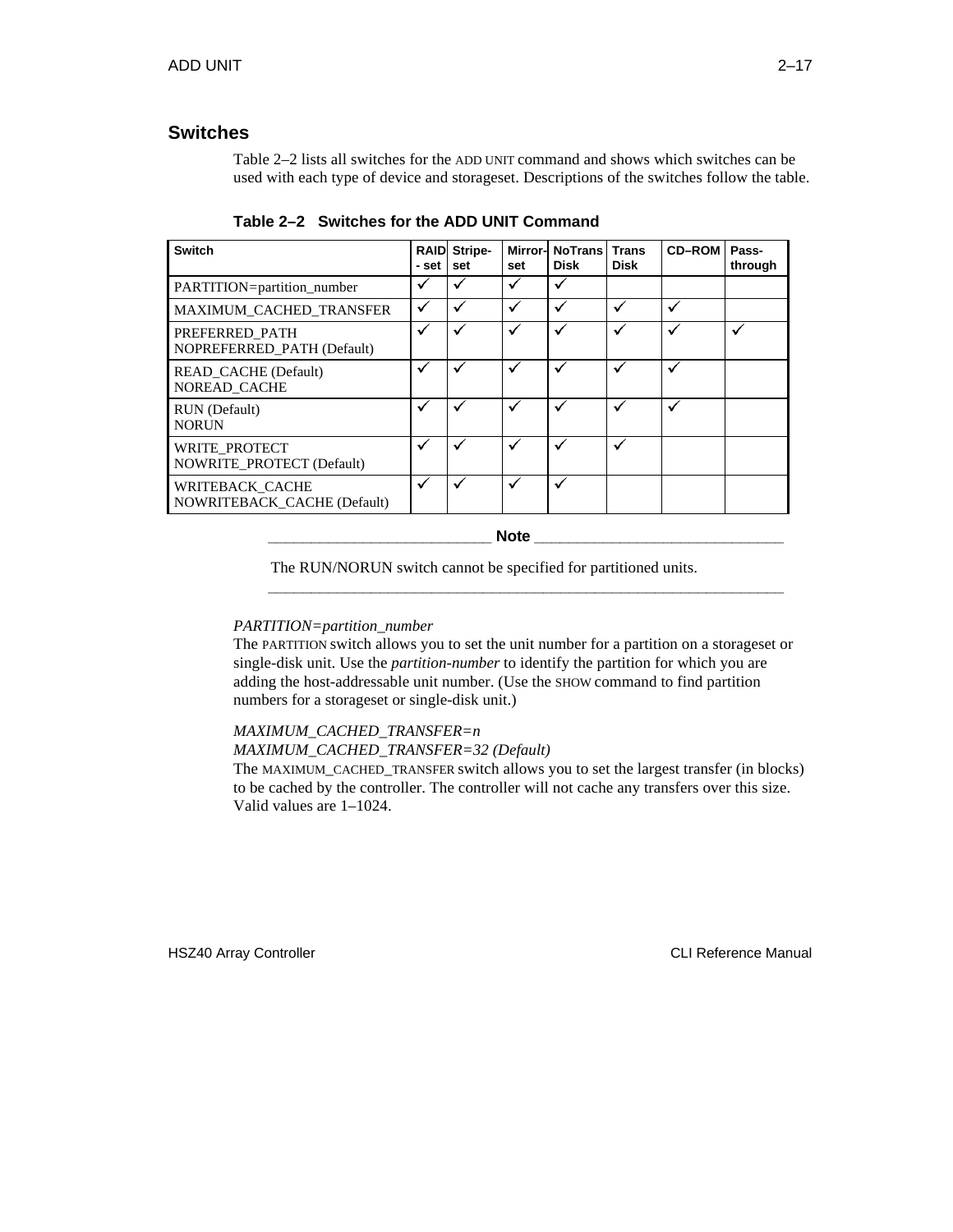#### *PREFERRED\_PATH=THIS\_CONTROLLER PREFERRED\_PATH=OTHER\_CONTROLLER NOPREFERRED\_PATH (Default)*

#### **\_\_\_\_\_\_\_\_\_\_\_\_\_\_\_\_\_\_\_\_\_\_\_\_\_\_\_Note \_\_\_\_\_\_\_\_\_\_\_\_\_\_\_\_\_\_\_\_\_\_\_\_\_\_\_\_**

All partitions on a container must be addressed through the same controller. If you set PREFERRED\_PATH for one partition, all partitions on that container will inherit the same path.

**\_\_\_\_\_\_\_\_\_\_\_\_\_\_\_\_\_\_\_\_\_\_\_\_\_\_\_\_\_\_\_\_\_\_\_\_\_\_\_\_\_\_\_\_\_\_\_\_\_\_\_\_\_\_\_\_\_\_\_\_**

The PREFERRED\_PATH switch allows you to balance I/O load by specifying the controller through which the unit will be accessed. If you set NOPREFERRED\_PATH for a unit, it can be accessed through either controller.

The controllers only use the PREFERRED\_PATH setting if they are in a dual-redundant configuration. If one controller fails, all the devices are accessed through the remaining controller, ignoring the PREFERRED\_PATH setting.

**Note Letters** 

The PREFERRED PATH and NOPREFERRED PATH switches are valid only for HSZ controllers in dual-redundant multiple bus-failover configurations. The preferred path for units on dual-redundant HSZ controllers is determined by the first digit in the unit number (the controller target ID) specified in the ADD UNIT command.

**\_\_\_\_\_\_\_\_\_\_\_\_\_\_\_\_\_\_\_\_\_\_\_\_\_\_\_\_\_\_\_\_\_\_\_\_\_\_\_\_\_\_\_\_\_\_\_\_\_\_\_\_\_\_\_\_\_\_\_\_**

When the failed controller is restarted, the drives automatically return to the controller specified by the PREFERRED\_PATH switch.

You can specify the PREFERRED\_PATH switch on a single controller; however, the switch will not take effect until you add a second controller and configure the two controllers for dual-redundancy.

*READ\_CACHE (Default) NOREAD\_CACHE*

The READ\_CACHE switch allows you to enable or disable the use of read cache with a unit.

Read caching improves performance in almost all situations, so it is generally good to leave it enabled. However, under certain workloads, like a backup, there may be a low probability for a cache hit and it may be beneficial to turn read caching off to remove the overhead of caching.

*RUN (Default) NORUN* The RUN switch allows you to enable and disable a unit's availability to the host.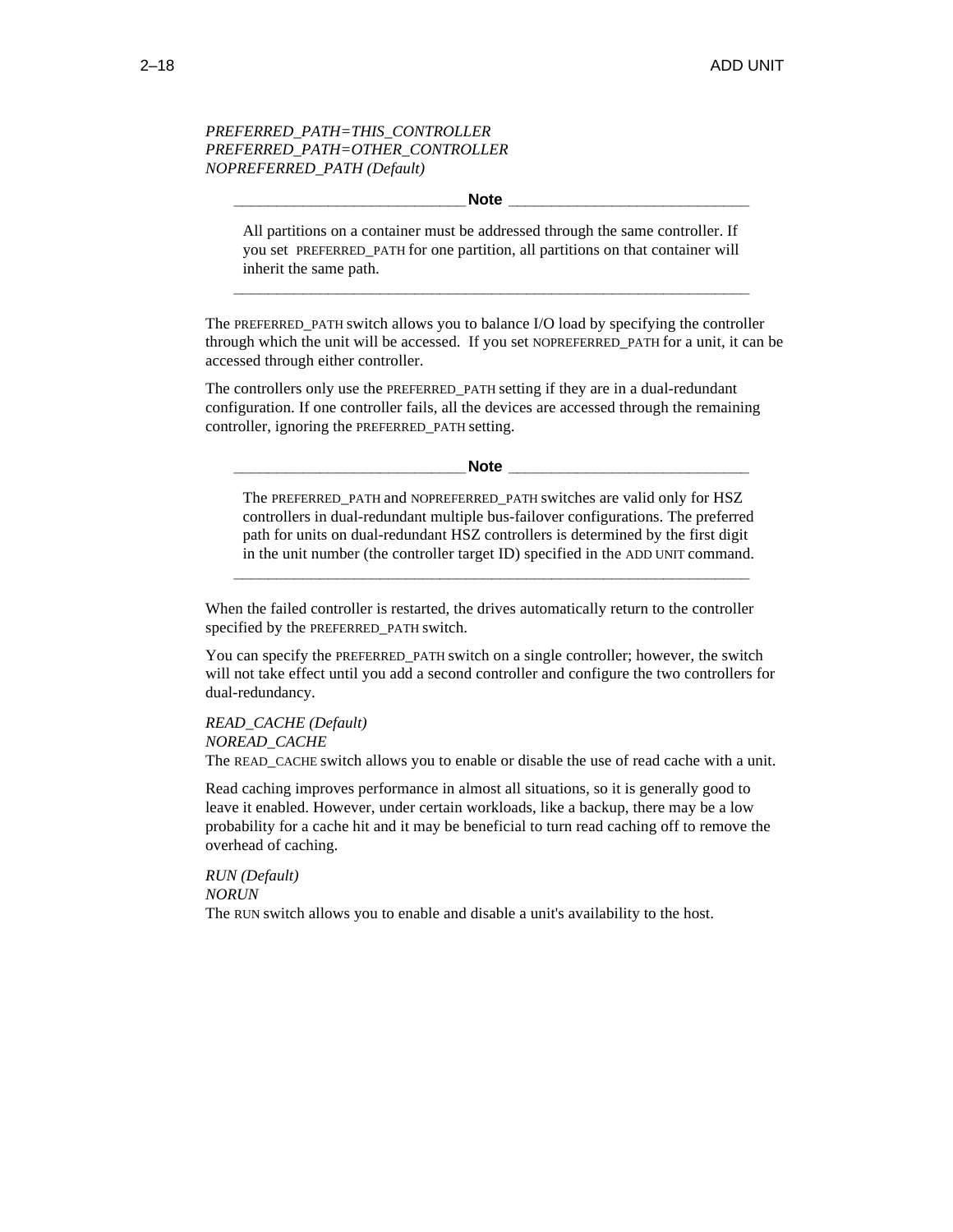Select NORUN to make a unit unavailable to the host and to cause any user data for that unit to be flushed from the write-back cache to the disk drives. The devices that make up the unit are still spun up.

Select RUN to make a unit available to the host.

**\_\_\_\_\_\_\_\_\_\_\_\_\_\_\_\_\_\_\_\_\_\_\_\_\_\_ Note \_\_\_\_\_\_\_\_\_\_\_\_\_\_\_\_\_\_\_\_\_\_\_\_\_\_\_\_\_**

**\_\_\_\_\_\_\_\_\_\_\_\_\_\_\_\_\_\_\_\_\_\_\_\_\_\_\_\_\_\_\_\_\_\_\_\_\_\_\_\_\_\_\_\_\_\_\_\_\_\_\_\_\_\_\_\_\_\_\_\_**

The RUN and NORUN switches cannot be specified for partitioned units.

*WRITE\_PROTECT NOWRITE\_PROTECT (Default)*

**Note**  $\blacksquare$ 

Write protect disables the writing of any new data by the host. However, the controller may still write to a write-protected RAIDset to satisfy a reconstruct pass or to reconstruct a newly replaced member.

**\_\_\_\_\_\_\_\_\_\_\_\_\_\_\_\_\_\_\_\_\_\_\_\_\_\_\_\_\_\_\_\_\_\_\_\_\_\_\_\_\_\_\_\_\_\_\_\_\_\_\_\_\_\_\_\_\_\_\_\_**

The WRITE\_PROTECT switch allows you to ensure that data on a unit is not overwritten.

Select WRITE\_PROTECT to prevent write operations to the unit.

Select NOWRITE\_PROTECT to allow both reads and writes to the unit.

*WRITEBACK\_CACHE NOWRITEBACK\_CACHE (Default)*

**Note**  $\blacksquare$ 

WRITEBACK\_CACHE requires that write-back cache modules be installed in the subsystem and that the licensed feature be enabled through FLS.

The WRITEBACK\_CACHE switch allows you to enable or disable the use of write-back cache with a unit.

**\_\_\_\_\_\_\_\_\_\_\_\_\_\_\_\_\_\_\_\_\_\_\_\_\_\_\_\_\_\_\_\_\_\_\_\_\_\_\_\_\_\_\_\_\_\_\_\_\_\_\_\_\_\_\_\_\_\_\_\_**

Select WRITEBACK\_CACHE for all new RAIDsets and mirrorsets, and for all other units for which you want this feature. The write-back cache improves performance for write operations to the unit.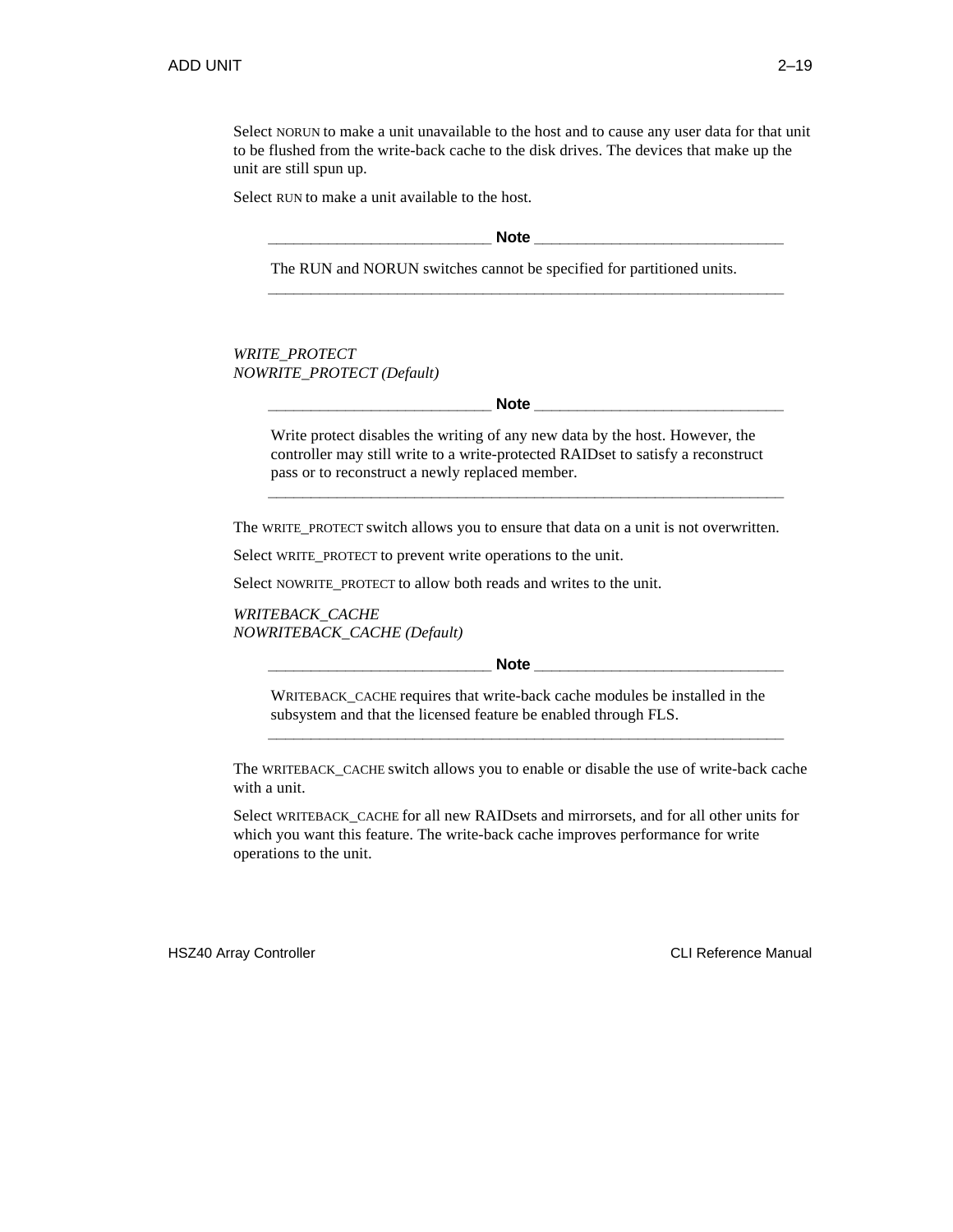#### **\_\_\_\_\_\_\_\_\_\_\_\_\_\_\_\_\_\_\_\_\_\_\_\_\_\_\_Note \_\_\_\_\_\_\_\_\_\_\_\_\_\_\_\_\_\_\_\_\_\_\_\_\_\_\_\_**

It may take up to 5 minutes for the controller to flush unwritten data from the cache once you disable write-back caching. **\_\_\_\_\_\_\_\_\_\_\_\_\_\_\_\_\_\_\_\_\_\_\_\_\_\_\_\_\_\_\_\_\_\_\_\_\_\_\_\_\_\_\_\_\_\_\_\_\_\_\_\_\_\_\_\_\_\_\_\_**

Select NOWRITEBACK\_CACHE for those units for which you want all writes to go directly to devices without being cached.

#### *Considerations When Using Write-back Caching*

The following list summarizes considerations you must be aware of when using write-back cache.

Two conditions will cause data contained within write-back cache to be lost: if power from the main power supply and the external cache battery is interrupted, or if the cache module is removed before the controller flushes the data from the write-back cache.

- When restarted, the controller attempts to flush any unflushed data within write-back cache to the devices. However, by specifying the IGNORE\_ERRORS or IMMEDIATE\_SHUTDOWN switch, you allow data to reside in write-back cache when the controller is turned off, regardless of any errors detected.
- RAIDsets and mirrorsets require data to be stored in write-back cache to accomodate the write hole and to increase performance—without regard to the WRITEBACK\_CACHE switch setting.
- If data is contained within the write-back cache while the subsystem is shut down, do not perform any hardware changes until after the controller flushes the data to the devices.

When restarted, the controller attempts to flush any unflushed data within the write-back cache to the devices. However, by specifying the IGNORE\_ERRORS or IMMEDIATE\_SHUTDOWN switch, you allow data to reside in write-back cache when the controller is turned off, regardless of any errors detected.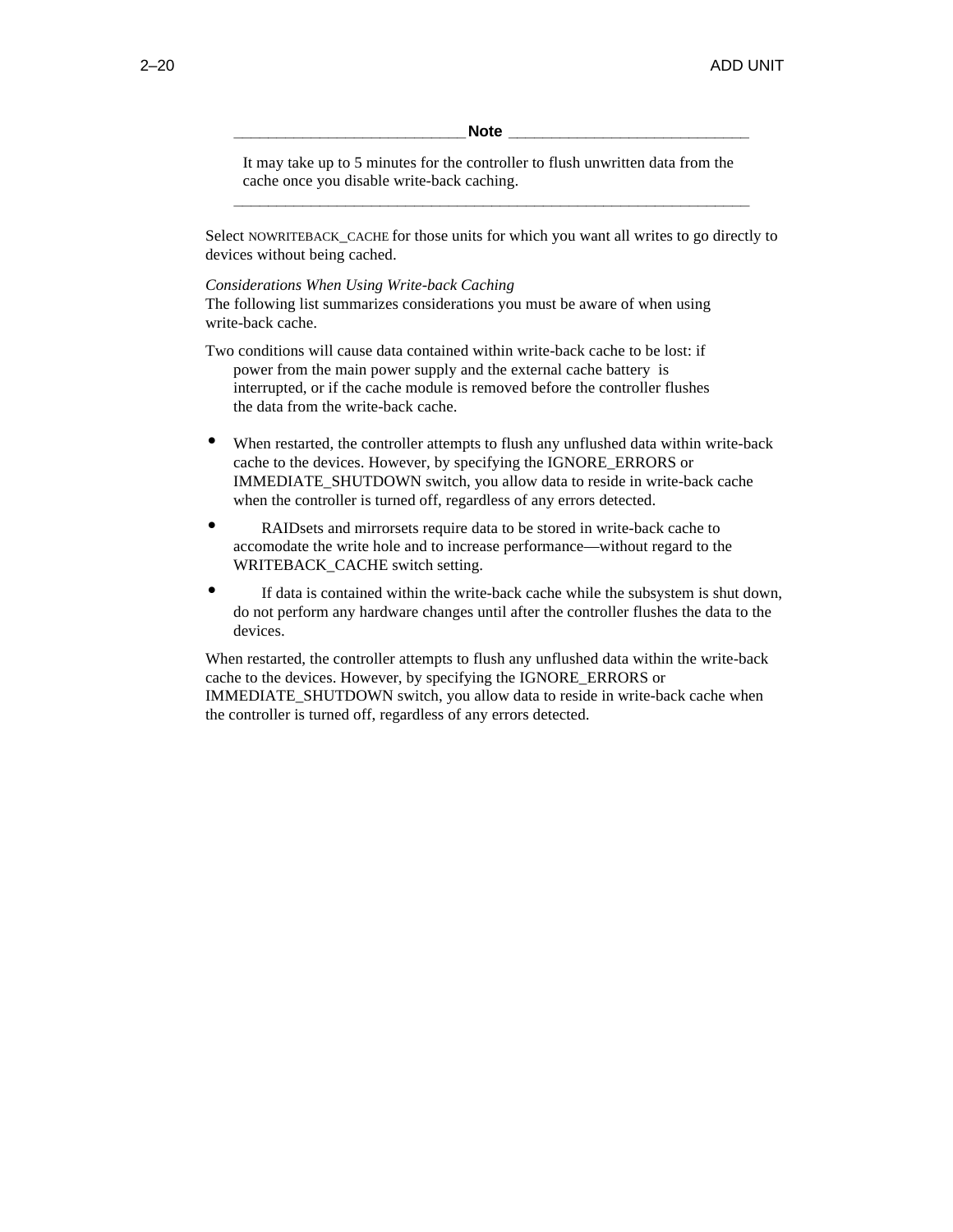#### **Examples**

To create disk unit D102 from the single disk DISK100 and set unit access to be through THIS\_CONTROLLER:

**CLI> ADD DISK DISK100 1 0 0 CLI> INITIALIZE DISK100 CLI> ADD UNIT D102 DISK100 PREFERRED\_PATH=THIS\_CONTROLLER**

To create disk unit D107 from RAIDset RAID9 and enable write-back caching for the unit:

```
CLI> ADD DISK DISK110 1 1 0
CLI> ADD DISK DISK210 2 1 0
CLI> ADD DISK DISK310 3 1 0
CLI> ADD DISK DISK410 4 1 0
CLI> ADD RAIDSET RAID9 DISK110 DISK210 DISK310 DISK410
CLI> INITIALIZE RAID9
CLI> ADD UNIT D107 RAID9 WRITEBACK_CACHE
```
#### **See also**

CREATE\_PARTITION DELETE *unit-number* SET *unit-number* SHOW UNITS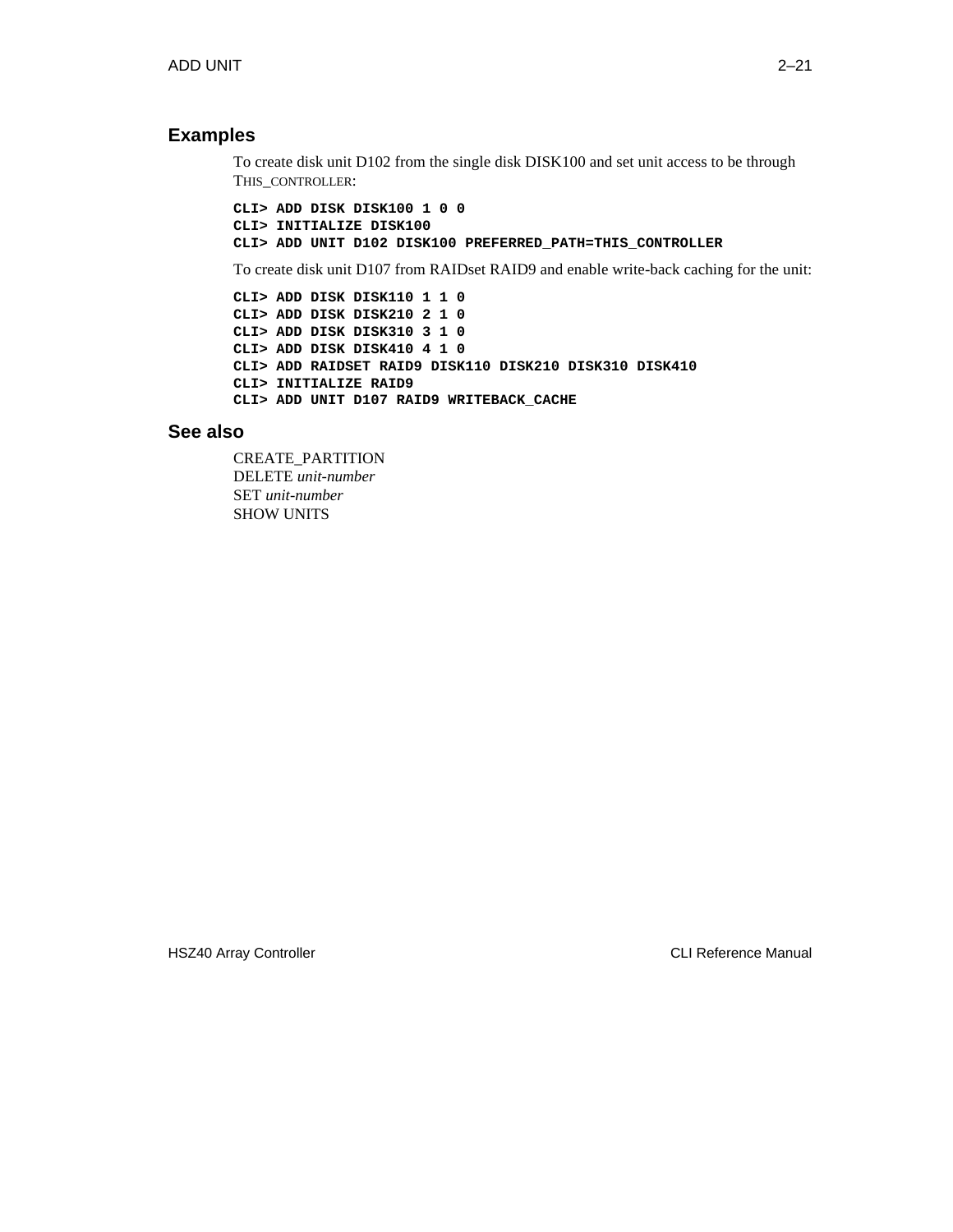## **CLEAR\_ERRORS CLI**

Stops the display of current or previous error messages at the CLI prompt.

**\_\_\_\_\_\_\_\_\_\_\_\_\_\_\_\_\_\_\_\_\_\_\_\_\_\_\_Note \_\_\_\_\_\_\_\_\_\_\_\_\_\_\_\_\_\_\_\_\_\_\_\_\_\_\_\_**

This command does not clear the error conditions, it only stops displaying the errors at the CLI prompt. **\_\_\_\_\_\_\_\_\_\_\_\_\_\_\_\_\_\_\_\_\_\_\_\_\_\_\_\_\_\_\_\_\_\_\_\_\_\_\_\_\_\_\_\_\_\_\_\_\_\_\_\_\_\_\_\_\_\_\_\_**

The controller displays any error messages before the CLI prompt. After you correct the error condition, you must issue the CLEAR\_ERRORS CLI command or restart the controller to clear the error message.

#### **Format**

**CLEAR\_ERRORS CLI**

#### **Examples**

To clear the message "All NVPM components initialized to their default settings." from the CLI prompt:

**CLI>**

**All NVPM components initialized to their default settings. CLI> CLEAR\_ERRORS CLI**

#### **See also**

CLEAR\_ERRORS INVALID\_CACHE CLEAR\_ERRORS LOST\_DATA CLEAR\_ERRORS UNKNOWN CLEAR\_ERRORS UNWRITEABLE\_DATA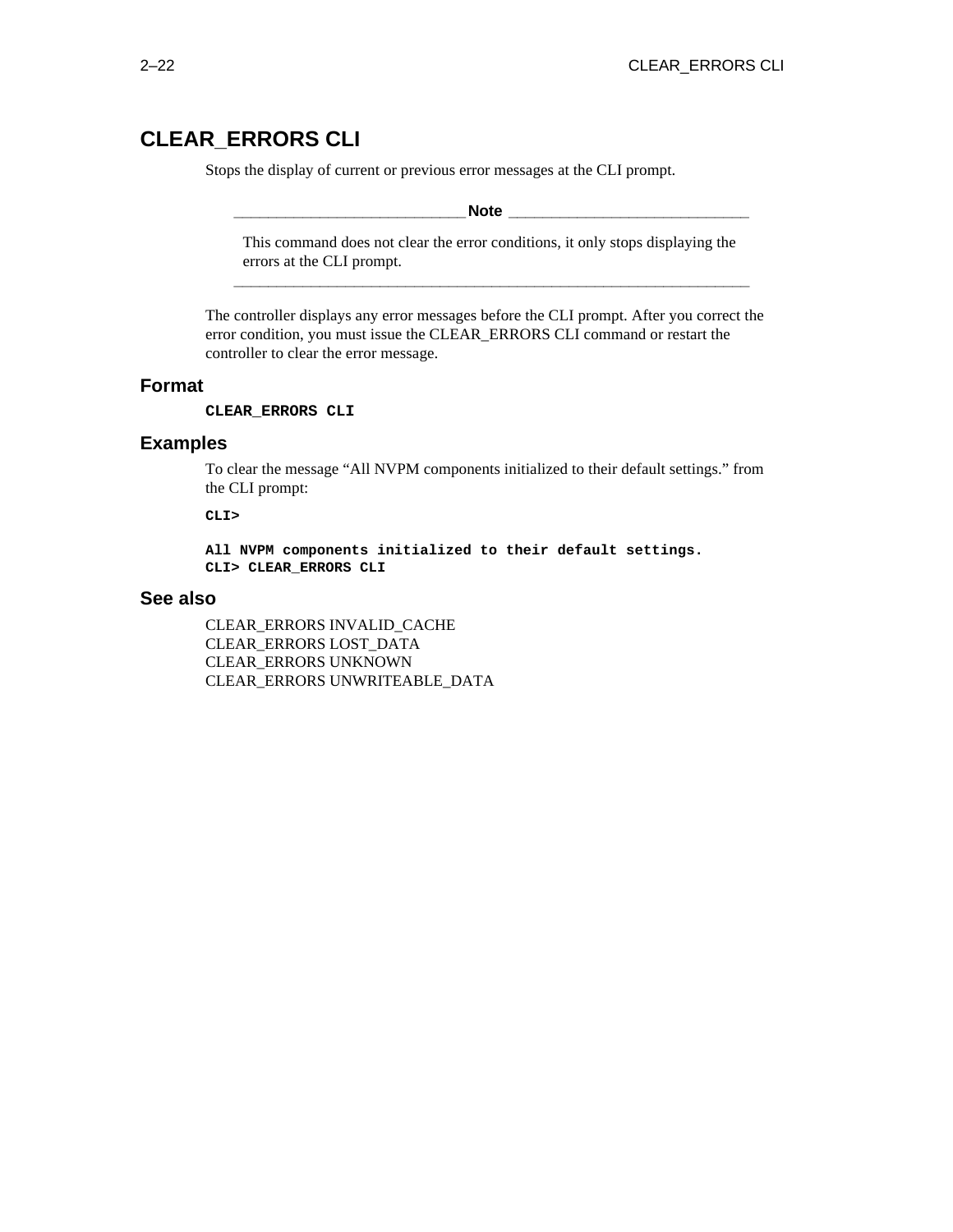## **CLEAR\_ERRORS INVALID\_CACHE**

Clears an INVALID\_CACHE error and allows the controller and cache to resume operation.

A controller presents an INVALID CACHE error during initialization if it detects a mismatch between the cache information on the controller and the cache information on the cache module. The controller allows only a limited set of CLI commands until you clear the error, to prevent you from giving commands that may make the situation worse. The CLEAR\_ERRORS INVALID\_CACHE command either clears the information in the controller module or the information in the cache module.

#### **Format**

**CLEAR\_ERRORS** controller **INVALID\_CACHE** data\_retention

You must completely spell out "INVALID\_CACHE."

#### **Parameters**

*controller*

Identifies the controller for which to clear the INVALID\_CACHE condition. You must specify either THIS\_CONTROLLER or OTHER\_CONTROLLER.

#### *data\_retention*

Specifies whether to keep the cache data and overwrite the controller information (NODESTROY\_UNFLUSHED\_DATA) or keep the controller information and discard the cache data (DESTROY\_UNFLUSHED\_DATA).

Use the NODESTROY\_UNFLUSHED\_DATA parameter in the following situations:

- You have replaced the controller module.
- The controller's nonvolatile memory (NVMEM) has lost its memory, possibly from an NVMEM battery failure.
- You removed the cache module while there was unflushed data.

Use the DESTROY\_UNFLUSHED\_DATA parameter in the following situations:

- You have replaced the cache module.
- Any other reason not listed above.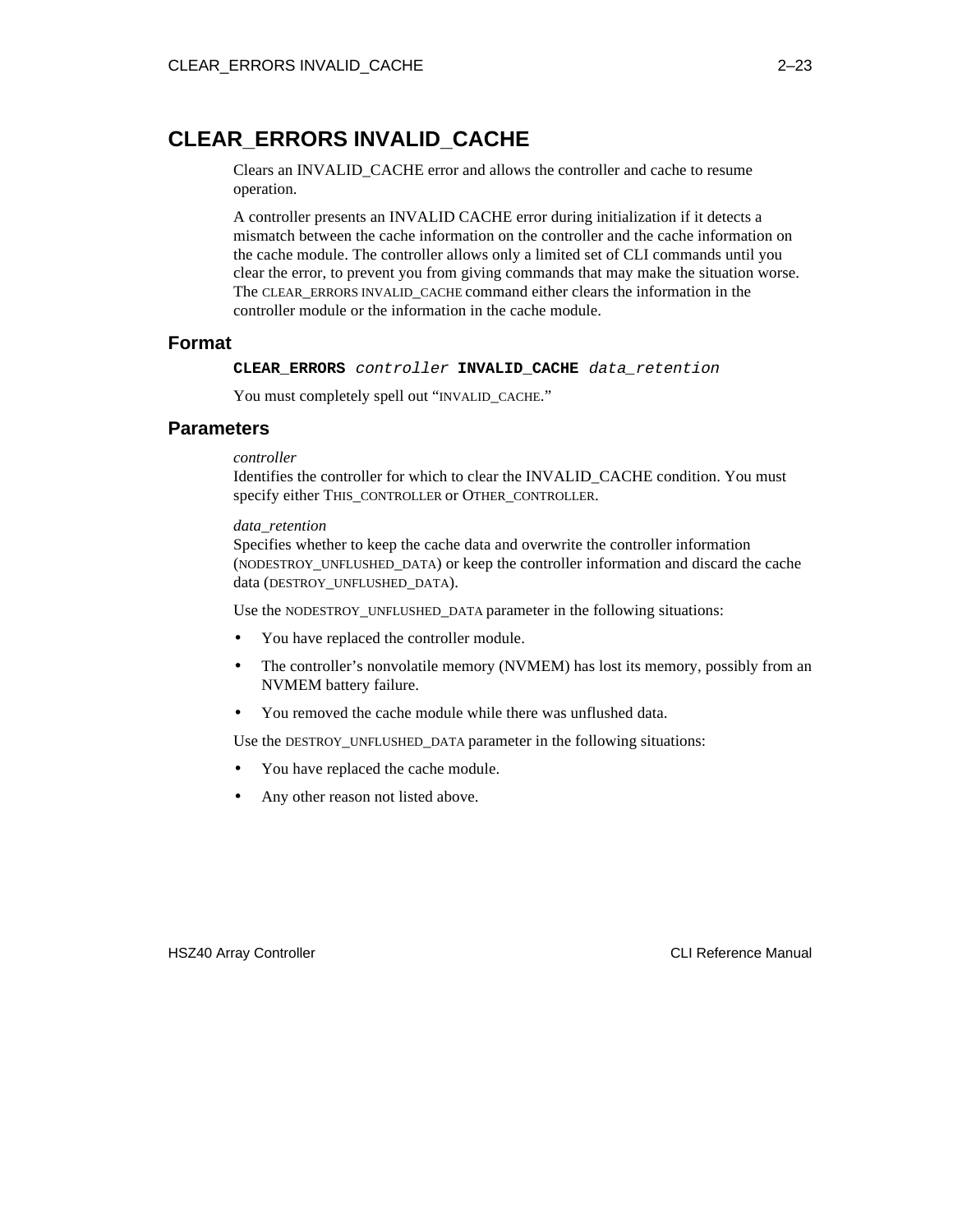### **Examples**

To clear an invalid cache error on THIS\_CONTROLLER after replacing a controller module:

**CLI> CLEAR\_ERRORS THIS\_CONTROLLER INVALID\_CACHE NODESTROY\_UNFLUSHED\_DATA**

To clear an invalid cache error on the OTHER\_CONTROLLER after replacing a cache module:

**CLI> CLEAR\_ERRORS OTHER\_CONTROLLER INVALID\_CACHE DESTROY\_UNFLUSHED\_DATA**

#### **See also**

CLEAR\_ERRORS CLI CLEAR\_ERRORS LOST\_DATA CLEAR\_ERRORS UNKNOWN CLEAR\_ERRORS UNWRITEABLE\_DATA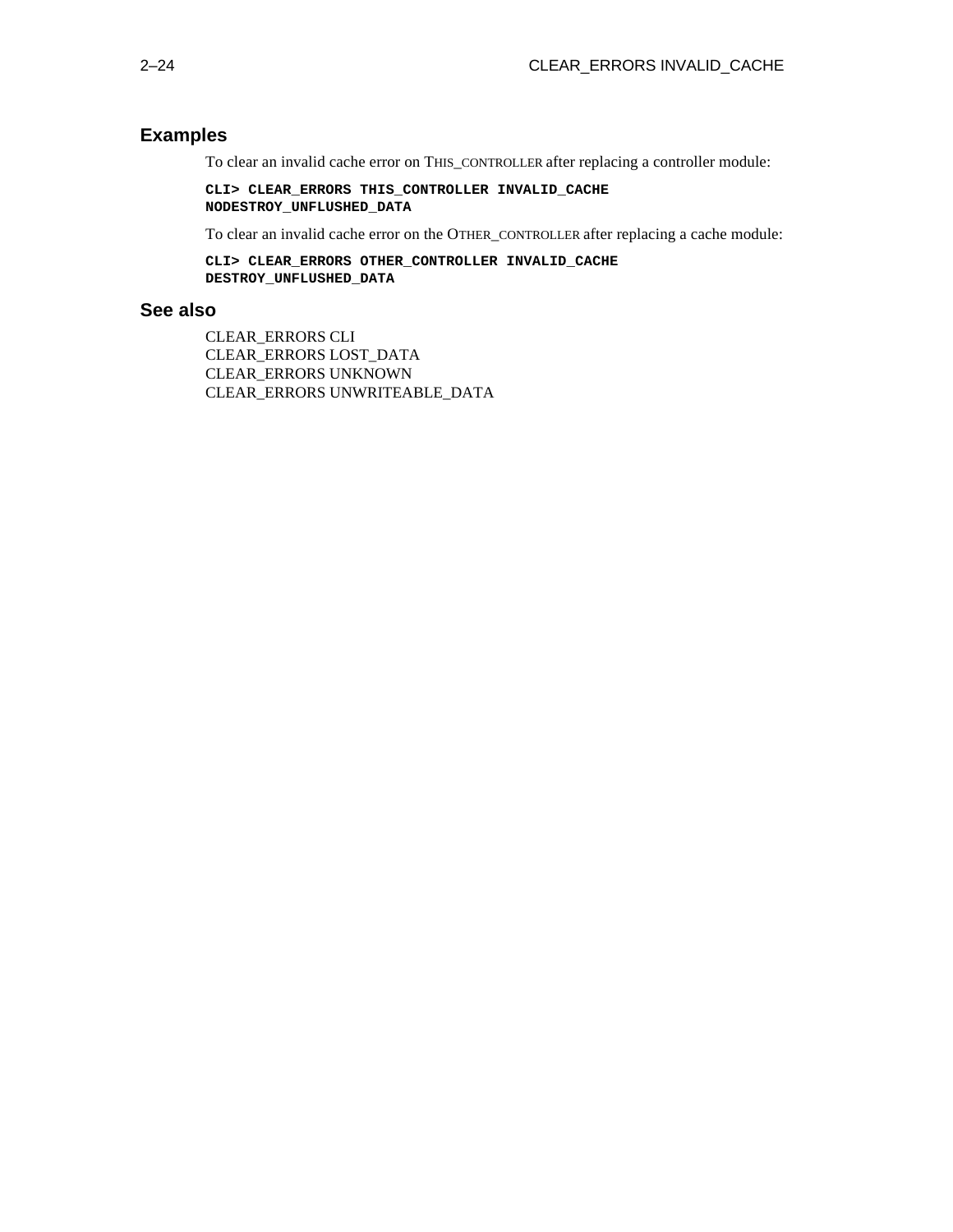# **CLEAR\_ERRORS LOST\_DATA**

Clears the lost data error on a unit.

#### **\_\_\_\_\_\_\_\_\_\_\_\_\_\_\_\_\_\_\_\_\_\_\_\_\_\_ Note \_\_\_\_\_\_\_\_\_\_\_\_\_\_\_\_\_\_\_\_\_\_\_\_\_\_\_\_\_**

Issuing the CLEAR\_ERRORS LOST\_DATA command for one partition on a container will clear the lost data for all partitions on the container. **\_\_\_\_\_\_\_\_\_\_\_\_\_\_\_\_\_\_\_\_\_\_\_\_\_\_\_\_\_\_\_\_\_\_\_\_\_\_\_\_\_\_\_\_\_\_\_\_\_\_\_\_\_\_\_\_\_\_\_\_**

If a write-back cache module is removed or fails while it contains data that has not been written to disk, a LOST DATA error is reported on the unit. The CLEAR\_ERRORS LOST DATA command clears the lost data error but does not recover the lost data. It may take up to 5 minutes to clear lost data.

## **Format**

**CLEAR\_ERRORS** unit-number **LOST\_DATA**

You must completely spell out "LOST\_DATA".

## **Parameters**

#### *unit-number*

Specifies the unit number that will have the lost data error cleared. The *unit-number* is the name given the unit when it was created using the ADD UNIT command.

## **Examples**

To clear the lost data error on disk unit D103:

**CLI> CLEAR\_ERRORS D103 LOST\_DATA**

### **See also**

CLEAR\_ERRORS CLI CLEAR\_ERRORS INVALID\_CACHE CLEAR\_ERRORS UNKNOWN CLEAR\_ERRORS UNWRITEABLE\_DATA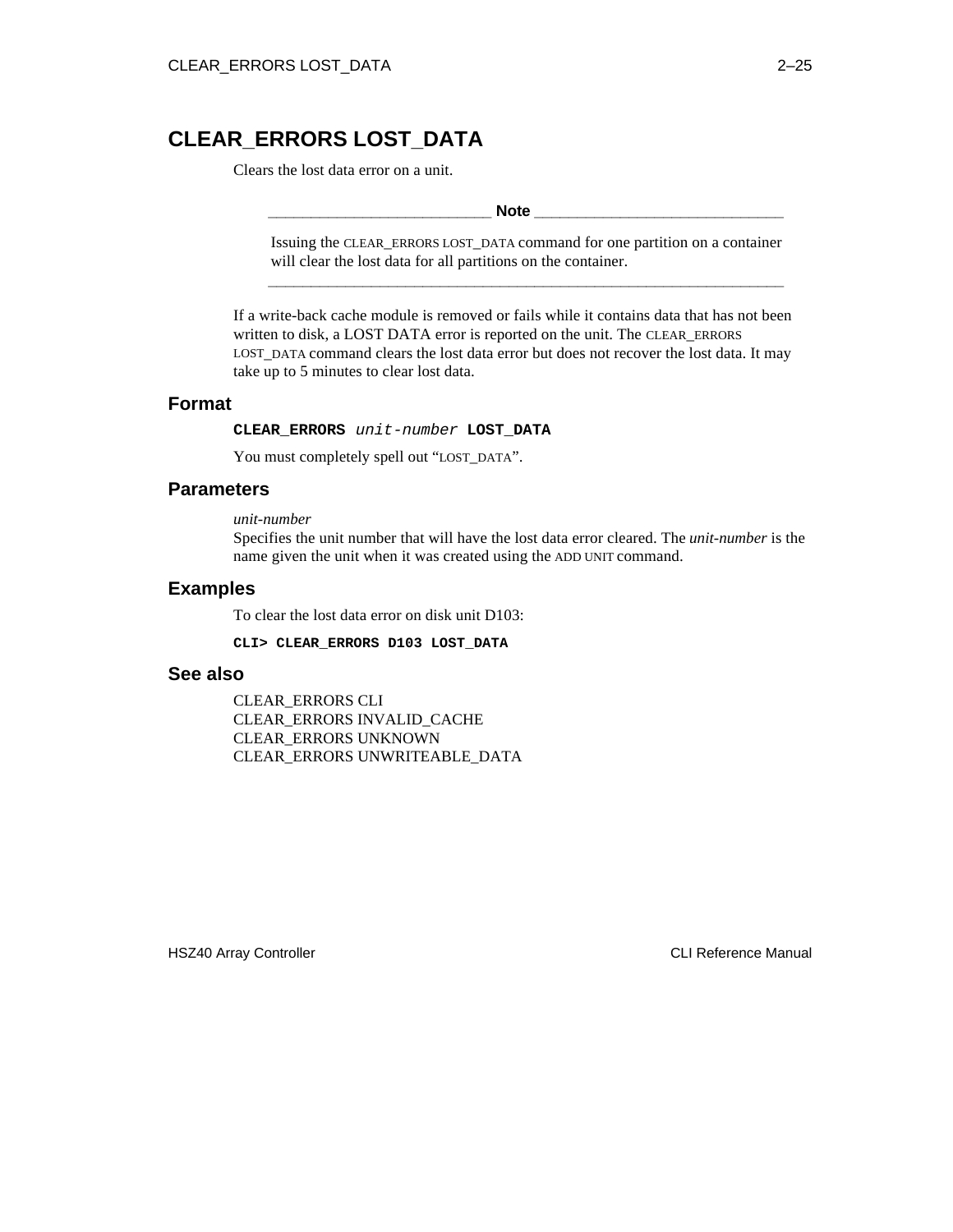# **CLEAR\_ERRORS UNKNOWN**

Clears the UNKNOWN error from a device.

If a device has a failure such that the controller marks the device as UNKNOWN, the controller does not check the device again to see if it has been repaired or if the failure condition has been rectified. You must use this command for the controller to recognize the device after you correct the condition that caused the device to be marked UNKNOWN.

### **Format**

#### **CLEAR\_ERRORS** device-name **UNKNOWN**

You must completely spell out "UNKNOWN."

## **Parameters**

*device-name* Specifies the name of the device with the UNKNOWN error.

## **Examples**

To cause the controller to recognize DISK300, a previously UNKNOWN device:

**CLI> CLEAR\_ERRORS DISK300 UNKNOWN**

## **See also**

CLEAR\_ERRORS CLI CLEAR\_ERRORS INVALID\_CACHE CLEAR\_ERRORS LOST\_DATA CLEAR\_ERRORS UNWRITEABLE\_DATA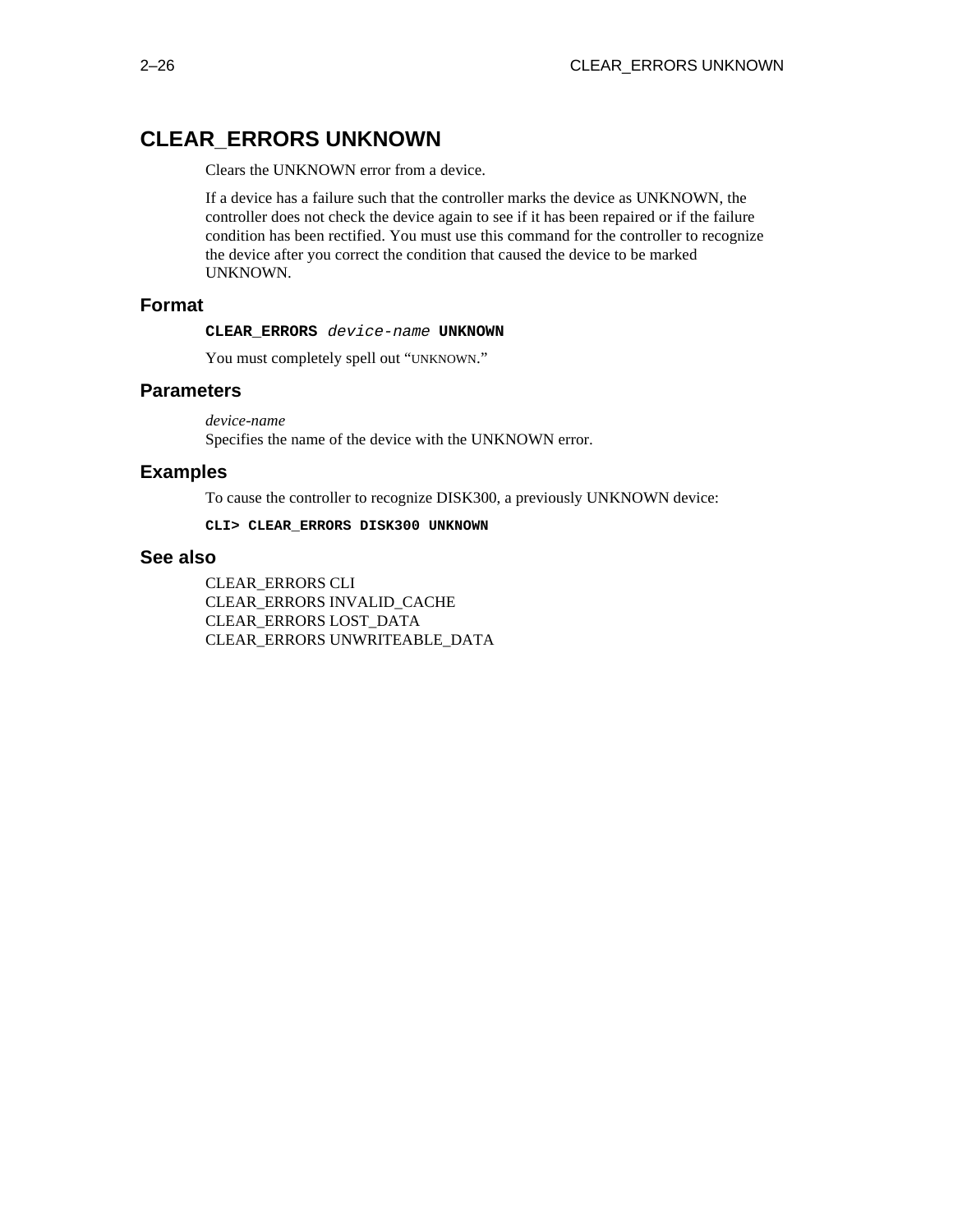# **CLEAR\_ERRORS UNWRITEABLE\_DATA**

Clears the unwriteable data error on a unit.

#### **\_\_\_\_\_\_\_\_\_\_\_\_\_\_\_\_\_\_\_\_\_\_\_\_\_Caution\_\_\_\_\_\_\_\_\_\_\_\_\_\_\_\_\_\_\_\_\_\_\_\_\_\_\_\_**

**\_\_\_\_\_\_\_\_\_\_\_\_\_\_\_\_\_\_\_\_\_\_\_\_\_\_\_\_\_\_\_\_\_\_\_\_\_\_\_\_\_\_\_\_\_\_\_\_\_\_\_\_\_\_\_\_\_\_\_\_**

This command causes loss of user data.

If a container fails in a way that user data in the write-back cache cannot be written to the container, the controller reports an unwriteable data error. The CLEAR\_ERRORS UNWRITEABLE\_DATA command removes the data from the cache and clears the unwriteable data error.

## **Format**

**CLEAR\_ERRORS** unit-number **UNWRITEABLE\_DATA**

You must completely spell out "UNWRITEABLE\_DATA."

## **Parameters**

*unit-number*

Specifies the unit number that will have the unwriteable data error cleared. The *unitnumber* is the name given the unit when it was created using the ADD UNIT command.

### **Examples**

To clear the unwriteable data error on disk unit D103:

**CLI> CLEAR\_ERRORS D103 UNWRITEABLE\_DATA**

### **See also**

CLEAR\_ERRORS CLI CLEAR\_ERRORS INVALID\_CACHE CLEAR\_ERRORS LOST\_DATA CLEAR\_ERRORS UNKNOWN RETRY\_ERRORS UNWRITEABLE\_DATA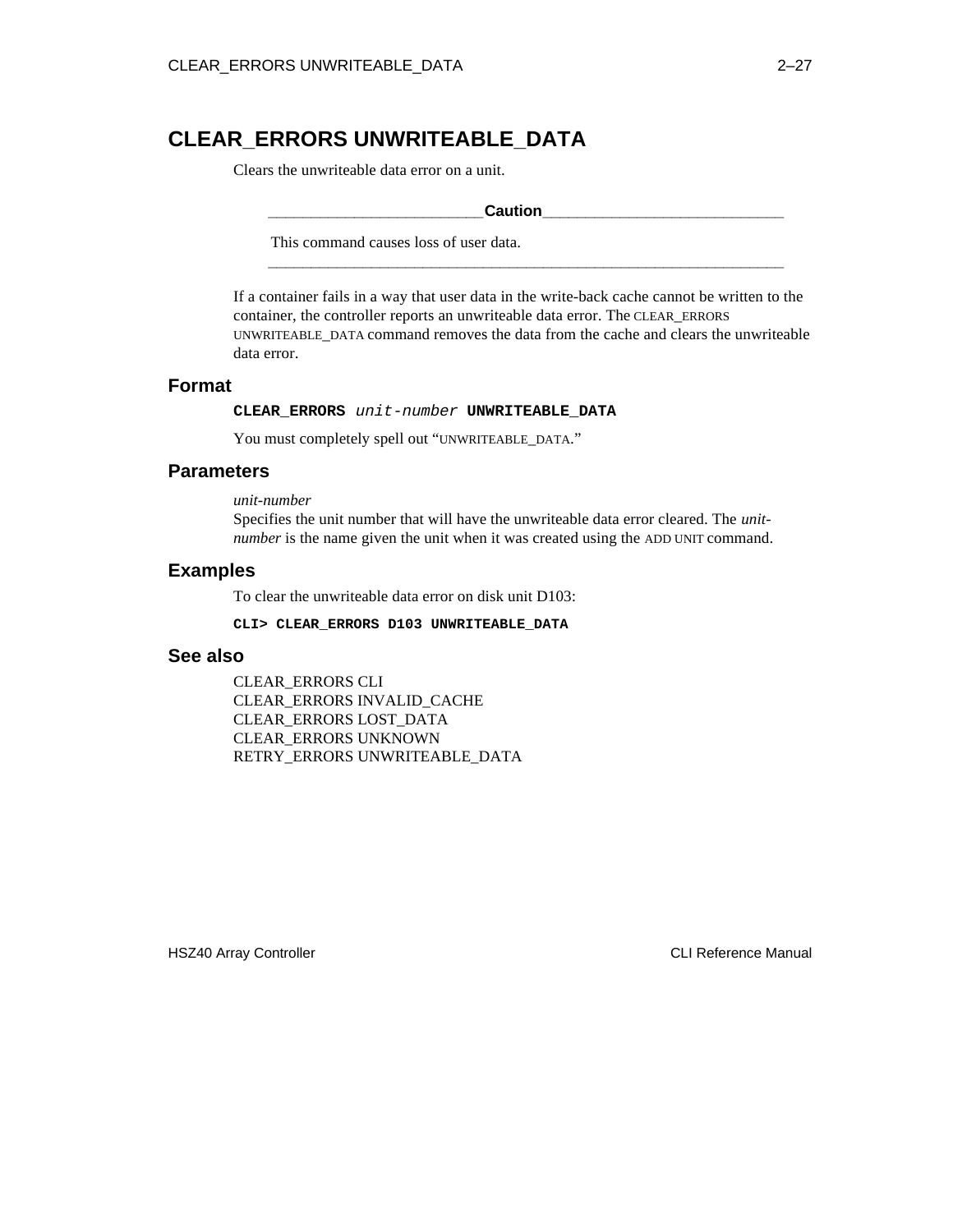# **CREATE\_PARTITION**

Marks part of a disk or storageset to be used as a separately addressable unit. You can divide any disk or storageset into as many as six partitions, each of which can be separately presented to the host.

## **Format**

**CREATE\_PARTITION** container-name **SIZE=**<sup>n</sup>

### **Parameters**

*container-name*

**\_\_\_\_\_\_\_\_\_\_\_\_\_\_\_\_\_\_\_\_\_\_\_\_\_\_\_Note \_\_\_\_\_\_\_\_\_\_\_\_\_\_\_\_\_\_\_\_\_\_\_\_\_\_\_\_**

Once you have partitioned a container, you cannot reunify it without reinitializing the container.

The name of the disk or storageset from which you want to create a partition. This is the name given the disk or storageset when it was created using the ADD command (ADD DISK, ADD STRIPESET, and so forth). You can partition any disk, stripeset, mirrorset, striped mirrorset, or RAIDset. You must initialize the container before creating partitions.

**\_\_\_\_\_\_\_\_\_\_\_\_\_\_\_\_\_\_\_\_\_\_\_\_\_\_\_\_\_\_\_\_\_\_\_\_\_\_\_\_\_\_\_\_\_\_\_\_\_\_\_\_\_\_\_\_\_\_\_\_**

*SIZE=*percent

*SIZE=LARGEST*

Specifies the size of the partition to be created as a percentage of the total size of the disk or storageset.

Specify a percentage of the total container capacity to set the partition to a particular size, or to evenly divide the disk or storageset. The resulting partition will be slightly smaller than the size you specify, to accomodate controller information and so that each partition ends with a complete stripe.

Specify LARGEST to have the controller create the largest partition possible from unused space on the disk or storageset. You must also use the LARGEST setting when creating the last partition on a container, because the space will not be equal to an exact percentage value.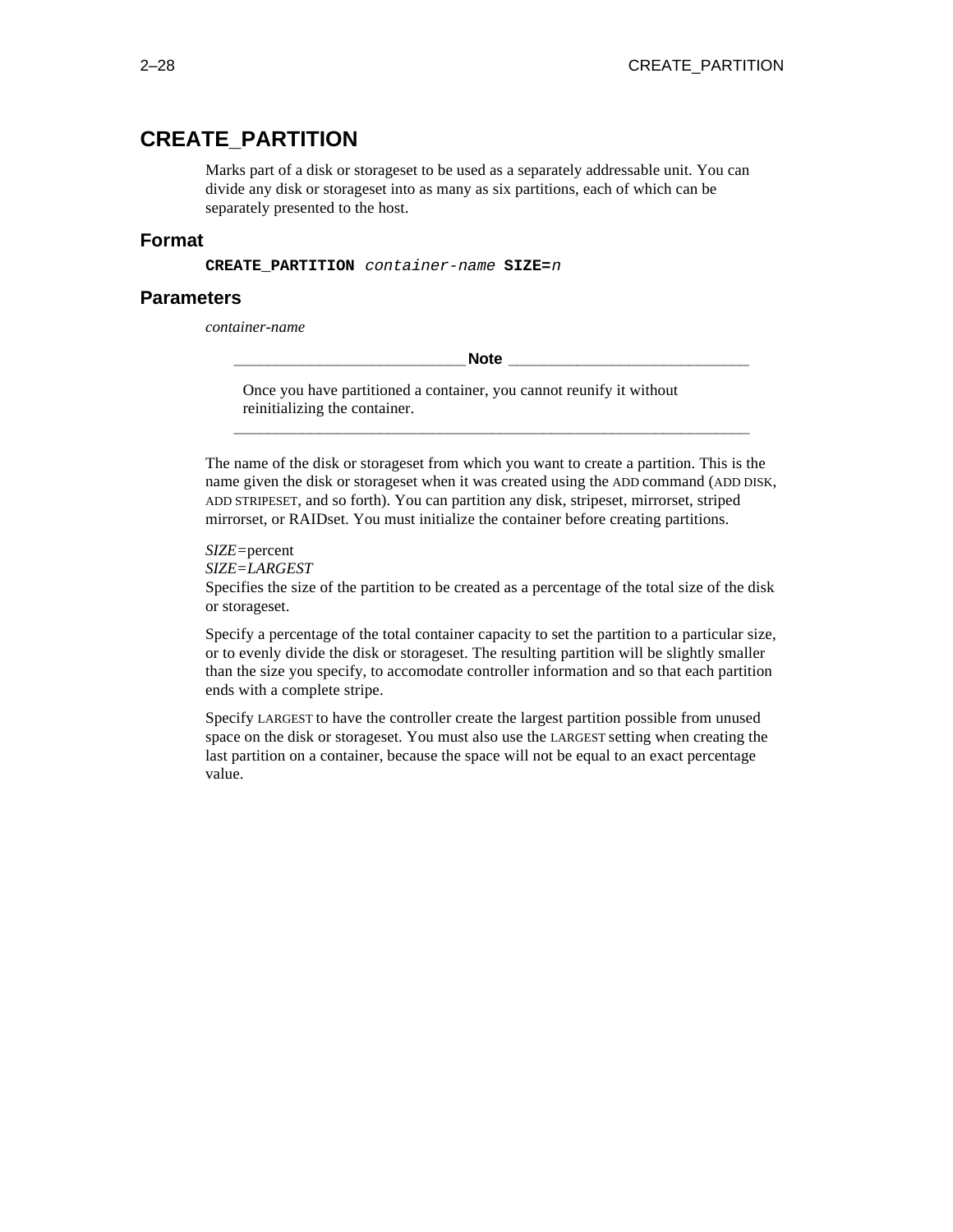## **Examples**

To create RAIDset R9 and divide it into four parts:

**CLI> ADD DISK DISK100 1 0 0 CLI> ADD DISK DISK210 2 1 0 CLI> ADD DISK DISK320 3 2 0 CLI> ADD RAIDSET RAID9 DISK100 DISK210 DISK320 CLI> INITIALIZE RAID9 CLI> CREATE\_PARTITION RAID9 SIZE=25 CLI> CREATE\_PARTITION RAID9 SIZE=25 CLI> CREATE\_PARTITION RAID9 SIZE=25 CLI> CREATE\_PARTITION RAID9 SIZE=LARGEST CLI> ADD UNIT D101 RAID9 PARTITION=1 CLI> ADD UNIT D102 RAID9 PARTITION=2 CLI> ADD UNIT D103 RAID9 PARTITION=3 CLI> ADD UNIT D104 RAID9 PARTITION=4**

### **See also**

ADD UNIT DELETE *unit-number* DESTROY PARTITION SHOW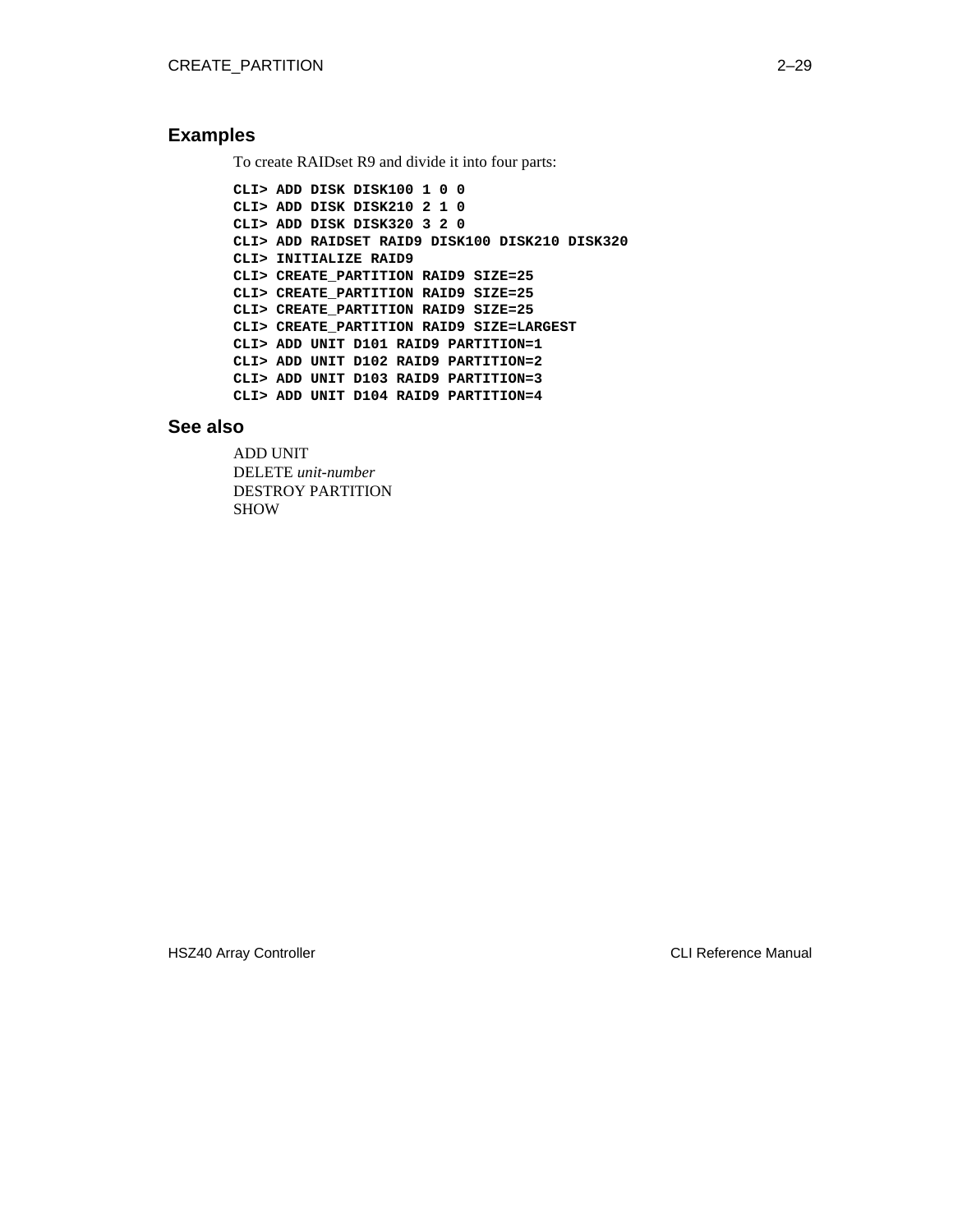# **DELETE container-name**

Deletes a container from the list of known containers. You cannot delete a container that is in use by a higher-level container. For example, you cannot delete a disk that is a member of a RAIDset, or a RAIDset that is declared as a unit. You must first delete the higherlevel containers.

## **Format**

**DELETE** container-name

### **Parameters**

*container-name*

**Note**  $\blacksquare$ 

You cannot delete the spareset and failedset containers.

Specifies a name that identifies the container. This is the name given the container when it was created using the ADD command (ADD DISK, ADD STRIPESET, and so forth).

**\_\_\_\_\_\_\_\_\_\_\_\_\_\_\_\_\_\_\_\_\_\_\_\_\_\_\_\_\_\_\_\_\_\_\_\_\_\_\_\_\_\_\_\_\_\_\_\_\_\_\_\_\_\_\_\_\_\_\_\_**

## **Examples**

To delete disk drive DISK100:

**CLI> DELETE DISK100**

To delete stripeset STRIPE1:

**CLI> DELETE STRIPE1**

To delete RAIDset RAID9:

**CLI> DELETE RAID9**

#### **See also**

DELETE FAILEDSET DELETE SPARESET UNMIRROR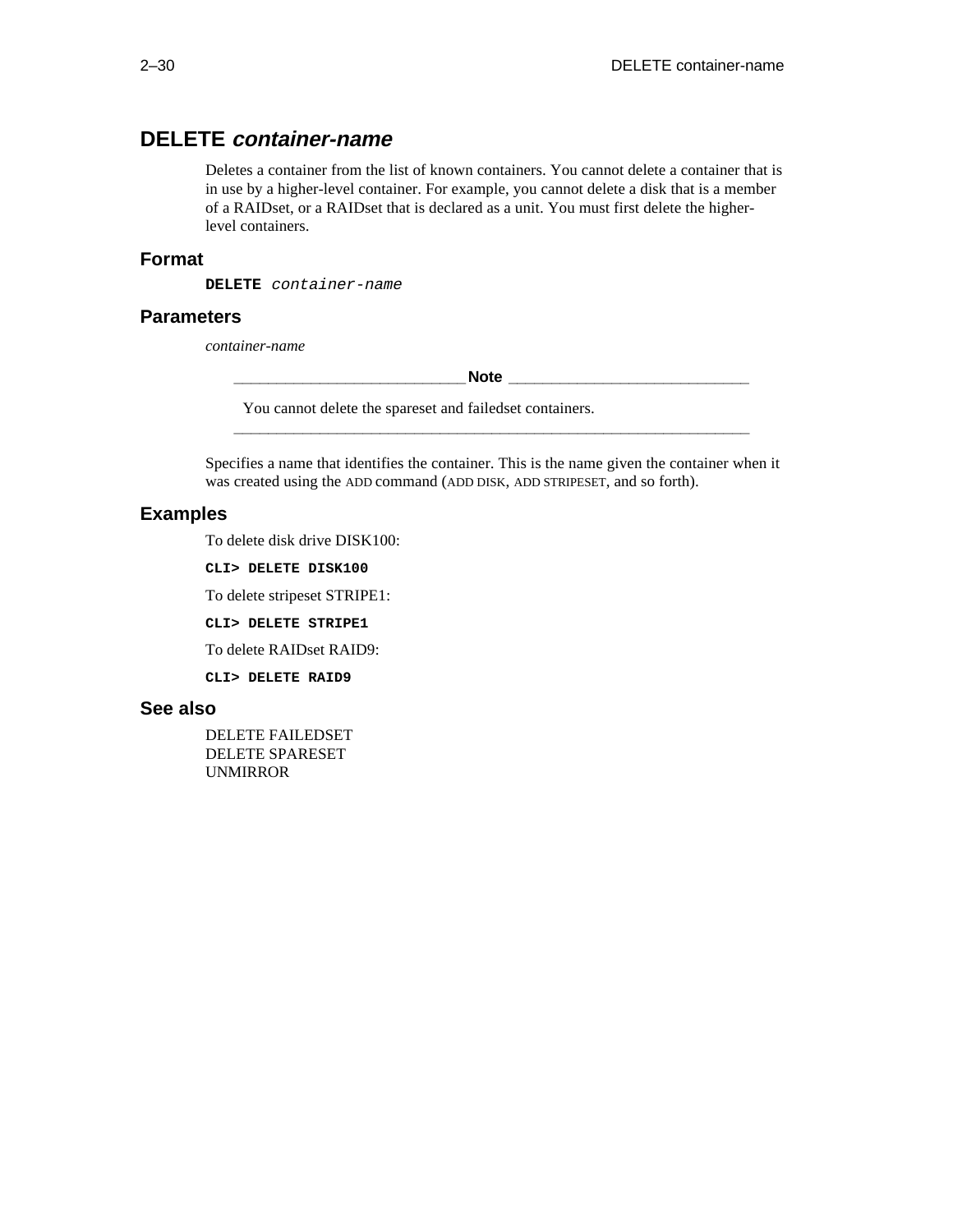# **DELETE device-name**

Deletes a device from the controller configuration.

## **Format**

**DELETE** device-name

## **Parameters**

*device-name*

The name of the device to delete.

# **Examples**

To delete disk device number 120:

**CLI> DELETE DISK120**

To delete tape device number 130:

**CLI> DELETE TAPE130**

## **See also**

SET *device-name*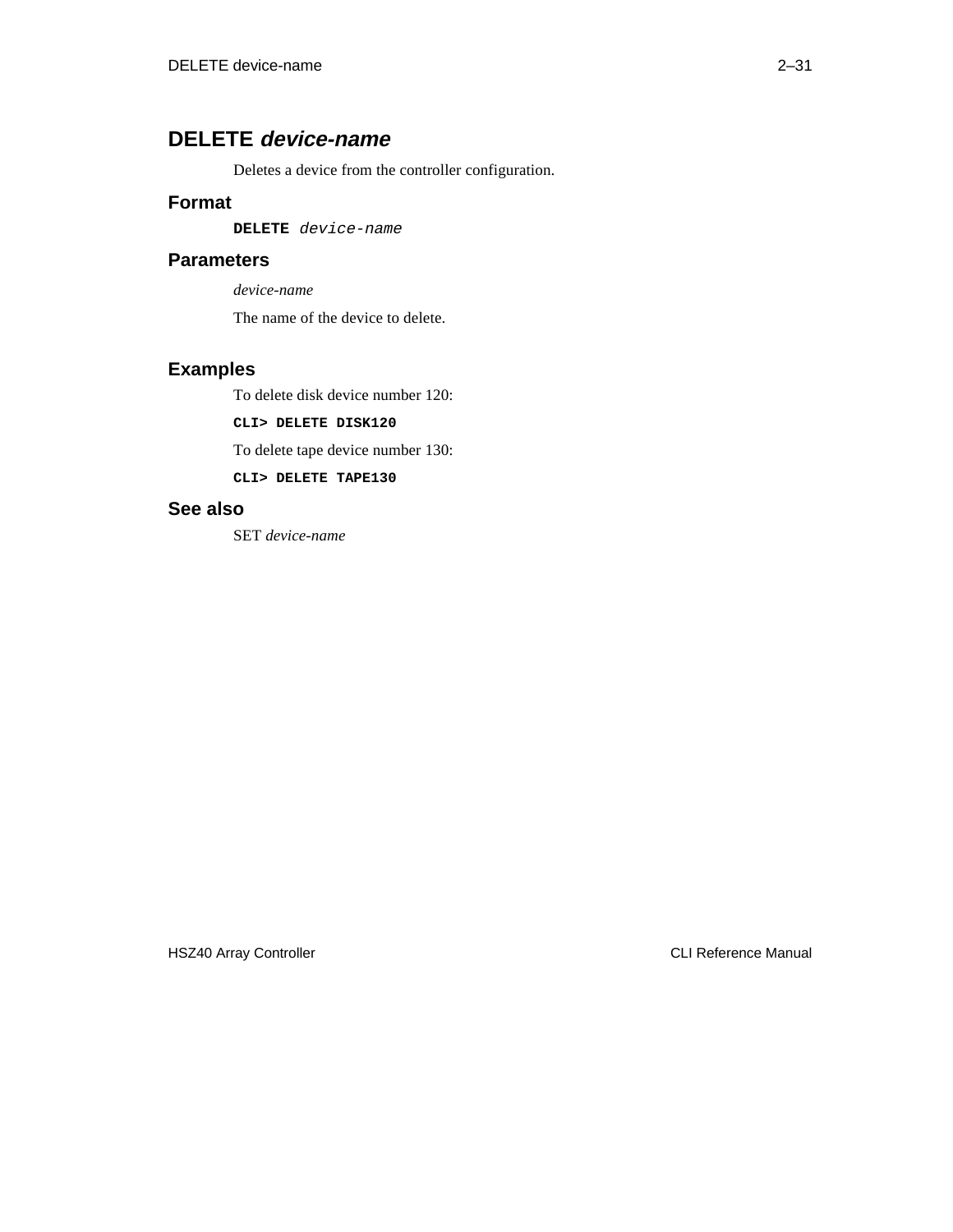# **DELETE FAILEDSET**

Removes a disk drive from the failedset. The failedset contains the drives that were removed from RAIDsets and mirrorsets either because they failed or were manually removed via the SET command. The DELETE FAILEDSET command removes disk drives from the failedset, typically before you remove them physically from the shelf for testing, repair, or replacement.

You should consider disk drives in the failedset to be defective. Test the disk drives, then either repair them or replace them.

## **Format**

**DELETE FAILEDSET** disk-name1

### **Parameters**

*disk-name1*

The disk drive name to delete from the failedset. You can delete one disk at a time from the failedset.

## **Examples**

To delete DISK220 from the failedset:

**CLI> DELETE FAILEDSET DISK220**

## **See also**

SET FAILEDSET SHOW FAILEDSET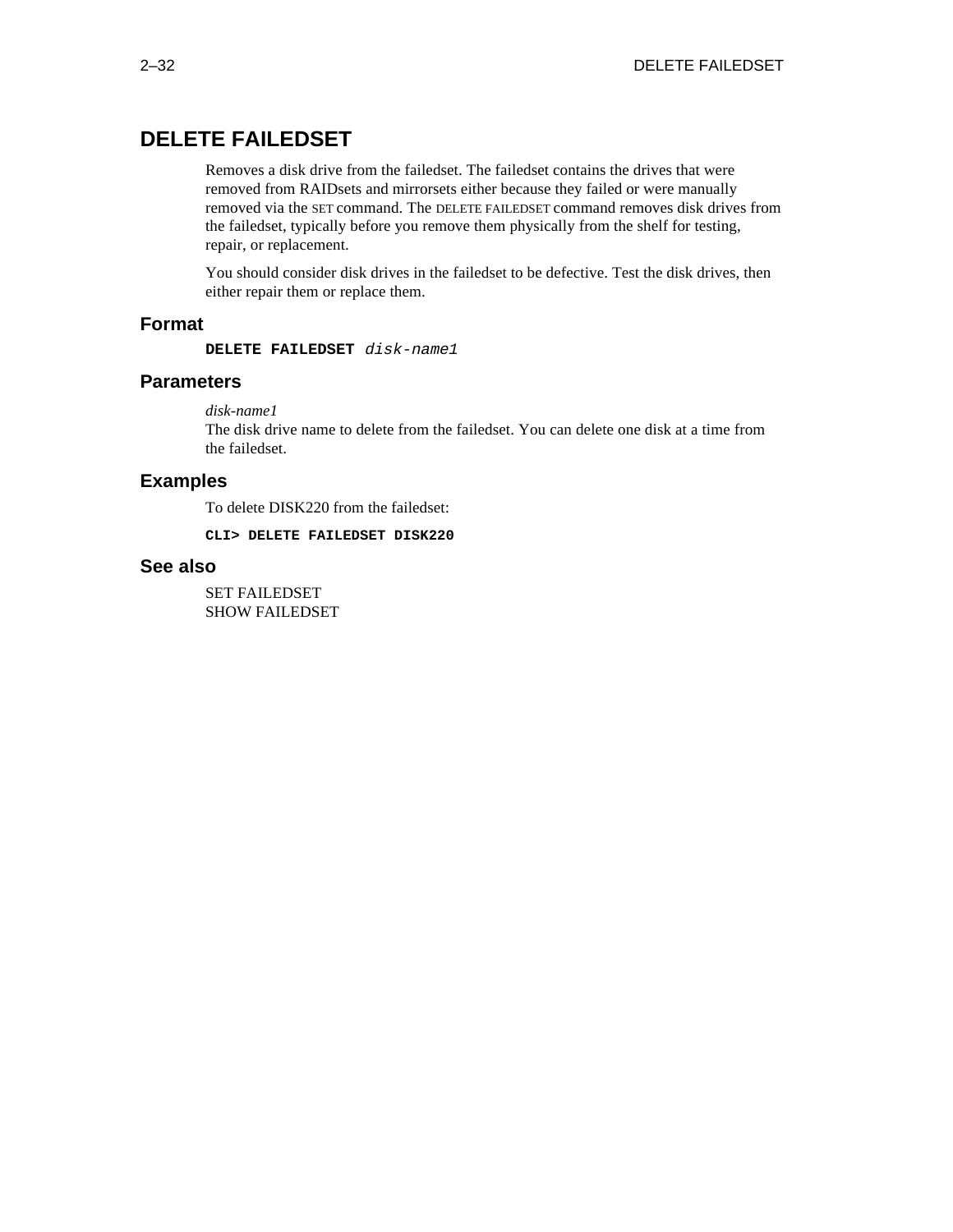# **DELETE SPARESET**

Removes a disk drive from the spareset. The spareset is a pool of drives available to the controller to replace failing members of RAIDsets and mirrorsets.

## **Format**

**DELETE SPARESET** disk-name1

## **Parameters**

*disk-name1*

The names of the disk drive to remove from the spareset. You can remove one disk at a timefrom the spareset.

## **Examples**

To remove DISK110 from the spareset:

**CLI> DELETE SPARESET DISK230**

## **See also**

ADD SPARESET SHOW SPARESET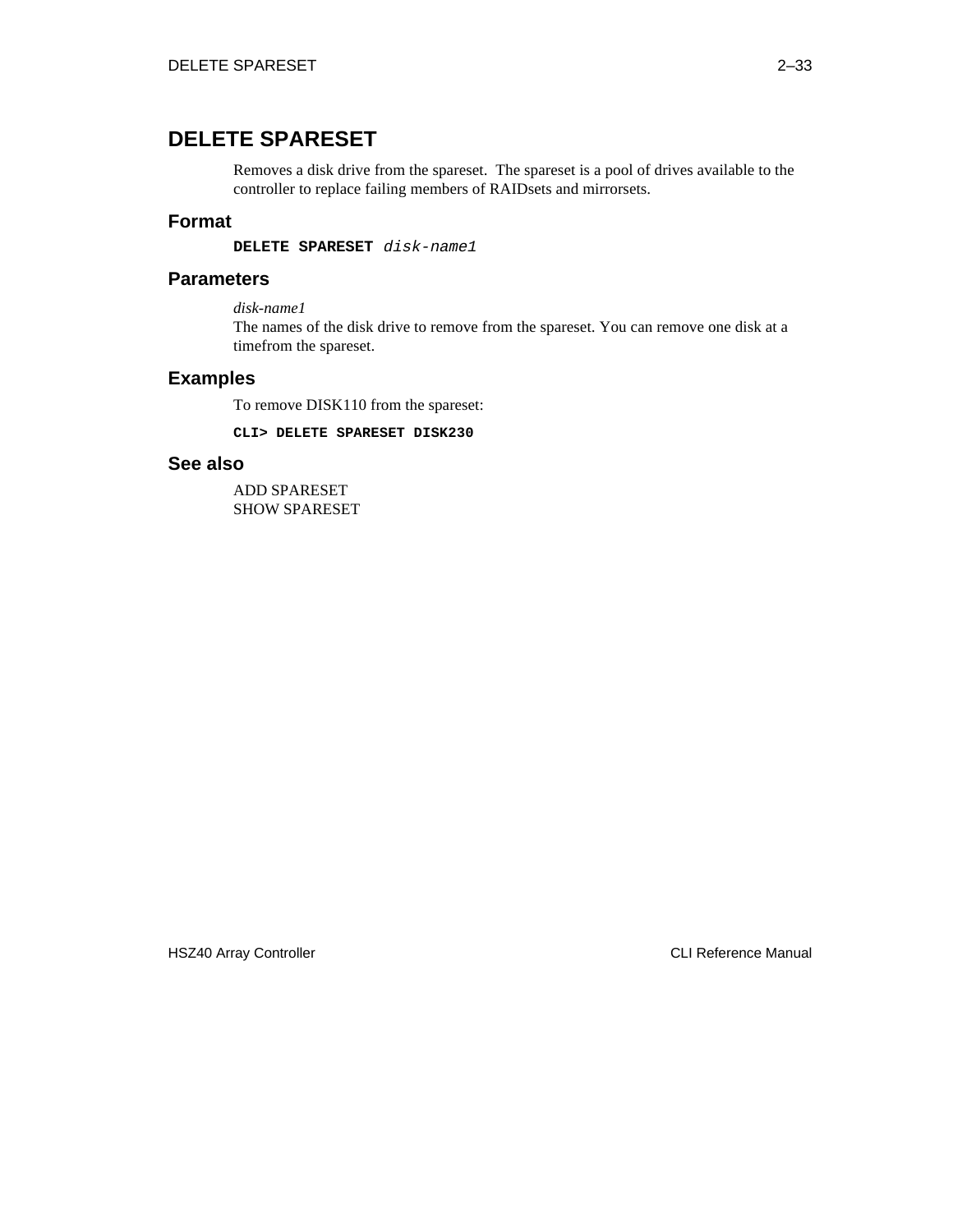# **DELETE unit-number**

Deletes a logical unit from the controller configuration. The device, storageset, or partition will no longer be addressable by the host. If write-back caching was enabled for the unit, the controller flushes any user data from the cache to the devices before deleting the unit.

If a unit has cache errors, you must first clear the errors with the CLEAR\_ERRORS UNWRITEABLE\_DATA or CLEAR\_ERRORS LOST\_DATA commands.

## **Format**

**DELETE** unit-number

## **Parameters**

*unit-number*

Specifies the logical unit number that is to be deleted. The *unit-number* is the name given the unit when it was created using the ADD UNIT command.

## **Examples**

To delete passthrough unit number 103:

**CLI> DELETE P103**

## **See also**

ADD UNIT CLEAR\_ERRORS LOST\_DATA CLEAR\_ERRORS UNWRITEABLE\_DATA DESTROY\_PARTITION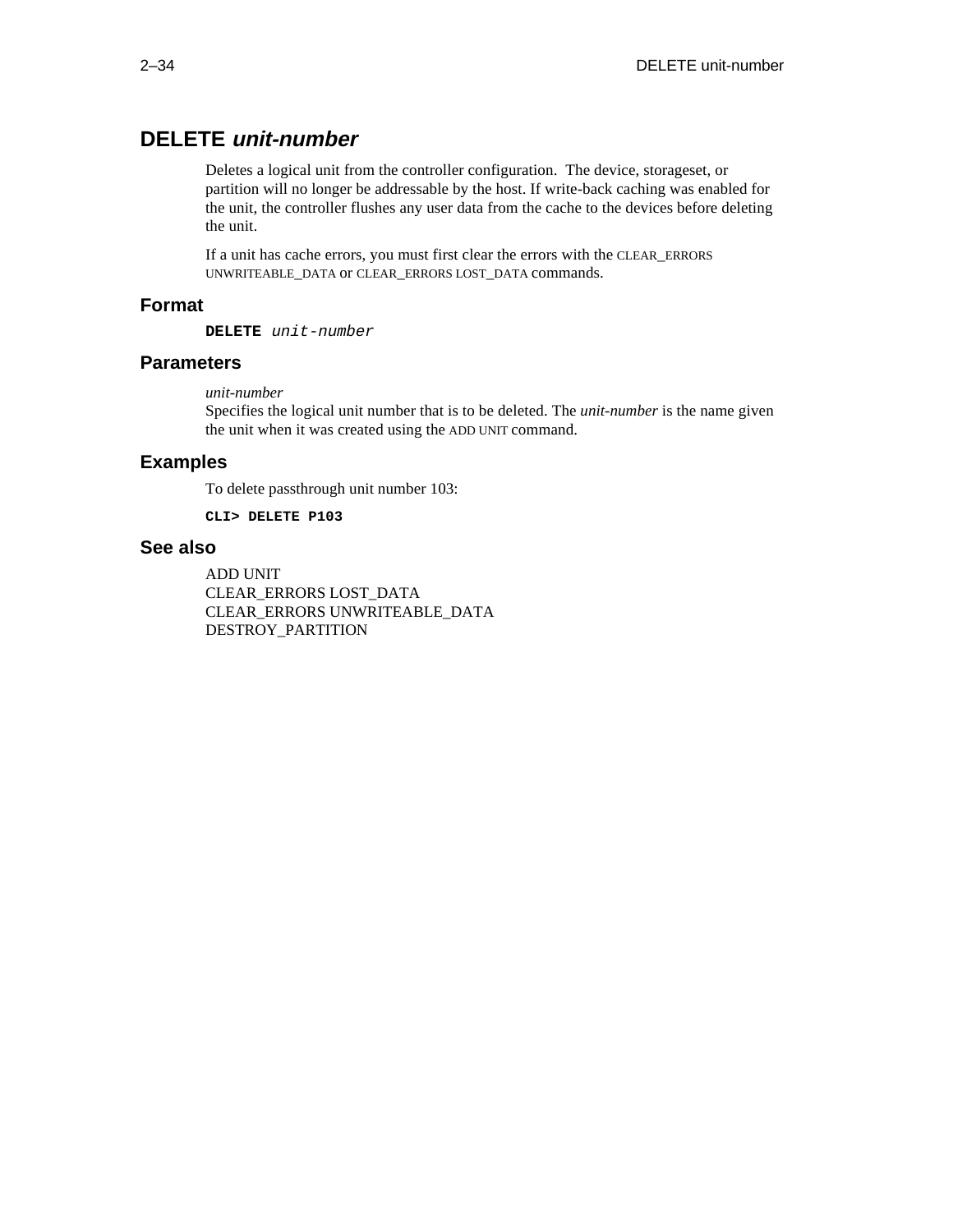# **DESTROY\_PARTITION**

Marks a used partition as free, and consolidates it with any adjacent free partitions. User data on the partition is lost.

You cannot destroy a partition that has a unit number assigned; you must first use the DELETE *unit-number* command to delete the unit.

### **Format**

**DESTROY\_PARTITION** container-name **PARTITION=**partition-number

## **Parameters**

*container-name*

The name of the disk or storageset that contains the partition that you want to destroy. This is the name given the disk or storageset when it was created using the ADD command (ADD DISK, ADD STRIPESET, and so forth).

*partition-number*

**\_\_\_\_\_\_\_\_\_\_\_\_\_\_\_\_\_\_\_\_\_\_\_\_\_\_ Note \_\_\_\_\_\_\_\_\_\_\_\_\_\_\_\_\_\_\_\_\_\_\_\_\_\_\_\_\_**

Be sure to use the SHOW command to identify the correct partition before using the DESTROY\_PARTITION command. **\_\_\_\_\_\_\_\_\_\_\_\_\_\_\_\_\_\_\_\_\_\_\_\_\_\_\_\_\_\_\_\_\_\_\_\_\_\_\_\_\_\_\_\_\_\_\_\_\_\_\_\_\_\_\_\_\_\_\_\_**

The number of the partition that you want to destroy. You can use the SHOW command to find partition numbers.

#### **Examples**

To delete the unit for partition 2 on RAIDset RAID9 and destroy the partition:

**CLI> DELETE D102 CLI> DESTROY\_PARTITION RAID9 PARTITION=2**

#### **See also**

CREATE\_PARTITION DELETE *unit-number* SHOW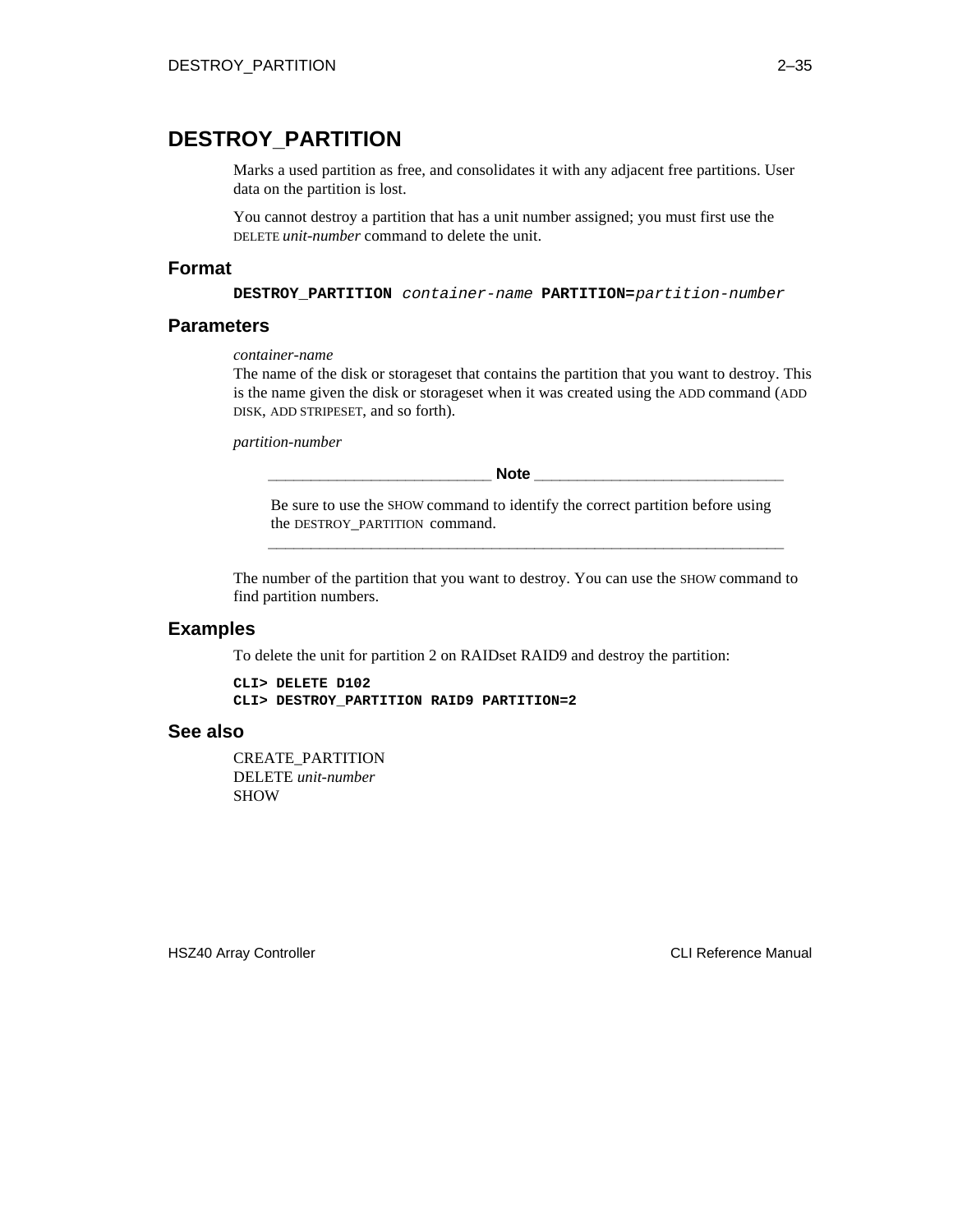# **DIRECTORY**

Lists the diagnostics and utilities available on THIS\_CONTROLLER. The diagnostics and utilities may not display in the order shown in the example below.

## **Format**

**DIRECTORY**

# **Examples**

To display directory listing:

**CLI> DIRECTORY DILX V31Z D DSTAT V31Z D VTDPY V31Z D HSUTIL V31Z D C\_SWAP V31Z D DIRECT V31Z D CFMENU V31Z D CHVSN V31Z D CLCP V31Z D CLONE V31Z D CONFIG V31Z D FMU V31Z D**

## **See also**

HELP RUN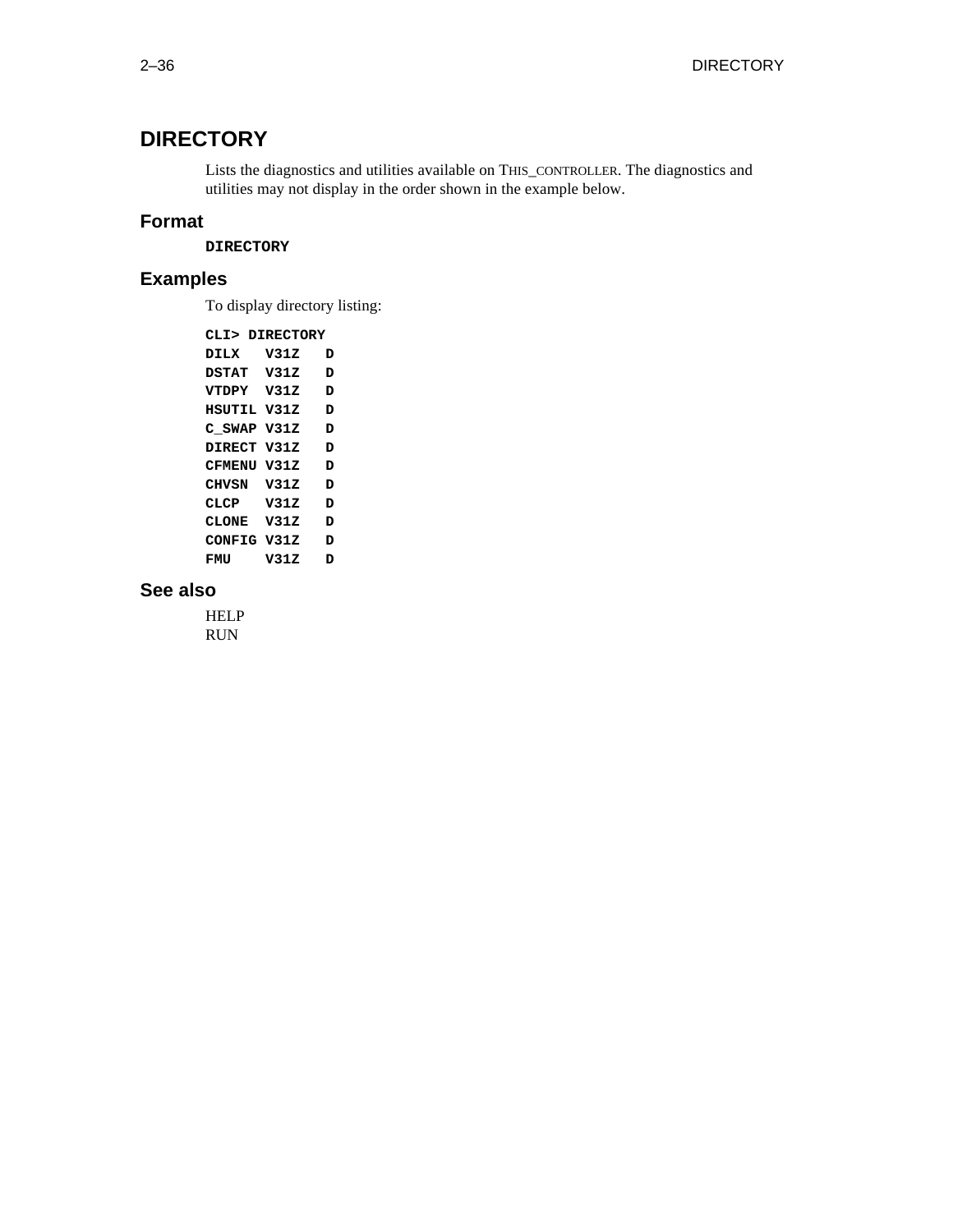# **EXIT**

Exits the CLI and breaks the remote connection.

When you enter the EXIT command from a remote connection, the connection is broken and control is returned to the host. When you enter the EXIT command from a local connection, the CLI restarts, displaying the copyright notice, the controller type, and the last fail packet.

## **Format**

**EXIT**

# **Examples**

To exit from a virtual terminal connection:

**CLI> EXIT Control returned to host \$**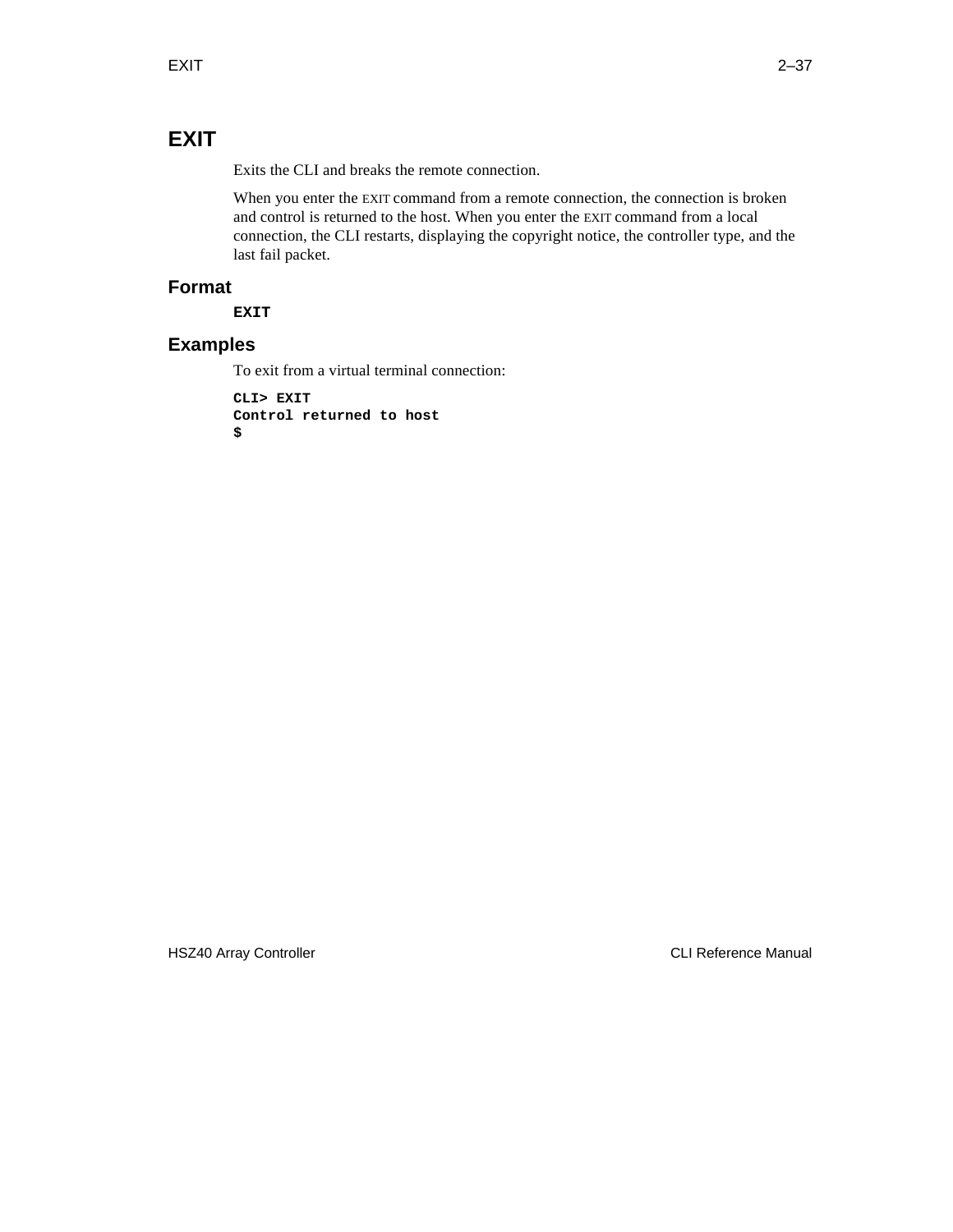# **HELP**

Displays a brief description of using the question mark (?) to obtain help on any command or CLI function.

## **Format**

**HELP**

## **Examples**

To see help about using the HELP command:

```
CLI> HELP
Help may be requested by typing a question mark (?) at the CLI
prompt. This will print a list of all available commands
For further information you may enter a partial command and type a
space followed by a "?" to print a list of all available options at
that point in the command. For example:
```
 **SET THIS\_CONTROLLER ?**

**Prints a list of all legal SET THIS\_CONTROLLER commands**

To get help on the SET command, using the (?) facility:

```
CLI> SET ?
Your options are:
FAILOVER
OTHER_CONTROLLER
NOFAILOVER
THIS_CONTROLLER
FAILEDSET
Unit number or container name
```
## **See also**

**DIRECTORY**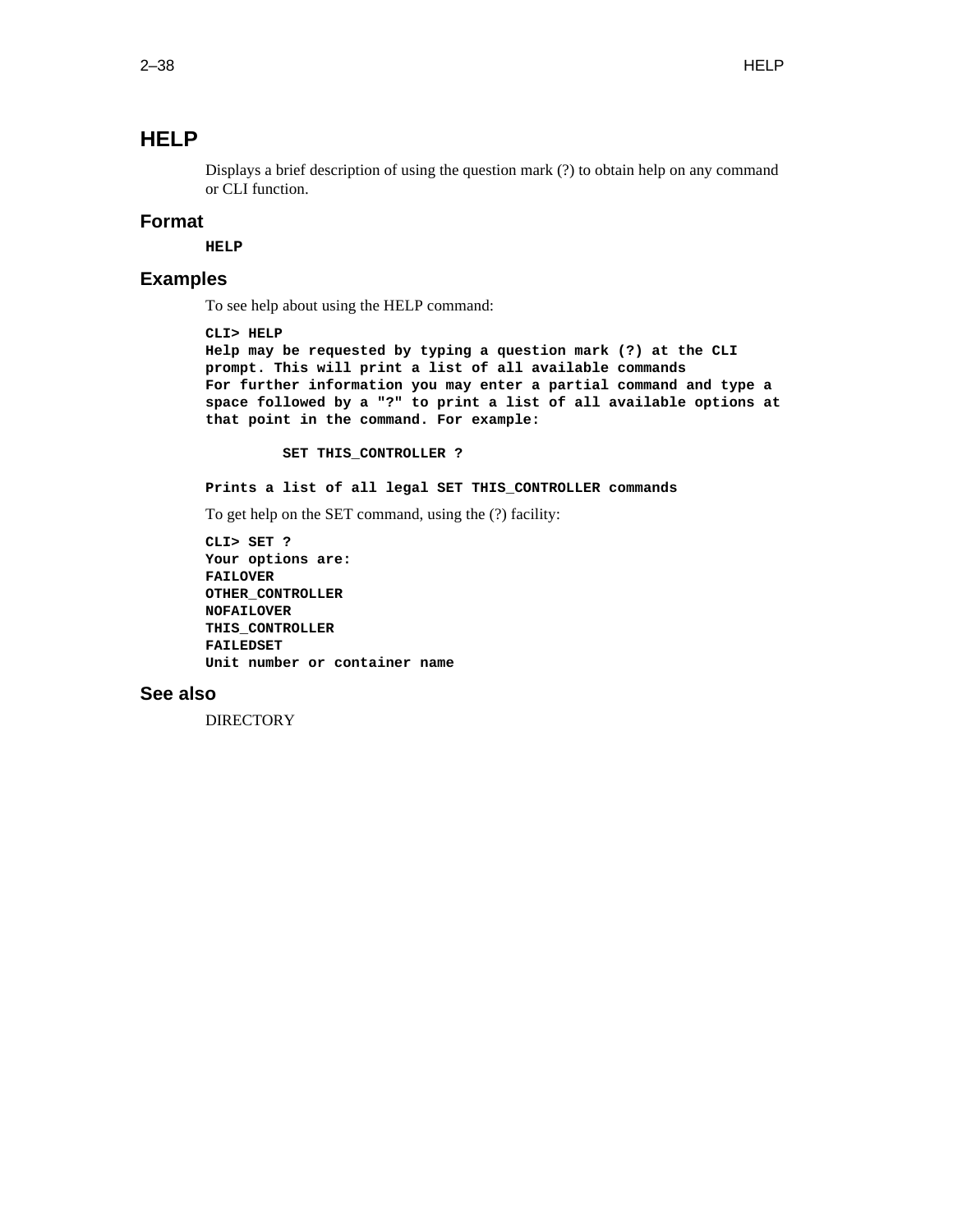# **INITIALIZE**

Initializes a container so that you can create a logical unit from it. During initialization, a small amount of disk space is reserved for controller metadata and is made inaccessible to the host.

**\_\_\_\_\_\_\_\_\_\_\_\_\_\_\_\_\_\_\_\_\_\_\_\_\_Caution\_\_\_\_\_\_\_\_\_\_\_\_\_\_\_\_\_\_\_\_\_\_\_\_\_\_\_\_**

The INITIALIZE command destroys all user data on the container, unless you specify the NODESTROY switch.

**\_\_\_\_\_\_\_\_\_\_\_\_\_\_\_\_\_\_\_\_\_\_\_\_\_\_\_\_\_\_\_\_\_\_\_\_\_\_\_\_\_\_\_\_\_\_\_\_\_\_\_\_\_\_\_\_\_\_\_\_**

If you set a single-disk container as TRANSPORTABLE, any metadata is destroyed on the device and the full device is accessible to the host.

You must use the INITIALIZE command before you:

- Create a unit from a newly installed disk
- Create a unit from a newly created RAIDset, stripeset, or mirrorset

You do not need to use the INITIALIZE command when you:

- Create a new unit from the same disks that were previously initialized as another unit, such as when a unit is moved
- Add a RAIDset with the REDUCED switch

## **Format**

**INITIALIZE** container-name

### **Parameters**

*container-name* Specifies the container (disk, stripeset, mirrorset, or RAIDset) to initialize.

## **Switches**

#### *CHUNKSIZE=*n

*CHUNKSIZE=DEFAULT (Default)*

Specifies the chunksize to be used for RAIDsets and stripesets. You can specify the chunk size in blocks (CHUNKSIZE=*n*), or you can let the controller determine the optimal chunk size (CHUNKSIZE=DEFAULT). The CHUNKSIZE switch does not apply to mirrorsets.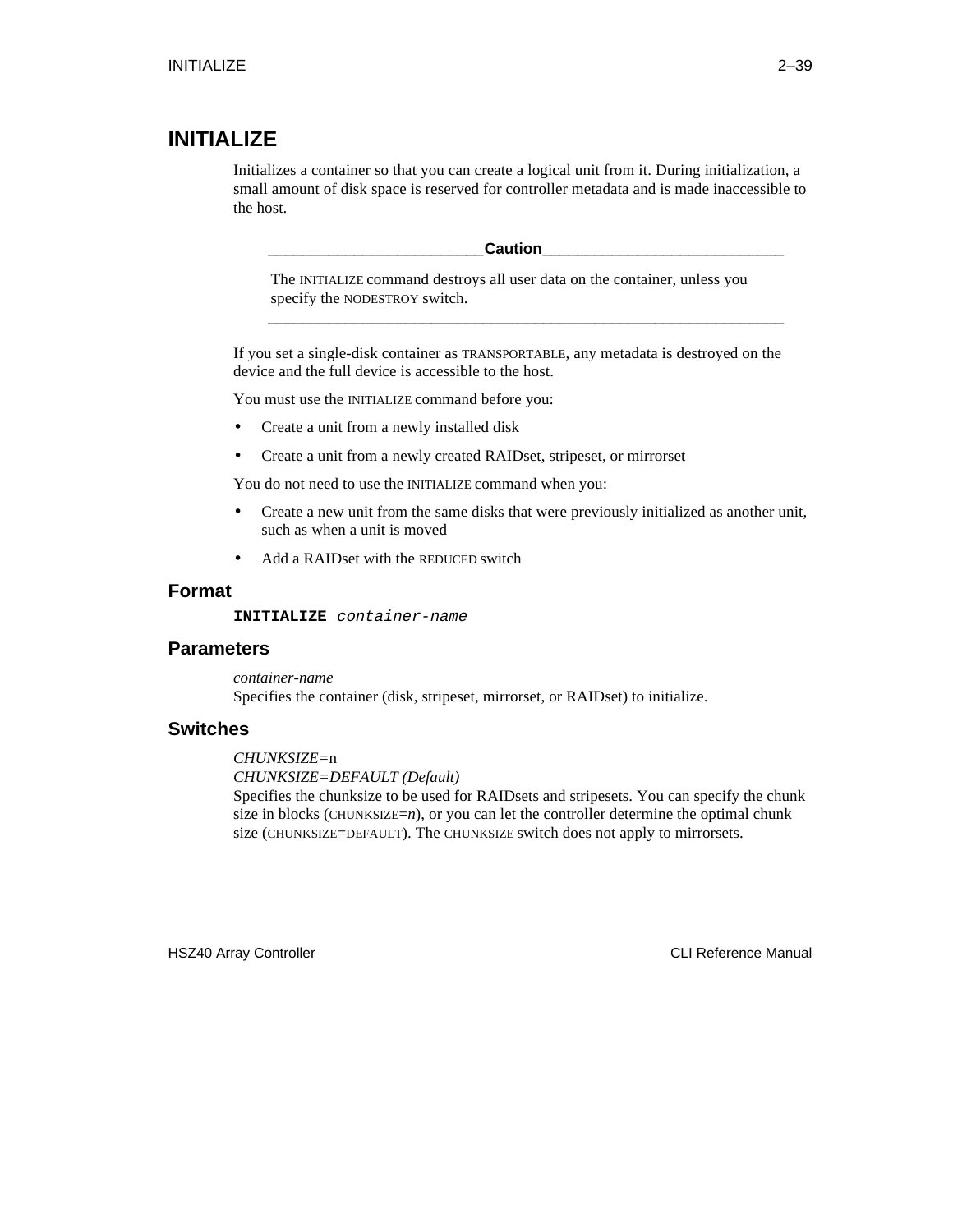#### *DESTROY(Default) NODESTROY*

The NODESTROY switch instructs the controller not to overwrite the user data and forced error metadata during the initialization. Only use the NODESTROY switch when you want to create a unit out of devices that have been reduced from mirrorsets. This allows the data on the container to be reused for a disk, stripeset, or mirrorset unit. (The NODESTROY switch is ignored for RAIDsets.)

#### *SAVE\_CONFIGURATION NOSAVE\_CONFIGURATION (Default*)

The SAVE CONFIGURATION switch instructs the controller to keep a copy of the controller configuration on the disk devices that are being initialized. Should you replace the controller in a single-controller configuration, the configuration information will be read from a device and loaded into the new controller.

Specify SAVE\_CONFIGURATION when initializing any disk device or container on which you want to store a copy of the controller configuration. If you use the switch for a multidevice storageset, such as a stripeset, the complete information is stored on each device in the storageset.

**Note Letters** 

DIGITAL recommends that the SAVE\_CONFIGURATION switch only be used for single controller configurations. (Use the SET FAILOVER COPY= command to save configuration information for dual-redundant configurations.)

Specify NOSAVE\_CONFIGURATION for devices and storagesets on which you do not want to store a copy of the controller configuration.

**\_\_\_\_\_\_\_\_\_\_\_\_\_\_\_\_\_\_\_\_\_\_\_\_\_\_\_\_\_\_\_\_\_\_\_\_\_\_\_\_\_\_\_\_\_\_\_\_\_\_\_\_\_\_\_\_\_\_\_\_**

A device that is initialized with the SAVE\_CONFIGURATION switch has slightly less storage space than an identical device that is not used to store the controller configuration.

SAVE\_CONFIGURATION only requires one disk be initialized with this option, but more may be used, if desired. DIGITAL *does not* recommend initializing *all* disks with the SAVE\_CONFIGURATION switch, because every update to nonvolatile memory causes writes to all disks and can affect performance adversely.

SAVE\_CONFIGURATION is not available for upgrades of software or hardware, and will not perform inter-platform conversions. For example, you cannot use SAVE\_CONFIGURATION to upgrade from HSOF V3.1 to V5.1 or from an HSZ40 array controller to an HSZ50 array controller.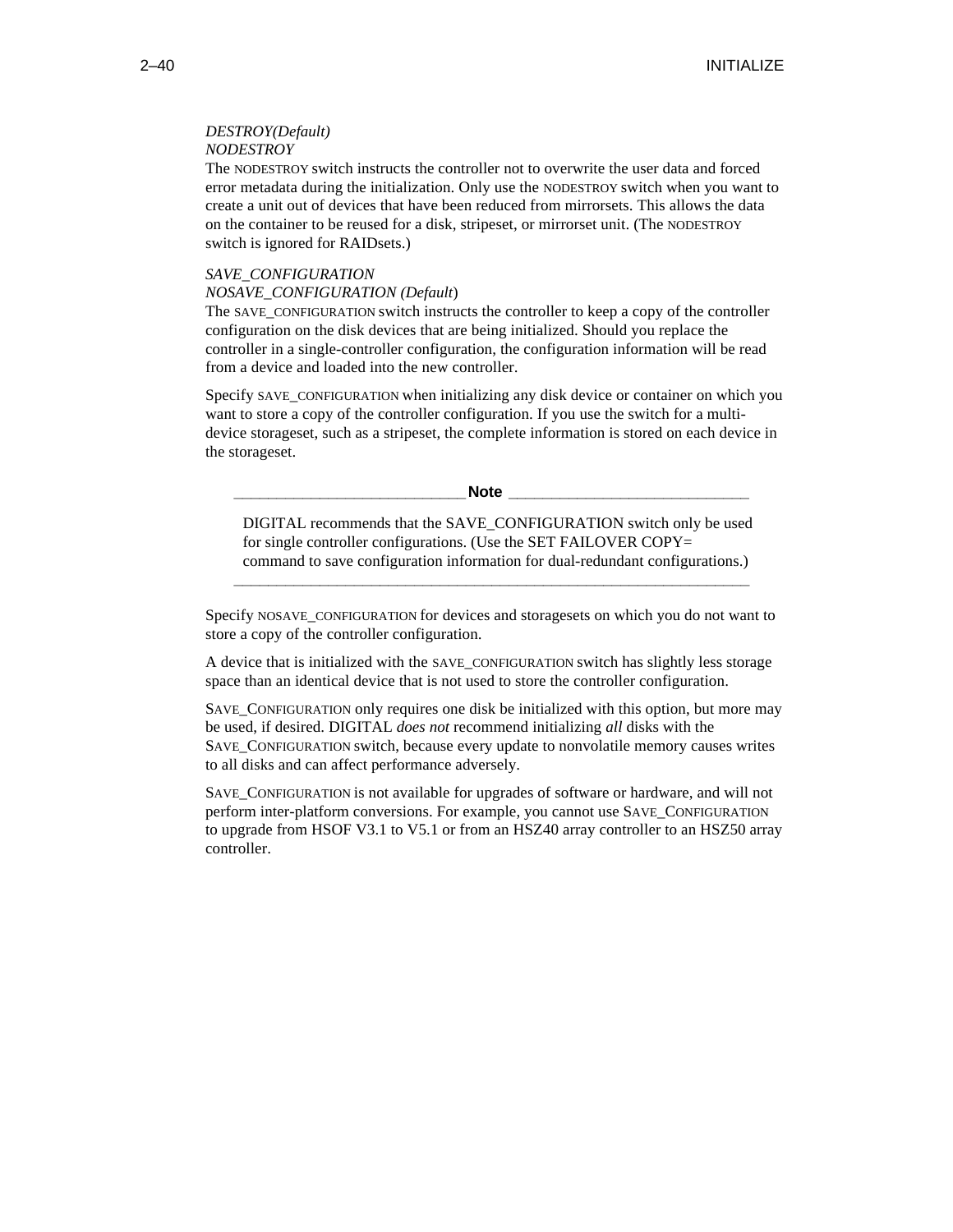## **Examples**

To initialize single-disk container DISK100 and save a copy of the controller configuration on it:

```
CLI> ADD DISK DISK100 1 0 0
CLI> INITIALIZE DISK100 SAVE_CONFIGURATION
CLI> ADD UNIT D102 DISK100
```
To initialize stripeset STRIPE1 with the default chunk size (note that if you do not specify the chunksize, the controller initializes the unit with the default chunksize):

```
CLI> ADD DISK DISK110 1 1 0
CLI> ADD DISK DISK210 2 1 0
CLI> ADD DISK DISK310 3 1 0
CLI> ADD STRIPESET STRIPE1 DISK110 DISK210 DISK310
CLI> INITIALIZE STRIPE1
CLI> ADD UNIT D204 STRIPE1
```
To initialize RAIDset RAID9 with a chunk size of 20:

```
CLI> ADD DISK DISK120 1 2 0
CLI> ADD DISK DISK220 2 2 0
CLI> ADD DISK DISK320 3 2 0
CLI> ADD RAIDSET RAID9 DISK120 DISK220 DISK320
CLI> INITIALIZE RAID9 CHUNKSIZE=20
CLI> ADD UNIT D301 RAID9
```
To initialize DISK440 and preserve the data after removing it (REDUCE) from a mirrorset:

**CLI> REDUCE DISK440 CLI> INITIALIZE DISK440 NODESTROY CLI> ADD UNIT D201 DISK440**

## **See also**

ADD UNIT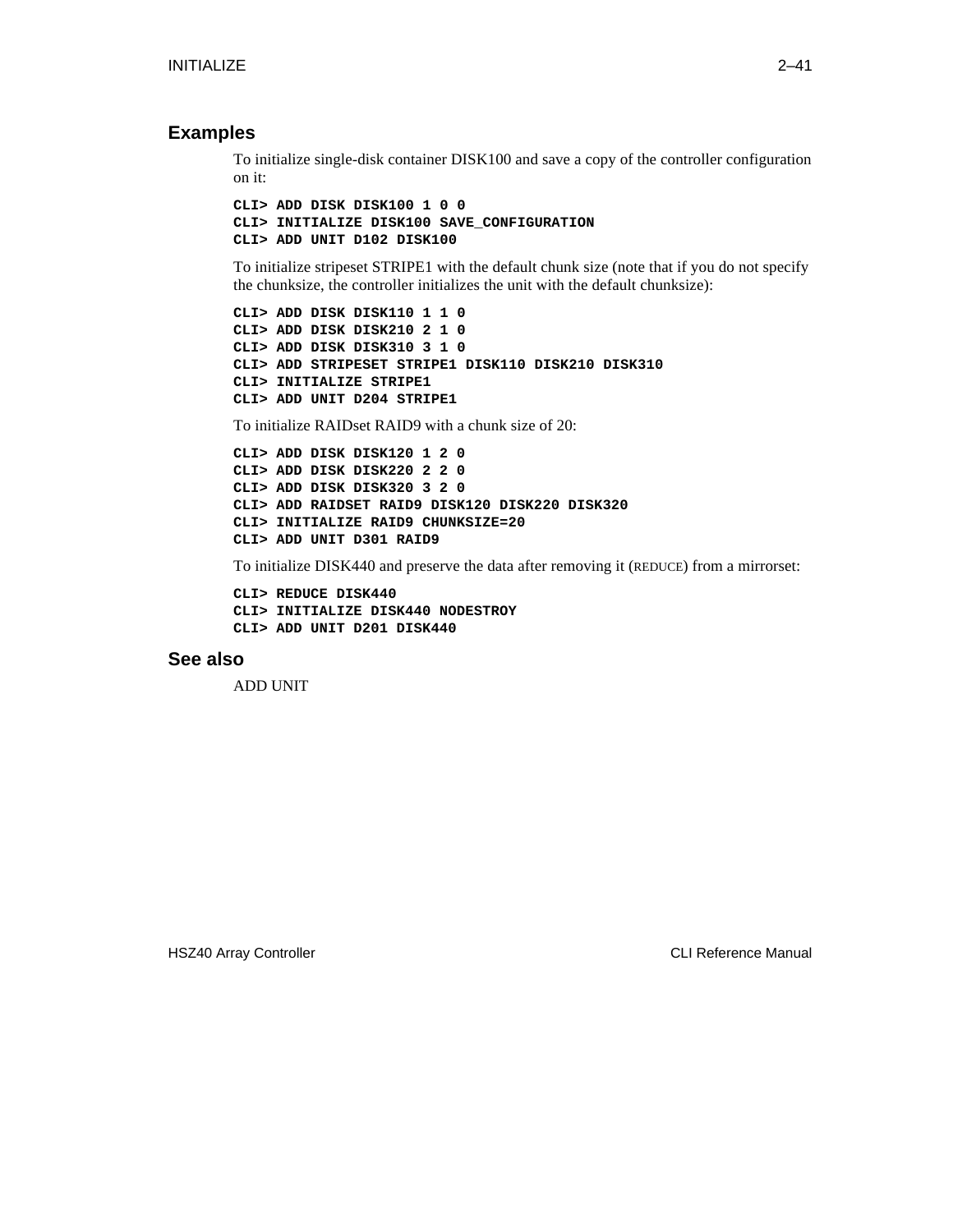# **LOCATE**

Identifies configured units, storagesets, and devices by flashing the amber device fault LED on the front of the StorageWorks building block (SBB). The device fault LED will flash once per second until turned off with the LOCATE CANCEL command. You also can use the LOCATE command as a lamp test.

**Note**  $\blacksquare$ 

The device fault LED flashes at a faster rate on any device that is in the failedset. The different flashing rate should help you distinguish between located devices and failed devices. The device fault LED on failed devices will continue to flash after you issue the LOCATE CANCEL command.

**\_\_\_\_\_\_\_\_\_\_\_\_\_\_\_\_\_\_\_\_\_\_\_\_\_\_\_\_\_\_\_\_\_\_\_\_\_\_\_\_\_\_\_\_\_\_\_\_\_\_\_\_\_\_\_\_\_\_\_\_**

## **Format**

#### **LOCATE**

## **Switches**

#### *ALL*

Turns on the amber device fault LEDs of all configured devices. This switch also can be used as a lamp test. Use LOCATE CANCEL to turn off the LEDs.

### *CANCEL*

Turns off all amber device fault LEDs that were turned on with the LOCATE command.

#### *DISKS*

Turns on the amber device fault LEDs of all configured disk drives. Use LOCATE CANCEL to turn off the LEDs.

#### *UNITS*

Turns on the amber device fault LEDs of all devices used by units. This command is useful to determine which devices are not currently configured into logical units. Use LOCATE CANCEL to turn off device the LEDs.

*PTL* SCSI-location

#### **\_\_\_\_\_\_\_\_\_\_\_\_\_\_\_\_\_\_\_\_\_\_\_\_\_\_\_Note \_\_\_\_\_\_\_\_\_\_\_\_\_\_\_\_\_\_\_\_\_\_\_\_\_\_\_\_**

Although you can specify the PTL location or name of any device in the subsystem, not all devices have a device fault LED, and so may not seem to respond to the LOCATE command.

**\_\_\_\_\_\_\_\_\_\_\_\_\_\_\_\_\_\_\_\_\_\_\_\_\_\_\_\_\_\_\_\_\_\_\_\_\_\_\_\_\_\_\_\_\_\_\_\_\_\_\_\_\_\_\_\_\_\_\_\_**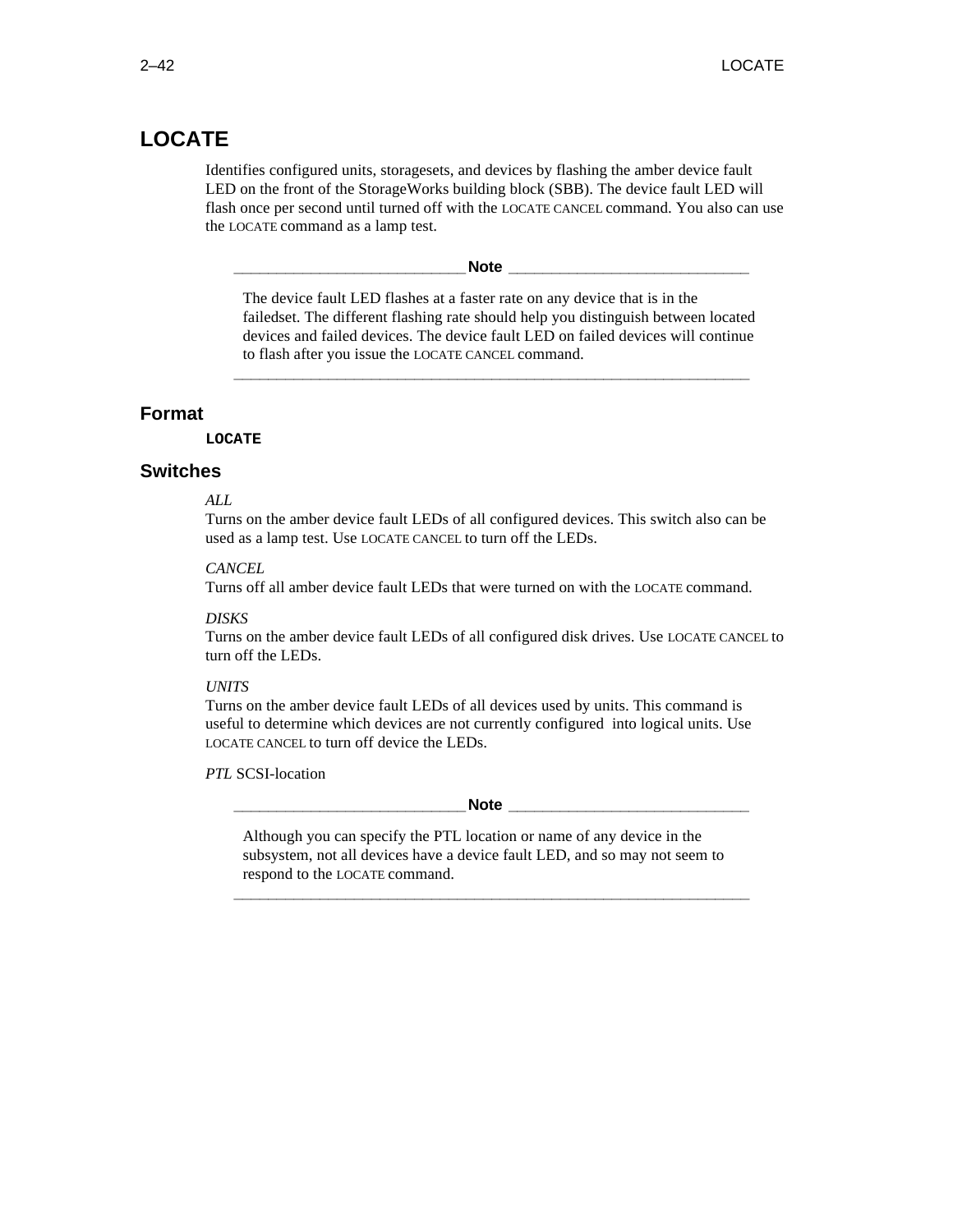Turns on the amber device fault LED on the device at the given SCSI location. *SCSIlocation* is specified in the form PTL where:

**P** designates the port (1–6 for 6-port controllers, or 1–3 for 3-port controllers).

**T** designates the target ID of the device, (0–6 with a single controller, or 0–5 with dual-redundant controllers).

**L** designates the LUN of the device (must be 0 or 1).

When entering the PTL, you must put at least one space between the port, target, and LUN numbers.

container-name

Turns on the amber fault LEDs on the devices that make up *container-name*. If a device name is given, the device's LED is lit. If a storageset name is given, all device LEDs that make up the storageset are lit. Use LOCATE CANCEL to turn off the LEDs.

unit-number

Turns on the amber fault LEDs on the devices that make up *unit-number*. Use LOCATE CANCEL to turn off the LEDs.

# **Examples**

To turn on the device fault LED on device DISK100 and then turn it off:

**CLI> LOCATE DISK100 CLI> LOCATE CANCEL**

To turn on the device fault LEDs on all devices that make up disk unit number 102:

**CLI> LOCATE D102**

To turn on the device fault LEDs on all configured disk devices:

**CLI> LOCATE DISKS**

To turn off the device fault LEDs on all devices:

**CLI> LOCATE CANCEL**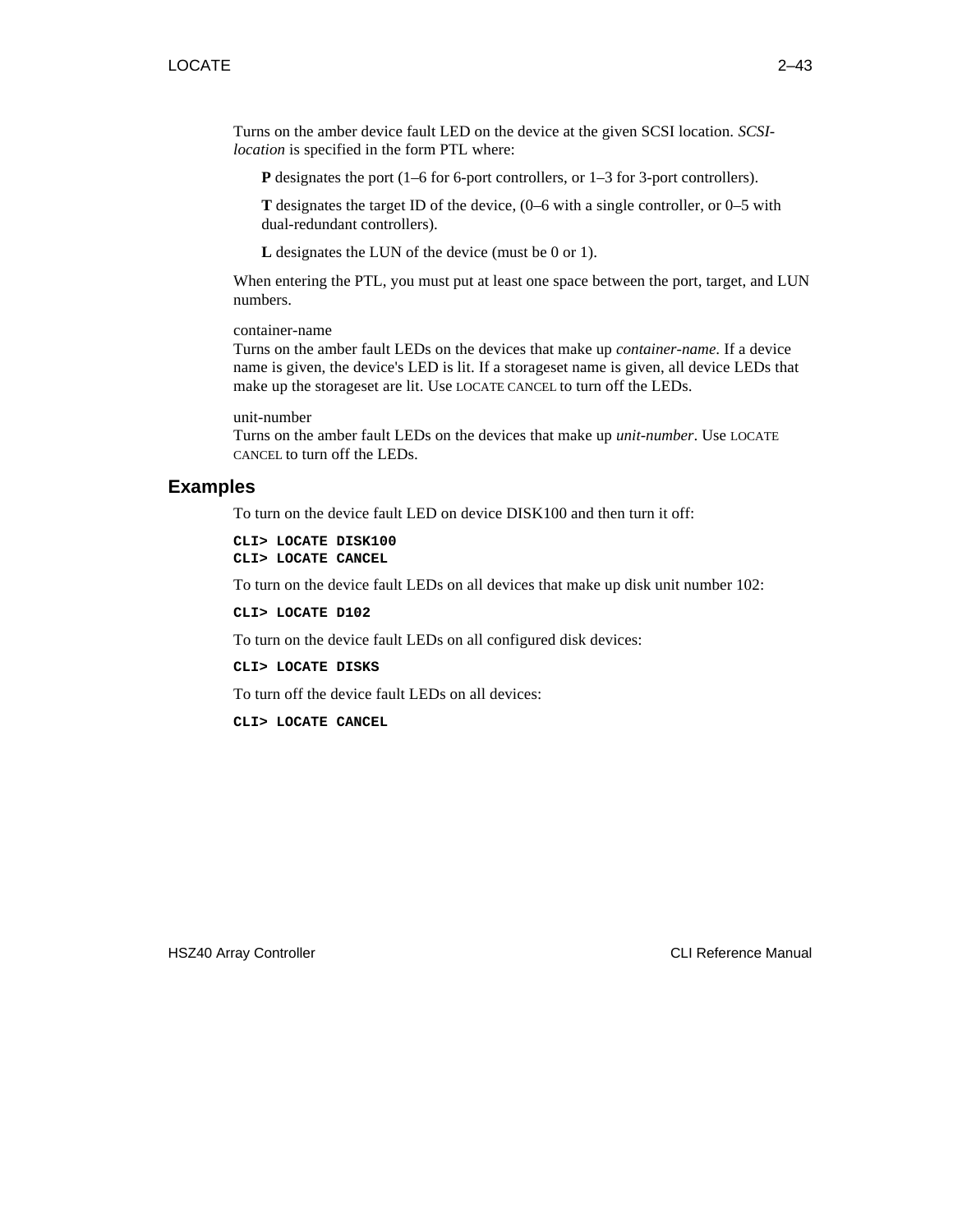# **MIRROR**

Creates a one-member mirrorset from a single disk. Use this command on devices that are already members of higher level containers (stripesets or units). Use the ADD MIRRORSET command to create a mirrorset from devices that are not already members of higher level containers.

After you convert the device to a mirrorset, increase the nominal number of members with the SET *mirrorset-name* MEMBERSHIP=*number-of-members* command. Use the SET *mirrorset-name* REPLACE=*disk-name* command to actually add more members to the mirrorset.

## **Format**

**MIRROR** disk-name mirrorset-name

### **Parameters**

*disk-name*

**Note Letters** 

If you MIRROR the members of a stripeset, you cannot use the stripeset with any version of controller software prior to Version 2.5. **\_\_\_\_\_\_\_\_\_\_\_\_\_\_\_\_\_\_\_\_\_\_\_\_\_\_\_\_\_\_\_\_\_\_\_\_\_\_\_\_\_\_\_\_\_\_\_\_\_\_\_\_\_\_\_\_\_\_\_\_**

Specifies the name of the disk to convert to a one-member mirrorset. The disk must be part of a unit.

*mirrorset-name*

Specifies a name for the mirrorset.

The name must start with a letter  $(A-Z)$  and can then consist of up to eight more characters made up of letters A-Z, numbers 0-9, periods (.), dashes (-), or underscores (\_), for a total of nine characters.

## **Switches**

*COPY=NORMAL (Default) COPY=FAST*

Note **and a** 

A normal mirrorset member is one whose entire contents are the same as all other normal members.

**\_\_\_\_\_\_\_\_\_\_\_\_\_\_\_\_\_\_\_\_\_\_\_\_\_\_\_\_\_\_\_\_\_\_\_\_\_\_\_\_\_\_\_\_\_\_\_\_\_\_\_\_\_\_\_\_\_\_\_\_**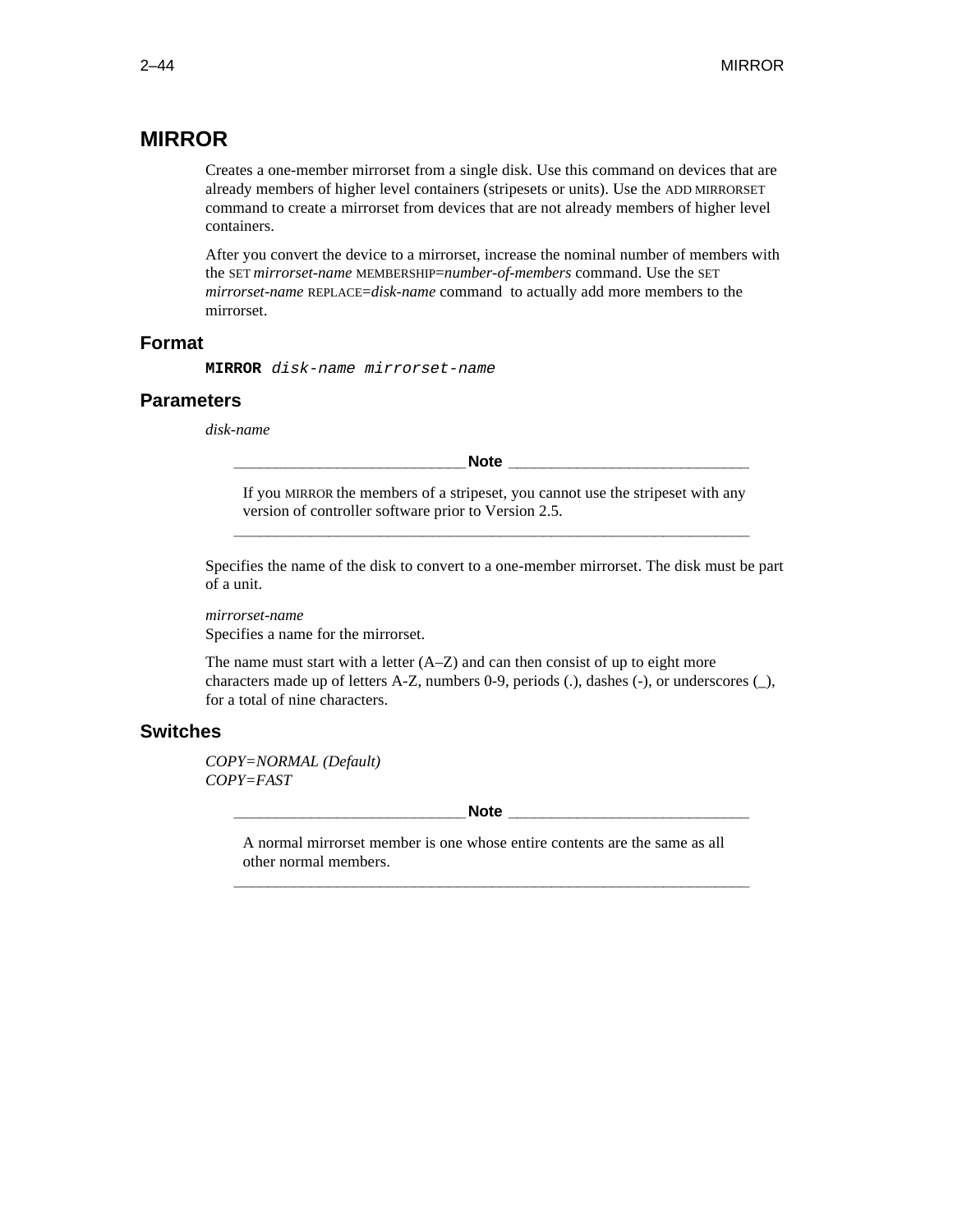The COPY switch allows you to set the speed at which the controller copies data from normal mirrorset members to new members.

Select NORMAL to prioritize other controller operations over the copy operation. The controller uses relatively few resources to perform the copy, and there is little impact on performance.

Select FAST when the copy operation must take precedence over other controller operations. The controller uses more resources and the copy takes less time, but overall controller performance is reduced during the copy.

*POLICY=BEST\_FIT POLICY=BEST\_PERFORMANCE NOPOLICY (Default)* Specifies the replacement policy to be used when a mirrorset member fails.

Select BEST FIT to choose a replacement device from the spareset that most closely matches the capacities of the remaining members. If more than one device in the spareset is the correct size, the controller selects the device that gives the best performance.

Select BEST\_PERFORMANCE to choose a replacement device from the spareset that results in the best performance (the device should be on a different port than existing members). If more than one device in the spareset has the best performance, the controller selects the device that most closely matches the size of the remaining members.

Select NOPOLICY to prevent the controller from replacing a failed disk drive. This causes the mirrorset to run with less than the nominal number of members until a BEST\_FIT or BEST\_PERFORMANCE policy is selected, or a member is manually replaced in the mirrorset.

#### **Examples**

The commands in this example create a one-member mirrorset from each member of a stripeset. The succeeding commands set the nominal number of members in each mirrorset to two and add a second disk to each mirrorset. Note that you do not need to initialize the mirrorsets or add them as units; the higher-level structure of the stripeset is carried down to the mirrorsets.

**CLI> ADD DISK DISK110 1 1 0 CLI> ADD DISK DISK210 2 1 0 CLI> ADD DISK DISK310 3 1 0 CLI> ADD STRIPESET STRIPE1 DISK110 DISK210 DISK310 LI> INITIALIZE STRIPE1 CLI> ADD UNIT D102 STRIPE1 CLI> MIRROR DISK110 MIRROR1 CLI> SET MIRROR1 MEMBERSHIP=2 CLI> SET MIRROR1 REPLACE=DISK220**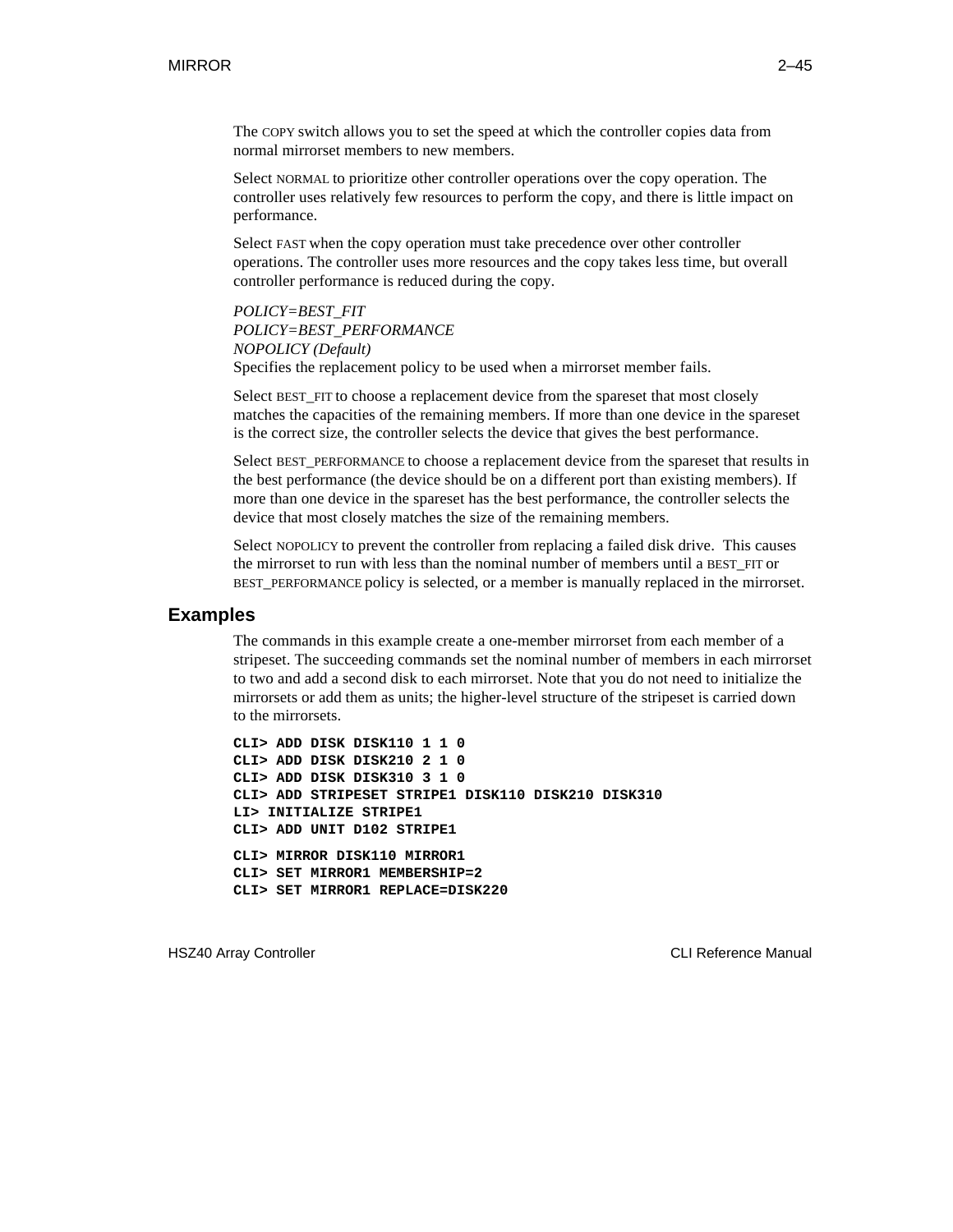**CLI> MIRROR DISK210 MIRROR2 CLI> SET MIRROR2 MEMBERSHIP=2 CLI> SET MIRROR2 REPLACE=DISK320 CLI> MIRROR DISK310 MIRROR3 CLI> SET MIRROR3 MEMBERSHIP=2 CLI> SET MIRROR3 REPLACE=DISK120**

## **See also**

ADD MIRRORSET REDUCE SHOW MIRRORSETS UNMIRROR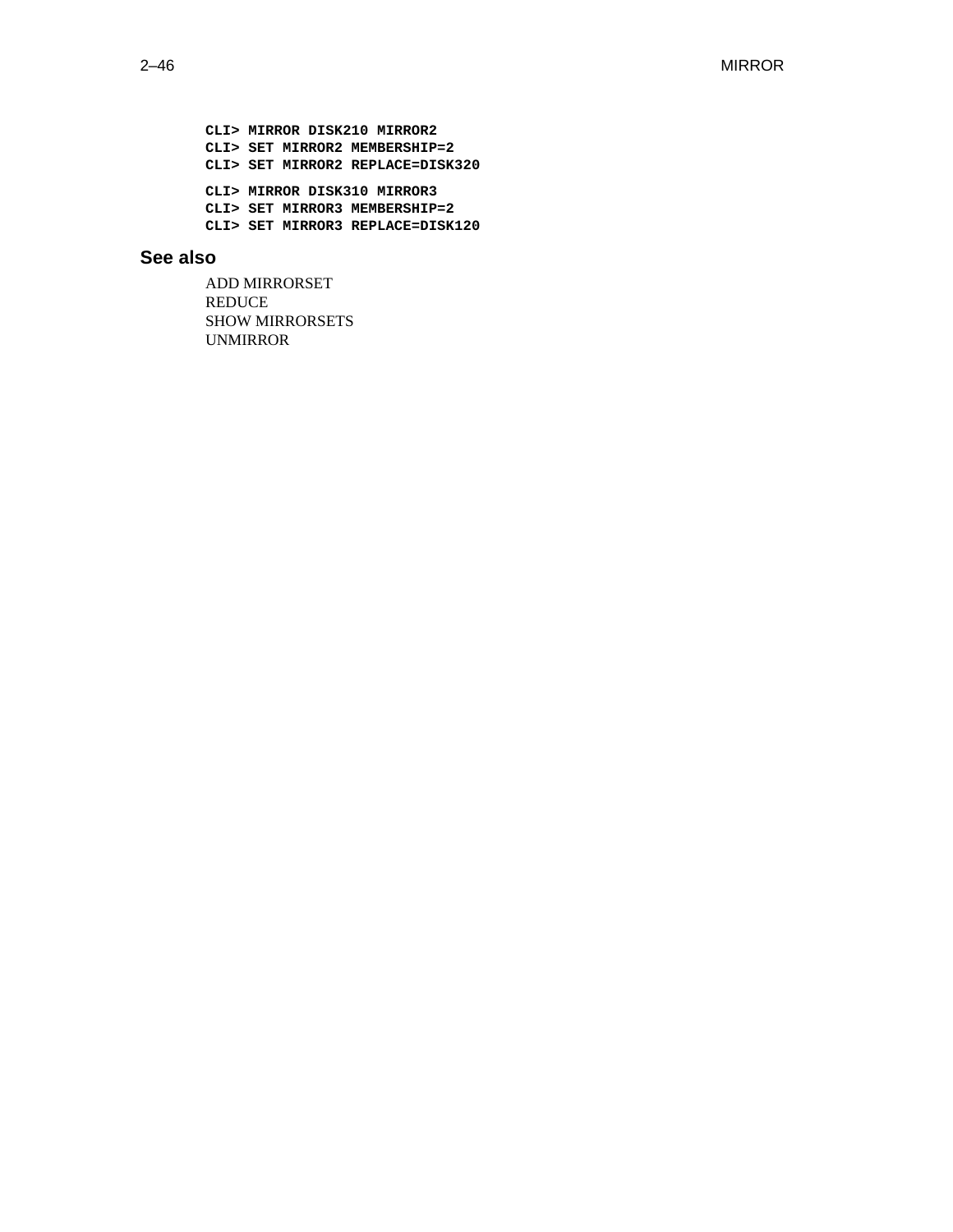# **REDUCE**

**\_\_\_\_\_\_\_\_\_\_\_\_\_\_\_\_\_\_\_\_\_\_\_\_\_\_ Note \_\_\_\_\_\_\_\_\_\_\_\_\_\_\_\_\_\_\_\_\_\_\_\_\_\_\_\_\_**

The nominal number of members in a mirrorset is the number given in the SET *mirrorset-name* MEMBERSHIP=*number-of-members* command. The actual number of members may be less than the nominal number if you do not add devices to the mirrorset or if you remove a member. The actual number of members can never be greater than the nominal number of members.

**\_\_\_\_\_\_\_\_\_\_\_\_\_\_\_\_\_\_\_\_\_\_\_\_\_\_\_\_\_\_\_\_\_\_\_\_\_\_\_\_\_\_\_\_\_\_\_\_\_\_\_\_\_\_\_\_\_\_\_\_**

Removes member disk drives from mirrorsets and decreases the nominal number of members in the mirrorsets. The controller does not put removed members in the failedset, as with the SET *mirrorset-name* REMOVE=*disk-name* command. When using the REDUCE command to split off a copy of a striped mirrorset, you must reduce all mirrorsets at the same time with one command. The CLONE program does this automatically.

The disks to be removed do not need to be members of the same mirrorset. However, the devices *must* be part of the same unit (for example, the same striped mirrorset). The controller pauses I/O to the unit while it removes the specified mirrorset members.

Note **Note** 

A NORMAL member is a mirrorset member whose entire contents are guaranteed to be the same as all other NORMAL members. Only normal members can be reduced. An error is displayed if you attempt to reduce the only normal mirrorset member.

**\_\_\_\_\_\_\_\_\_\_\_\_\_\_\_\_\_\_\_\_\_\_\_\_\_\_\_\_\_\_\_\_\_\_\_\_\_\_\_\_\_\_\_\_\_\_\_\_\_\_\_\_\_\_\_\_\_\_\_\_**

Note that for each mirrorset that you reduce, there must be at least one remaining NORMAL member after the reduction. If this is not true for all disk-name*s* specified, then none of the mirrorsets are reduced.

## **Format**

**REDUCE** disk-name1 [disk-nameN]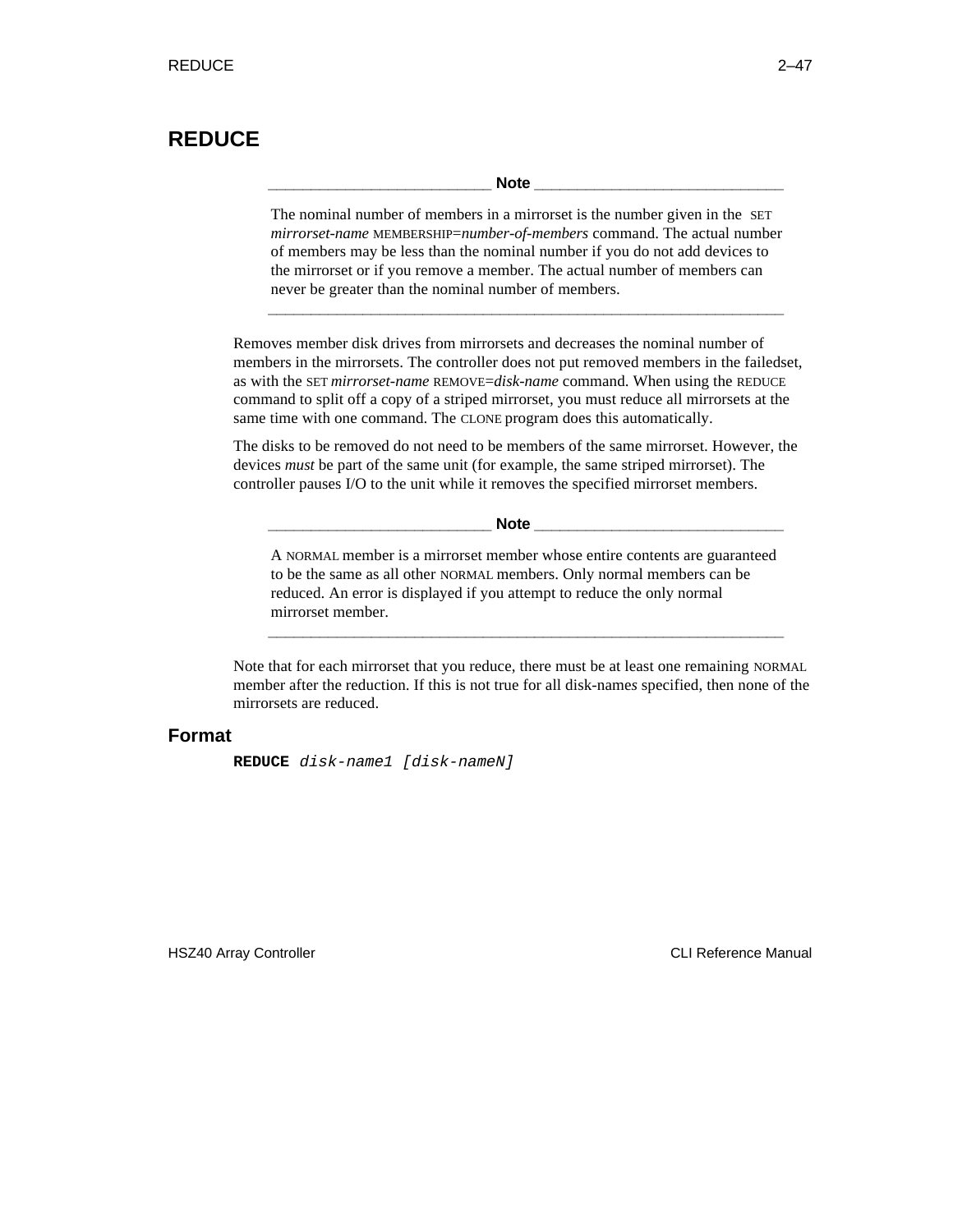# **Parameters**

*disk-name*1

The name of the NORMAL mirrorset member to be removed.

[*disk-name*N]

The name of additional NORMAL mirrorset members to be removed from the same unit.

# **Examples**

To remove DISK210, DISK250, and DISK420 from their respective mirrorsets:

| CLI> SHOW STRIPE1<br>Name           | Storageset | Uses                    | Used by |  |  |  |
|-------------------------------------|------------|-------------------------|---------|--|--|--|
| STRIPE1                             | stripeset  | MIRR1<br>MIRR2<br>MIRR3 |         |  |  |  |
| CLI> SHOW MIRRORSETS                |            |                         |         |  |  |  |
| Name                                | Storageset | Uses                    | Used by |  |  |  |
| MIRR1                               | mirrorset  | DISK110<br>DISK210      | STRIPE1 |  |  |  |
| MIRR2                               | mirrorset  | DISK120<br>DISK250      | STRIPE1 |  |  |  |
| MIRR3                               | mirrorset  | DISK330<br>DISK420      | STRIPE1 |  |  |  |
| CLI> REDUCE DISK210 DISK250 DISK420 |            |                         |         |  |  |  |

| _____ |                      |  |  |  |  |
|-------|----------------------|--|--|--|--|
|       |                      |  |  |  |  |
|       | CLIS SHOW MIRRORSETS |  |  |  |  |

| Name  | COLL DION MINICROSID<br>Storageset | Uses    | Used by |
|-------|------------------------------------|---------|---------|
| MIRR1 | mirrorset                          | DISK110 | STRIPE1 |
| MIRR2 | mirrorset                          | DISK120 | STRIPE1 |
| MIRR3 | mirrorset                          | DISK330 | STRIPE1 |

## **See also**

ADD MIRRORSET MIRROR RUN CLONE SHOW MIRRORSET SET *mirrorset-name*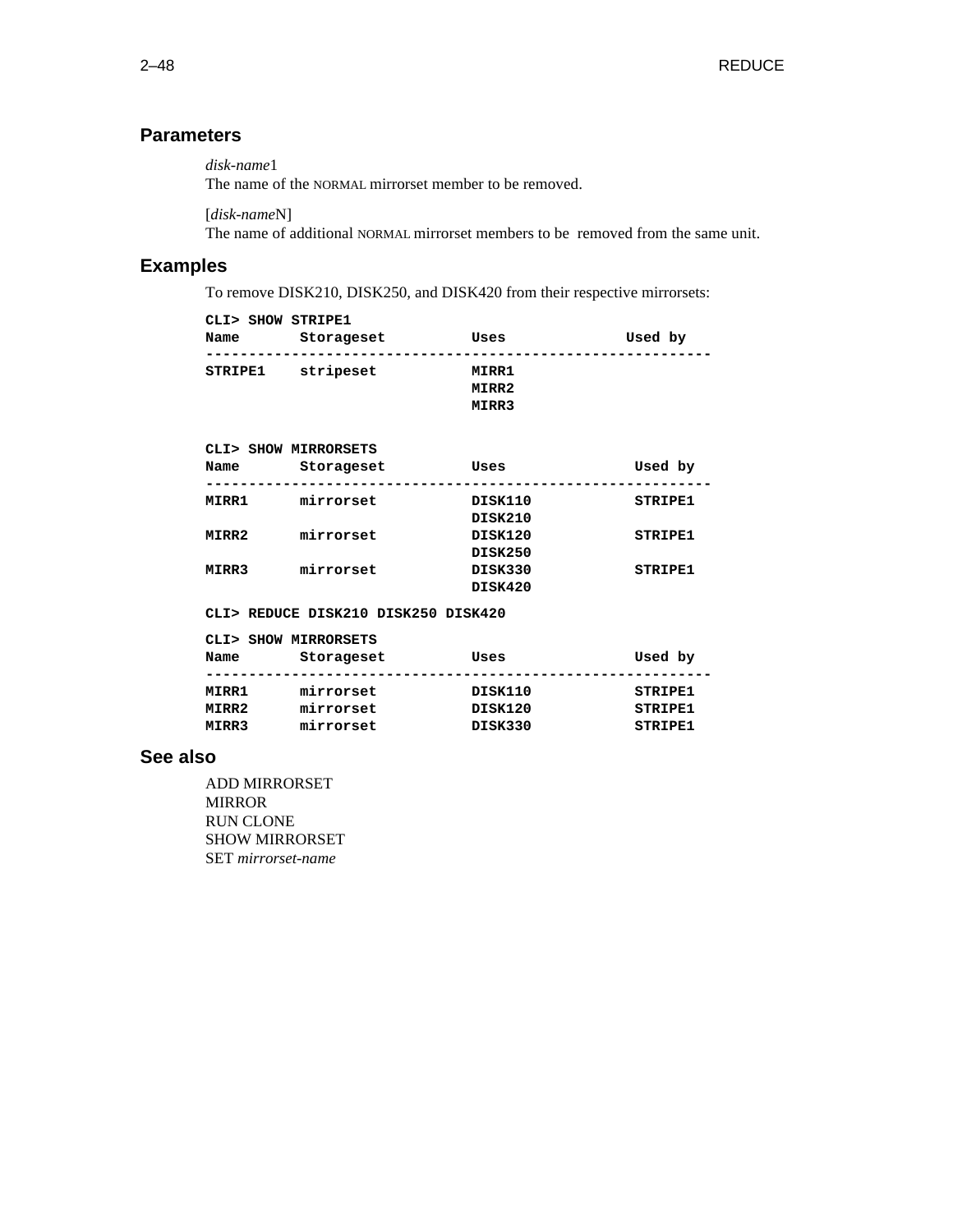# **RENAME**

Renames a container.

## **Format**

**RENAME** old-name new-name

## **Parameters**

*old-name* The existing name for the container.

*new-name*

The new name for the container.

The name must start with a letter (A–Z) and can then consist of up to eight more characters made up of letters A-Z, numbers 0-9, periods (.), dashes (-), or underscores (\_), for a total of nine characters.

## **Examples**

To rename DISK0 to DISK100:

| CLI> SHOW DISKS |      |               |         |
|-----------------|------|---------------|---------|
| Name            | Type | Port Targ Lun | Used by |
|                 |      |               |         |
| DISK0           | disk | 1.<br>0       | D100    |
| DISK110         | disk |               | D110    |

**CLI> RENAME DISK0 DISK100**

| CLI> SHOW DISKS |      |               |         |
|-----------------|------|---------------|---------|
| Name            | Type | Port Targ Lun | Used by |
| DISK100         | disk | 1.<br>0       | D100    |
| DISK110         | disk | 1.            | D110    |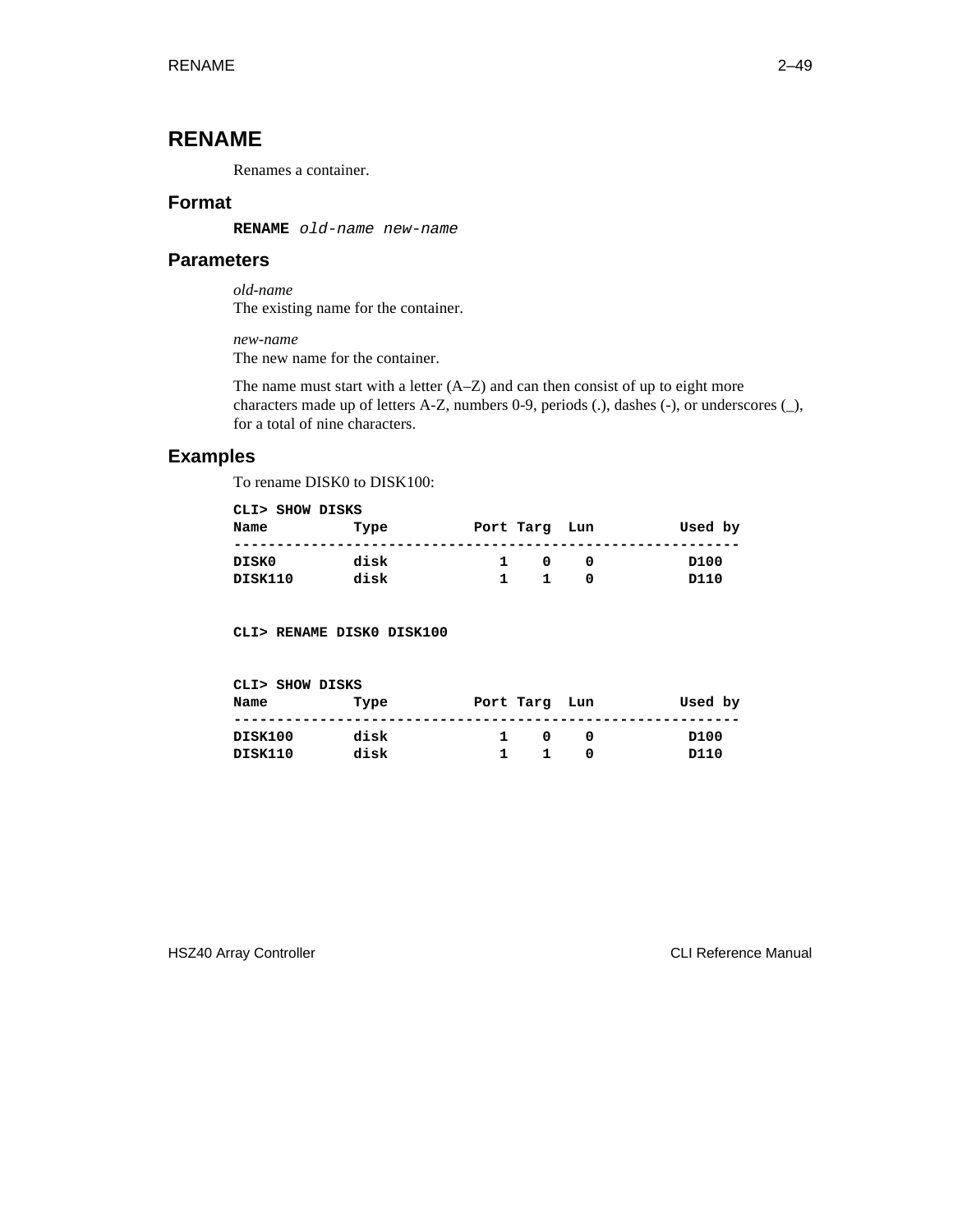# **RESTART THIS\_CONTROLLER and RESTART OTHER\_CONTROLLER**

Flushes all user data from the specified controller's write-back cache (if present) and restarts the controller. THIS CONTROLLER is the controller that is running the current CLI session. The OTHER\_CONTROLLER is the controller that is *not* running the current CLI session.

## **Format**

**RESTART OTHER\_CONTROLLER RESTART THIS\_CONTROLLER**

## **Switches**

 $\blacksquare$  Caution  $\blacksquare$ 

The IGNORE\_ERRORS and IMMEDIATE switches cause the controller to keep unflushed data in the write-back cache until it restarts and is able to write the data to devices. Do not perform any hardware changes and do not let the cache batteries run down before the controller can flush the cache.

**\_\_\_\_\_\_\_\_\_\_\_\_\_\_\_\_\_\_\_\_\_\_\_\_\_\_\_\_\_\_\_\_\_\_\_\_\_\_\_\_\_\_\_\_\_\_\_\_\_\_\_\_\_\_\_\_\_\_\_\_**

*IGNORE\_ERRORS NOIGNORE\_ERRORS (Default)* The IGNORE\_ERRORS and NOIGNORE\_ERRORS switches instruct the the controller how to respond to write-back cache errors.

#### $\blacksquare$  Caution  $\blacksquare$

The IGNORE ERRORS switch may cause data to remain in write-back cache. **\_\_\_\_\_\_\_\_\_\_\_\_\_\_\_\_\_\_\_\_\_\_\_\_\_\_\_\_\_\_\_\_\_\_\_\_\_\_\_\_\_\_\_\_\_\_\_\_\_\_\_\_\_\_\_\_\_\_\_\_**

Specify IGNORE\_ERRORS to instruct the controller to ignore any write-back cache errors. Such errors can result from data contained within write-back cache that cannot be written to the devices or lost data errors.

Specify NOIGNORE\_ERRORS to instruct the controller not to run the self-test program if write-back cache errors are detected.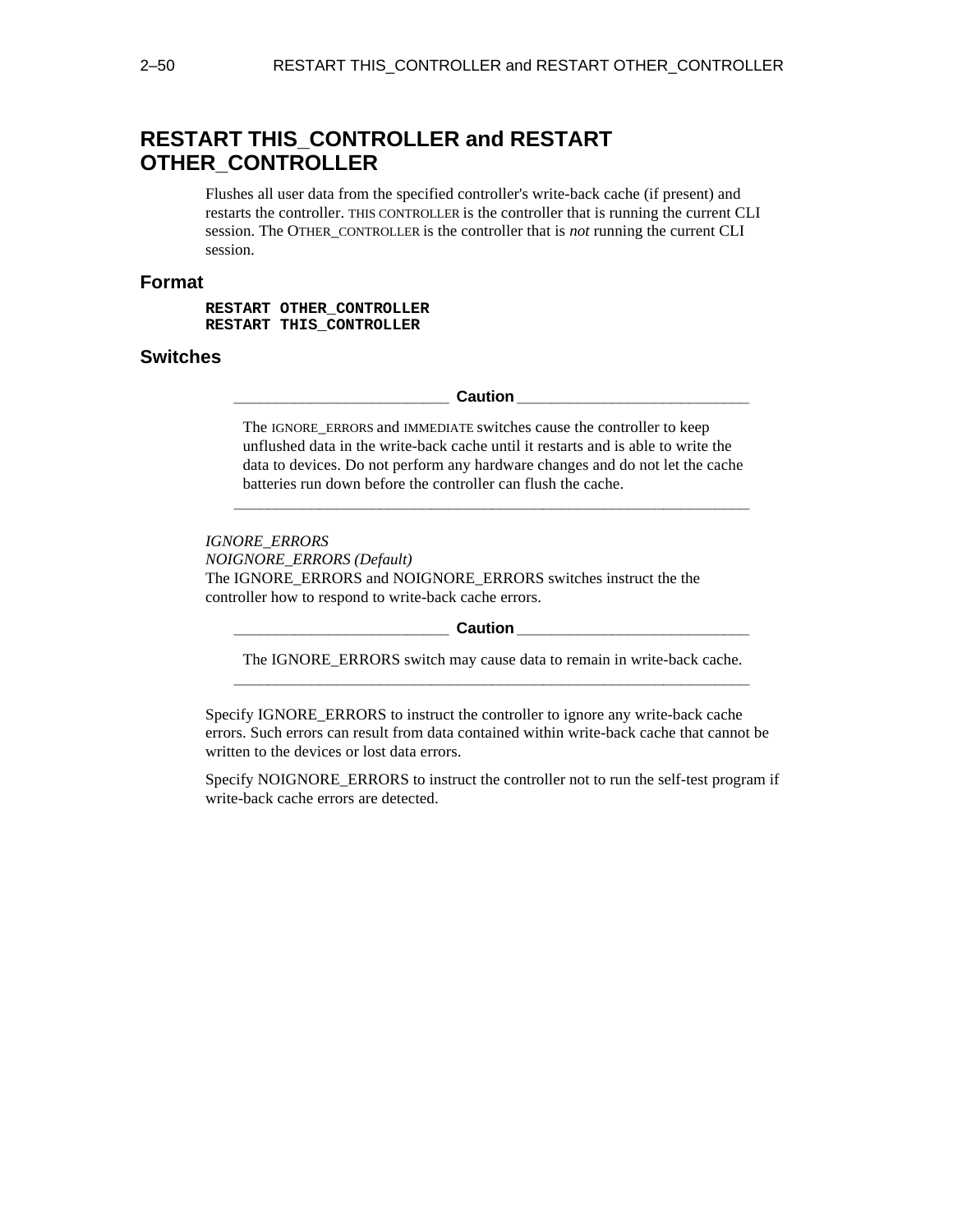## *IMMEDIATE\_SHUTDOWN NOIMMEDIATE\_SHUTDOWN* The IMMEDIATE\_SHUTDOWN and NOIMMEDIATE\_SHUTDOWN switches are used to instruct the controller when to shutdown when running the self-test program.

**\_\_\_\_\_\_\_\_\_\_\_\_\_\_\_\_\_\_\_\_\_\_\_\_\_Caution\_\_\_\_\_\_\_\_\_\_\_\_\_\_\_\_\_\_\_\_\_\_\_\_\_\_\_\_**

The IMMEDIATE\_SHUTDOWN switch instructs the controller to immediately shutdown, without regard to any data contained within write-back cache. **\_\_\_\_\_\_\_\_\_\_\_\_\_\_\_\_\_\_\_\_\_\_\_\_\_\_\_\_\_\_\_\_\_\_\_\_\_\_\_\_\_\_\_\_\_\_\_\_\_\_\_\_\_\_\_\_\_\_\_\_**

Select IMMEDIATE\_SHUTDOWN to instruct the controller to run the self-test program immediately without checking for online devices or without flushing user data from writeback cache to devices.

Select NOIMMEDIATE\_SHUTDOWN to instruct the controller to flush data from writeback cache before running the self-test program.

# **Examples**

To restart THIS\_CONTROLLER as long as it does not have any units online:

#### **CLI> RESTART THIS\_CONTROLLER**

To restart the OTHER\_CONTROLLER even if there are units online to the OTHER\_CONTROLLER:

**CLI> RESTART OTHER\_CONTROLLER OVERRIDE\_ONLINE**

#### **See also**

SELFTEST OTHER\_CONTROLLER SELFTEST THIS\_CONTROLLER SHUTDOWN OTHER\_CONTROLLER SHUTDOWN THIS\_CONTROLLER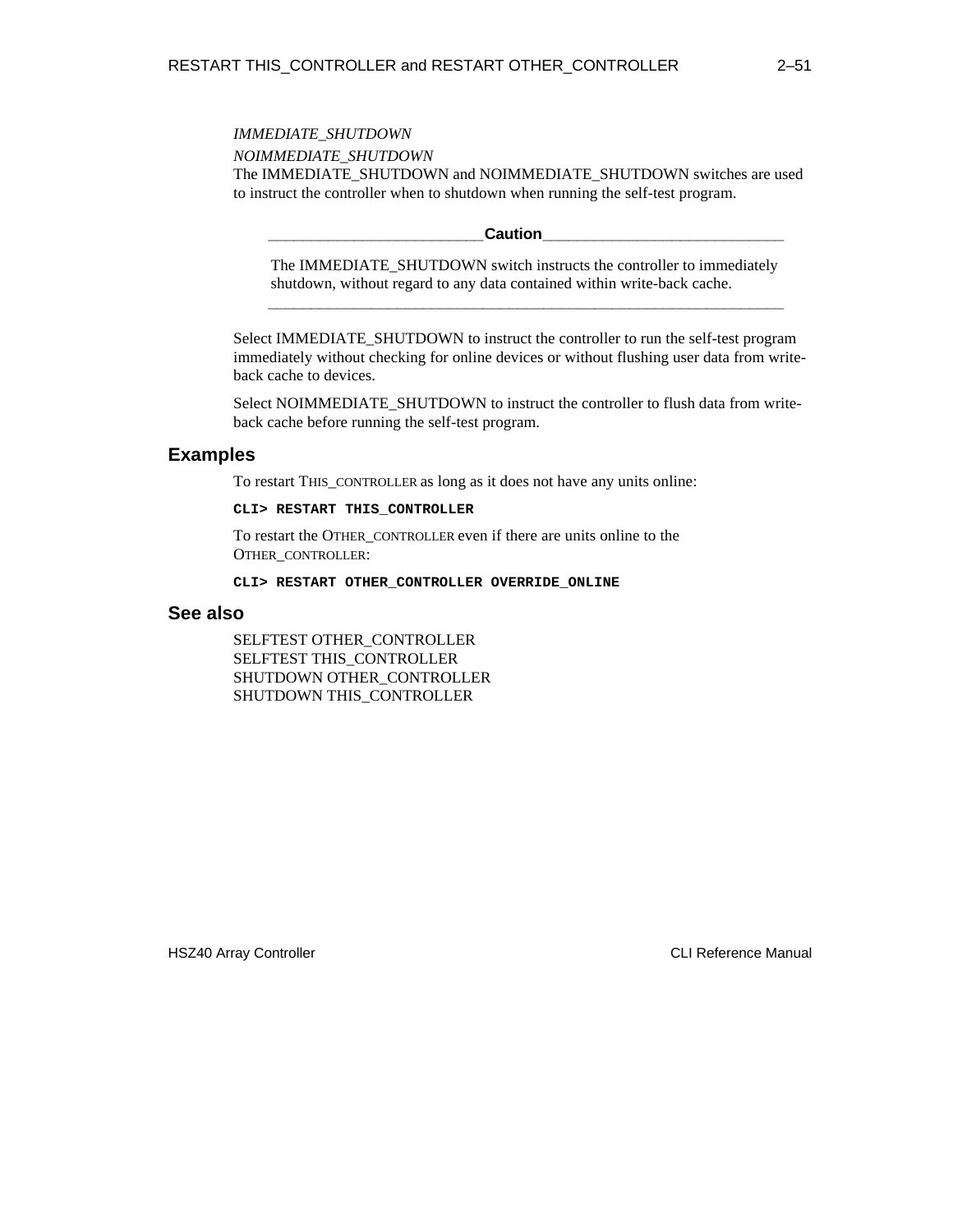# **RETRY\_ERRORS UNWRITEABLE\_DATA**

If a container fails in a way that data in the write-back cache cannot be written to the container, an unwriteable data error is reported. If possible, correct the condition that is causing the unwriteable data and try the write operation again. The RETRY\_ERRORS UNWRITEABLE\_DATA command causes the controller to try to write the unwriteable data. No data is lost if the retry fails.

## **Format**

**RETRY\_ERRORS UNWRITEABLE\_DATA** unit-number

## **Parameters**

#### *unit-number*

Specifies the logical unit number for which to try the write operation. The *unit-number* is the name given the unit when it was created using the ADD UNIT command.

## **Examples**

To attempt to write the cached data that was previously marked unwriteable to disk unit D103:

**CLI> RETRY\_ERRORS UNWRITEABLE\_DATA D103**

## **See also**

CLEAR\_ERRORS UNWRITEABLE\_DATA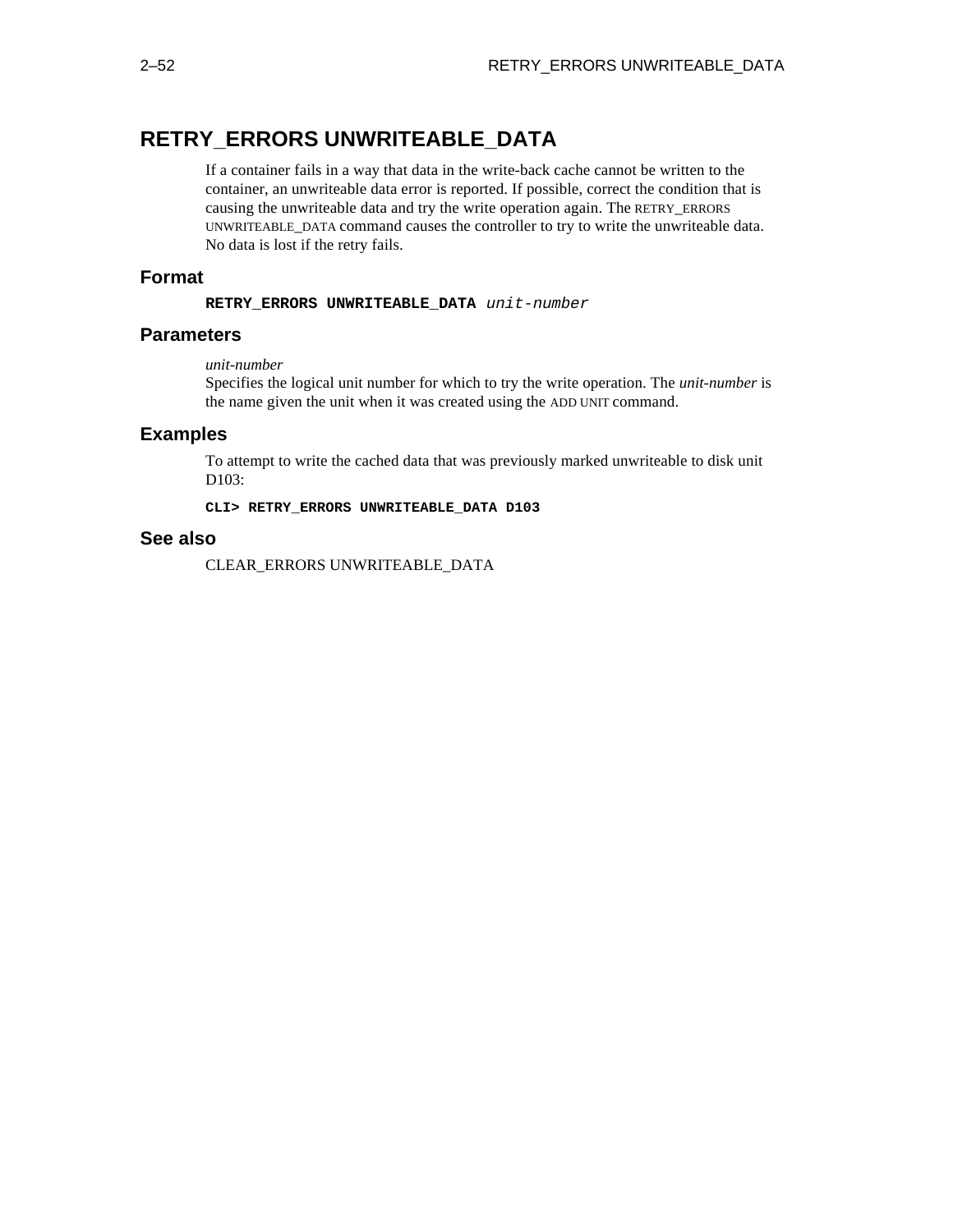# **RUN**

Starts a diagnostic or utility program on THIS\_CONTROLLER. You can run diagnostics and utilities *only* on THIS\_CONTROLLER.

# **Format**

**RUN** program-name

## **Parameters**

*program-name*

The name of the diagnostic or utility to be run. DILX and CLONE are examples of utilities and diagnostics that can be run from the CLI.

## **Examples**

To run the DILX diagnostic:

**CLI> RUN DILX Disk Inline Exerciser - version 2.0 . . .**

## **See also**

**DIRECTORY**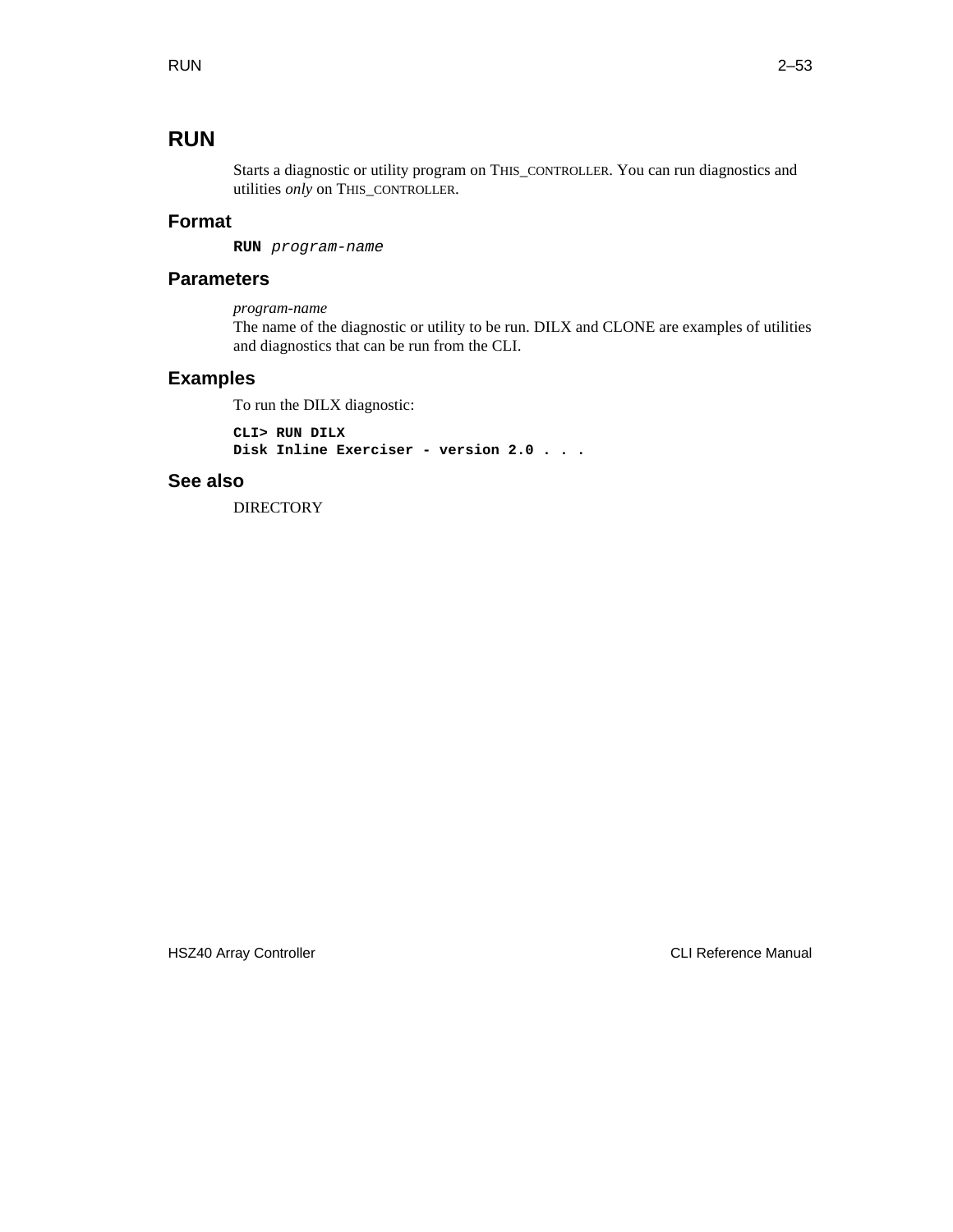# **SELFTEST OTHER\_CONTROLLER and SELFTEST THIS\_CONTROLLER**

Flushes all user data from the specified controller's write-back cache (if present) and shuts down the controller, then restarts it in self-test mode. You must press the controller reset (//) button to take the controller out of self-test mode.

THIS\_CONTROLLER is the controller that is running the current CLI session. The OTHER\_CONTROLLER is the controller that is *not* running the current CLI session.

### **Format**

**SELFTEST OTHER\_CONTROLLER SELFTEST THIS\_CONTROLLER**

## **Switches**

**Caution Caution** 

The IGNORE\_ERRORS and IMMEDIATE\_SHUTDOWN switches cause the controller to keep unflushed data in the write-back cache until it restarts and is able to write the data to devices. Do not perform any hardware changes and do not let the cache batteries run down before the controller can flush the cache.

**\_\_\_\_\_\_\_\_\_\_\_\_\_\_\_\_\_\_\_\_\_\_\_\_\_\_\_\_\_\_\_\_\_\_\_\_\_\_\_\_\_\_\_\_\_\_\_\_\_\_\_\_\_\_\_\_\_\_\_\_**

#### *IGNORE\_ERRORS*

*NOIGNORE\_ERRORS (Default)* The IGNORE\_ERRORS and NOIGNORE\_ERRORS switches instruct the the

controller how to respond to write-back cache errors.

#### **Caution Letter**

The IGNORE\_ERRORS switch may cause data to remain in write-back cache. **\_\_\_\_\_\_\_\_\_\_\_\_\_\_\_\_\_\_\_\_\_\_\_\_\_\_\_\_\_\_\_\_\_\_\_\_\_\_\_\_\_\_\_\_\_\_\_\_\_\_\_\_\_\_\_\_\_\_\_\_**

Specify IGNORE\_ERRORS to instruct the controller to ignore any write-back cache errors. Such errors can result from data contained within write-back cache that cannot be written to the devices or lost data errors.

Specify NOIGNORE\_ERRORS to instruct the controller not to run the self-test program if write-back cache errors are detected.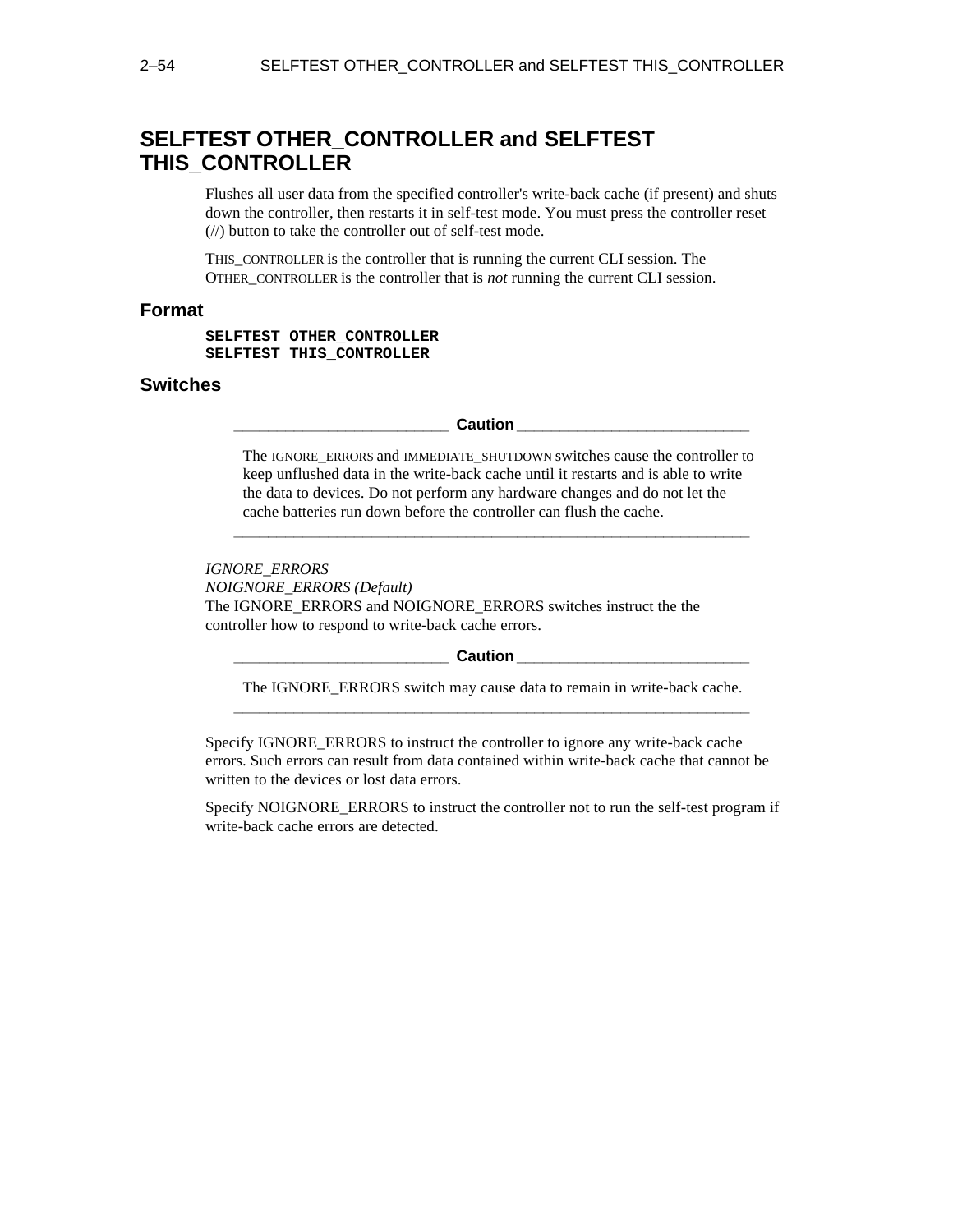*IMMEDIATE\_SHUTDOWN NOIMMEDIATE\_SHUTDOWN* The IMMEDIATE\_SHUTDOWN and NOIMMEDIATE\_SHUTDOWN switches are used to instruct the controller when to shutdown when running the self-test program.

 $\sf {Caution}$ 

The IMMEDIATE\_SHUTDOWN switch instructs the controller to immediately shutdown, without regard to any data contained within write-back cache. **\_\_\_\_\_\_\_\_\_\_\_\_\_\_\_\_\_\_\_\_\_\_\_\_\_\_\_\_\_\_\_\_\_\_\_\_\_\_\_\_\_\_\_\_\_\_\_\_\_\_\_\_\_\_\_\_\_\_\_\_**

Select IMMEDIATE\_SHUTDOWN to instruct the controller to run the self-test program immediately without checking for online devices or without flushing user data from writeback cache to devices.

Select NOIMMEDIATE\_SHUTDOWN to instruct the controller to flush data from writeback cache before running the self-test program.

## **Examples**

To start the self-test on THIS\_CONTROLLER, as long as it does not have any units online:

#### **CLI> SELFTEST THIS\_CONTROLLER**

To start the self-test on the OTHER\_CONTROLLER even if the controller cannot flush all data from the write-back cache:

**CLI> SELFTEST OTHER\_CONTROLLER IGNORE\_ERRORS**

### **See also**

RESTART OTHER\_CONTROLLER RESTART THIS\_CONTROLLER SHUTDOWN OTHER\_CONTROLLER SHUTDOWN THIS\_CONTROLLER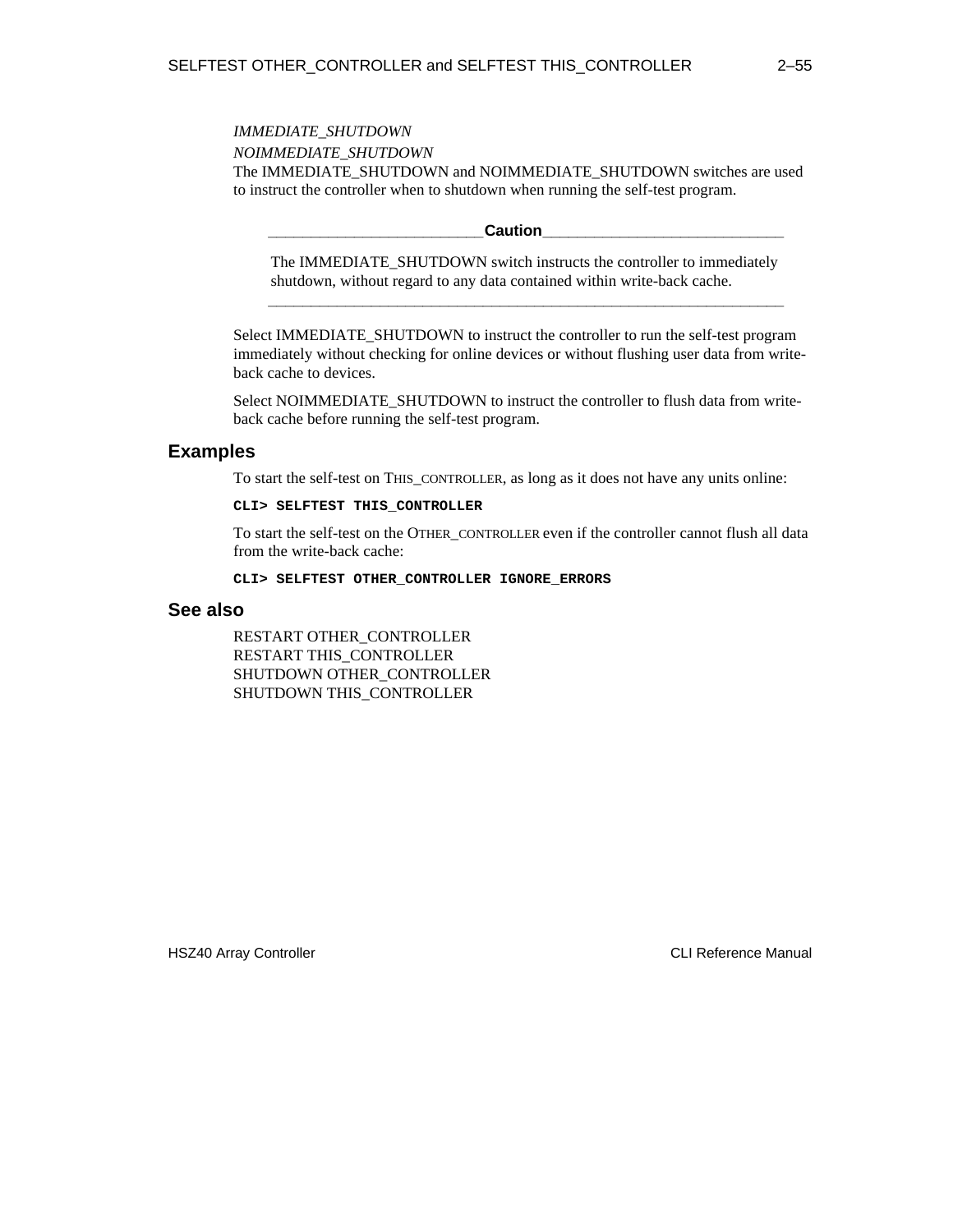# **SET device-name**

Changes the transportable characteristics of a disk drive, or sets the maximum data transfer rate between the controller and a device.

## **Format**

**SET** device-name

## **Parameters**

*device-name* The name of the device to change.

## **Switches**

*TRANSFER\_RATE\_REQUESTED=ASYNCHRONOUS TRANSFER\_RATE\_REQUESTED=DEFAULT (Default: 10MHZ) TRANSFER\_RATE\_REQUESTED=10MHZ TRANSFER\_RATE\_REQUESTED=5MHZ*

Specifies the maximum data transfer rate for the controllers to use in communicating with the device. You may need to limit the transfer rate to accommodate long cables between the controllers and the device, such as with a tape library.

#### *TRANSPORTABLE*

*NOTRANSPORTABLE (Default)*

Specify the TRANSPORTABLE switch for any disk drive that you want to move to and from StorageWorks environments with the data intact.

#### **\_\_\_\_\_\_\_\_\_\_\_\_\_\_\_\_\_\_\_\_\_\_\_\_\_\_\_Note \_\_\_\_\_\_\_\_\_\_\_\_\_\_\_\_\_\_\_\_\_\_\_\_\_\_\_\_**

Use the TRANSPORTABLE switch only for disk drives that must be moved to StorageWorks environments with data intact.

**\_\_\_\_\_\_\_\_\_\_\_\_\_\_\_\_\_\_\_\_\_\_\_\_\_\_\_\_\_\_\_\_\_\_\_\_\_\_\_\_\_\_\_\_\_\_\_\_\_\_\_\_\_\_\_\_\_\_\_\_**

A TRANSPORTABLE disk drive does not contain any special information space and can be moved to a non-StorageWorks environment with its data intact. You cannot use a TRANSPORTABLE disk drive in any type of storageset, such as a stripeset or RAIDset.

Specify NOTRANSPORTABLE for all disk drives that will be used in RAIDsets, stripesets, and mirrorsets. Also use the NOTRANSPORTABLE switch for all single-disk units that will be used exclusively in a StorageWorks or HSC™ controller.

The controller makes a small portion of nontransportable disk drives inaccessible to the host and uses the space to store information (metadata) that improves data reliability, error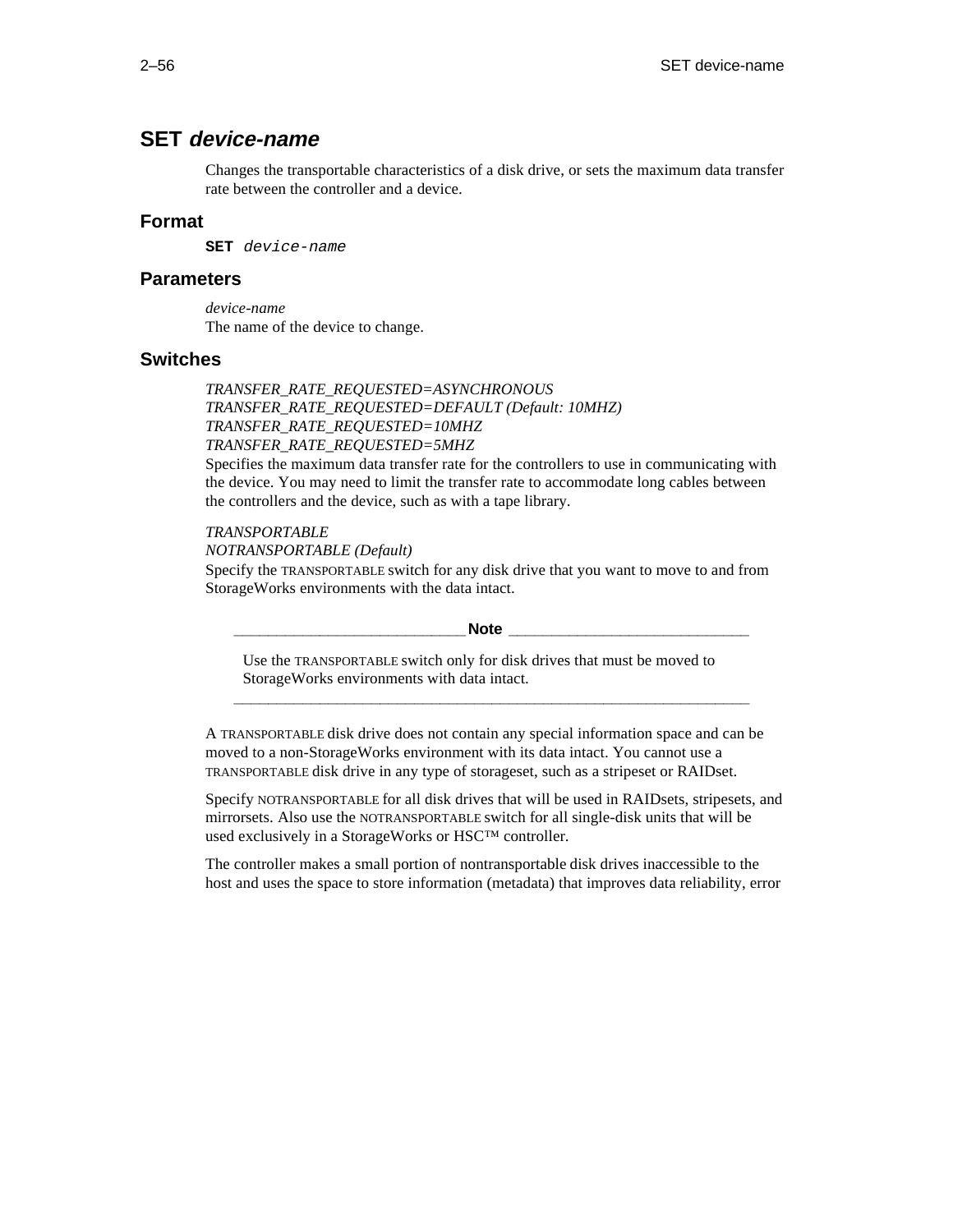detection, and recovery. Because of this metadata, only StorageWorks controllers can retrieve user data from nontransportable disk drives.

## **Examples**

To set DISK130 to transportable:

**CLI> SET DISK130 TRANSPORTABLE**

To limit the data transfer rate to 5MHz for LOADER200:

#### **CLI> SET LOADER200 TRANSFER\_RATE\_REQUESTED=5MHZ**

### **See also**

ADD DISK SHOW DISKS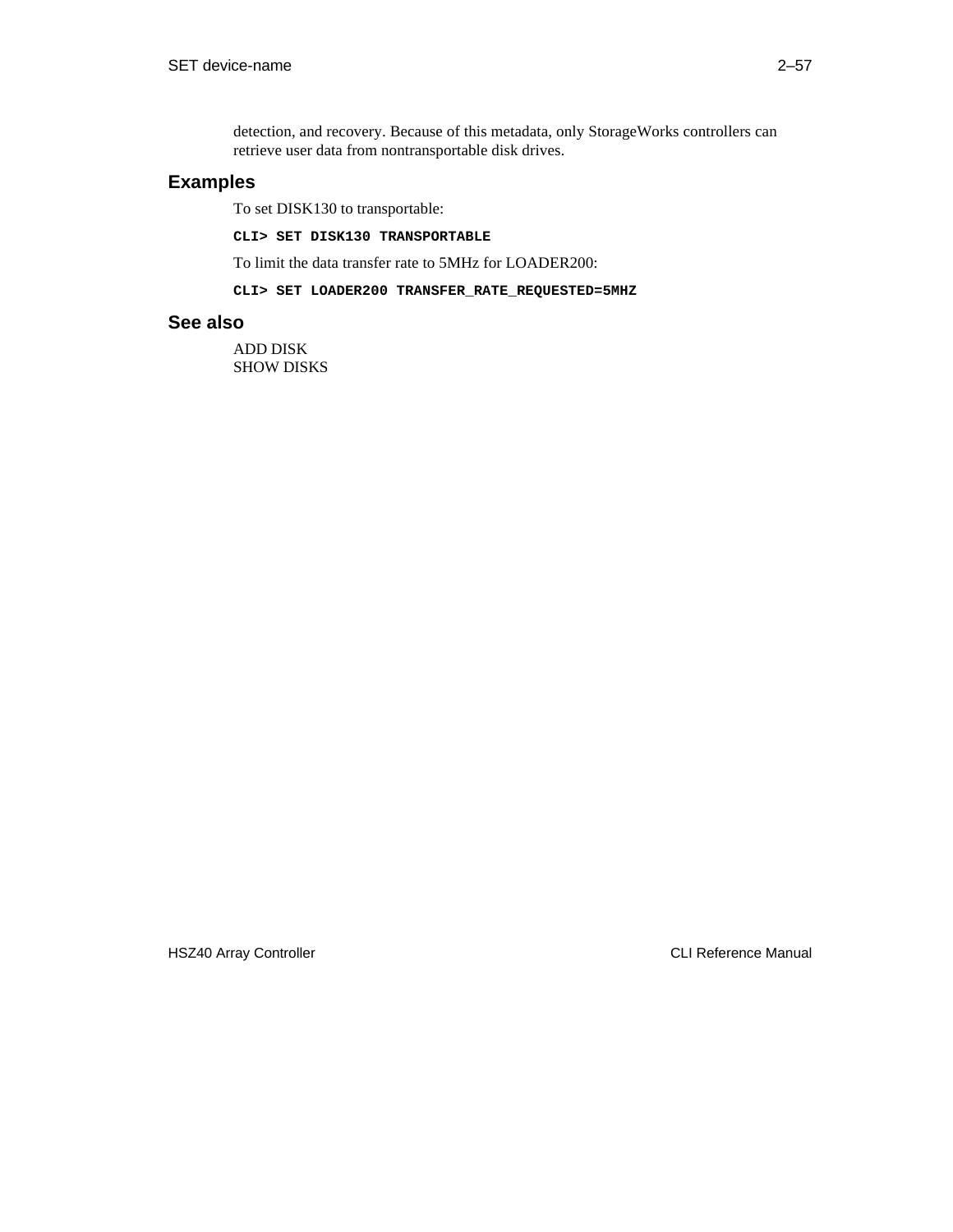# **SET FAILEDSET**

Changes the automatic spare policy for the failedset.

## **Format**

**SET FAILEDSET**

## **Switches**

*AUTOSPARE*

*NOAUTOSPARE (Default)*

The AUTOSPARE switch allows you to enable automatic moving of replaced disk drives from the failedset to the spareset. When a disk drive in the failedset is replaced with a factory-fresh drive and this feature is enabled, the controller automatically removes that disk drive from the failedset and adds it to the spareset, where it is available as a hot spare for RAIDsets and mirrorsets.

Specify AUTOSPARE to enable the feature. Specify NOAUTOSPARE to disable the feature.

## **Examples**

To enable the automatic spare feature:

**CLI> SET FAILEDSET AUTOSPARE**

## **See also**

SHOW FAILEDSET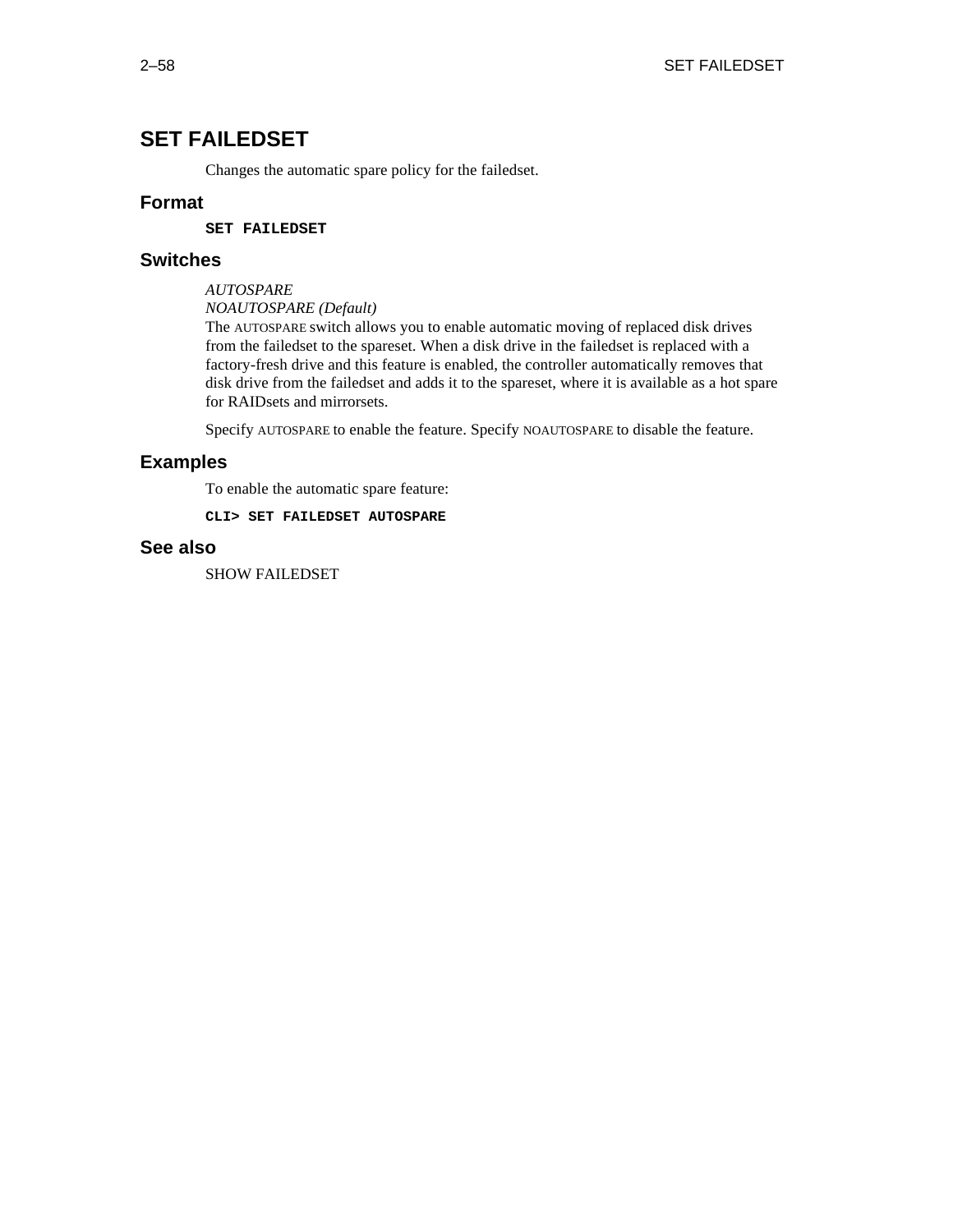# **SET FAILOVER**

**\_\_\_\_\_\_\_\_\_\_\_\_\_\_\_\_\_\_\_\_\_\_\_\_\_\_ Note \_\_\_\_\_\_\_\_\_\_\_\_\_\_\_\_\_\_\_\_\_\_\_\_\_\_\_\_\_**

Both controllers must be in NOFAILOVER mode before you use the SET FAILOVER command. **\_\_\_\_\_\_\_\_\_\_\_\_\_\_\_\_\_\_\_\_\_\_\_\_\_\_\_\_\_\_\_\_\_\_\_\_\_\_\_\_\_\_\_\_\_\_\_\_\_\_\_\_\_\_\_\_\_\_\_\_**

Places THIS\_CONTROLLER and the OTHER\_CONTROLLER into a dual-redundant (failover) configuration. This allows both controllers to access the storage devices, providing higher throughput. If one of the two controllers fails, the devices and cache (if any) attached to the failed controller become available to and accessible through the operating controller.

## **Format**

**SET FAILOVER COPY=**configuration-source

## **Parameters**

*COPY=THIS\_CONTROLLER COPY=OTHER\_CONTROLLER*

**\_\_\_\_\_\_\_\_\_\_\_\_\_\_\_\_\_\_\_\_\_\_\_\_\_Caution\_\_\_\_\_\_\_\_\_\_\_\_\_\_\_\_\_\_\_\_\_\_\_\_\_\_\_\_**

The device configuration information from the specified controller will overwrite the information on the target controller. Make sure you know which controller has the good configuration information *before* entering this command.

**\_\_\_\_\_\_\_\_\_\_\_\_\_\_\_\_\_\_\_\_\_\_\_\_\_\_\_\_\_\_\_\_\_\_\_\_\_\_\_\_\_\_\_\_\_\_\_\_\_\_\_\_\_\_\_\_\_\_\_\_**

Specifies the controller that contains the source configuration for the copy. The other controller will restart when the command is completed.

Specify THIS\_CONTROLLER to copy all the device configuration information from the controller running the CLI session to the other controller.

Specify OTHER\_CONTROLLER to copy all the device configuration information from the controller that is *not* running the current CLI session to THIS\_CONTROLLER (the controller that *is* running the current CLI session).

Due to the amount of information that must be passed between the two controllers, this command may take up to 1 minute to complete.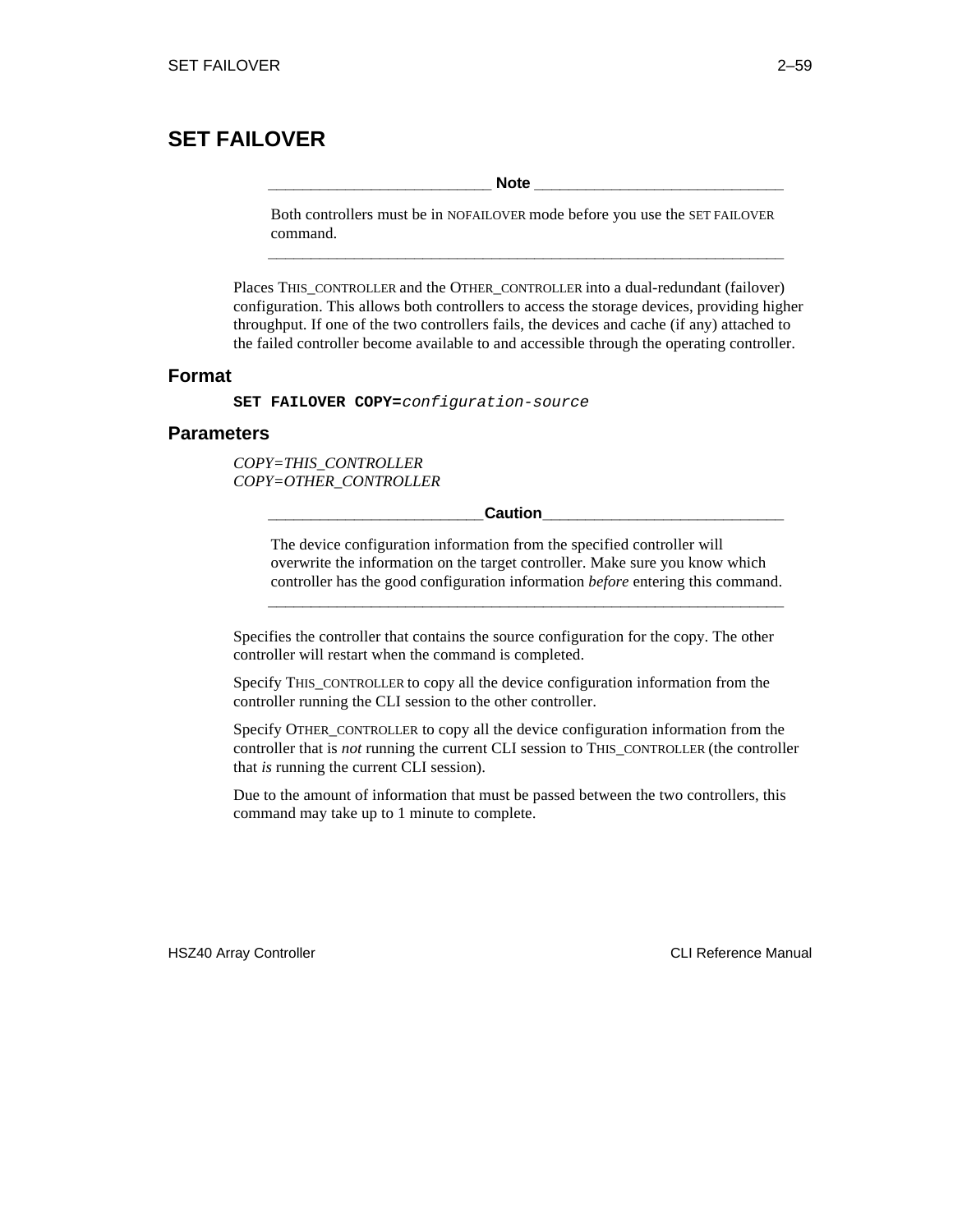# **Examples**

To place the controllers into a dual-redundant configuration and copy configuration information from the controller running the current CLI session to the other controller:

**CLI> SET FAILOVER COPY=THIS\_CONTROLLER**

## **See also**

SET MULTIBUS\_FAILOVER SET NOFAILOVER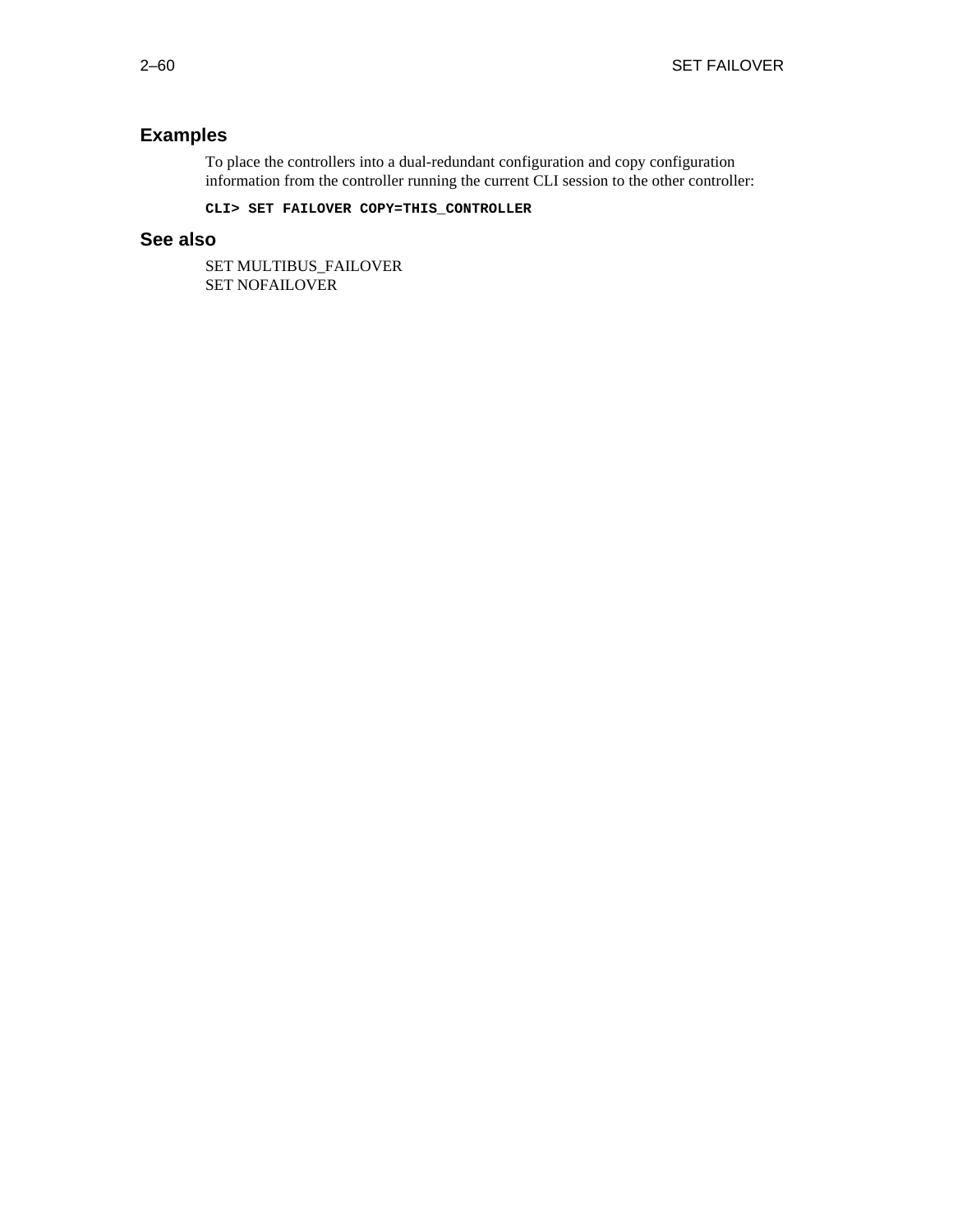# **SET mirrorset-name**

Changes the characteristics of a mirrorset, including adding and removing members.

## **Format**

**SET** mirrorset-name

## **Parameters**

*mirrorset-name*

The name of the mirrorset that will have its characteristics modified. This is the name given to the mirrorset when it was created with the ADD MIRRORSET command.

## **Switches**

#### *MEMBERSHIP=number-of-members*

Sets the nominal number of members of a mirrorset to the number specified by *number-ofmembers* (1 through 6).

If you increase the number of members and autosparing is turned on (by specifying POLICY=BEST\_FIT or POLICY=BEST\_PERFORMANCE), the controller automatically adds disk drives from the spareset to the mirrorset until either the new number of members is reached, or there are no more suitable disk drives in the spareset.

If you increase the number of members and autosparing is turned off (by specifying NOPOLICY), you must use the REPLACE switch to bring the mirrorset up to the new nominal number of members.

You cannot set the nominal number of members to be lower than the actual number of members. Use the REMOVE switch to reduce the number of devices that are part of the mirrorset.

*REPLACE=disk-name*

 $\bf Note$ 

You cannot specify any other switches to the SET *mirrorset -name* command when you use the REPLACE switch.

**\_\_\_\_\_\_\_\_\_\_\_\_\_\_\_\_\_\_\_\_\_\_\_\_\_\_\_\_\_\_\_\_\_\_\_\_\_\_\_\_\_\_\_\_\_\_\_\_\_\_\_\_\_\_\_\_\_\_\_\_**

Adds a disk member into an existing mirrorset provided the following conditions are met:

- The replacement policy is set to NOPOLICY.
- The nominal number of members is greater than the actual number of members.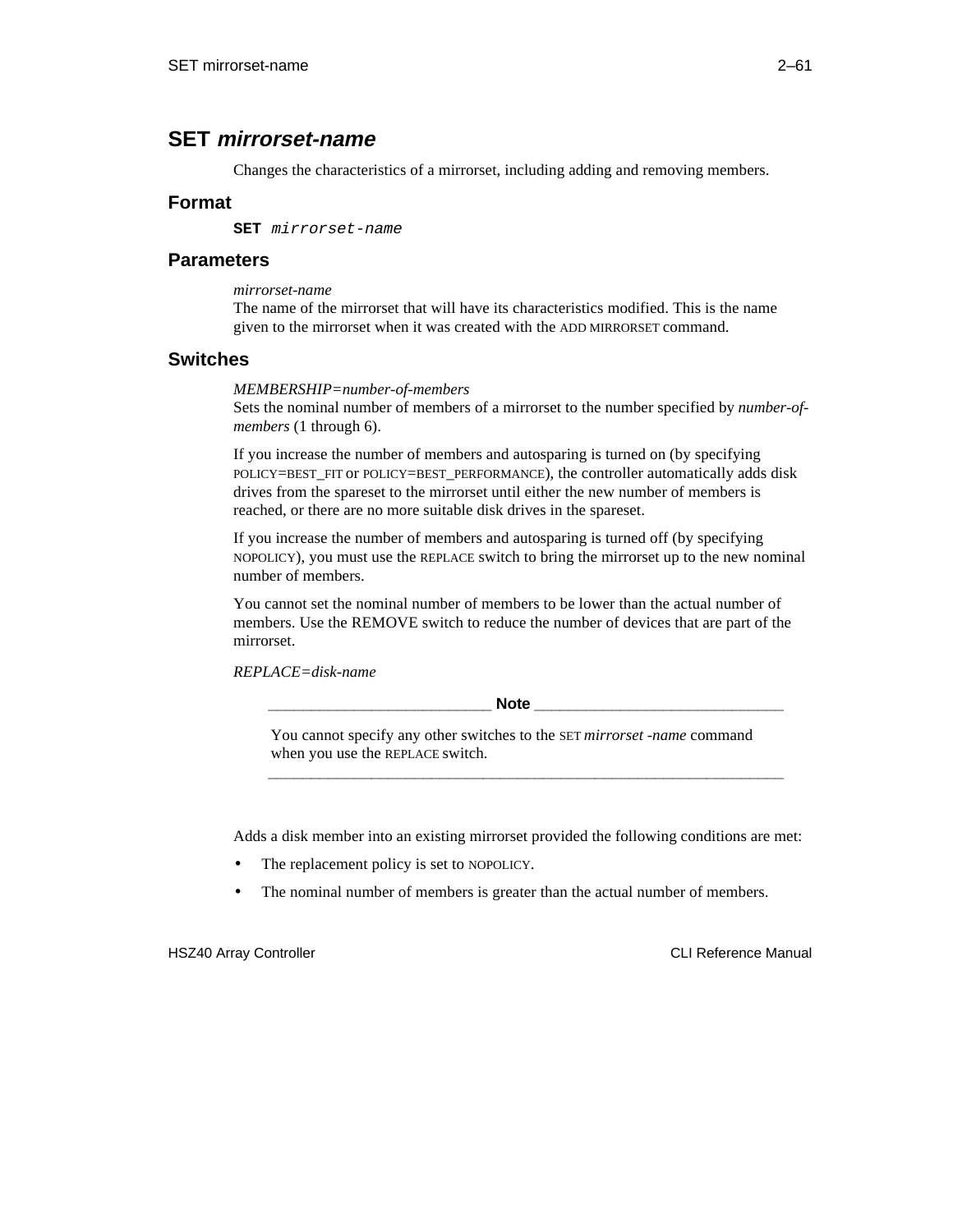• The disk member to be replaced is as large as the existing members of the mirrorset.

If these conditions are met, the device specified by *disk-name* is added to the mirrorset specified by *mirrorset-name*. The nominal number of members does not change.

*REMOVE=disk-name*

**\_\_\_\_\_\_\_\_\_\_\_\_\_\_\_\_\_\_\_\_\_\_\_\_\_\_\_Note \_\_\_\_\_\_\_\_\_\_\_\_\_\_\_\_\_\_\_\_\_\_\_\_\_\_\_\_**

You cannot specify any other switches to the SET *mirrorset -name* command when you use the REMOVE switch. **\_\_\_\_\_\_\_\_\_\_\_\_\_\_\_\_\_\_\_\_\_\_\_\_\_\_\_\_\_\_\_\_\_\_\_\_\_\_\_\_\_\_\_\_\_\_\_\_\_\_\_\_\_\_\_\_\_\_\_\_**

Removes members from an existing mirrorset. The disk drive specified by *disk-name* is removed from the mirrorset specified by *mirrorset-name*. The removed disk drive is added to the failedset and a new member is autospared into the mirrorset (if applicable).

**\_\_\_\_\_\_\_\_\_\_\_\_\_\_\_\_\_\_\_\_\_\_\_\_\_\_\_Note \_\_\_\_\_\_\_\_\_\_\_\_\_\_\_\_\_\_\_\_\_\_\_\_\_\_\_\_**

A NORMAL mirrorset member's entire contents are the same as all other NORMAL members.

If the mirrorset will not have a remaining NORMAL or NORMALIZING member after the disk drive is removed, an error is reported and no action is taken.

**\_\_\_\_\_\_\_\_\_\_\_\_\_\_\_\_\_\_\_\_\_\_\_\_\_\_\_\_\_\_\_\_\_\_\_\_\_\_\_\_\_\_\_\_\_\_\_\_\_\_\_\_\_\_\_\_\_\_\_\_**

(NORMALIZING members only exist when a mirrorset is first created. One member is identified as NORMAL, and all other *original* mirrorset members are marked as NORMALIZING. All new data that is written to the mirrorset is written to all members. All data on the NORMAL member that existed before the mirrorset was created is copied to the NORMALIZING members. When all the blocks on the members are the same, the NORMALIZING members are marked as NORMAL. Members may also be marked as NORMALIZING if cache data is lost.)

Note that the REMOVE switch does not change the nominal number of members in the mirrorset. If the mirrorset has a replacement policy and there are acceptable disk drives in the spareset, the controller adds disk drives from the spareset to the mirrorset to make the actual number of members equal the nominal number of members.

*POLICY=BEST\_FIT POLICY=BEST\_PERFORMANCE (Default) NOPOLICY*

The SET *mirrorset-name* POLICY=*policy-type* command specifies the replacement policy to be used when a mirrorset member within the mirrorset fails.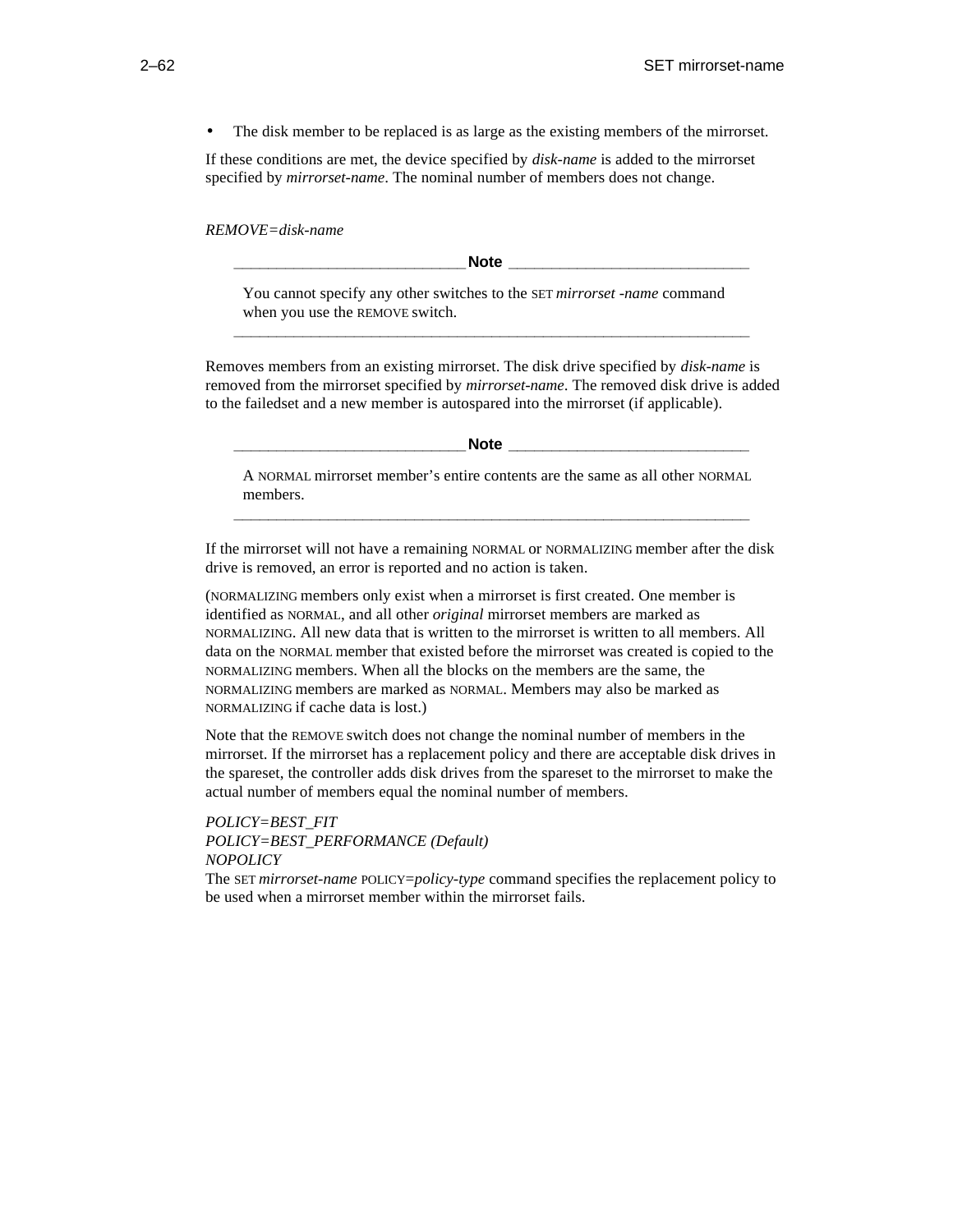Select BEST FIT to choose a replacement device from the spareset that most closely matches the capacities of the remaining members. If more than one device in the spareset is the correct size, the controller selects the device that gives the best performance.

Select BEST\_PERFORMANCE to choose a replacement device from the spareset that results in the best performance (the device should be on a different port than existing members). If more than one device in the spareset has the best performance, the controller selects the device that most closely matches the size of the remaining members.

NOPOLICY retires a failing device from the mirrorset without selecting a replacement. This causes the mirrorset to run with less than the nominal number of members until a BEST\_FIT or BEST\_PERFORMANCE policy is selected, or a member is manually replaced in the mirrorset.

*READ\_SOURCE=ROUND\_ROBIN READ\_SOURCE=LEAST\_BUSY (Default) READ\_SOURCE=disk-name*

The READ\_SOURCE switch allows you to control which mirrorset member is used by the controller to satisfy a read request.

Select ROUND\_ROBIN to cause the controller to direct read requests to each NORMAL mirrorset member in sequential membership order. No preference is given to any NORMAL member.

Select LEAST\_BUSY to cause the controller to direct read requests to the NORMAL mirrorset member with the least busy work queue.

Select the *disk-name* of a specific member to cause the controller to direct all read requests to that member. If that member fails out of the mirrorset, the controller reverts to the LEAST BUSY method for mirrorset read requests.

*COPY=NORMAL (Default) COPY=FAST*

Note **Note** 

A normal mirrorset member is one whose entire contents are the same as all other normal members.

**\_\_\_\_\_\_\_\_\_\_\_\_\_\_\_\_\_\_\_\_\_\_\_\_\_\_\_\_\_\_\_\_\_\_\_\_\_\_\_\_\_\_\_\_\_\_\_\_\_\_\_\_\_\_\_\_\_\_\_\_**

The COPY switch allows you to set the speed at which the controller copies data from normal mirrorset members to new members.

Select NORMAL to prioritize other controller operations over the copy operation. The controller uses relatively few resources to perform the copy, and there is little impact on performance.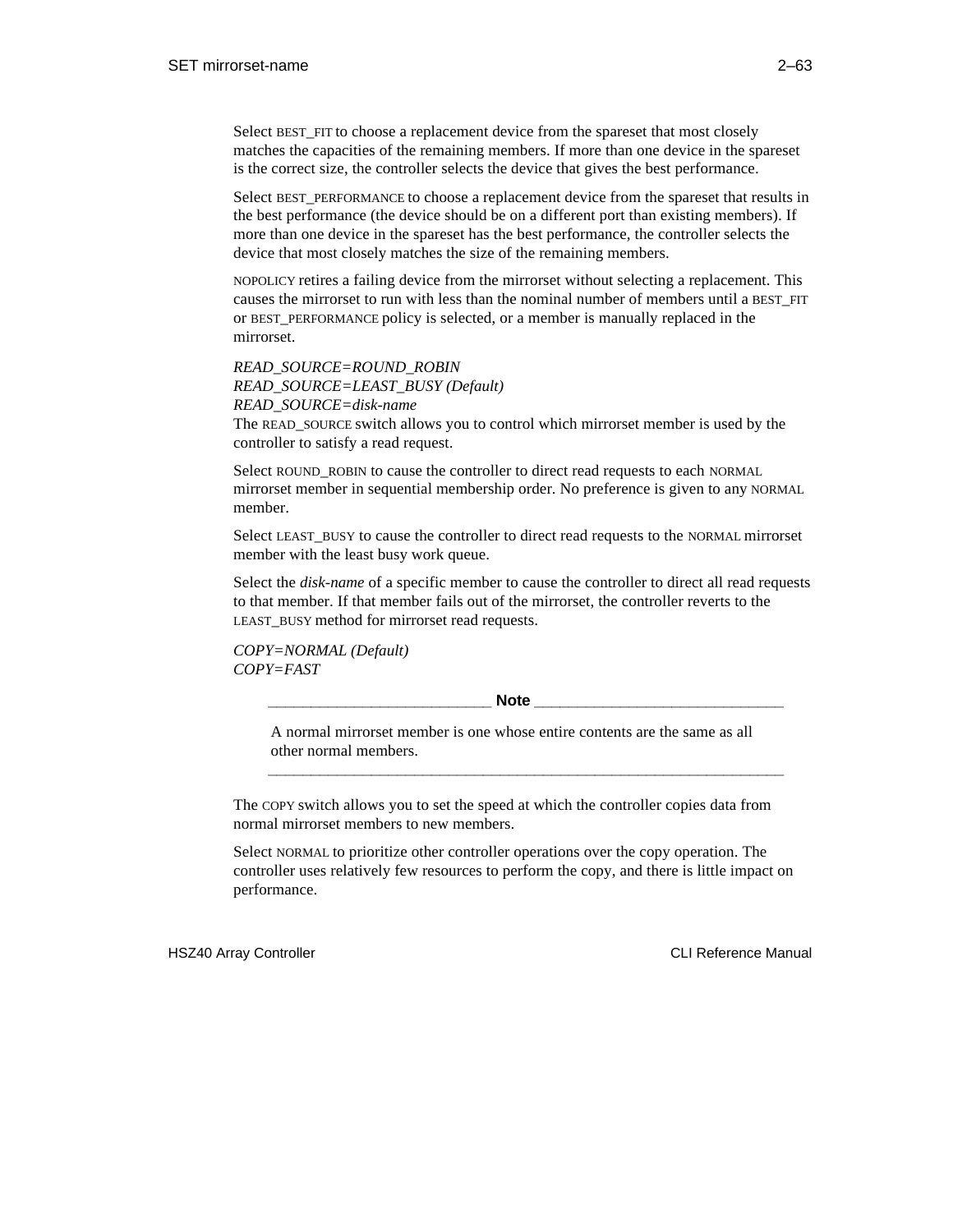Select FAST when the copy operation must take precedence over other controller operations. The controller uses more resources and the copy takes less time, but overall controller performance is reduced during the copy.

## **Examples**

To change the replacement policy of mirrorset MIRR1 to BEST\_FIT:

**CLI> SET MIRR1 POLICY=BEST\_FIT**

The following example removes member DISK300 from mirrorset MIRR1 that was created above. If the mirrorset has a replacement policy and an acceptable disk drive is in the spareset, the controller automatically adds the spare disk drive to the mirrorset.

**CLI> SET MIRR1 REMOVE=DISK300**

To add disk drive DISK320 to the mirrorset MIRR1:

**CLI> SET MIRR1 REPLACE=DISK320**

A copy operation begins immediately on DISK320.

## **See also**

ADD MIRRORSET MIRROR **REDUCE** SHOW MIRRORSET UNMIRROR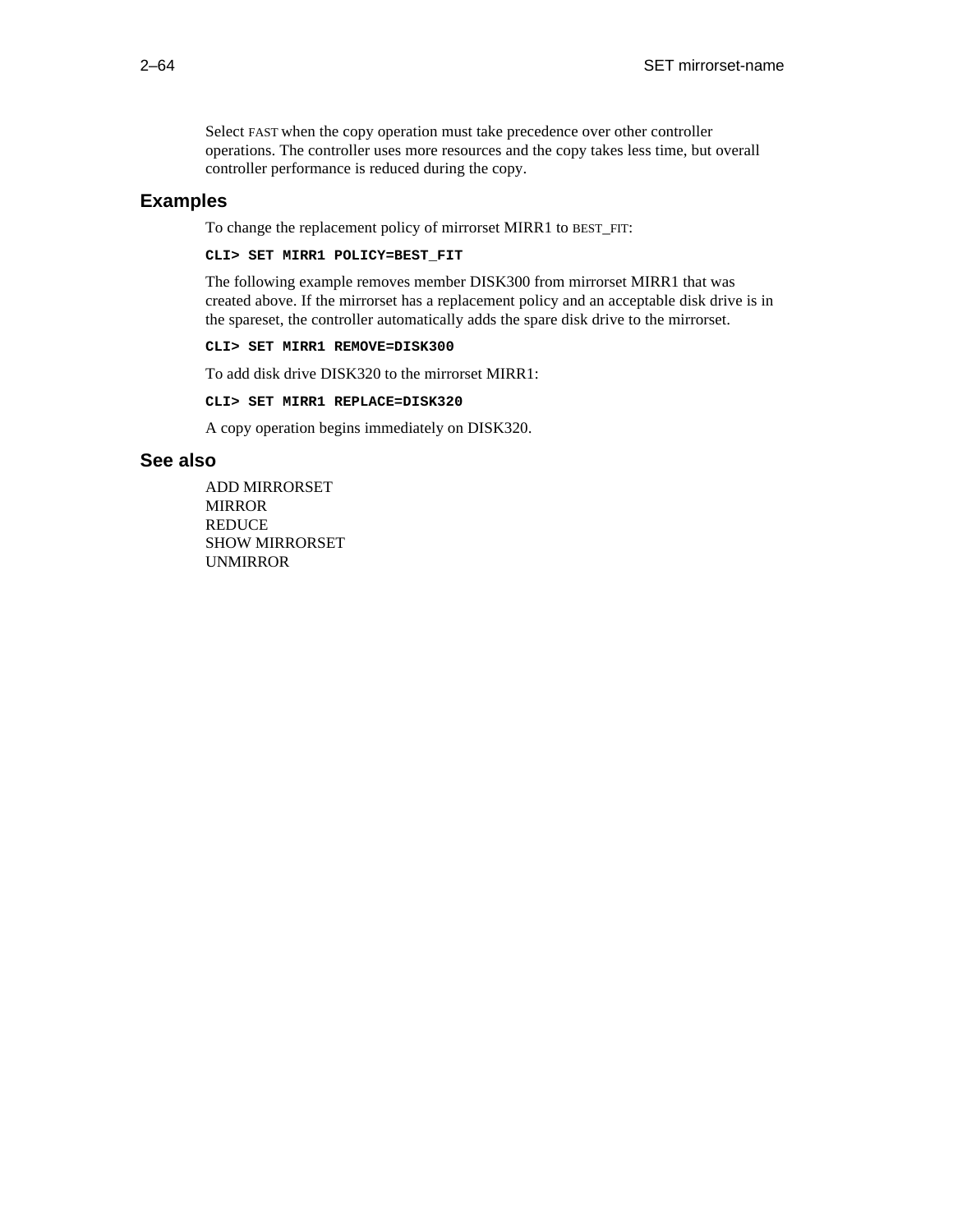# **SET MULTIBUS\_FAILOVER**

**\_\_\_\_\_\_\_\_\_\_\_\_\_\_\_\_\_\_\_\_\_\_\_\_\_\_ Note \_\_\_\_\_\_\_\_\_\_\_\_\_\_\_\_\_\_\_\_\_\_\_\_\_\_\_\_\_**

Both controllers must be in NOFAILOVER mode before you use the SET MULTIBUS\_FAILOVER command.

Places THIS\_CONTROLLER and the OTHER\_CONTROLLER into a dual-redundant (failover) configuration in a multiple bus environment. This allows both controllers to access the storage devices and provide greater throughput. If one of the controllers fails, the devices and cache (if any) attached to the failed controller become available to and accessible through the remaining operational controller.

**\_\_\_\_\_\_\_\_\_\_\_\_\_\_\_\_\_\_\_\_\_\_\_\_\_\_\_\_\_\_\_\_\_\_\_\_\_\_\_\_\_\_\_\_\_\_\_\_\_\_\_\_\_\_\_\_\_\_\_\_**

 $\bf Note$ 

Partitioned storagesets and single-disk units cannot function in multiple bus failover. You will have to delete your partitions before setting this switch.

**\_\_\_\_\_\_\_\_\_\_\_\_\_\_\_\_\_\_\_\_\_\_\_\_\_\_\_\_\_\_\_\_\_\_\_\_\_\_\_\_\_\_\_\_\_\_\_\_\_\_\_\_\_\_\_\_\_\_\_\_**

This command is intended for use with host systems that have two SCSI adapters, each connected to one controller in the dual-redundant pair, show in Figure 2–1. The host operating system must be configured to recognize that all units can be accessed through either adapter/controller. If your host operating system does not support such a configuration, use the SET FAILOVER command instead.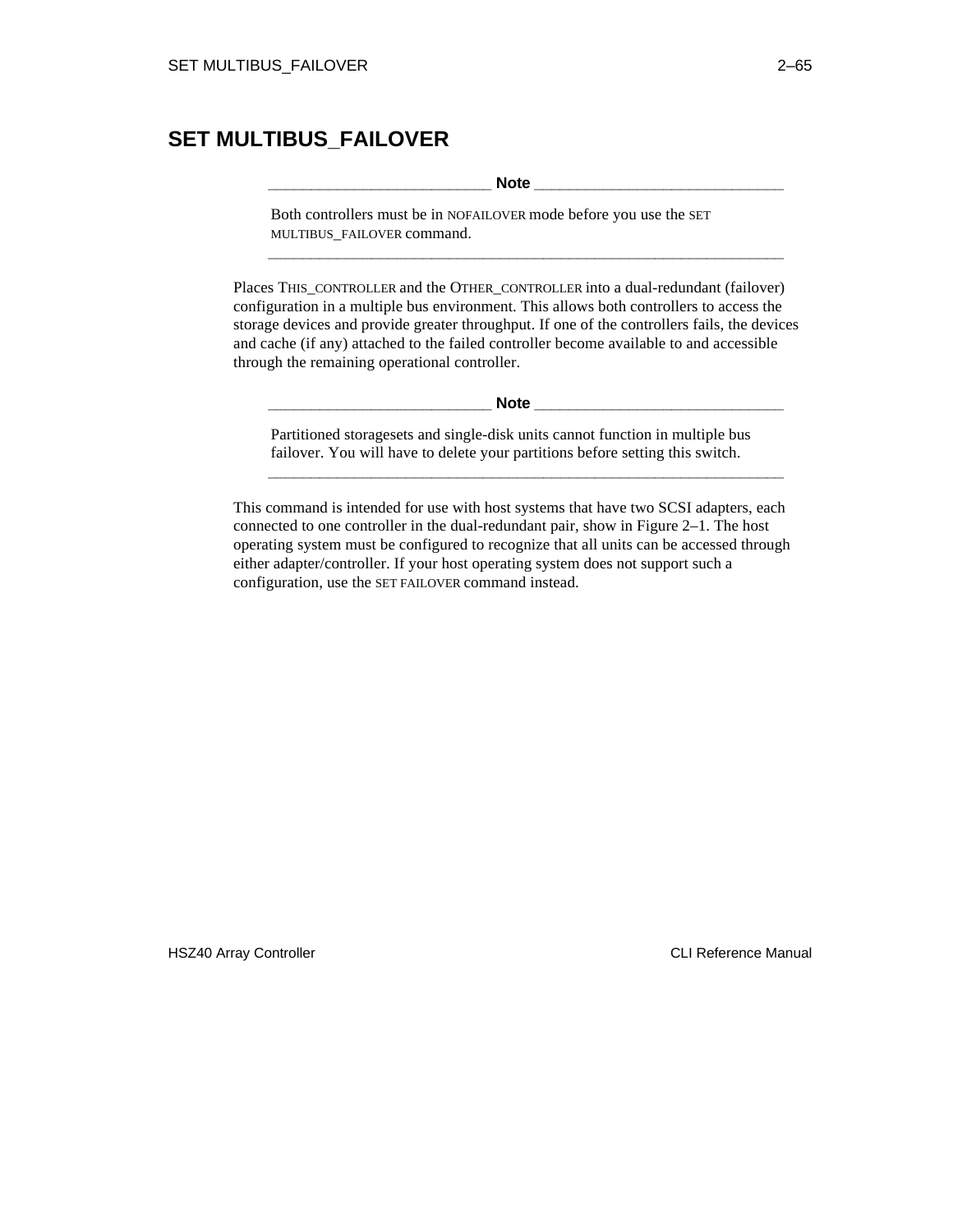

## **Figure 2–1 Controller Connections in Multiple Bus Failover Configuration**

CXO-5227A-MC

## **Format**

**SET MULTIBUS\_FAILOVER COPY=**configuration-source

## **Parameters**

**\_\_\_\_\_\_\_\_\_\_\_\_\_\_\_\_\_\_\_\_\_\_\_\_\_ Caution \_\_\_\_\_\_\_\_\_\_\_\_\_\_\_\_\_\_\_\_\_\_\_\_\_\_\_**

The device configuration information from the specified controller will overwrite the information on the target controller. **Make sure you know which controller has the good configuration information** *before* **entering this command**.

**\_\_\_\_\_\_\_\_\_\_\_\_\_\_\_\_\_\_\_\_\_\_\_\_\_\_\_\_\_\_\_\_\_\_\_\_\_\_\_\_\_\_\_\_\_\_\_\_\_\_\_\_\_\_\_\_\_\_\_\_**

*COPY=THIS\_CONTROLLER COPY=OTHER\_CONTROLLER*

Specifies the controller that contains the source configuration for the copy. The other controller will restart when the command is completed.

Specify THIS\_CONTROLLER to copy all the device configuration information from the controller running the CLI session to the OTHER\_CONTROLLER.

Specify OTHER\_CONTROLLER to copy all the device configuration information from the controller that is *not* running the current CLI session to THIS\_CONTROLLER (the controller that *is* running the current CLI session).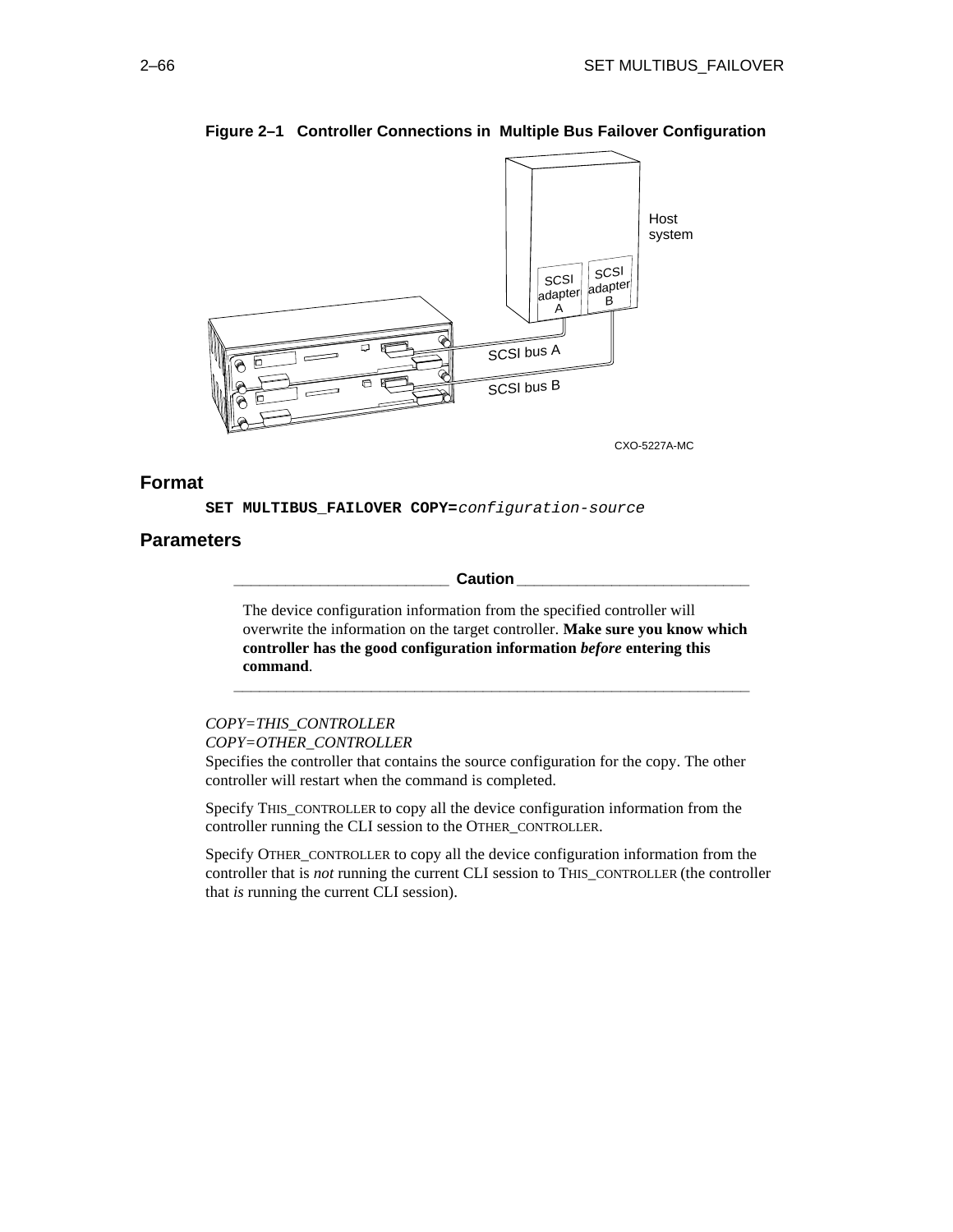Due to the amount of information that must be passed between the two controllers, this command may take up to one minute to complete.

## **Example**

To configure two controllers as dual-redundant in a multiple bus environment:

```
CLI> SET THIS_CONTROLLER ID=(0,1,2,3)
CLI> RESTART THIS_CONTROLLER
CLI> SET MULTIBUS_FAILOVER COPY=THIS_CONTROLLER
```
The configuration on THIS\_CONTROLLER is automatically copied to the OTHER\_CONTROLLER when you issue the SET MULTIBUS\_FAILOVER COPY command. If you want to prefer specific units to specific controllers, use the following command after setting multiple bus failover command:

```
CLI> SET D100 PREFERRED=THIS_CONTROLLER
CLI> SET D101 PREFERRED=OTHER_CONTROLLER
```
## **See also**

SET FAILOVER SET NOFAILOVER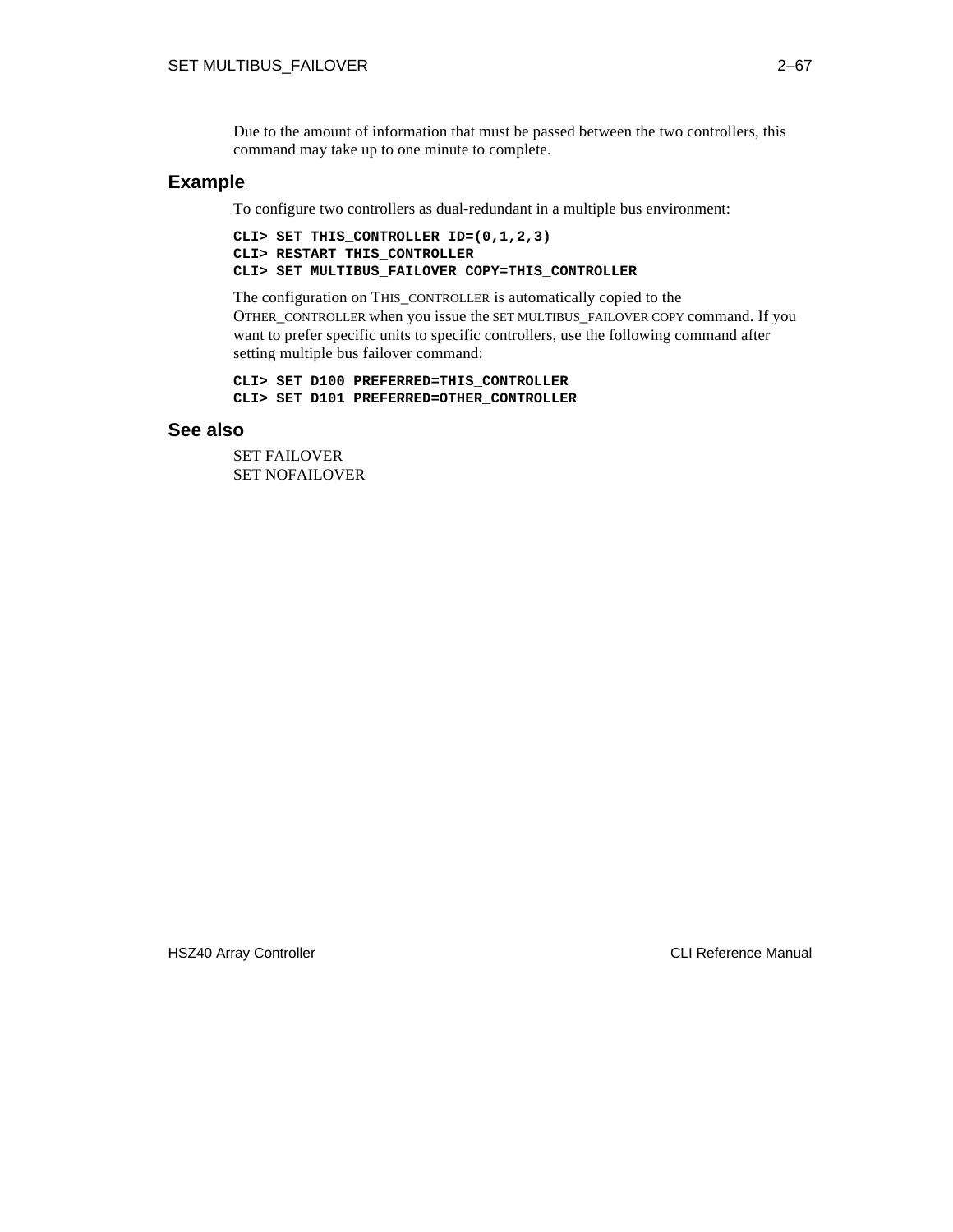# **SET NOFAILOVER (SET NOMULTIBUS\_FAILOVER)**

Takes THIS\_CONTROLLER and OTHER\_CONTROLLER (if reachable) out of dual-redundant (failover) mode. Immediately after entering this command, you should remove one controller from the shelf because the sharing of devices is not supported by nonredundant controllers.

The controller on which you enter the command changes to nonfailover mode, even if the other controller is not reachable. All units that were accessed through OTHER\_CONTROLLER failover to THIS\_CONTROLLER. No configuration information is lost when changing modes.

## **Format**

#### **SET NOFAILOVER**

#### **Switches**

*NODESTROY\_UNFLUSHABLE\_DATA (Default) DESTROY\_UNFLUSHABLE\_DATA*

**\_\_\_\_\_\_\_\_\_\_\_\_\_\_\_\_\_\_\_\_\_\_\_\_\_\_\_Note \_\_\_\_\_\_\_\_\_\_\_\_\_\_\_\_\_\_\_\_\_\_\_\_\_\_\_\_**

**\_\_\_\_\_\_\_\_\_\_\_\_\_\_\_\_\_\_\_\_\_\_\_\_\_\_\_\_\_\_\_\_\_\_\_\_\_\_\_\_\_\_\_\_\_\_\_\_\_\_\_\_\_\_\_\_\_\_\_\_**

This switch has no effect if both controllers are operational.

If one of your dual-redundant controllers fails before you can properly shut it down with the SET NOFAILOVER or SHUTDOWN commands, you will have to use this switch.

Under some circumstances, the data in a failed controller's write-back cache may not failover to the operational controller's write-back cache. For example, if the cache battery has failed on the operational controller, failover will not jeopardize the write-cache data of the failed controller by trying to move it to the write-back cache associated with the operational controller. This makes the write-cache data associated with the failed controller unflushable.

The SET NOFAILOVER NODESTROY\_UNFLUSHABLE\_DATA leaves the unwritten data intact in the failed controller's write-back cache. When you replace the failed controller, it will flush the write-cache data to the appropriate devices when the controller comes online.

 $\blacksquare$  Caution  $\blacksquare$ 

**\_\_\_\_\_\_\_\_\_\_\_\_\_\_\_\_\_\_\_\_\_\_\_\_\_\_\_\_\_\_\_\_\_\_\_\_\_\_\_\_\_\_\_\_\_\_\_\_\_\_\_\_\_\_\_\_\_\_\_\_**

You will not be able to recover or obtain unwritten data once it has been destroyed.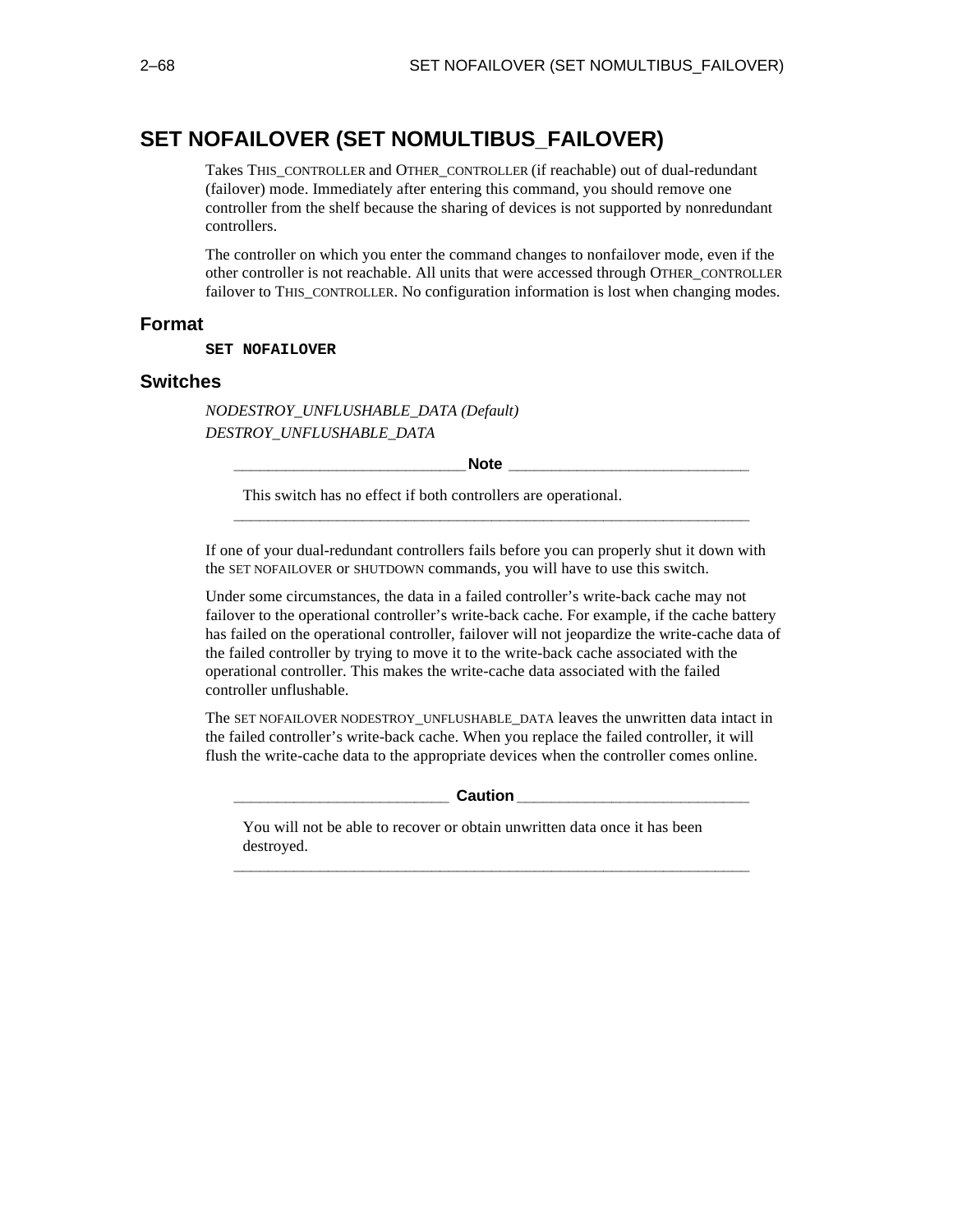Use the SET NOFAILOVER DESTROY\_UNFLUSHABLE\_DATA if you want to reconfigure the operational controller before you replace the failed controller. The unwritten data of the failed controller may reference devices that may not be present in your new configuration. If you do not destroy the old configuration data, it could conflict with your new configuration and cause your subsystem to behave unpredictably.

## **Examples**

To remove the two controllers from a dual-redundant configuration:

**CLI> SET NOFAILOVER**

## **See also**

SET FAILOVER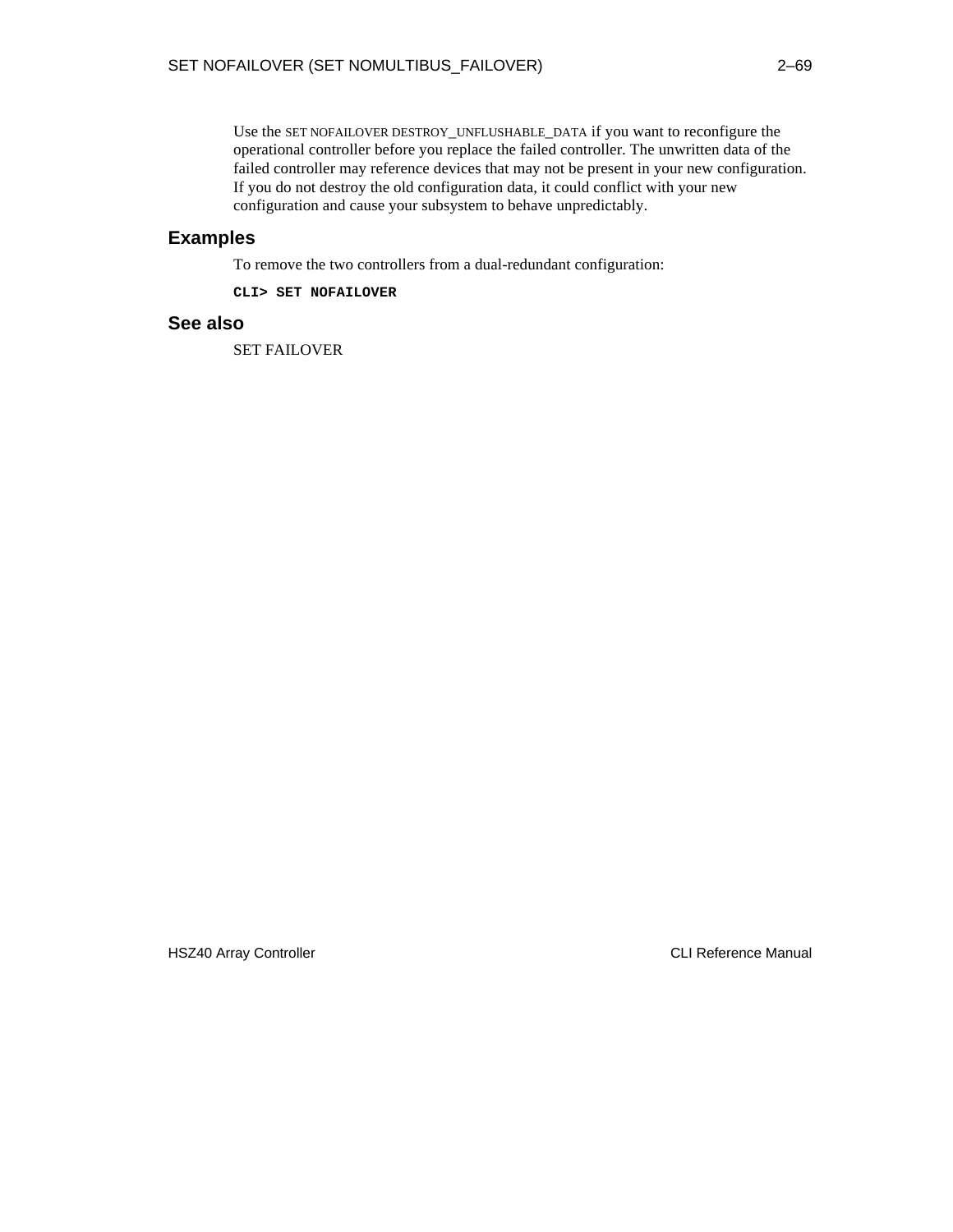# **SET THIS\_CONTROLLER and SET OTHER\_CONTROLLER**

Changes parameters on the specified controller. THIS\_CONTROLLER is the controller that is running the current CLI session. The OTHER\_CONTROLLER is the controller that is *not* running the current CLI session.

## **Format**

**SET THIS\_CONTROLLER SET OTHER\_CONTROLLER**

## **Switches**

Table 2–3 lists all switches for the SET THIS\_CONTROLLER and SET OTHER\_CONTROLLER commands and shows which switches can be used with each type of controller. Descriptions of the switches follow the table.

| <b>Switch</b>                        | <b>HSZ Values</b>                              |
|--------------------------------------|------------------------------------------------|
| CACHE_FLUSH_TIMER                    | 1 to $65535$ sec, default                      |
| <b>CACHE POLICY</b>                  | a, b                                           |
| <b>HOST FUNCTION</b>                 | A, B, C, D                                     |
| ID                                   | $0-7(x4)$                                      |
| INITIAL CONFIGURATION                |                                                |
| PREFERRED ID                         | $0-7(x4)$                                      |
| <b>PROMPT</b>                        | 1 to 16 characters                             |
| TERMINAL_PARITY<br>NOTERMINAL PARITY | odd, even                                      |
| <b>TERMINAL SPEED</b>                | 4800, 9600, 19200                              |
| TIME                                 | dd-mmm-yyy:<br>hh:mm:ss                        |
| TRANSFER RATE REQUESTED              | asynchronous,<br>default.<br>10mHZ.<br>$5m$ HZ |

**Table 2–3 Switches for SET THIS and SET OTHER Command**

## CACHE\_FLUSH\_TIMER=n CACHE\_FLUSH\_TIMER=DEFAULT

Specifies how many seconds (1–65535) of idle time may elapse before the write-back cache flushes its entire contents to disk. By default, this timer is set to 10 seconds. You must restart the controller before changes to the CACHE\_FLUSH\_TIMER take effect.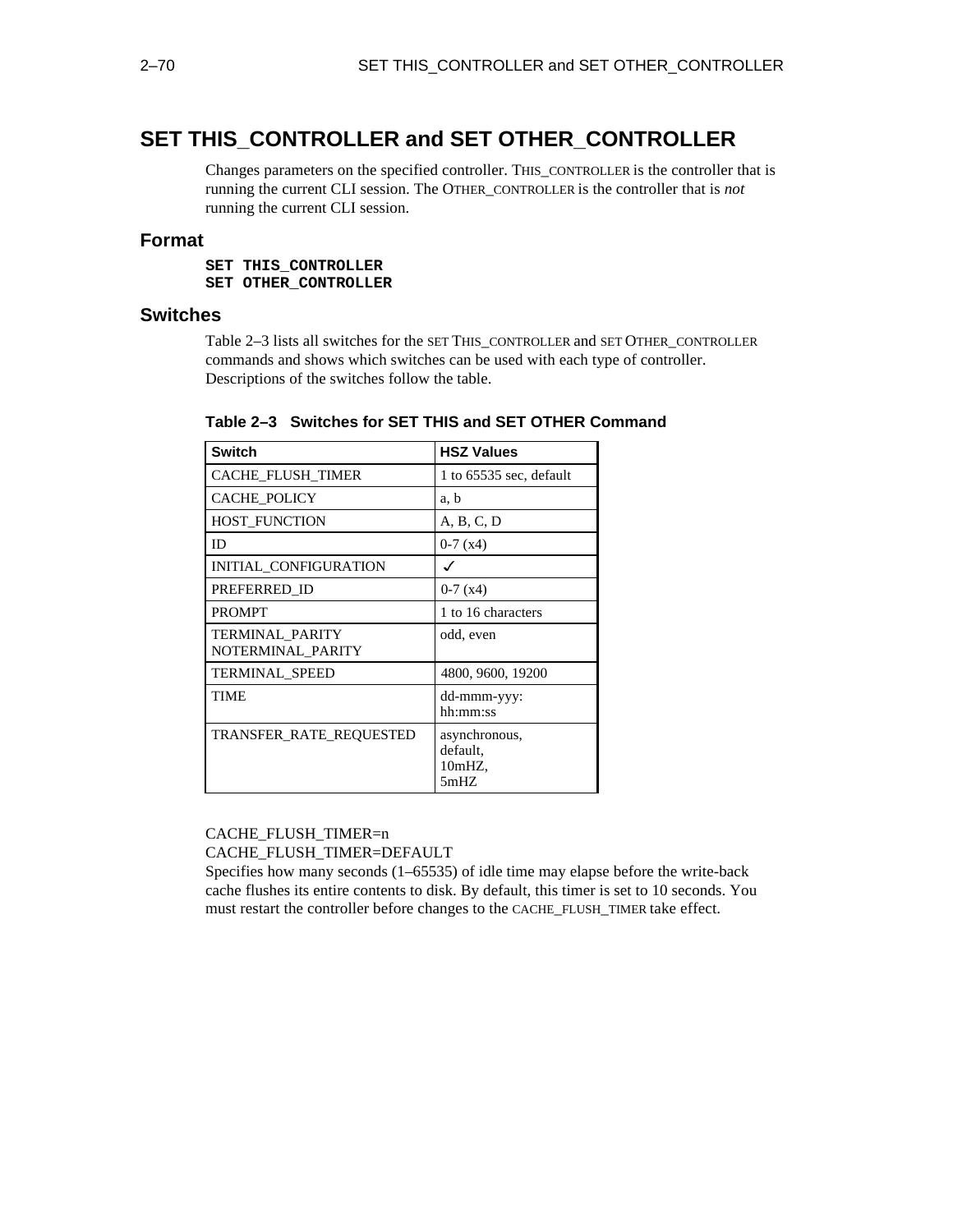#### *CACHE\_POLICY=A (Default) CACHE\_POLICY=B*

Sets the write-back cache battery policy used by the controller. The policy affects the availability of RAIDsets and mirrorsets when the write-back cache battery is low:

- CACHE\_POLICY=A makes inoperative all RAIDsets and mirrorsets until the battery has been recharged.
- CACHE\_POLICY=B allows write-through access to all RAIDsets and mirrorsets for 10 hours, during which time the battery should be recharging. If the batteries do not recharge within 10 hours, the RAIDsets and mirrorsets become inoperative.

There is some risk in using CACHE POLICY=B: since the battery's state is not good, there is no guarantee as to how long they will maintain data in the write cache module should the power fail.

Changing this policy on one controller in a dual-redundant configuration automatically changes it on the other controller. You must restart a controller for a new CACHE\_POLICY to take effect.

Regardless of the CACHE\_POLICY, a low or bad battery affects other controller operations as follows:

- Stripesets and single-disk unit units with write-back caching enabled are accessed in write-through (read cache) mode, as long as unwritten cache data has not been lost.
- RAIDsets and mirrorsets failover to the companion controller's cache in a dualredundant configuration, provided the other cache's batteries are fully charged.

 If the batteries are low after controller initialization, unwritten cache data is flushed from the cache and any RAIDset or mirrorset that does not have access to good batteries is made inoperative, regardless of the cache policy.

- If the batteries are bad or missing, RAIDsets and mirrorsets are made inoperative.
- Write-back caching automatically resumes when the cache batteries are fully recharged or replaced.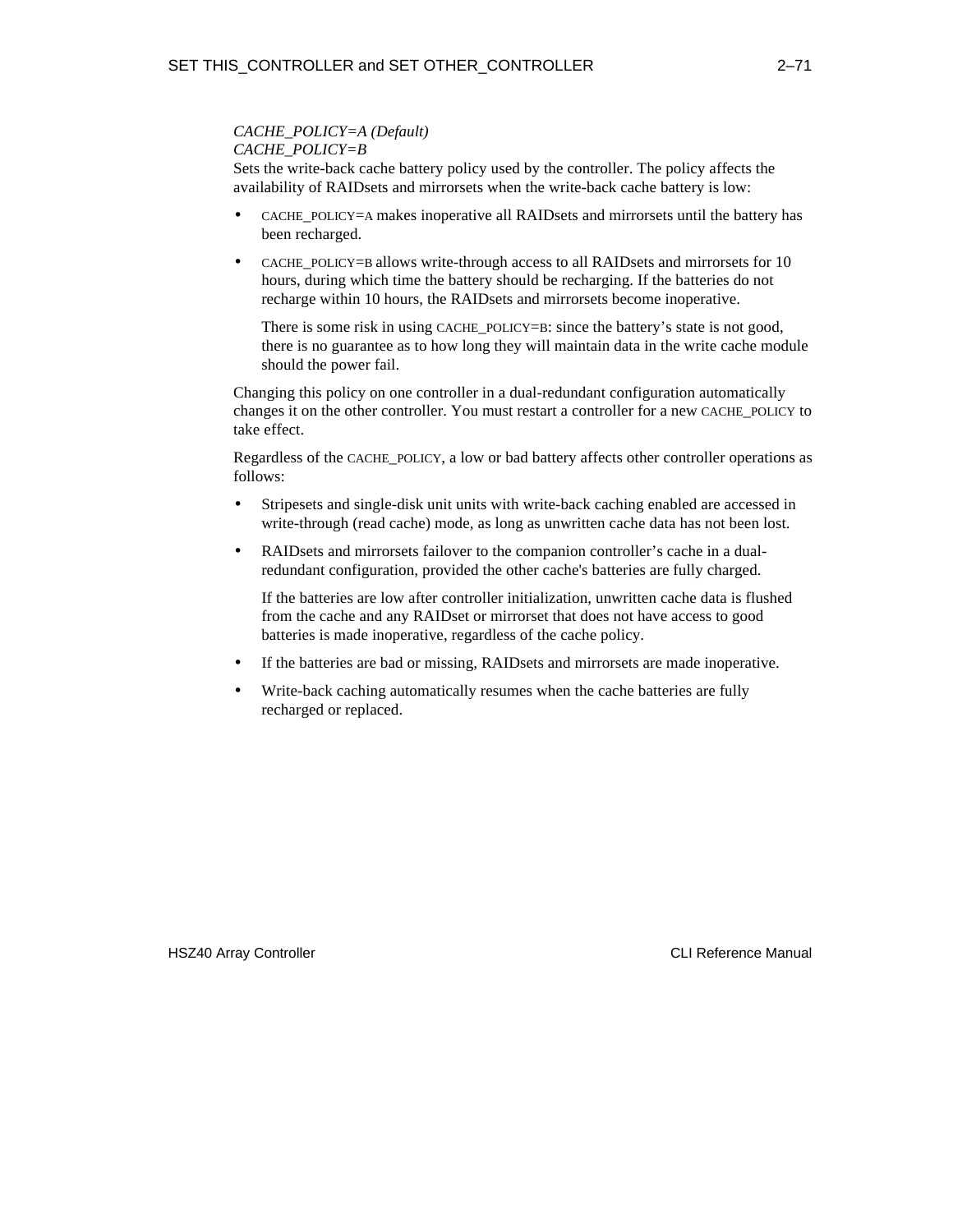#### *HOST\_FUNCTION=(*ID, mode*)*

Sets the host compatibility mode for a controller target ID. Each controller or pair of dualredundant controllers can service two host modes simultaneously. You must repeat the command if you want to set different modes for each target ID, such as to support hosts with different operating systems on a single SCSI bus.

You can specify the following modes:

- A (normal: DIGITALUNIX, OpenVMS, Sun®, and HP-UX®)
- B  $\left($  IBM<sup>®</sup> host mode)
- C (HSZ15 compatibility mode)
- D (Windows  $NT^{\circ}$  mode)

#### *ID*=n

Specifies from one to four SCSI target IDs (0–7). Multiple target IDs allow the controller to present more units to the host. If you enter two or more target IDs, you must enclose the numbers in parentheses and separate them with commas.

**\_\_\_\_\_\_\_\_\_\_\_\_\_\_\_\_\_\_\_\_\_\_\_\_\_\_\_Note \_\_\_\_\_\_\_\_\_\_\_\_\_\_\_\_\_\_\_\_\_\_\_\_\_\_\_\_**

An HSZ controller can present up to eight units to the host with each target ID. Unit numbers identify both the target ID and the unit. For example, D203 is target 2, LUN 3. D5 is target 0, LUN 5.

**\_\_\_\_\_\_\_\_\_\_\_\_\_\_\_\_\_\_\_\_\_\_\_\_\_\_\_\_\_\_\_\_\_\_\_\_\_\_\_\_\_\_\_\_\_\_\_\_\_\_\_\_\_\_\_\_\_\_\_\_**

If two HSZ controllers are in a dual-redundant configuration, both controllers have the same IDs. When you change the IDs on one controller, the other is updated automatically.

*INITIAL\_CONFIGURATION*

**Note Letters** 

You cannot recover the controller configuration after issuing the SET THIS\_CONTROLLER INITIAL\_CONFIGURATION command. Before issuing the command, be sure that you do not need the information.

**\_\_\_\_\_\_\_\_\_\_\_\_\_\_\_\_\_\_\_\_\_\_\_\_\_\_\_\_\_\_\_\_\_\_\_\_\_\_\_\_\_\_\_\_\_\_\_\_\_\_\_\_\_\_\_\_\_\_\_\_**

Erases the entire configuration on THIS\_CONTROLLER and restores the factory default values. Use this command to ensure that all of the old configuration information is removed when moving a controller from one location to another.

You can only use the INITIAL\_CONFIGURATION switch on THIS\_CONTROLLER.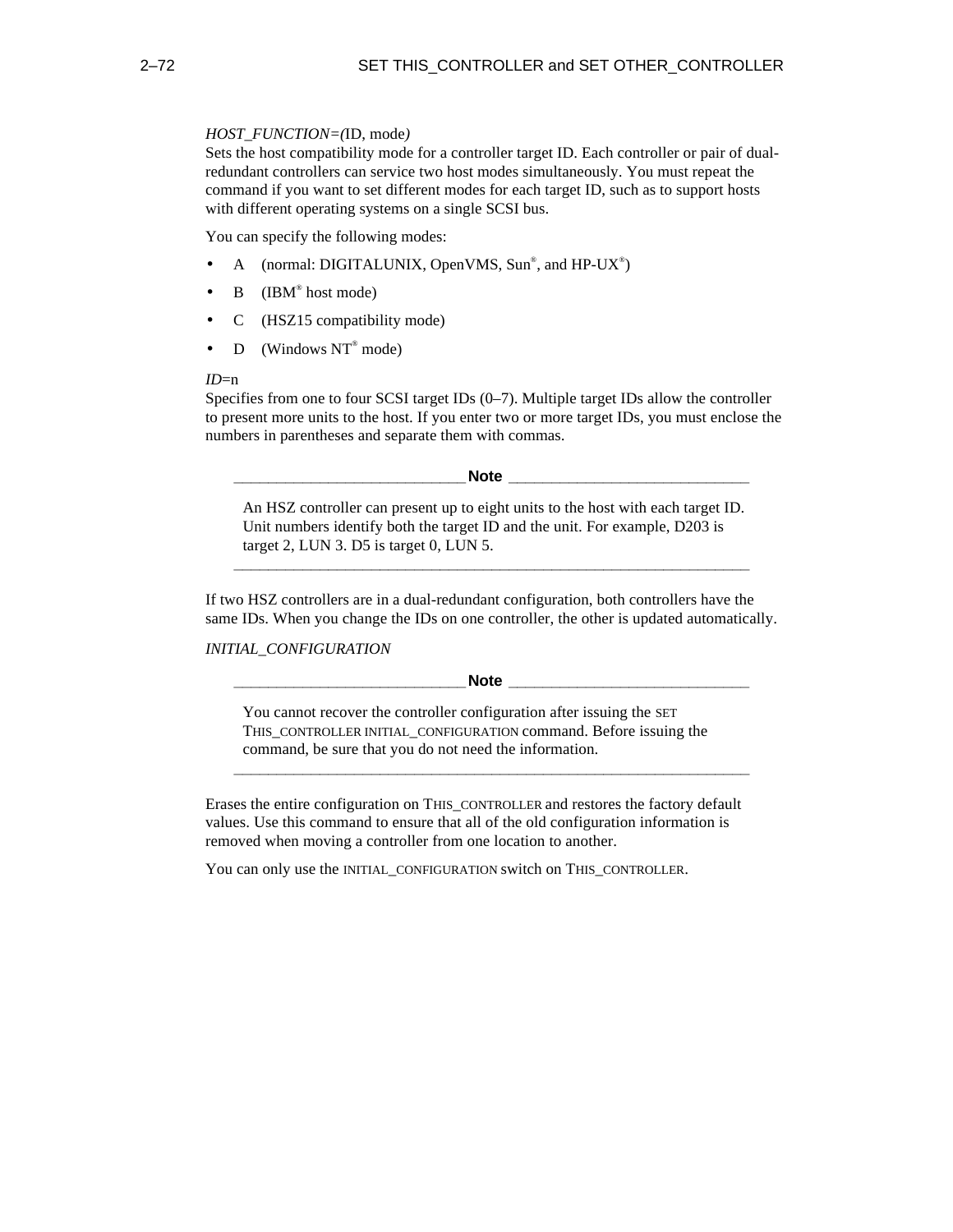#### *PREFERRED\_ID=*(n1[,nN]) *NOPREFERRED\_ID*

In an HSZ dual-redundant configuration, PREFERRED\_ID defines which targets (and units) are handled by the specified controller. You must first specify the total set of IDs with the ID switch. If you enter two or more PREFERRED\_IDs, you must enclose the numbers in parentheses and separate them with commas.

For example, if a dual-redundant pair of HSZ controllers is set to IDs 0, 1, and 2, you could set one controller to respond to IDs 0 and 1; the other controller would automatically respond to ID 2. The first controller would present unit numbers 0–7 and 100–107 and the other controller would present unit numbers 200–207.

Except in an HSZ multiple bus failover environment, when you change the PREFERRED IDS on one controller, the other controller is automatically updated to support the remaining IDs (if any).

Specifying NOPREFERRED\_ID for one controller makes it a "hot standby." The other controller processes all I/O during normal operation. However, if that controller fails, the controller with NOPREFERRED\_ID would pick up the targets of the failed controller.

#### *PROMPT=*"new prompt"

Specifies a 1- to 16-character prompt that is displayed when the controller's CLI prompts for input. Only printable ASCII characters are valid and they must be enclosed in quotes.

When first installed, the CLI prompt is set to the first three letters of the controller's model number (for example, HSZ>).

*TERMINAL\_PARITY=ODD TERMINAL\_PARITY=EVEN NOTERMINAL\_PARITY (Default)* Specifies the parity transmitted and expected.

*TERMINAL\_SPEED*=baud\_rate Sets the terminal speed to 4800, 9600 (default), or 19200.

#### *TIME*=dd-mmm-yyyy:hh:mm:ss

*The TIME switch sets the date and* time. The time is set on both controllers in a dualredundant configuration.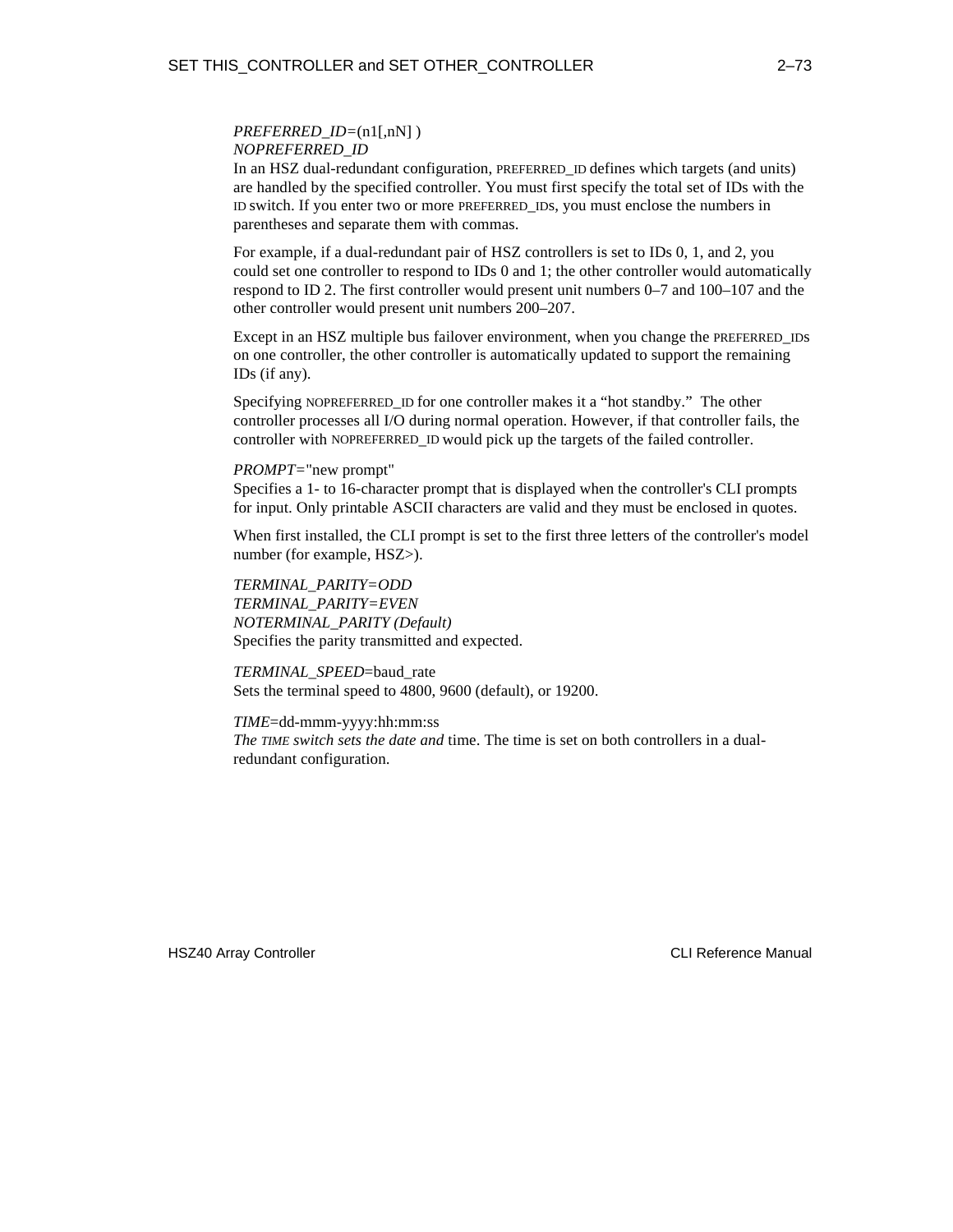## TRANSFER\_RATE\_REQUESTED=ASYNCHRONOUS TRANSFER\_RATE\_REQUESTED=DEFAULT (Default: 10MHz) TRANSFER\_RATE\_REQUESTED=10MHZ TRANSFER\_RATE\_REQUESTED=5MHZ

#### **\_\_\_\_\_\_\_\_\_\_\_\_\_\_\_\_\_\_\_\_\_\_\_\_\_\_\_Note \_\_\_\_\_\_\_\_\_\_\_\_\_\_\_\_\_\_\_\_\_\_\_\_\_\_\_\_**

Set the same transfer rate for both controllers in a dual-redundant configuration. **\_\_\_\_\_\_\_\_\_\_\_\_\_\_\_\_\_\_\_\_\_\_\_\_\_\_\_\_\_\_\_\_\_\_\_\_\_\_\_\_\_\_\_\_\_\_\_\_\_\_\_\_\_\_\_\_\_\_\_\_**

Specifies the maximum data transfer rate that HSZ controllers use when communicating with a SCSI host. You may need to limit the transfer rate to accommodate long cables between the subsystem and the host system.

Table 2–4 lists the maximum transfer rates for different lengths of fast and slow SCSI buses. These lengths represent cable lengths plus shelf-bus lengths.

## **Table 2–4 Maximum Data Transfer Rates for Different SCSI-Bus Cable Lengths**

| <b>Bus type</b>      | <b>Bus rate</b>  | Data<br>transfer rate | <b>Meters</b> | Feet  |
|----------------------|------------------|-----------------------|---------------|-------|
| 8-bit, single ended  | 5 MHz            | 5 MB/Sec              | h             | 19.68 |
| 8-bit, single ended  | $10 \text{ MHz}$ | 10 MB/Sec             |               | 9.84  |
| 16-bit, differential | $10 \text{ MHz}$ | 20 MB/Sec             | 25            | 82.02 |

## **Examples**

To change the other controller's CLI prompt:

**CLI> SET OTHER\_CONTROLLER PROMPT="CONTROLLER B"**

To set this HSZ controller so it responds to requests for targets 2 and 5:

**CLI> SET THIS\_CONTROLLER ID=(2,5)**

## **See also**

SHOW THIS\_CONTROLLER SHOW OTHER\_CONTROLLER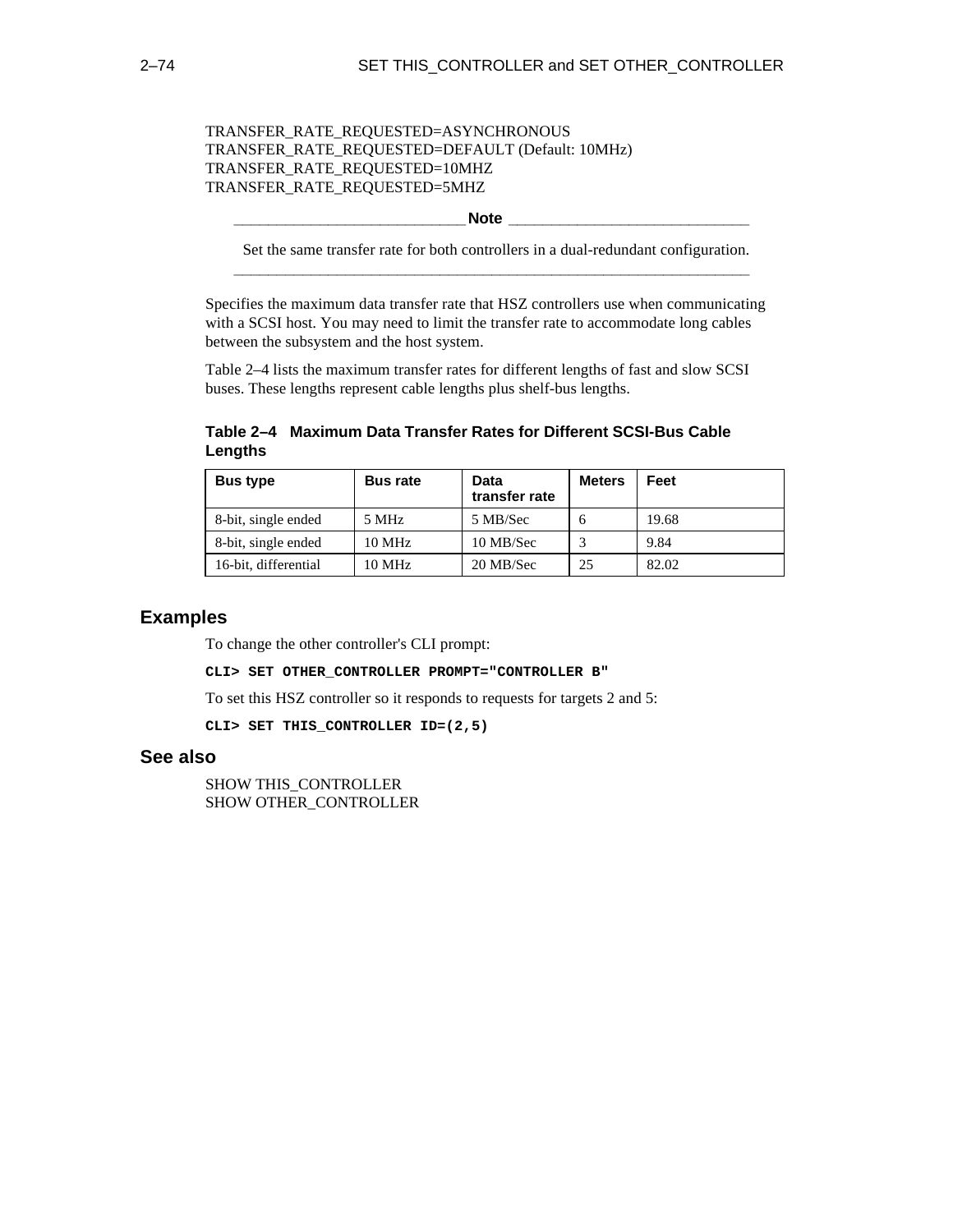# **SET RAIDset-name**

Changes the characteristics of a RAIDset.

## **Format**

**SET** RAIDset-name

## **Parameters**

*RAIDset-name* The name of the RAIDset that will have its characteristics modified.

## **Switches**

*POLICY=BEST\_FIT POLICY=BEST\_PERFORMANCE (Default) NOPOLICY* Specifies the replacement policy to use when a member within the RAIDset fails.

Select BEST\_FIT to choose a replacement device from the spareset that most closely matches the capacities of the remaining members. If more than one device in the spareset is the correct size, the controller selects the device that gives the best performance.

Select BEST\_PERFORMANCE to choose a replacement device from the spareset that results in the best performance (the device should be on a different port than existing members). If more than one device in the spareset has the best performance, the controller selects the device that most closely matches the size of the remaining members.

Select NOPOLICY to prevent the controller from replacing a failed disk drive. This causes the RAIDset to run in a reduced state until a BEST\_FIT or BEST\_PERFORMANCE policy is selected, or a member is manually replaced in the RAIDset (see SET *RAIDset-name*).

## *RECONSTRUCT=NORMAL (Default)*

#### *RECONSTRUCT=FAST*

The RECONSTRUCT switch allows you to set the speed at which the controller reconstructs the data on a new RAIDset member that has replaced a failed member.

Select NORMAL to balance other controller operations against the reconstruct operation. The controller uses relatively few resources to perform the reconstruct, and there is little impact on performance.

Select FAST when the reconstruct operation must take precedence over other controller operations. The controller uses more resources and the reconstruct takes less time, but overall controller performance is reduced during the reconstruct.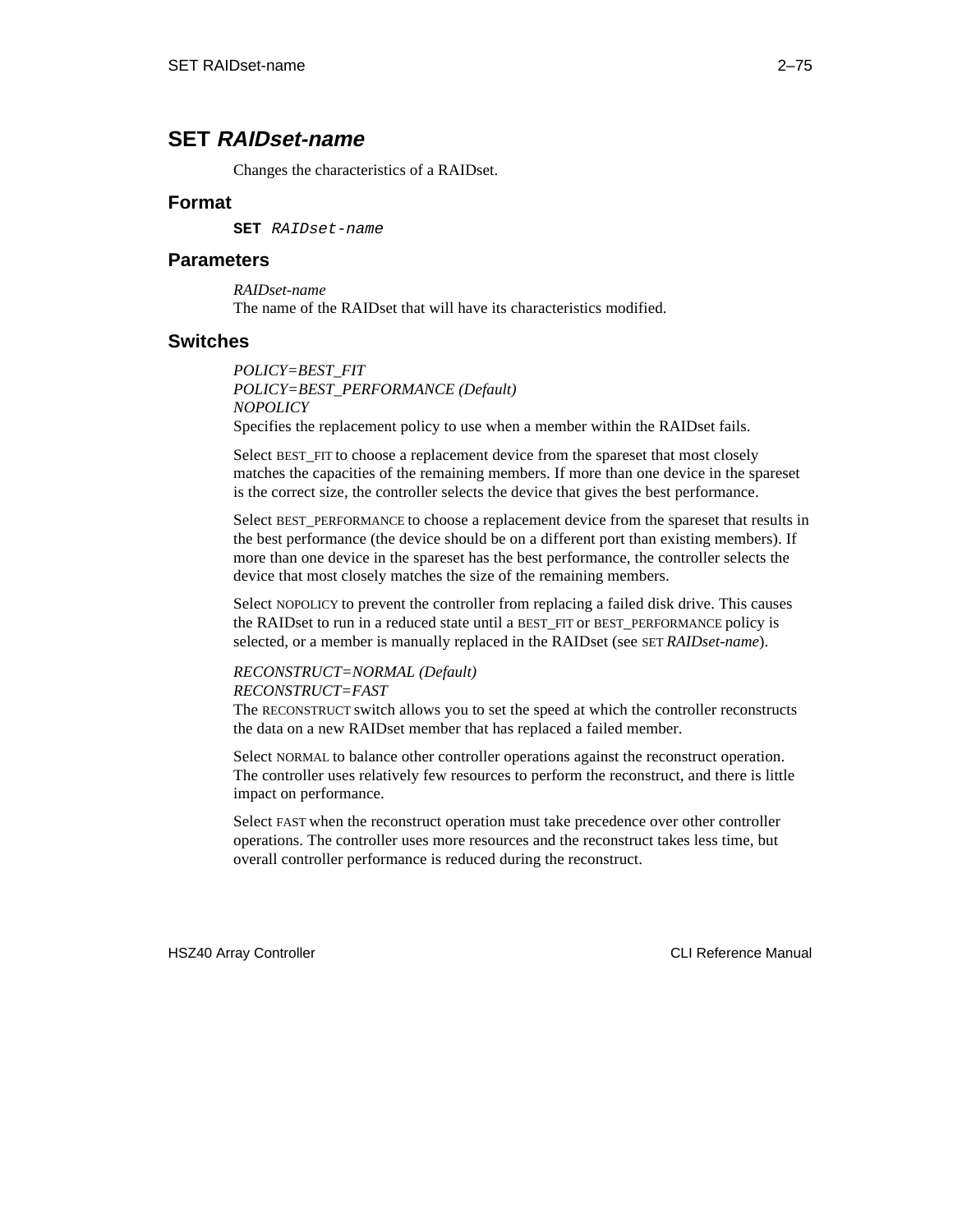*REMOVE=*disk-name

**Note**  $\blacksquare$ 

You cannot specify any other switches to the SET *RAIDset-name* command when you use the REMOVE switch. **\_\_\_\_\_\_\_\_\_\_\_\_\_\_\_\_\_\_\_\_\_\_\_\_\_\_\_\_\_\_\_\_\_\_\_\_\_\_\_\_\_\_\_\_\_\_\_\_\_\_\_\_\_\_\_\_\_\_\_\_**

Removes a disk member from a RAIDset and adds it to the failedset. If the RAIDset is already in a reduced state, an error is displayed and the command is not carried out. If a replacement policy is specified, a replacement is taken from the spareset to replace the removed member. If NOPOLICY is specified, the RAIDset continues to operate in a reduced state until a replacement is manually specified (see the REPLACE switch) or a policy is specified (see the POLICY switch).

*REPLACE=*disk-name

**Note**  $\blacksquare$ 

You cannot specify any other switches to the SET *RAIDset-name* command when you use the REPLACE switch. **\_\_\_\_\_\_\_\_\_\_\_\_\_\_\_\_\_\_\_\_\_\_\_\_\_\_\_\_\_\_\_\_\_\_\_\_\_\_\_\_\_\_\_\_\_\_\_\_\_\_\_\_\_\_\_\_\_\_\_\_**

Adds a disk drive into a reduced RAIDset. A reconstruct operation begins immediately on the new drive. The RAIDset must be reduced (missing one member) and have NOPOLICY set. The disk drive must not be in any configuration, including the spareset.

#### **Examples**

To change the replacement policy for RAIDset RAID9 to BEST\_FIT:

**CLI> SET RAID9 POLICY=BEST\_FIT**

To remove member DISK100 from the RAID9 RAIDset:

**CLI> SET RAID9 REMOVE=DISK100**

If there is a replacement policy, the controller moves a disk from the spareset to the RAIDset automatically.

To add disk DISK210 to the reduced RAIDset, RAID9:

**CLI> SET RAID9 REPLACE=DISK210**

A reconstruct operation begins immediately on DISK210.

#### **See also**

ADD RAIDSET SHOW RAIDSETS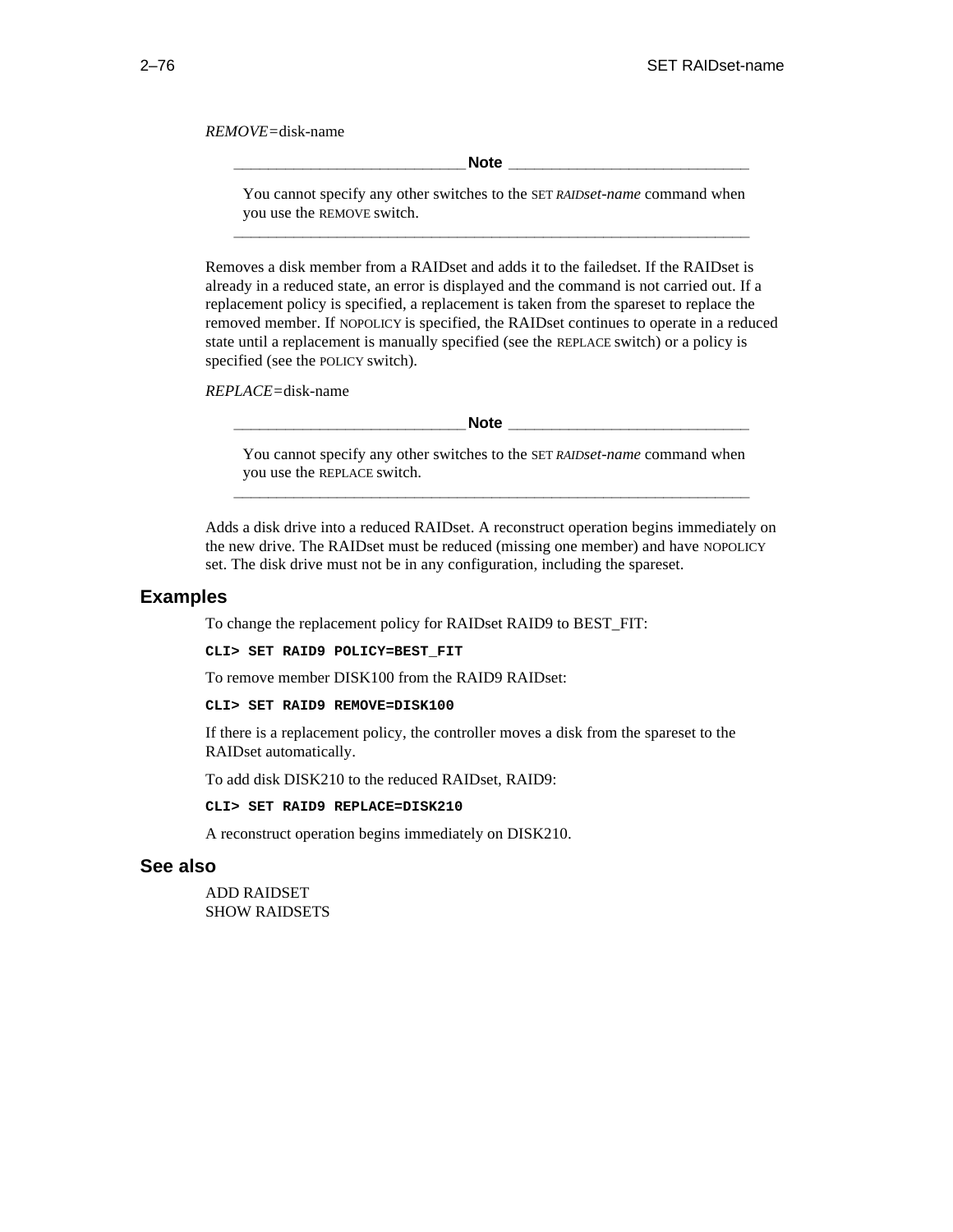# **SET unit-number**

Changes the characteristics of a unit.

## **Format**

**SET** unit-number

## **Parameters**

*unit-number*

Specifies the logical unit number to modify. The *unit-number* is the name given the unit when it was created using the ADD UNIT command.

## **Switches**

Table 2–5 lists all switches for the SET *unit-number* command and shows which switches can be used with each type of device and storageset. Descriptions of the switches follow the table.

| <b>Switch</b>                                     | <b>RAID-</b><br>set | Stripe-<br>set | <b>Mirror-</b><br>set | <b>NoTrans</b><br><b>Disk</b> | <b>Trans</b><br><b>Disk</b> | $CD-$<br><b>ROM</b> | Pass-<br>through |
|---------------------------------------------------|---------------------|----------------|-----------------------|-------------------------------|-----------------------------|---------------------|------------------|
| <b>MAXIMUM CACHED</b><br><b>TRANSFER</b>          | V                   |                |                       | ✓                             | ✓                           |                     |                  |
| PREFERRED PATH<br>NOPREFERRED PATH<br>(Default)   | √                   | ✓              | √                     | ✓                             | ✓                           | √                   |                  |
| READ CACHE (Default)<br><b>NOREAD CACHE</b>       | v                   |                | ✓                     | ✓                             | ✓                           |                     |                  |
| RUN (Default)<br><b>NORUN</b>                     |                     |                | ✓                     |                               |                             |                     |                  |
| WRITE PROTECT<br>NOWRITE_PROTECT<br>(Default)     |                     |                | ✓                     | ✓                             | ✓                           |                     |                  |
| WRITEBACK_CACHE<br>NOWRITEBACK CACHE<br>(Default) |                     |                | ✓                     | ✓                             |                             |                     |                  |

**Table 2–5 Switches for the SET unit-number command**

**\_\_\_\_\_\_\_\_\_\_\_\_\_\_\_\_\_\_\_\_\_\_\_\_\_\_ Note \_\_\_\_\_\_\_\_\_\_\_\_\_\_\_\_\_\_\_\_\_\_\_\_\_\_\_\_\_**

**\_\_\_\_\_\_\_\_\_\_\_\_\_\_\_\_\_\_\_\_\_\_\_\_\_\_\_\_\_\_\_\_\_\_\_\_\_\_\_\_\_\_\_\_\_\_\_\_\_\_\_\_\_\_\_\_\_\_\_\_**

The RUN/NORUN switch cannot be specified on partitioned units.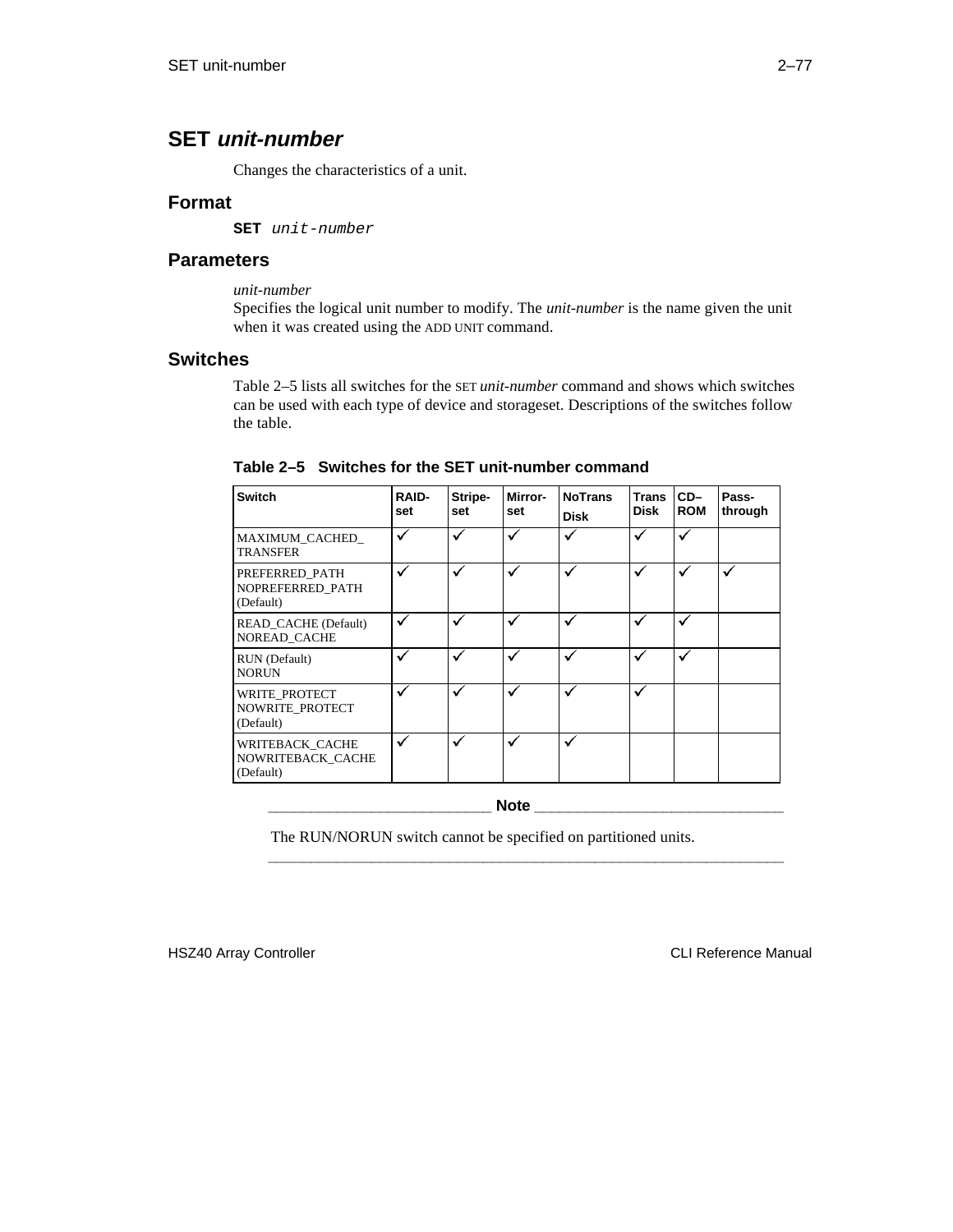## *MAXIMUM\_CACHED\_TRANSFER=n MAXIMUM\_CACHED\_TRANSFER=32 (Default)* The MAXIMUM\_CACHED\_TRANSFER switch allows you to set the largest transfer (in blocks) to be cached by the controller. The controller will not cache any transfers over this size. Valid values are 1–1024.

*PREFERRED\_PATH=THIS\_CONTROLLER PREFERRED\_PATH=OTHER\_CONTROLLER NOPREFERRED\_PATH (Default)*

**\_\_\_\_\_\_\_\_\_\_\_\_\_\_\_\_\_\_\_\_\_\_\_\_\_\_\_Note \_\_\_\_\_\_\_\_\_\_\_\_\_\_\_\_\_\_\_\_\_\_\_\_\_\_\_\_**

All partitions on a container must be addressed through the same controller. If you set PREFERRED\_PATH for one partition, all partitions on that container will inherit the same path.

**\_\_\_\_\_\_\_\_\_\_\_\_\_\_\_\_\_\_\_\_\_\_\_\_\_\_\_\_\_\_\_\_\_\_\_\_\_\_\_\_\_\_\_\_\_\_\_\_\_\_\_\_\_\_\_\_\_\_\_\_**

The PREFERRED\_PATH switch allows you to balance I/O load by specifying the controller through which the unit will be accessed. If you set NOPREFERRED\_PATH for a unit, it can be accessed through either controller.

The controllers only use the PREFERRED\_PATH setting if they are in a dual-redundant configuration. If one controller fails, all the devices are accessed through the remaining controller, ignoring the PREFERRED\_PATH setting.

**\_\_\_\_\_\_\_\_\_\_\_\_\_\_\_\_\_\_\_\_\_\_\_\_\_\_\_Note \_\_\_\_\_\_\_\_\_\_\_\_\_\_\_\_\_\_\_\_\_\_\_\_\_\_\_\_**

The PREFERRED\_PATH and NOPREFERRED\_PATH switches are valid only for HSZ controllers in dual-redundant multiple bus-failover configurations. The preferred path for units on dual-redundant HSZ controllers is determined by the first digit in the unit number (the controller target ID) specified in the ADD UNIT command.

**\_\_\_\_\_\_\_\_\_\_\_\_\_\_\_\_\_\_\_\_\_\_\_\_\_\_\_\_\_\_\_\_\_\_\_\_\_\_\_\_\_\_\_\_\_\_\_\_\_\_\_\_\_\_\_\_\_\_\_\_**

When the failed controller is restarted, the drives automatically return to the controller specified by the PREFERRED\_PATH switch.

You can specify the PREFERRED\_PATH switch on a single controller; however, the switch will not take effect until you add a second controller and configure the two controllers for dual-redundancy.

*READ\_CACHE (Default) NOREAD\_CACHE* The READ CACHE switch allows you to enable or disable the use of read cache with a unit.

Read caching improves performance in almost all situations, so it is generally good to leave it enabled. However, under certain workloads, like a backup, there may be a low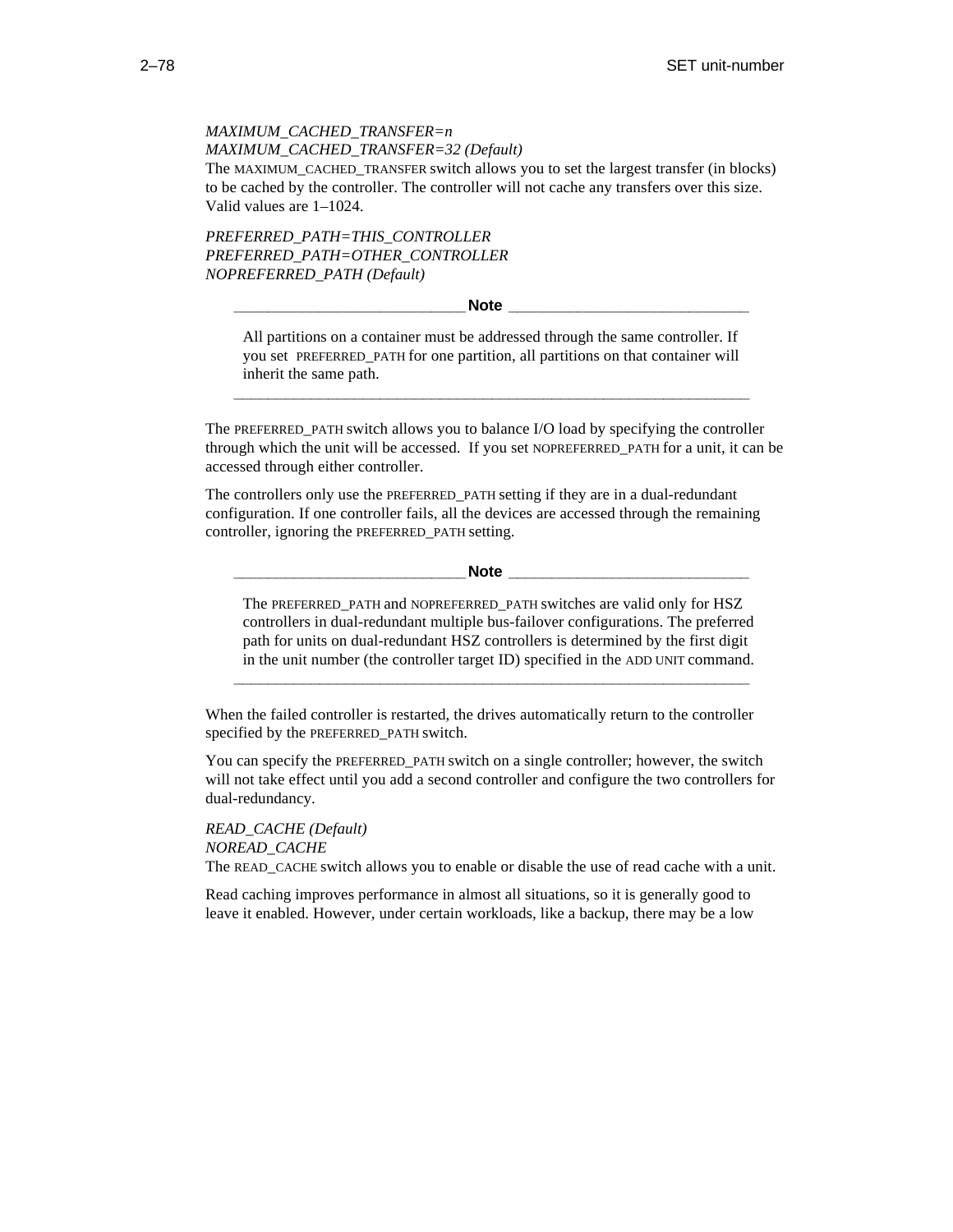probability for a cache hit and it may be beneficial to turn read caching off to remove the overhead of caching.

*RUN (Default) NORUN*

The RUN switch allows you to enable and disable a unit's availability to the host.

Select NORUN to make a unit unavailable to the host and to cause any user data for that unit to be flushed from the write-back cache to the disk drives. The devices that make up the unit are still spun up.

Select RUN to make a unit available to the host.

**Note**  $\blacksquare$ 

**\_\_\_\_\_\_\_\_\_\_\_\_\_\_\_\_\_\_\_\_\_\_\_\_\_\_\_\_\_\_\_\_\_\_\_\_\_\_\_\_\_\_\_\_\_\_\_\_\_\_\_\_\_\_\_\_\_\_\_\_**

The RUN and NORUN switches cannot be specified for partitioned units.

*WRITE\_PROTECT NOWRITE\_PROTECT (Default)*

 $\bf Note$ 

Write protect disables the writing of any new data by the host. However, the controller may still write to a write-protected RAIDset to satisfy a reconstruct pass or to reconstruct a newly replaced member.

**\_\_\_\_\_\_\_\_\_\_\_\_\_\_\_\_\_\_\_\_\_\_\_\_\_\_\_\_\_\_\_\_\_\_\_\_\_\_\_\_\_\_\_\_\_\_\_\_\_\_\_\_\_\_\_\_\_\_\_\_**

The WRITE\_PROTECT switch allows you to ensure that data on a unit is not overwritten.

Select WRITE\_PROTECT to prevent write operations to the unit.

Select NOWRITE PROTECT to allow both reads and writes to the unit.

*WRITEBACK\_CACHE NOWRITEBACK\_CACHE (Default)*

 $\bf Note$ 

WRITEBACK\_CACHE requires that write-back cache modules be installed in the subsystem and that the licensed feature be enabled through FLS.

**\_\_\_\_\_\_\_\_\_\_\_\_\_\_\_\_\_\_\_\_\_\_\_\_\_\_\_\_\_\_\_\_\_\_\_\_\_\_\_\_\_\_\_\_\_\_\_\_\_\_\_\_\_\_\_\_\_\_\_\_**

The WRITEBACK\_CACHE switch allows you to enable or disable the use of write-back cache with a unit.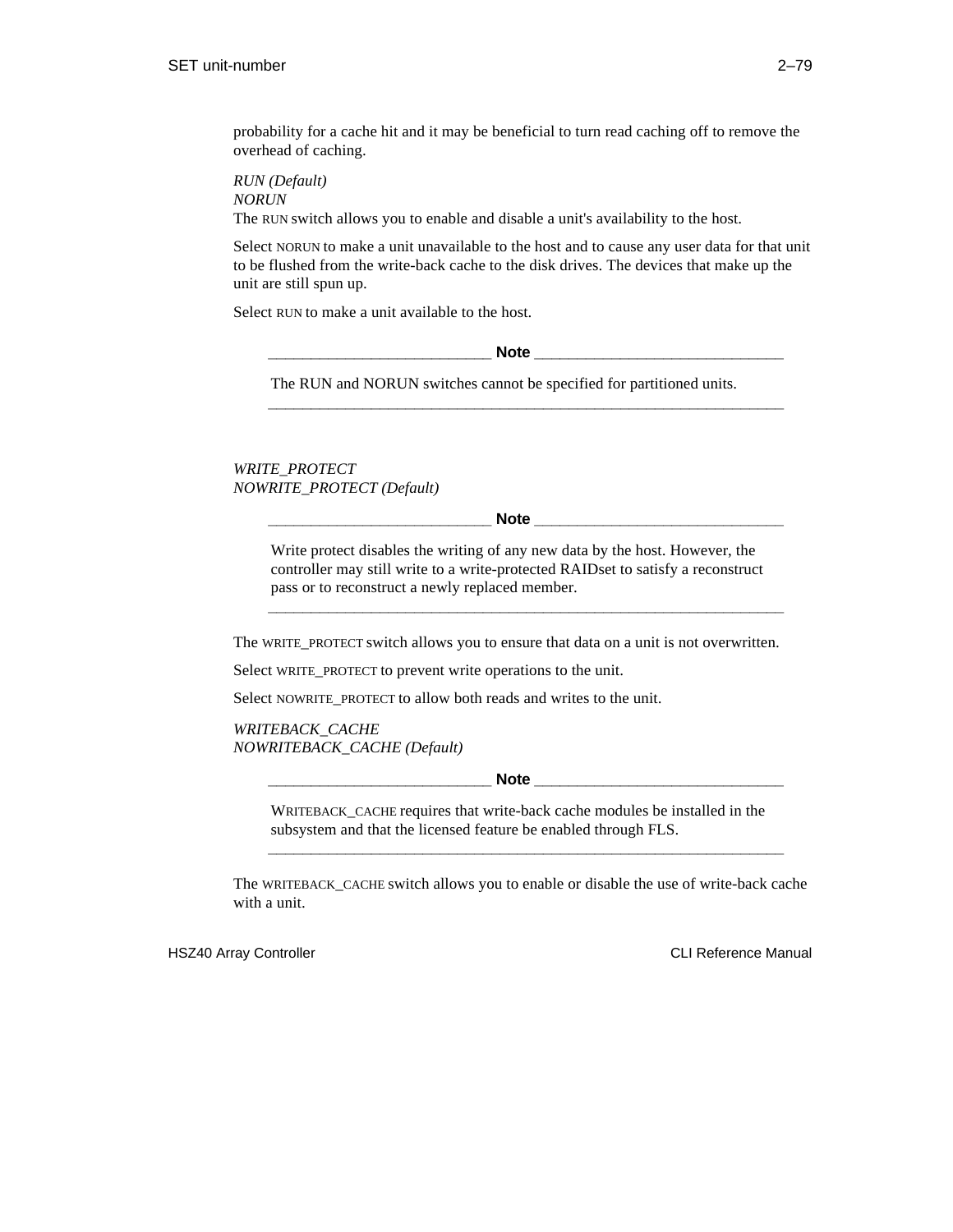Select WRITEBACK\_CACHE for all new RAIDsets and mirrorsets, and for all other units for which you want this feature. The write-back cache improves performance for write operations to the unit.

#### **\_\_\_\_\_\_\_\_\_\_\_\_\_\_\_\_\_\_\_\_\_\_\_\_\_\_\_Note \_\_\_\_\_\_\_\_\_\_\_\_\_\_\_\_\_\_\_\_\_\_\_\_\_\_\_\_**

It may take up to 5 minutes for the controller to flush unwritten data from the cache once you disable write-back caching. **\_\_\_\_\_\_\_\_\_\_\_\_\_\_\_\_\_\_\_\_\_\_\_\_\_\_\_\_\_\_\_\_\_\_\_\_\_\_\_\_\_\_\_\_\_\_\_\_\_\_\_\_\_\_\_\_\_\_\_\_**

Select NOWRITEBACK\_CACHE for those units for which you want all writes to go directly to devices without being cached.

*Considerations When Using Write-back Caching* The following list summarizes considerations you must be aware of when using write-back cache.

Two conditions will cause data contained within write-back cache to be lost: if power from the main power supply and the external cache battery is interrupted, or if the cache module is removed before the controller flushes the data from the write-back cache.

- When restarted, the controller attempts to flush any unflushed data within write-back cache to the devices. However, by specifying the IGNORE\_ERRORS or IMMEDIATE\_SHUTDOWN switch, you allow data to reside in write-back cache when the controller is turned off, regardless of any errors detected.
- RAIDsets and mirrorsets require data to be stored in write-back cache to accomodate the write hole and to increase performance—without regard to the WRITEBACK\_CACHE switch setting.
- If data is contained within the write-back cache while the subsystem is shut down, do not perform any hardware changes until after the controller flushes the data to the devices.
- When restarted, the controller attempts to flush any unflushed data within the writeback cache to the devices. However, by specifying the IGNORE\_ERRORS or IMMEDIATE\_SHUTDOWN switch, you allow data to reside in write-back cache when the controller is turned off, regardless of any errors detected.

## **Examples**

To enable write protect and turn off the read cache on unit D102:

**CLI> SET D102 WRITE\_PROTECT NOREAD\_CACHE**

To set unit T47 to 1600 bpi: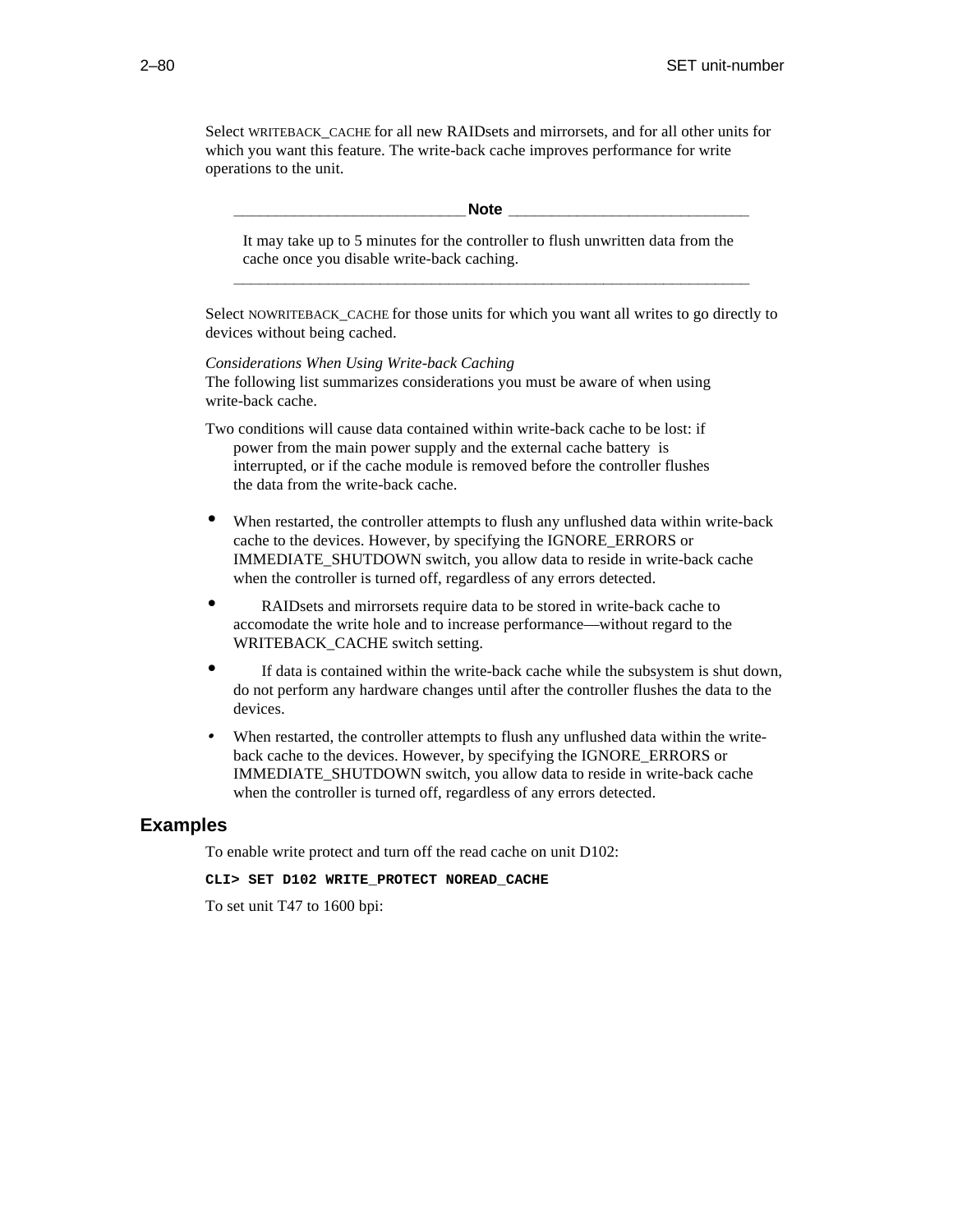**CLI> SET T47 DEFAULT\_FORMAT=1600BPI\_9TRACK**

# **See also**

SHOW UNITS SHOW *unit-number*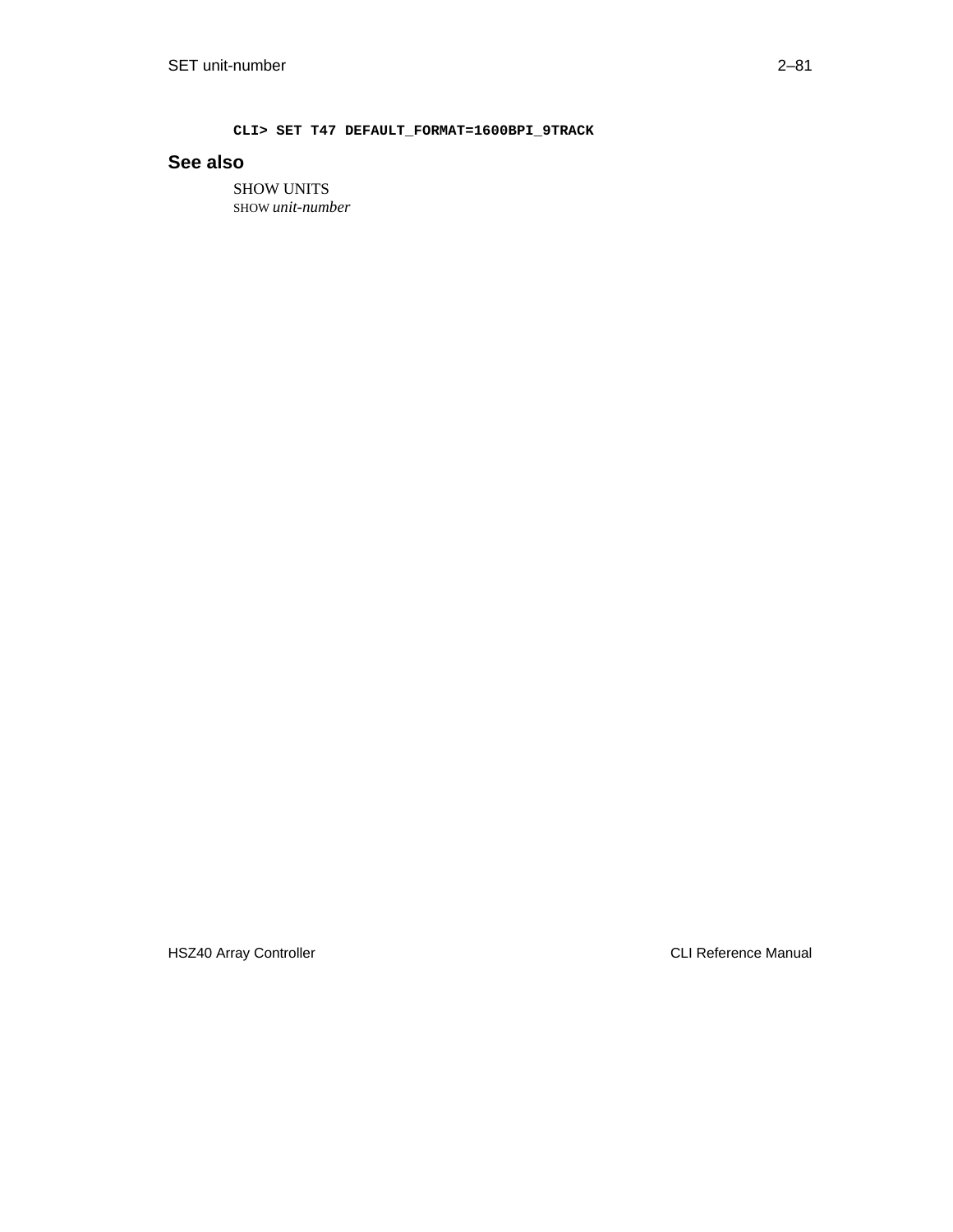# **SHOW**

Displays information about controllers, storagesets, devices, and partitions.

#### **\_\_\_\_\_\_\_\_\_\_\_\_\_\_\_\_\_\_\_\_\_\_\_\_\_\_\_Note \_\_\_\_\_\_\_\_\_\_\_\_\_\_\_\_\_\_\_\_\_\_\_\_\_\_\_\_**

The SHOW command may not display some information for devices accessed through the companion controller in a dual-redundant configuration. When device or parameter information does not appear, enter the same SHOW command from the other controller.

**\_\_\_\_\_\_\_\_\_\_\_\_\_\_\_\_\_\_\_\_\_\_\_\_\_\_\_\_\_\_\_\_\_\_\_\_\_\_\_\_\_\_\_\_\_\_\_\_\_\_\_\_\_\_\_\_\_\_\_\_**

## **Format**

```
SHOW device-type
SHOW device-name
SHOW storageset-type
SHOW storageset-name
SHOW UNITS
SHOW unit-name
SHOW THIS_CONTROLLER
SHOW OTHER_CONTROLLER
```
#### **Parameters**

*device-type*

Specifies the type of devices that you want to display:

DEVICES—All devices attached to the controller

CDROMS—All CD–ROM devices attached to the controller

DISKS—All disk drive devices attached to the controller

PASSTHROUGH—All passthrough containers attached to the controller

#### *device-name*

Specifies the name of a particular device that you want to display. For example, SHOW DISK210 displays information about the device named DISK210.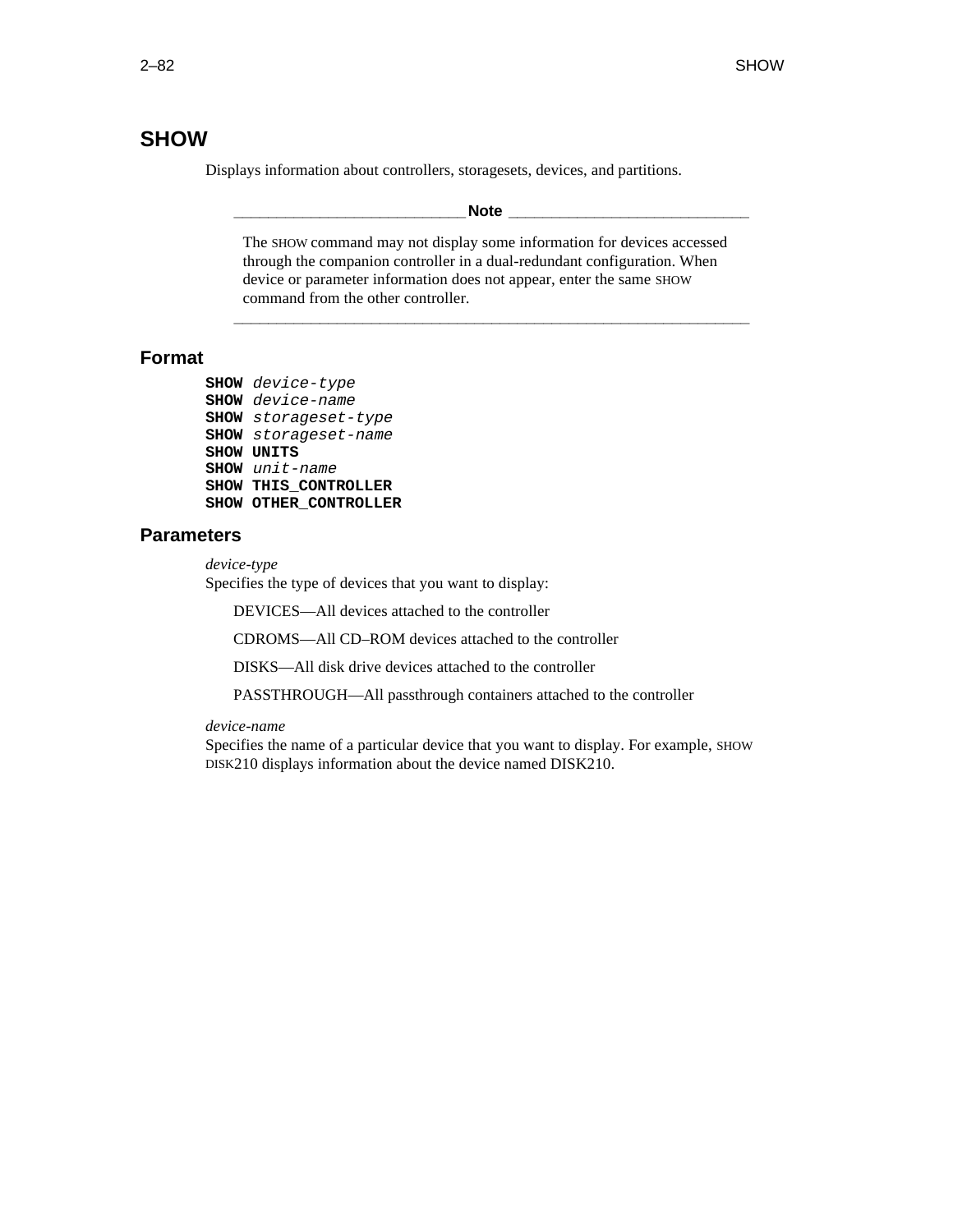#### *storageset-type*

Specifies the type of storageset that you want to display:

 STORAGESETS—all storagesets configured in the controller. This includes stripesets, mirrorsets, RAIDsets, the spareset and the failedset.

RAIDSETS—all RAIDsets configured in the controller

STRIPESETS—all stripesets configured in the controller

MIRRORSETS—all mirrorsets configured in the controller

 SPARESET—the pool of disk drives available to replace failing members of RAIDsets and mirrorsets

FAILEDSET—all disk drives that have failed out of RAIDsets and mirrorsets

#### *storageset-name*

Specifies the name of a particular storageset that you want to display. For example, SHOW STRIPE1 displays information about the stripeset named STRIPE1.

*units*

Displays information for all units configured to the controller.

#### *unit-name*

Specifies the name of a particular unit that you want to display. For example, SHOW D102 displays information about the unit named D102.

THIS\_CONTROLLER OTHER\_CONTROLLER

Specifies the controller that you want to display.

#### **Switches**

*FULL*

Displays additional information about each device or controller.

## **Examples**

To show a basic listing of CDROMs:

| CLI> SHOW CDROM |       |           |   |     |         |
|-----------------|-------|-----------|---|-----|---------|
| Name            | Type  | Port Targ |   | Lun | Used by |
|                 |       |           |   |     |         |
| CDROM230        | cdrom | 2         | 3 | n   | D623    |
| CDROM240        | cdrom |           |   |     | D624    |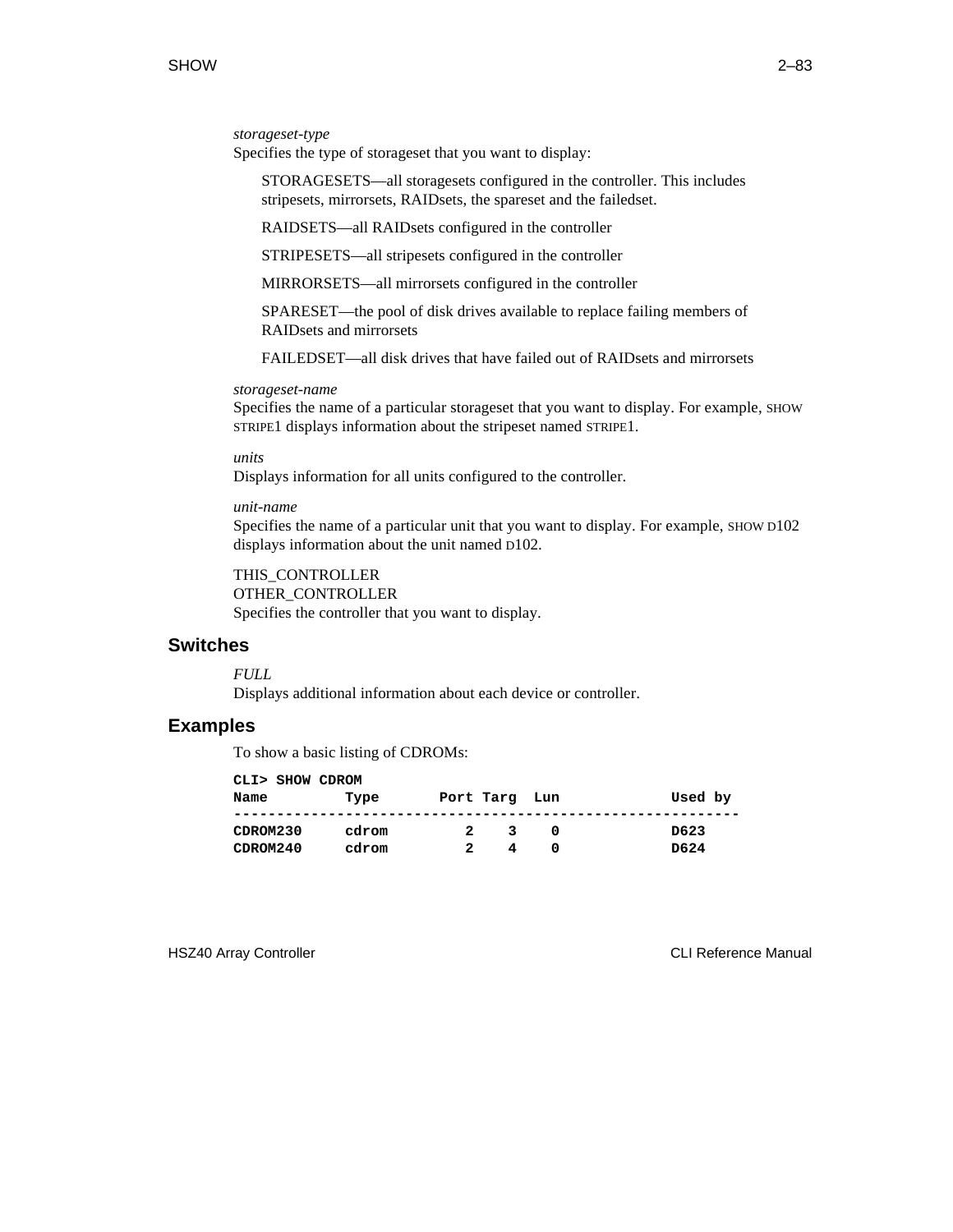**CLI> SHOW DEVICES FULL Name Type Port Targ Lun Used by ------------------------------------------------------------------------------ DISK100 disk 1 0 0 D500 DEC RZ28 (C) DEC 435E Switches: NOTRANSPORTABLE TRANSFER\_RATE\_REQUESTED = 10MHZ (synchronous 10 MB/SEC negotiated) Size: 4109470 blocks DISK120 disk 1 2 0 S0 DEC RZ28 (C) DEC 435E Switches: NOTRANSPORTABLE TRANSFER\_RATE\_REQUESTED = 10MHZ (synchronous 10 MB/SEC negotiated) Size: 4109470 blocks DISK140 disk 1 4 0 S0 DEC RZ28M (C) DEC 0616 Switches: NOTRANSPORTABLE TRANSFER\_RATE\_REQUESTED = 10MHZ (synchronous 10 MB/SEC negotiated) Size: 4109470 blocks DISK200 disk 2 0 0 D501 DEC RZ28 (C) DEC 435E Switches: NOTRANSPORTABLE TRANSFER\_RATE\_REQUESTED = 10MHZ (synchronous 10 MB/SEC negotiated) Size: 4109470 blocks DISK220 disk 2 2 0 S0 DEC RZ28B (C) DEC 0006 Switches: NOTRANSPORTABLE TRANSFER\_RATE\_REQUESTED = 10MHZ (synchronous 10 MB/SEC negotiated) Size: 4109470 blocks**

To show a full listing of devices attached to the controller: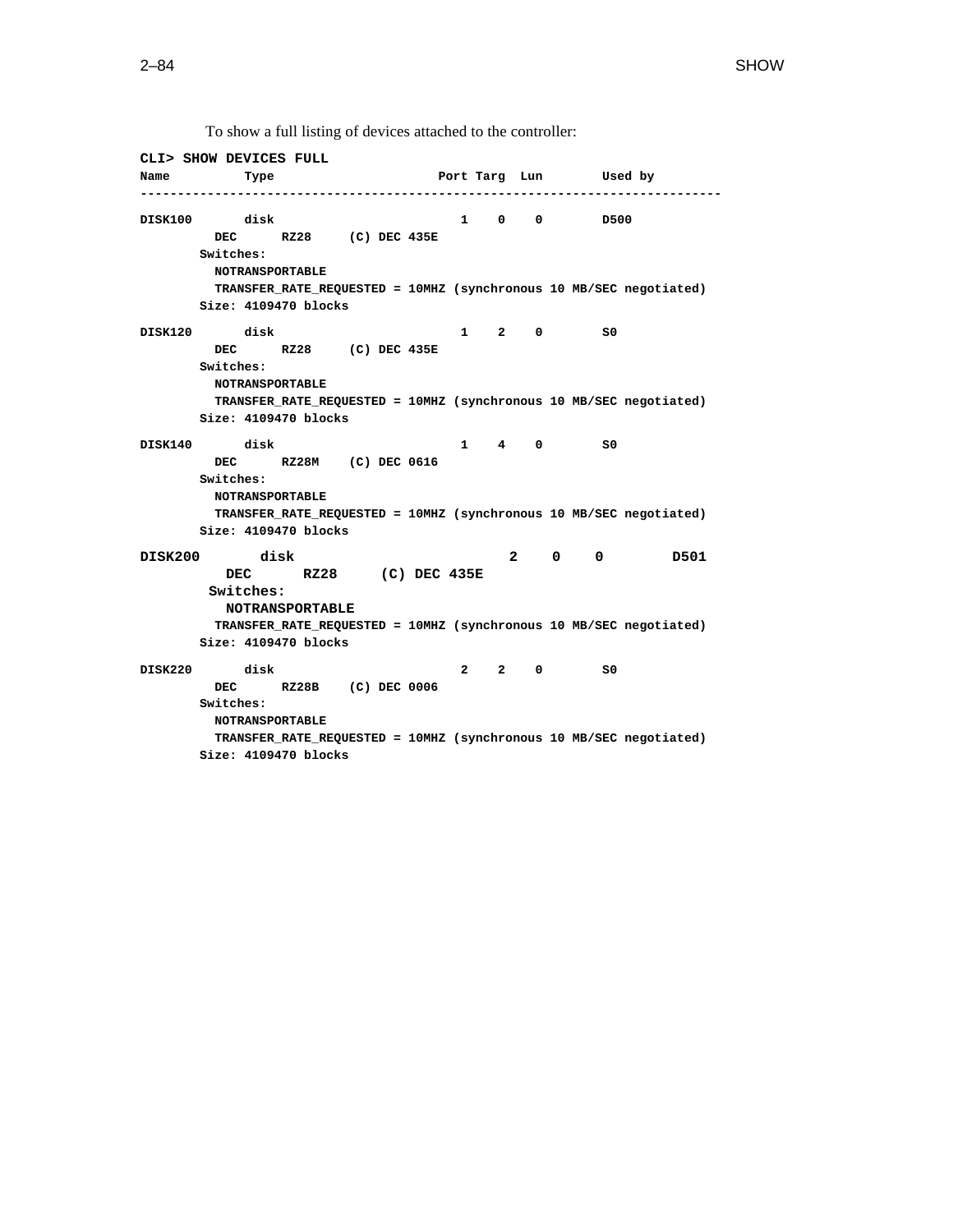```
CLI> SHOW MIRR1
Name Storageset Uses Used by
------------------------------------------------------------
MIRR1 mirrorset DISK130 D202
        Switches:
          NOPOLICY (for replacement)
          COPY (priority) = NORMAL
          READ_SOURCE = LEAST_BUSY
          MEMBERSHIP = 2, 1 member present
        State:
          DISK130 (member 0) is NORMAL
         Size: 4109470 blocks
 To show the full information for a controller:
CLI> SHOW THIS_CONTROLLER FULL
Controller:
     HSZ40-CX (C) ZG60300054 Firmware V31Z-0, Hardware 0000
     Not configured for dual-redundancy
     SCSI address 6
     Time: NOT SET
Host port:
     SCSI target(s) (4, 5), Preferred target(s) (5)
     TRANSFER_RATE_REQUESTED = ASYNCHRONOUS
Cache:
     No cache
     Host Functionality Mode = A
Licensing information:
     RAID (RAID Option) is ENABLED, license key is VALID
     WBCA (Writeback Cache Option) is ENABLED, license key is VALID
     MIRR (Disk Mirroring Option) is ENABLED, license key is VALID
Extended information:
        Terminal speed 19200 baud, eight bit, no parity, 1 stop bit
        Operation control: 00000005 Security state code: 24968
        Configuration backup disabled
```
To show a complete listing of the mirrorset named MIRR1: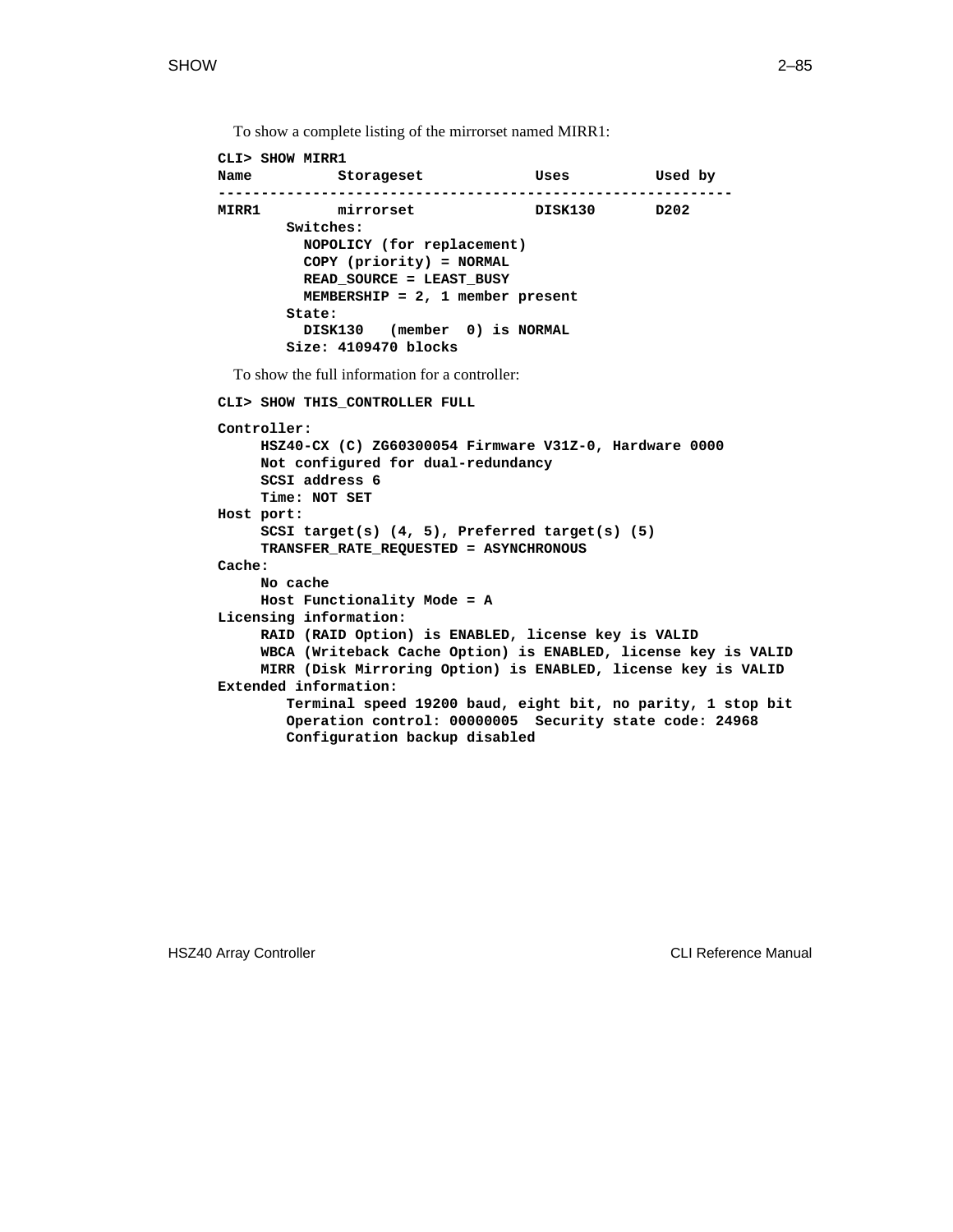# **SHUTDOWN THIS\_CONTROLLER and SHUTDOWN OTHER\_CONTROLLER**

Flushes all user data from the specified controller's write-back cache (if present) and shuts down the controller. The controller does not restart. All units accessed through the controller failover to the surviving controller.

THIS CONTROLLER is the controller that is running the current CLI session. OTHER\_CONTROLLER is the controller that is *not* running the current CLI session.

## **Format**

**SHUTDOWN OTHER\_CONTROLLER SHUTDOWN THIS\_CONTROLLER**

## **Switches**

**Paulion Caution Caution** 

The IGNORE ERRORS and IMMEDIATE switches cause the controller to keep unflushed data in the write-back cache until it restarts and is able to write the data to devices. Do not perform any hardware changes and do not let the cache batteries run down before the controller can flush the cache.

**\_\_\_\_\_\_\_\_\_\_\_\_\_\_\_\_\_\_\_\_\_\_\_\_\_\_\_\_\_\_\_\_\_\_\_\_\_\_\_\_\_\_\_\_\_\_\_\_\_\_\_\_\_\_\_\_\_\_\_\_**

#### *IGNORE\_ERRORS*

*NOIGNORE\_ERRORS (Default)* The IGNORE\_ERRORS and NOIGNORE\_ERRORS switches instruct the the controller how to respond to write-back cache errors.

#### **Caution Letter**

The IGNORE\_ERRORS switch may cause data to remain in write-back cache. **\_\_\_\_\_\_\_\_\_\_\_\_\_\_\_\_\_\_\_\_\_\_\_\_\_\_\_\_\_\_\_\_\_\_\_\_\_\_\_\_\_\_\_\_\_\_\_\_\_\_\_\_\_\_\_\_\_\_\_\_**

Specify IGNORE\_ERRORS to instruct the controller to ignore any write-back cache errors. Such errors can result from data contained within write-back cache that cannot be written to the devices or lost data errors.

Specify NOIGNORE\_ERRORS to instruct the controller not to run the self-test program if write-back cache errors are detected.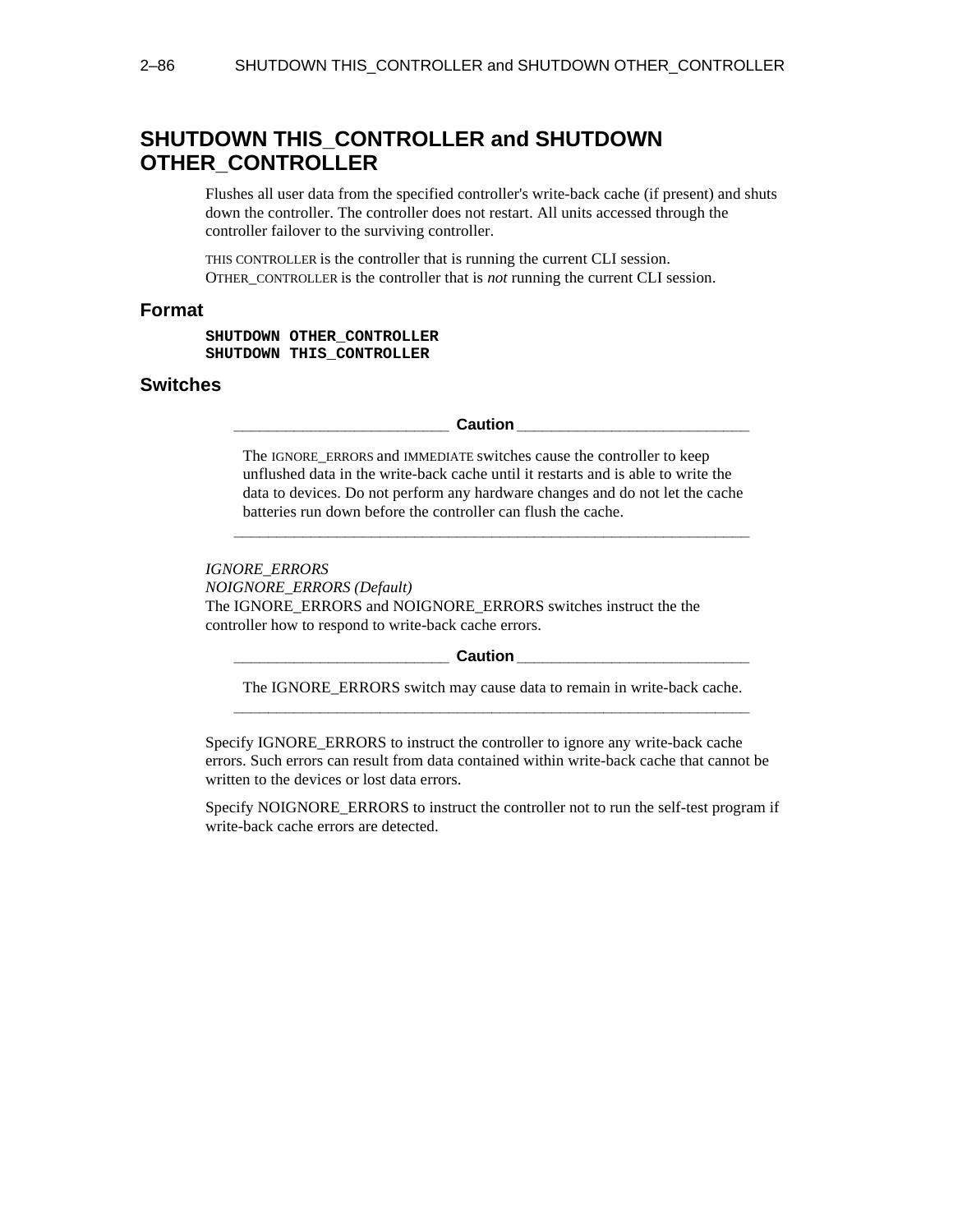*IMMEDIATE\_SHUTDOWN NOIMMEDIATE\_SHUTDOWN* The IMMEDIATE\_SHUTDOWN and NOIMMEDIATE\_SHUTDOWN switches are used to instruct the controller when to shutdown when running the self-test program.

 $Caution$ 

The IMMEDIATE\_SHUTDOWN switch instructs the controller to immediately shutdown, without regard to any data contained within write-back cache. **\_\_\_\_\_\_\_\_\_\_\_\_\_\_\_\_\_\_\_\_\_\_\_\_\_\_\_\_\_\_\_\_\_\_\_\_\_\_\_\_\_\_\_\_\_\_\_\_\_\_\_\_\_\_\_\_\_\_\_\_**

Select IMMEDIATE\_SHUTDOWN to instruct the controller to run the self-test program immediately without checking for online devices or without flushing user data from writeback cache to devices.

Select NOIMMEDIATE\_SHUTDOWN to instruct the controller to flush data from writeback cache before running the self-test program.

## **Examples**

To shut down THIS\_CONTROLLER as long as there are no units online:

**CLI> SHUTDOWN THIS\_CONTROLLER**

To shut down the other controller even if it cannot write all write-back cache data to units:

**CLI> SHUTDOWN OTHER\_CONTROLLER IGNORE\_ERRORS**

## **See also**

RESTART THIS\_CONTROLLER RESTART OTHER\_CONTROLLER SELFTEST THIS\_CONTROLLER SELFTEST OTHER\_CONTROLLER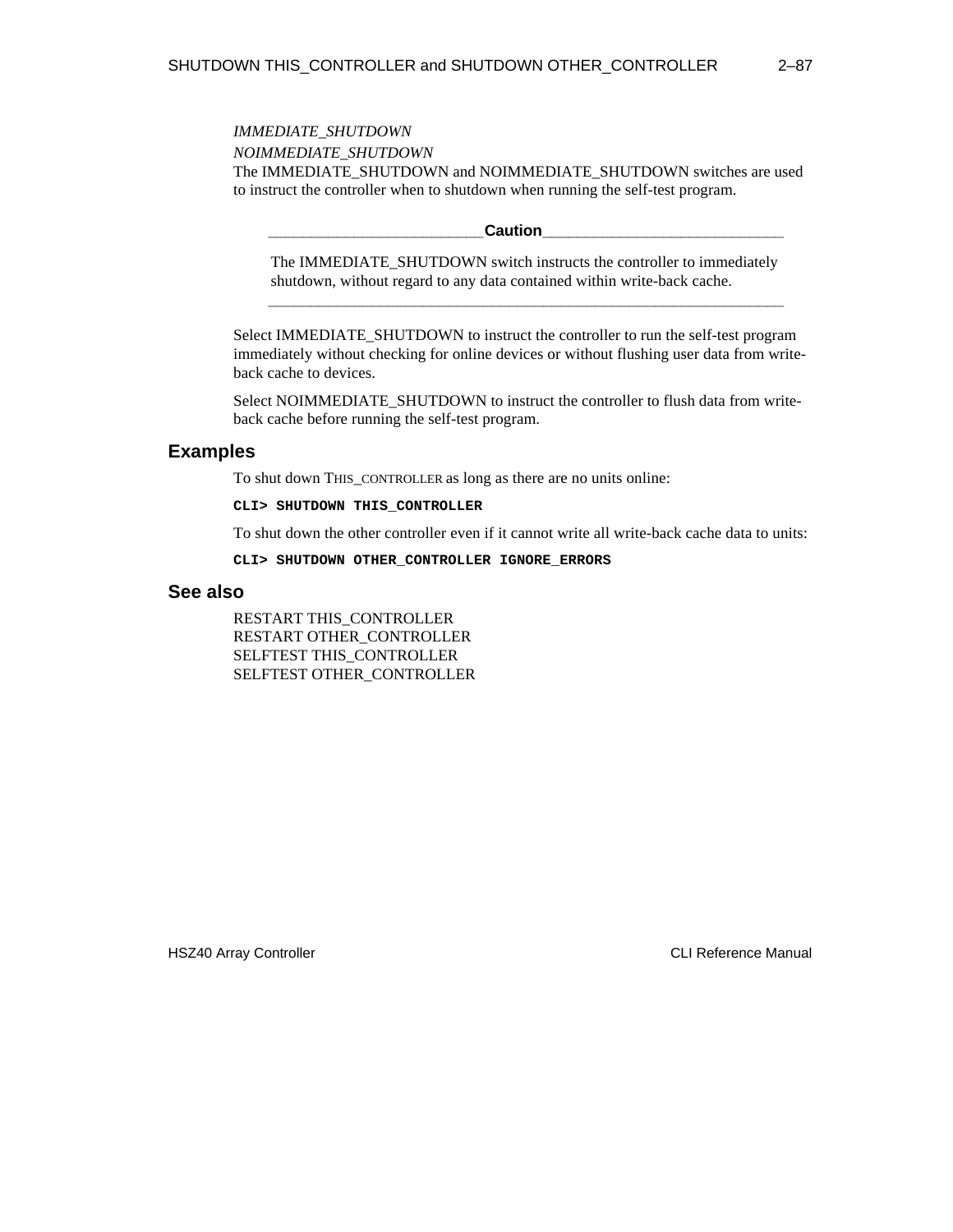# **UNMIRROR**

Converts a one-member mirrorset back to a single device and deletes the mirrorset from the list of known mirrorsets. You can use this command on mirrorsets that are already members of higher level containers (stripesets or units).

The UNMIRROR command is not valid for devices that have a capacity greater than the capacity of the mirrorset. If a mirrorset is comprised of devices of different capacities, the mirrorset capacity is limited to the size of the smallest member; larger members will have unused capacity. If a member with unused capacity is the last remaining member of a mirrorset, you cannot use the UNMIRROR command to change the device back to a singledisk unit, because that change would cause a change in reported disk capacity, possibly confusing the operating system.

## **Format**

**UNMIRROR** disk-name

## **Parameter**

*disk-name*

The disk-name parameter specifies the name of the mirrorset member to be removed from the mirrorset.

## **Examples**

To convert DISK130 back to a single device:

**CLI> UNMIRROR DISK130**

## **See also**

ADD MIRRORSET MIRROR **REDUCE** RUN CLONE SET *mirrorset-name*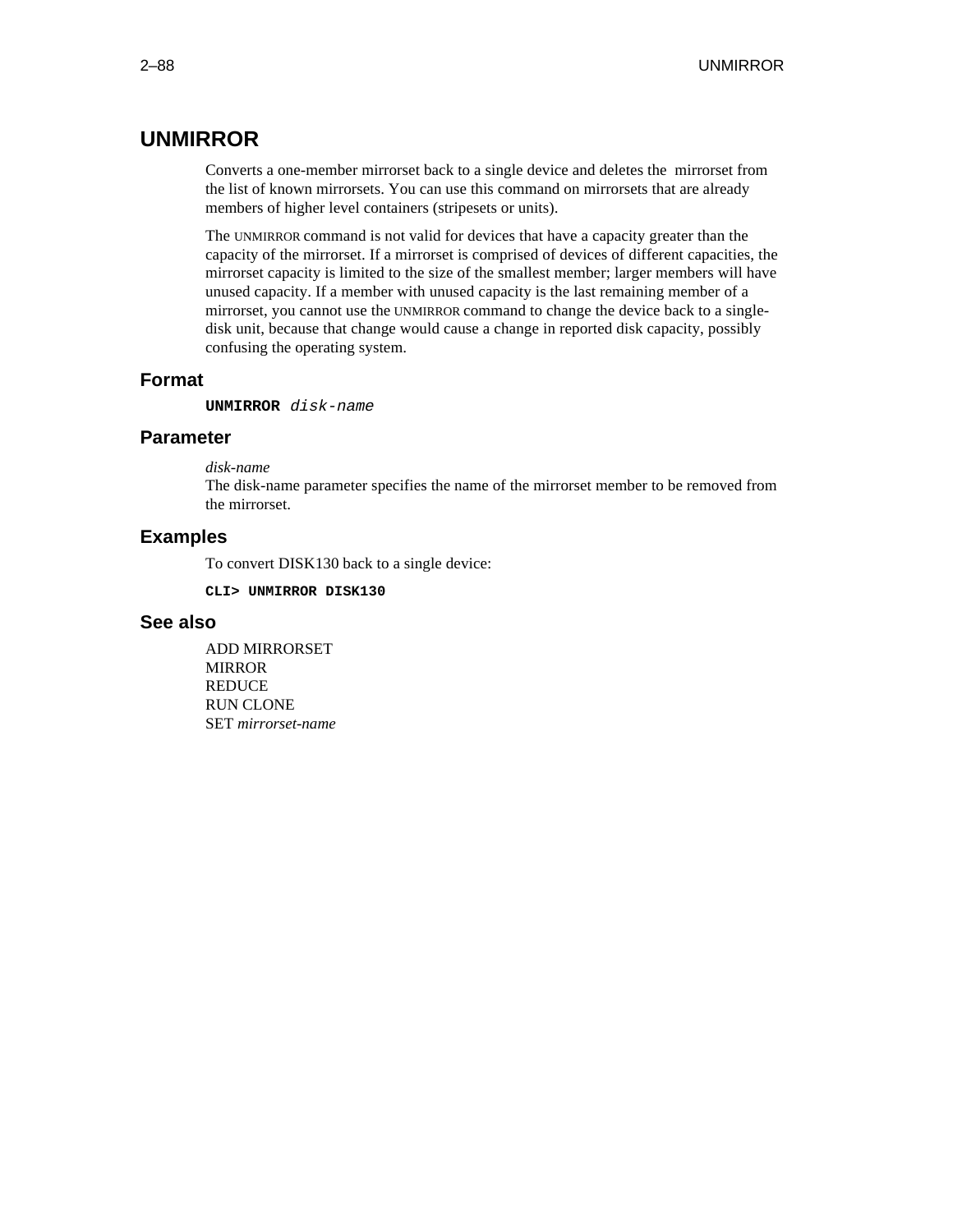# **Glossary**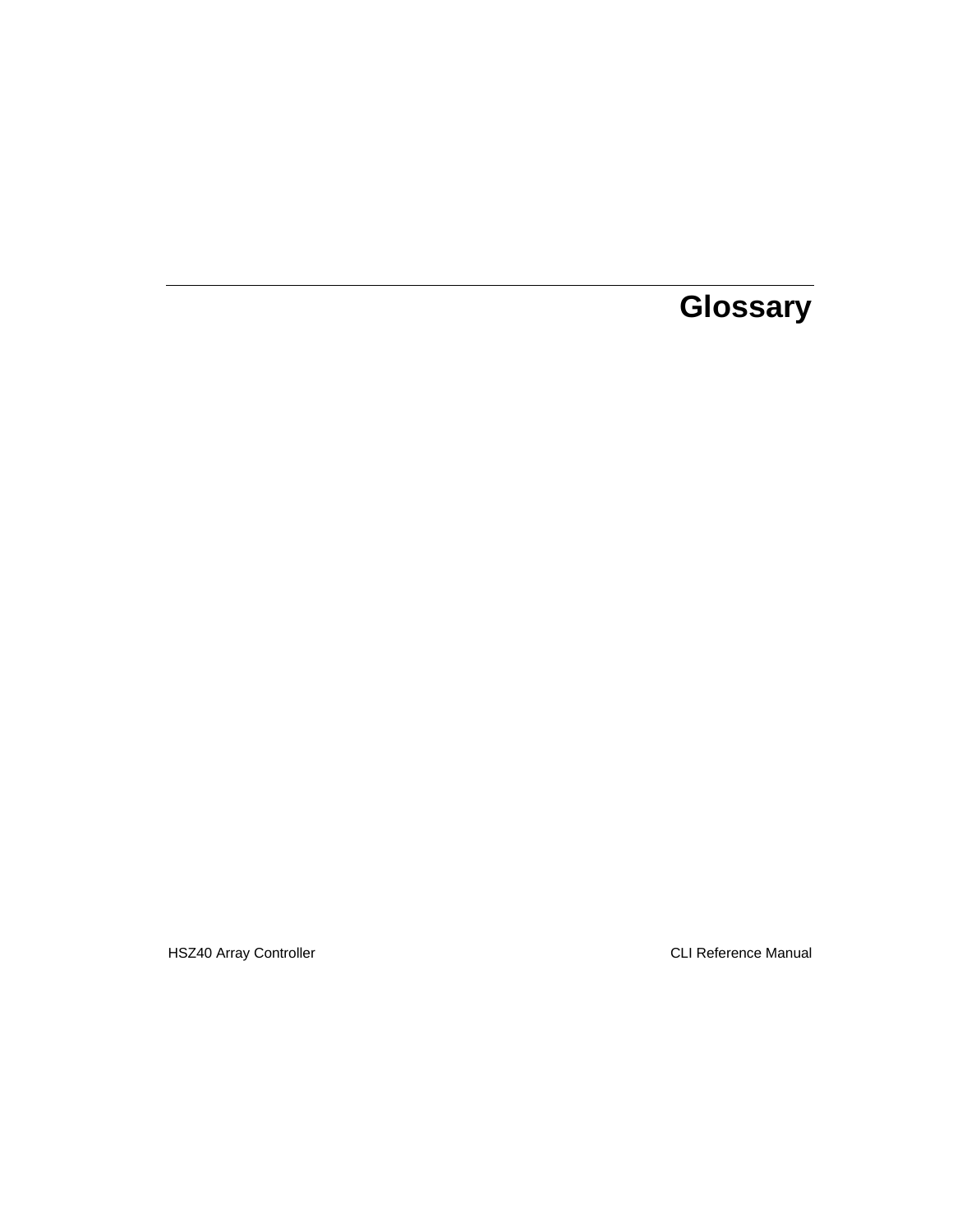#### **adapter**

A device that converts the protocol and hardware interface of one bus type into that of another without changing the functionality of the bus.

#### **allocation class**

A numerical value assigned to a controller to identify units across multiple, independent controllers. (Controllers in a dual-redundant configuration must have the same allocation class.)

#### **array controller**

A hardware/software device that facilitates communications between a host and one or more devices organized in an array. HS family controllers are examples of array controllers.

## **BBR**

Bad block replacement. The procedure used to locate a replacement block, mark the bad block as replaced, and move the data from the bad block to the replacement block.

#### **BBU**

Battery backup unit. A StorageWorks SBB option that extends power availability after the loss of primary ac power or a power supply to protect against the corruption or loss of data.

## **block**

The smallest data unit addressable on a disk. Also called a sector. In integrated storage elements, a block contains 512 bytes of data, EDC, ECC, flags, and the block's address header.

#### **CDU**

Cable distribution unit. The power entry device for StorageWorks cabinets. The unit provides the connections necessary to distribute ac power to cabinet shelves and fans.

## **CI bus**

Computer interconnect bus. Uses two serial paths, each with a transfer rate of 70 Mb/s (8.75 MB/s).

## **CLI**

Command line interpreter. Operator command line interface for the HS family controller firmware.

CLI Reference Manual **HSZ40** Array Controller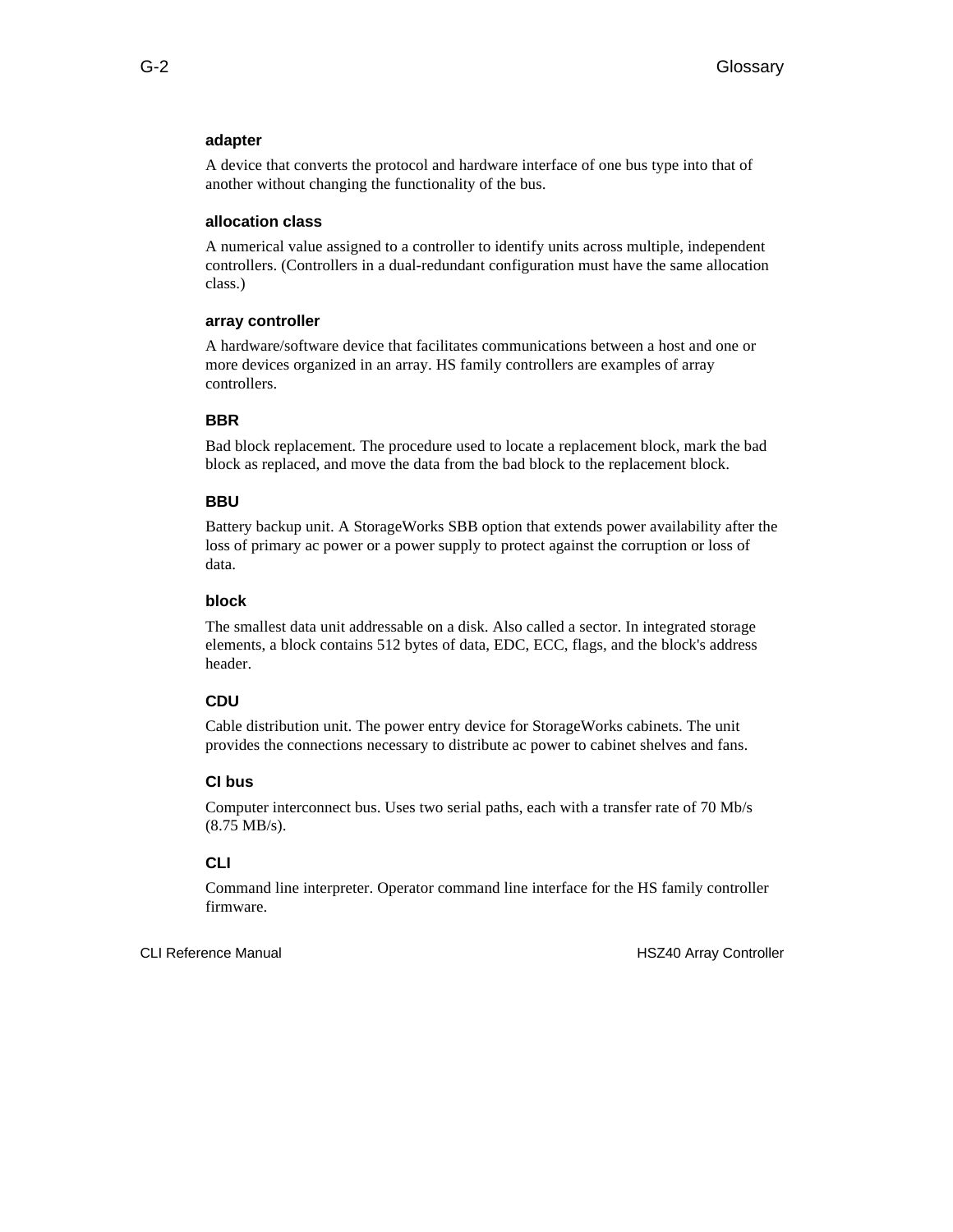## **controller shelf**

A StorageWorks shelf designed to contain controller and cache memory modules.

## **CRC**

An 8-character cyclic redundancy check string used in conjunction with the customer identification string for turning on licensed features such as write-back caching.

## **data center cabinet**

A generic reference to the large cabinets, such as the SW800-series, in which StorageWorks components can be mounted.

## **DDL**

Dual data link. The ability to operate on the CI bus using both paths simultaneously to the same remote node.

## **differential SCSI bus**

A signal's level is determined by the potential difference between two wires. A differential bus is more robust and less subject to electrical noise than is a single-ended bus.

## **DILX**

Disk inline exerciser. Diagnostic firmware used to test the data transfer capabilities of disk drives in a way that simulates a high level of user activity.

## **DSA**

DIGITAL storage architecture. A set of specifications and interfaces describing standards for designing mass storage products. DSA defines the functions performed by host computers, controllers, and disk drives. It also specifies how they interact to accomplish mass storage management.

## **DSSI**

DIGITAL storage system interconnect. A DIGITAL-specific data bus with an 8-bit data transfer rate of 4 MB/s.

## **dual-redundant configuration**

Two controllers in one controller shelf providing the ability for one controller to take over the work of the other controller in the event of a failure of the other controller.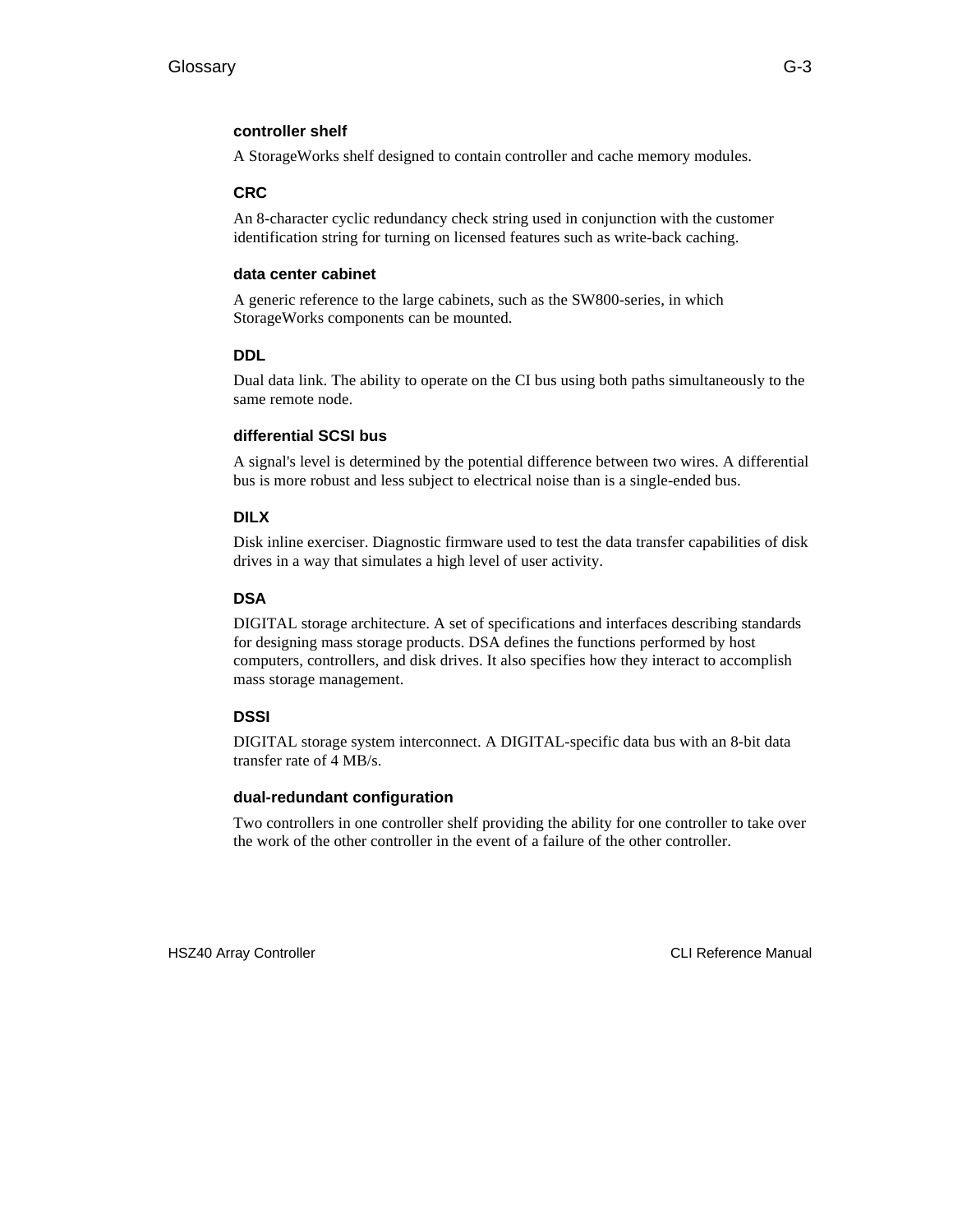## **DUART**

Dual universal asynchronous receiver/transmitter. An integrated circuit containing two serial, asynchronous transceiver circuits.

#### **DUP**

Diagnostic and utility protocol. Host application software that allows a host terminal to be connected to the controller's command line interpreter.

## **DWZZA**

The StorageWorks compatible SCSI bus signal converter.

#### **ECB**

External cache battery.

#### **ECC**

Error correction code. One or more cyclic redundancy check (CRC) words that allow detection of a mismatch between transmitted and received data in a communications system, or between stored and retrieved data in a storage system. The ECC allows for location and correction of an error in the received/retrieved data. All ECCs have limited correction power.

#### **EDC**

Error detection code. One or more checksum words that allow detection of a mismatch between transmitted and received data in a communications system, or between stored and retrieved data in a storage system. The EDC has no data correction capability.

## **ESD**

Electrostatic discharge. The discharge of a potentially harmful static electric voltage as a result of improper grounding.

#### **failedset**

A group of disk drives that have been removed from RAIDsets due to a failure or a manual removal. Disk drives in the failedset should be considered defective and should be tested, repaired, and then placed into the spareset.

#### **failover**

The process that takes place when one controller in a dual-redundant configuration assumes the workload of a failed controller.

CLI Reference Manual **HSZ40** Array Controller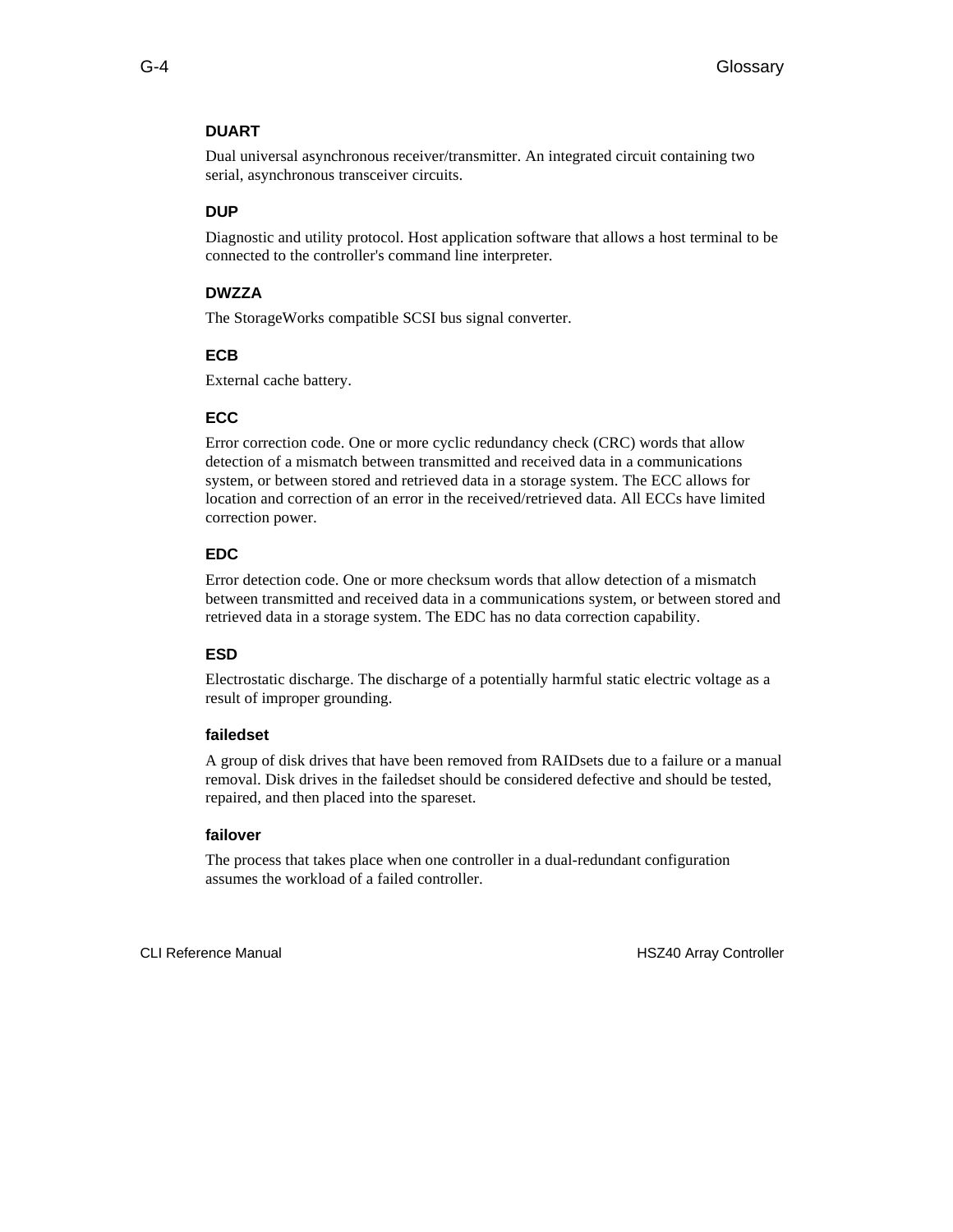## **flush**

The act of writing data from the cache module to the media.

## **FRU**

Field replaceable unit. A hardware component that can be replaced.

## **FWD SCSI**

Fast, wide, differential SCSI. The differential SCSI bus with a 16-bit parallel data path that yields a transfer rate of up to 20 MB/s.

## **half-height device**

A device that occupies half of a 5.25 inch SBB carrier. Two half-height devices can be mounted in a 5.25 inch SBB carrier. The first half-height device is normally mounted in the lower part of the carrier. The second device is normally mounted in the upper part of the carrier.

## **HBVS**

Host-based volume shadowing. Also known as Phase 2 volume shadowing.

## **HSOF**

Hierarchical storage operating firmware. Software contained on a program card that provides the logic for the HS array controllers.

## **HIS**

Host interconnect services. The firmware in the HS array controller that communicates with the host.

## **host**

Any computer to which a storage subsystem can be attached.

## **hot swap**

A method of replacing a device whereby the system that contains the device remains online and active during replacement. The device being replaced is the only device that cannot perform operations during a hot swap.

## **initiator**

A SCSI device that requests an I/O process to be performed by another SCSI device (a target). This is always the controller.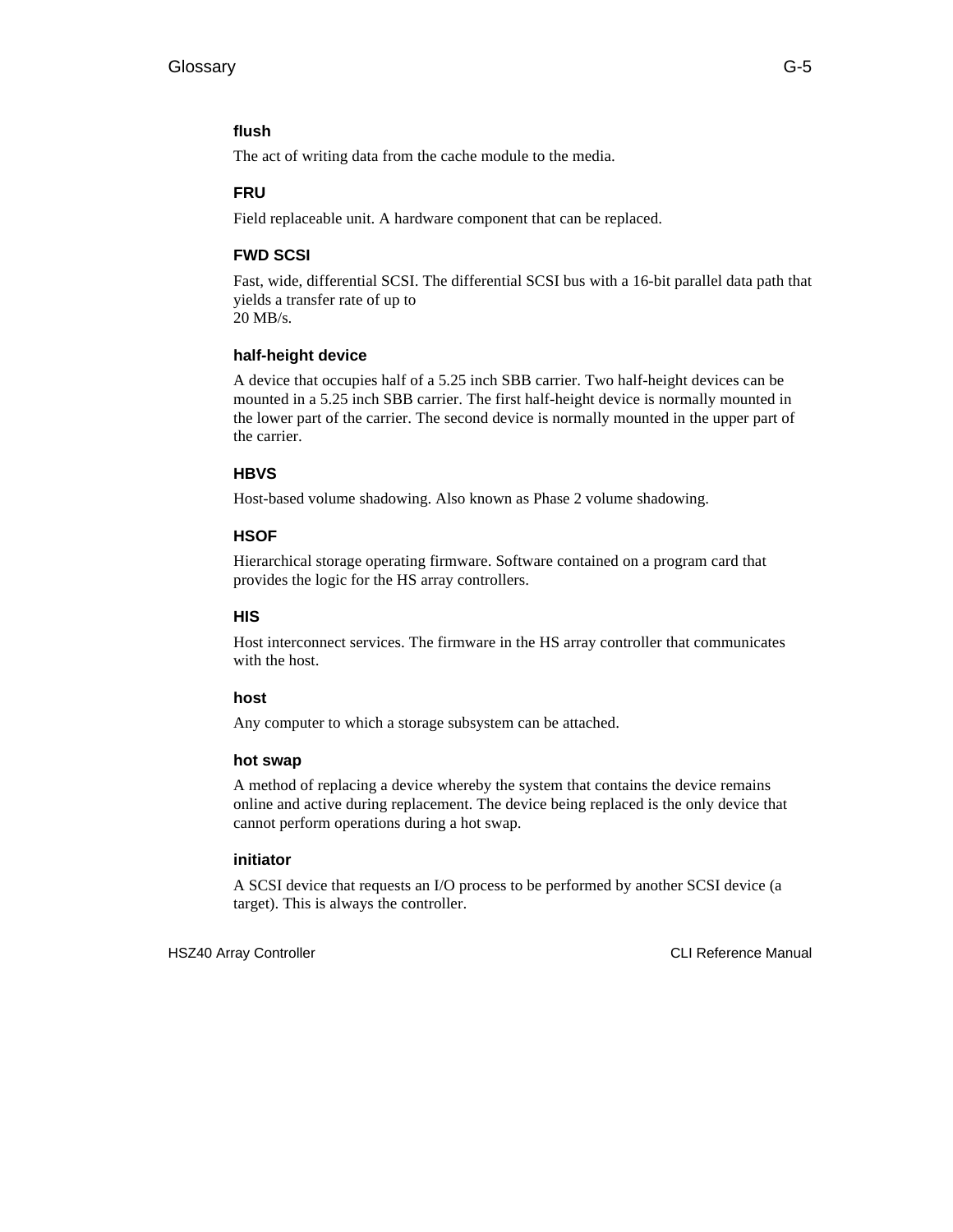#### **local terminal**

A terminal plugged into the EIA-423 maintenance port on the front bezel of the HS array controller. Also called a maintenance terminal.

#### **logical unit**

The physical device or storage unit seen by the host. Often these logical units are spread across more than one physical device, especially in RAID implementations. This is *not* a LUN.

#### **logical unit number**

See LUN.

## **LRU**

Least recently used. This is cache terminology for the block replacement policy for the read cache.

## **LUN**

A logical unit number is a physical or virtual peripheral device addressable through a target. LUNs use their target's bus connection to communicate on the SCSI bus.

#### **maintenance terminal**

Any EIA-423 compatible terminal to be plugged into the HS controller. This terminal is used to identify the controller, enable host paths, define the configuration, and check controller status. It is not required for normal operations. It is sometimes referred to as a local terminal.

#### **metadata**

Data written on the physical disk that is not visible to the host/customer that allows the HS array controller to maintain a high integrity of customer data.

#### **mirrorset**

Two or more physical disks configured to present one highly reliable virtual unit to the host.

#### **MSCP**

Mass storage control protocol. The protocol by which blocks of information are transferred between the host and the controller.

CLI Reference Manual **HSZ40** Array Controller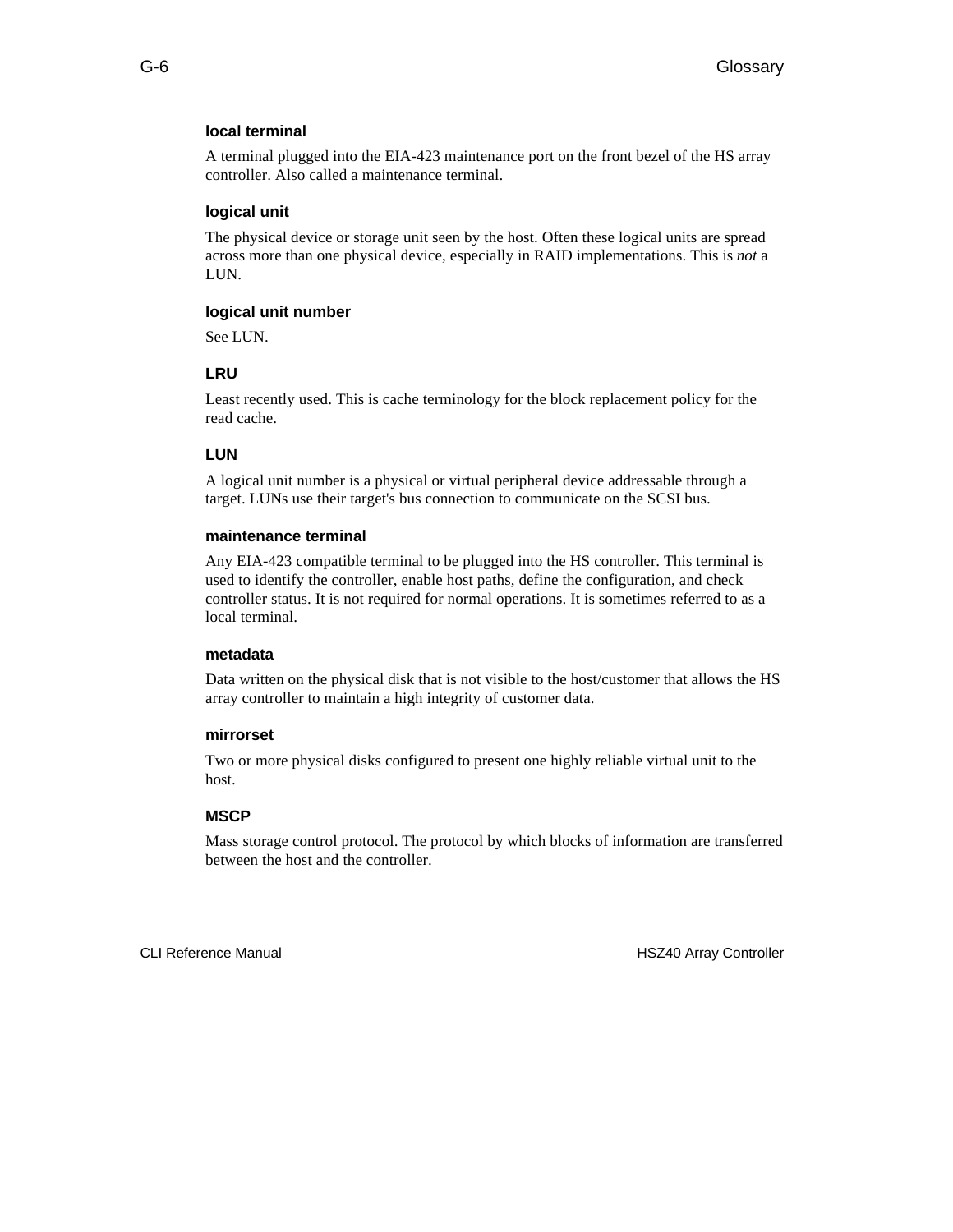## **nonredundant configuration**

A single controller configuration. A controller configuration which does not include an second backup controller permitting failover in the event of a failure.

## **normal member**

A mirrorset member whose entire contents is guaranteed to be the same as all other NORMAL members. All NORMAL members are exactly equivalent.

## **normalizing member**

A mirrorset member whose contents is the same as all other NORMAL and NORMALIZING members for data that has been written since the mirrorset was created or lost cache data was cleared. Data that has never been written may differ among NORMALIZING members.

## **NV**

Nonvolatile. A term used to describe memory that can retain data during a power loss to the controller.

## **partition**

A percentage of a storageset or single-disk unit that may be presented to the host as a storage unit.

## **partitioning**

Device partitioning is the process of dividing up a single large container into a number of smaller containers.

#### **port**

The hardware and software used to connect a host controller to a communication bus, such as CI, DSSI, or SCSI bus. This term also is used to describe the connection between the controller and its SCSI storage devices.

## **PTL**

Port-target-LUN. A method of device notation where **P** designates the controller's device port (1-6), **T** designates the target ID of the device (0-6), and **L** designates the LUN of the device (0-7).

#### **qualified device**

A device that has been fully tested in an approved StorageWorks configuration, (that is, shelf, cabinet, power supply, cabling, and so forth) and is in complete compliance with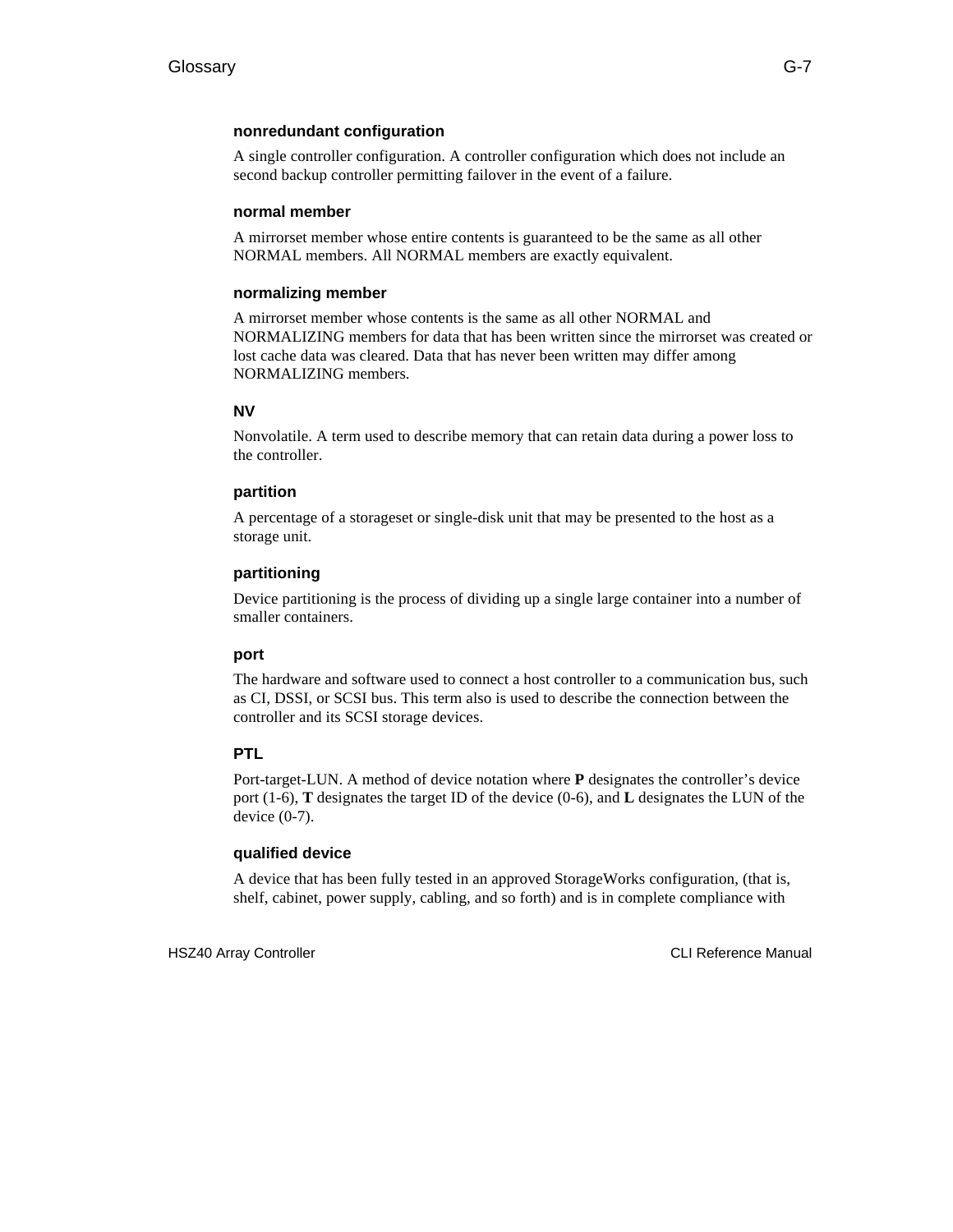country-specific standards (for example, FCC, TUV, and so forth) and with all DIGITAL standards.

## **quiesce**

To make a bus inactive or dormant. The operator must quiesce SCSI bus operations, for example, during a device warm swap.

#### **RAID**

Redundant array of independent disks. The multiple storage access methods devised for performance (RAID 0, striping) and/or various cost levels of availability (RAID 1 through RAID 5).

## **RAIDset**

Three or more physical disks that are configured to present an array of disks as a single virtual unit to the host.

#### **read cache**

The cache used to accelerate read operations by retaining data which has been previously read, written, or erased, based on a prediction that it will be reread.

#### **replacement policy**

The method by which a spare disk is selected to replace a disk that has failed in a RAIDset.

#### **SBB**

StorageWorks building block. A modular carrier plus the individual mechanical and electromechanical interface required to mount it into a standard StorageWorks shelf. Any device conforming to shelf mechanical and electrical standards is considered an SBB.

#### **SBB shelf**

StorageWorks building block shelf. A StorageWorks shelf, such as the BA350--Sx, designed to house plug-in SBB modules.

#### **SCS**

System communication services. A delivery protocol for packets of information (commands or data) to or from the host.

CLI Reference Manual **HSZ40** Array Controller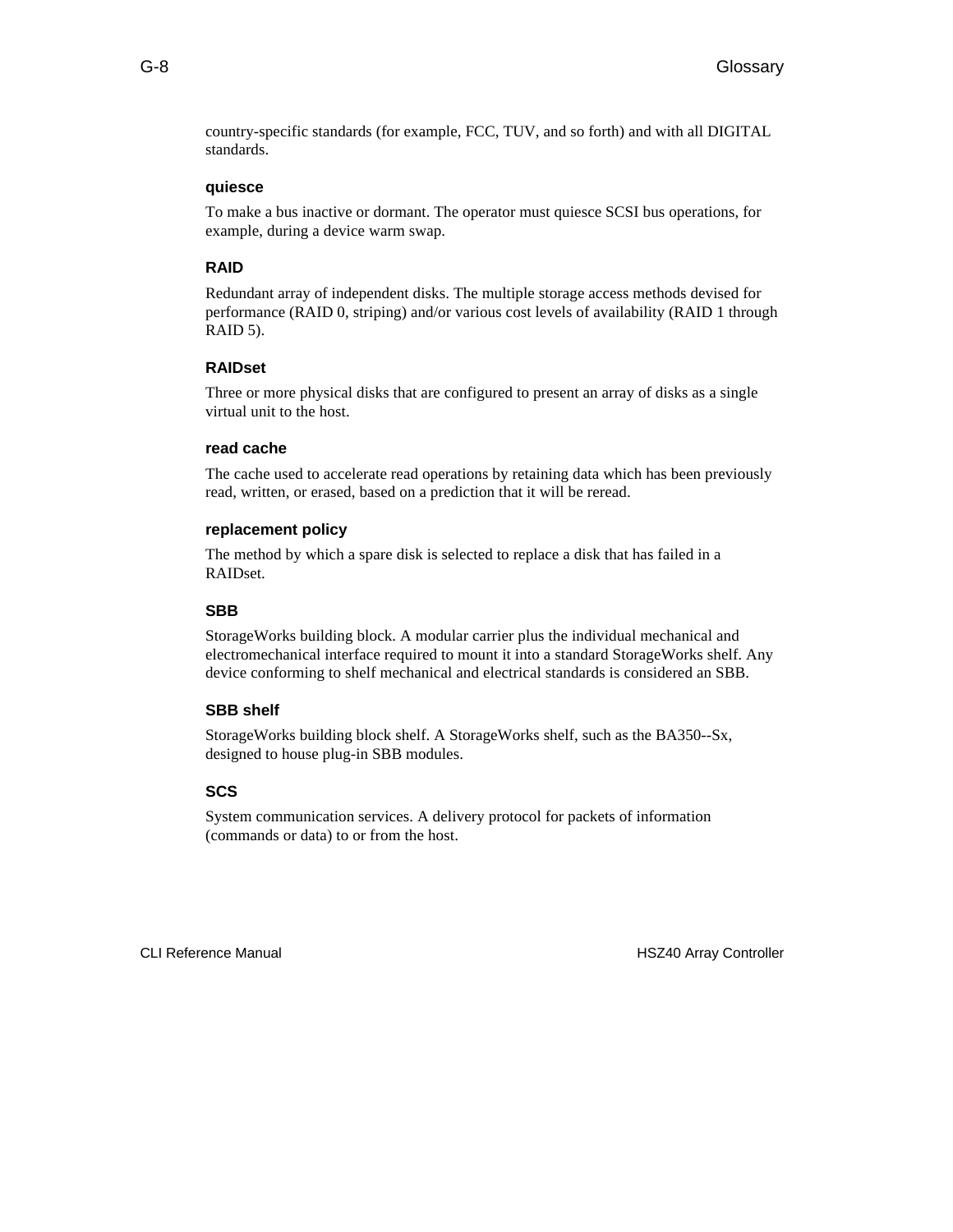#### **SCSI**

Small computer system interface. An ANSI interface defining the physical and electrical parameters of a parallel I/O bus used to connect initiators to a maximum of seven devices. The StorageWorks device interface is implemented according to SCSI--2 standard, allowing the synchronous transfer of 8-bit data at rates of up to 10 MB/s.

#### **SCSI device**

A host computer adapter, a peripheral controller, or a storage element that can be attached to the SCSI bus.

#### **SCSI device ID**

The bit-significant representation of the SCSI addressing that refers to one of the signal lines numbered 0 through 7. Also referred to as a *target* ID.

#### **SCSI--A cable**

A 50-conductor (25 twisted pair cable used for single-ended, SCSI bus connections.

#### **SCSI--P cable**

A 68-conductor (34 twisted pair cable used for differential bus connections.

#### **Small Computer System Interface**

See SCSI.

#### **spareset**

A pool of disk drives used by the controller to replace failed members of a RAIDset.

#### **SPD**

Software product description. A document that contains the legal description of a product.

#### **storageset**

Any collection of containers, such as stripesets, RAIDsets, the spareset, and the failedset, that make up a container.

#### **storage unit**

The general term that refers to storagesets, single disk units, and all other storage devices that can be installed in your subsystem and accessed by a host. A storage unit can be any entity that is capable of storing data, whether it is a physical device or a group of physical devices.

HSZ40 Array Controller CLI Reference Manual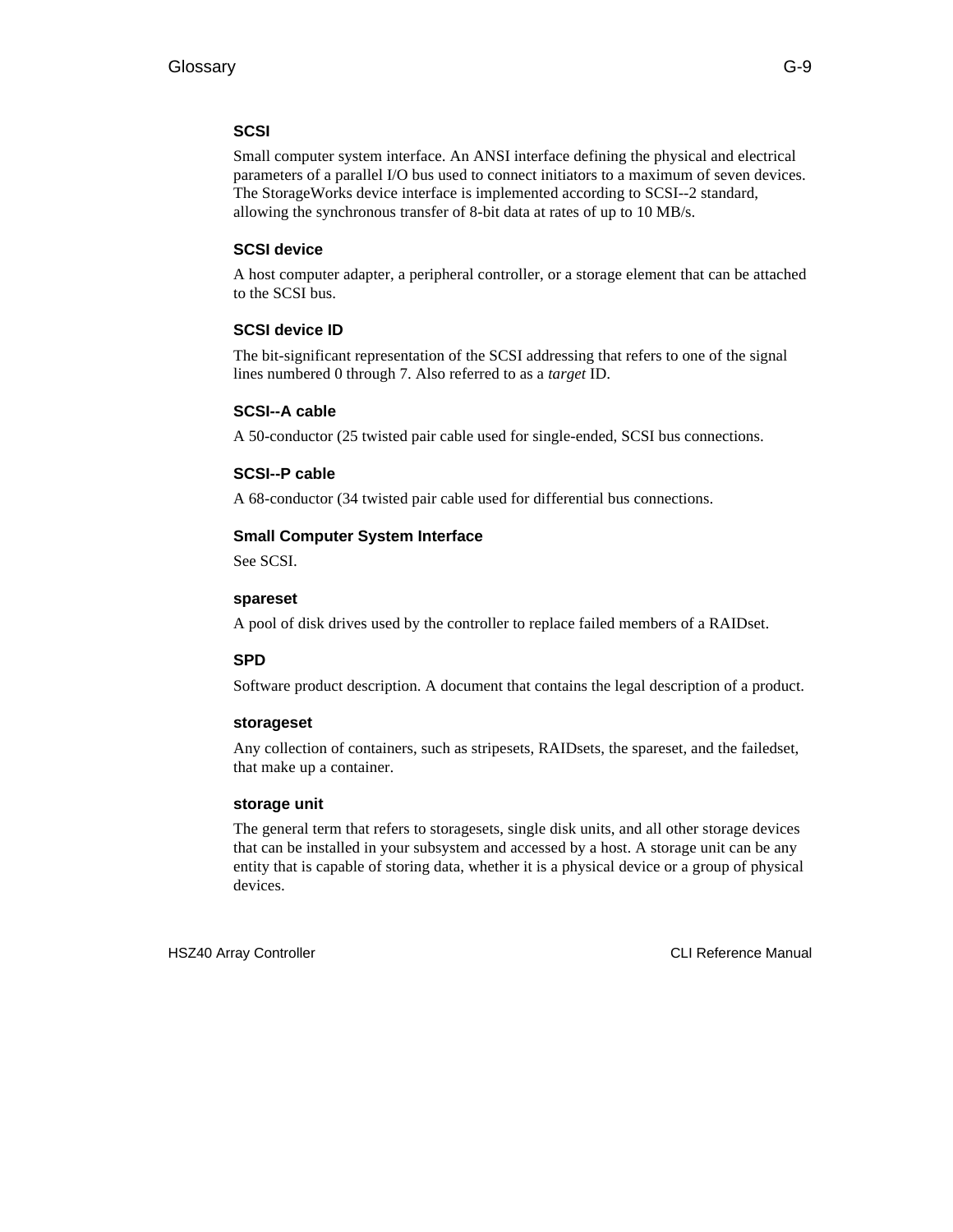#### **StorageWorks**

DIGITAL's family of modular data storage products that allows customers to design and configure their own storage subsystems. Components include power, packaging, cabling, devices, controllers, and software. Customers can integrate devices and array controllers in StorageWorks enclosure to form storage subsystems.

#### **StorageWorks building block**

See SBB.

#### **stripeset**

A virtual disk drive with its physical data spread across multiple physical disks. Stripeset configurations do not include a data recovery mechanism.

#### **striped mirrorset**

Stripesets whose members have been mirrored.

#### **tagged command queuing**

A SCSI feature that allows a device to have multiple I/O requests outstanding to it at one time.

#### **target**

A SCSI device that performs an operation requested by an initiator. The target number is determined by the device's address on its SCSI bus.

#### **TILX**

Tape inline exerciser. Diagnostic firmware used to test the data transfer capabilities of tape drives in a way that simulates a high level of user activity.

#### **TMSCP**

Tape mass storage control protocol. The protocol by which blocks of information are transferred between the host and the controller.

#### **unit**

The host's view of a container on an HS array controller. A unit may be made up of simply a physical disk or tape drive, or a more complex container such as a RAIDset.

#### **unwritten cached data**

Data in the write-back cache which has not yet been written to the physical device, but the user has been notified that the data has been written.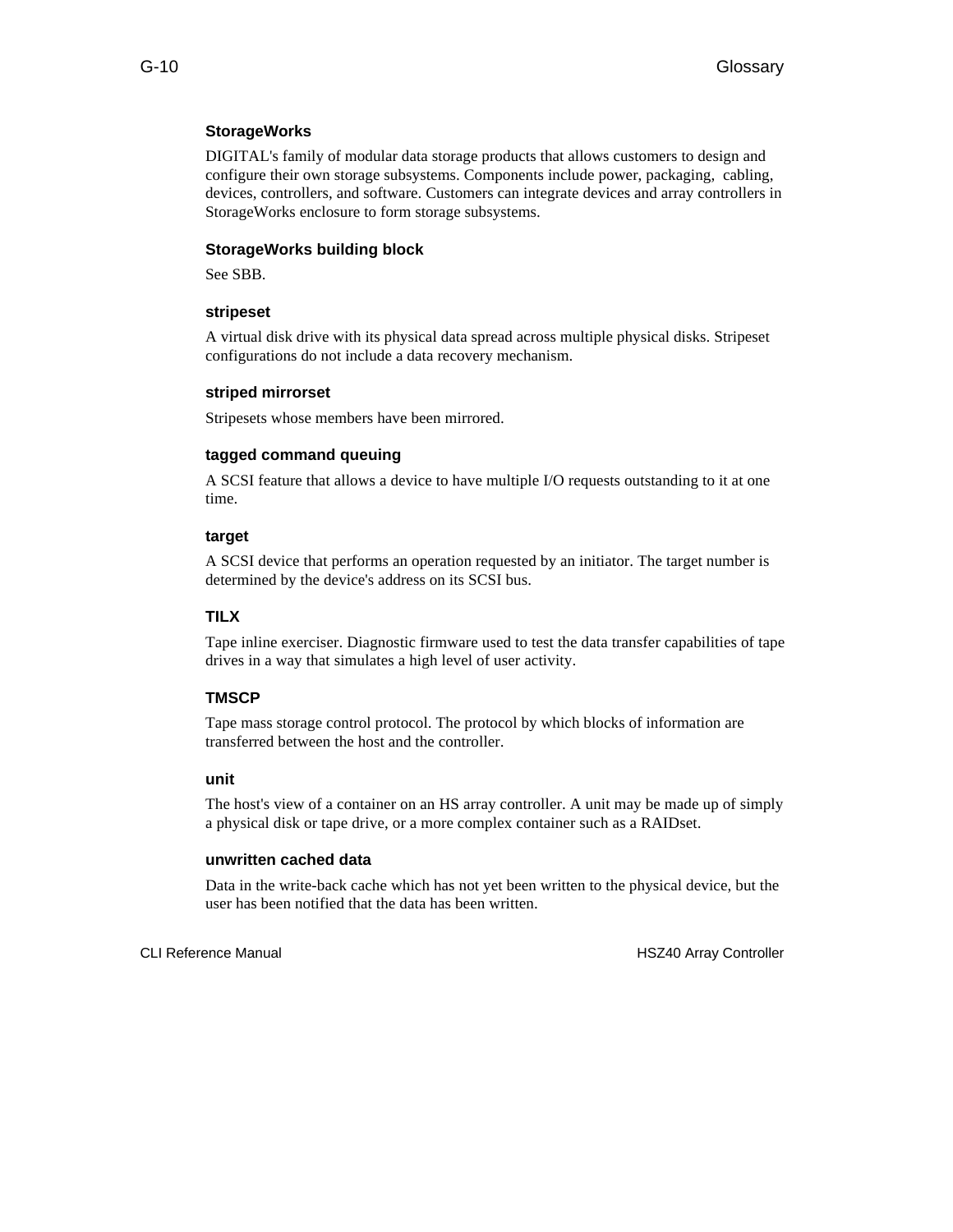#### **VCS**

VAXcluster console system.

#### **virtual terminal**

A software path from an operator terminal on the host to the controller's CLI. The path can be established via the host port on the controller (using DUP) or via the maintenance port through on intermediary host (VCS). A virtual terminal is also sometimes called a host console.

#### **warm swap**

A method for adding or replacing a device whereby the system remains online, but all activity on the device's bus must be halted for the duration of the swap.

#### **write-back caching**

A caching strategy that writes data to the cache memory, then flushes the data to the intended device at some future time. From the user's perspective, the write operation is complete when the data is stored in the cache memory. This strategy avoids unnecessary access of the devices.

#### **write hole**

Undetectable RAID level 1 or 5 data corruption. A write hole is caused by the successful writing of some, but not all, of the storageset members. Write holes occur under conditions such as power outages, where the writing of multiple members can be abruptly interrupted. A battery backed-up cache design eliminates the write hole, because data is preserved and writes can be retried.

#### **write-through cache**

A cache write strategy in which the destination of the write data is the primary storage media. This operation may update, invalidate, or delete data from the cache memory accordingly, to ensure that the cache does not contain obsolete data. The user sees the operation as complete only after the backup storage device has been updated.

HSZ40 Array Controller CLI Reference Manual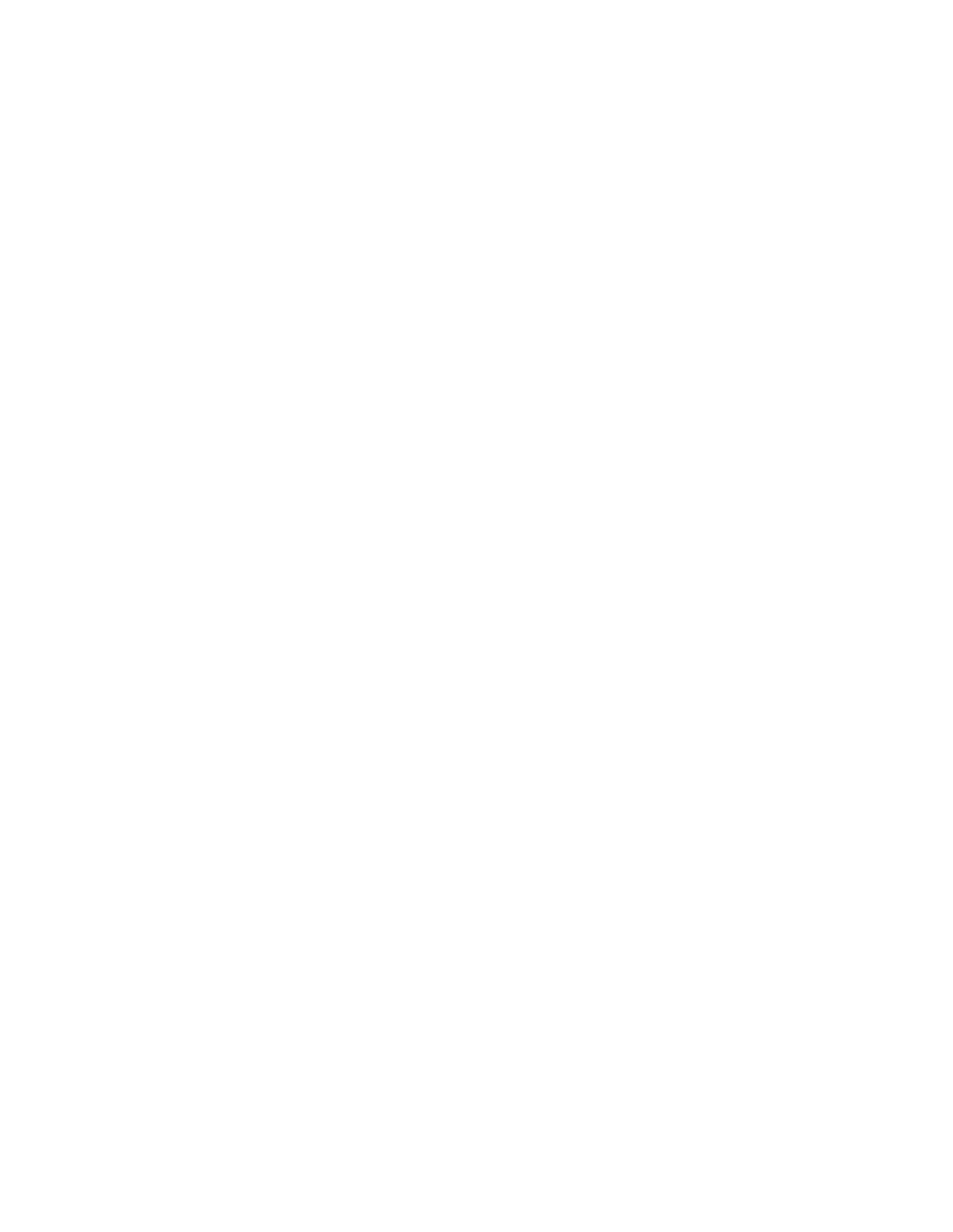# **Index**

# **A**

ADD CDROM command, 2–2 ADD DISK command, 2–3 ADD MIRRORSET command, 2–5 ADD PASSTHROUGH command, 2–8 ADD RAIDSET command, 2–10 ADD SPARESET command, 2–13 ADD STRIPESET command, 2–14 ADD UNIT command, 2–16 Adding CD-ROM drive, 2–2 disk drive, 2–3 HSZ tape drive, 2–8 HSZ tape loader, 2–8 mirrorset, 2–5 passthrough container, 2–8 RAIDset, 2–10 striped mirrorset, 2–14 stripeset, 2–14 unit, 2–16 AUTOMATIC SPARE POLICY, 2–58

# **B**

Battery policy, 2–71

HSZ40 Array Controller CLI Reference Manual

# **C**

Cables SCSI bus cable lengths, 2–74 Cache clearing invalid cache errors, 2–23 enabling/disabling read cache, 2–18, 2–79 enabling/disabling write-back cache, 2–19, 2– 80 flush timer, 2–71 setting maximum transfer size, 2–17, 2–79 CD-ROM adding to controller, 2–2 deleting, 2–30 displaying information, 2–83 showing, 2–83 Chunksize, 2–39 CLEAR\_ERRORS CLI command, 2–22 CLEAR\_ERRORS INVALID\_CACHE command, 2–23 CLEAR\_ERRORS LOST\_DATA command, 2–25 CLEAR\_ERRORS UNKNOWN command, 2–26 CLEAR\_ERRORS UNWRITEABLE\_DATA command, 2–27 CLI abbreviating commands, 1–4 accessing, 1–3 capturing your session, 1–4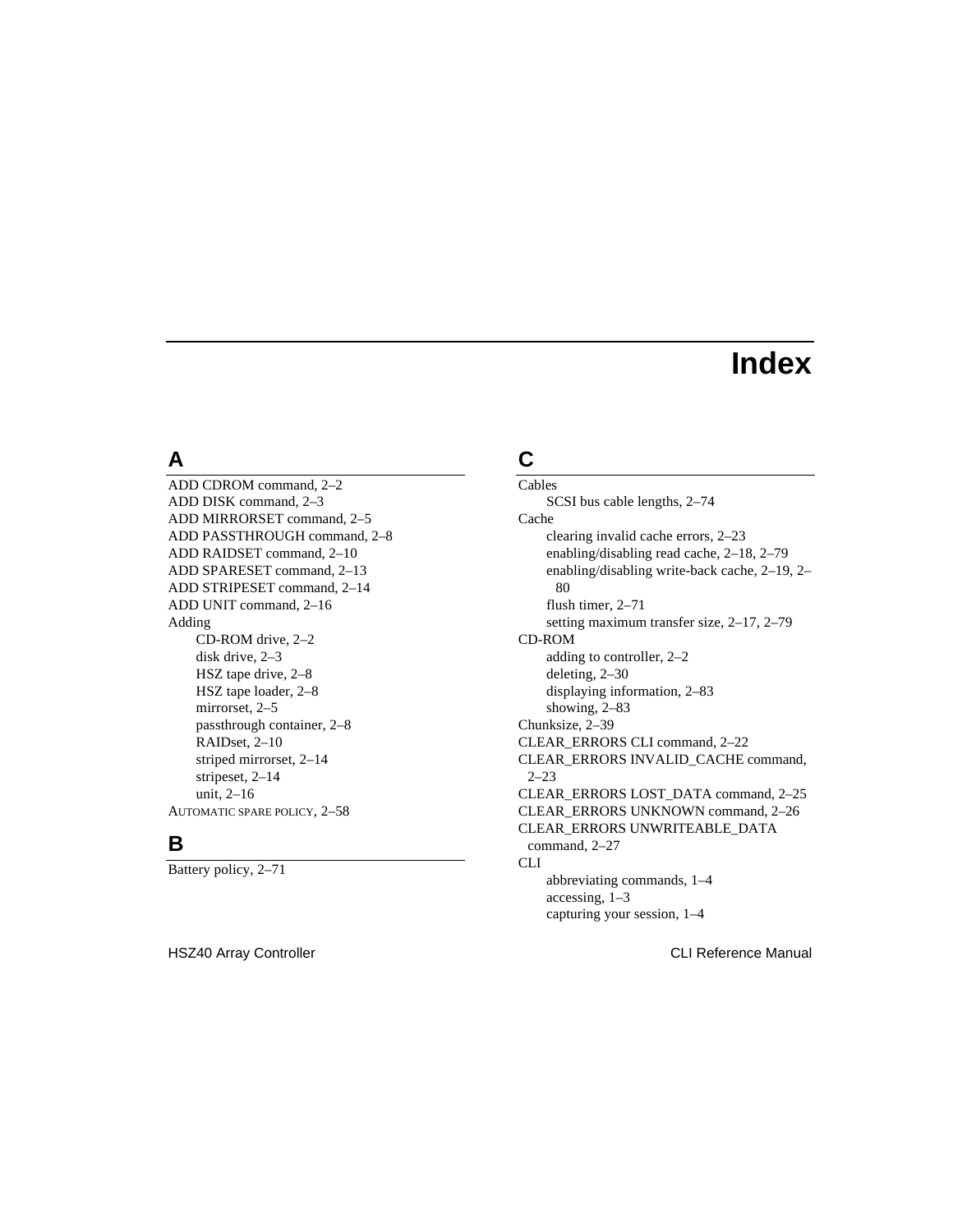clearing error messages, 2–22 command rules, 1–4 definition, 1–2 editing keys, 1–4 exiting, 1–3, 2–37 help, 2–38 overview, 1–2 printing the session log file, 1–4 specifying a prompt, 2–74 type ahead, 1–4 Command disk. *See* Passthrough container Command line interpreter. *See* CLI Commands abbreviating, 1–4 ADD CDROM, 2–2 ADD DISK, 2–3 ADD MIRRORSET, 2–5 ADD PASSTHROUGH, 2–8 ADD RAIDSET, 2–10 ADD SPARESET, 2–13 ADD STRIPESET, 2–14 ADD UNIT, 2–16 CLEAR\_ERRORS CLI, 2–22 CLEAR\_ERRORS INVALID\_CACHE, 2–23 CLEAR\_ERRORS LOST\_DATA, 2–25 CLEAR\_ERRORS UNKNOWN, 2–26 CLEAR\_ERRORS UNWRITEABLE\_DATA, 2–27 CREATE\_PARTITION, 2–28 DELETE *container-name*, *2–30* DELETE *device-name*, *2–31* DELETE FAILEDSET, 2–32 DELETE SPARESET, 2–33 DELETE *unit-number*, *2–34* DESTROY\_PARTITION, 2–35 DIRECTORY, 2–36 EXIT, 2–37 HELP, 2–38 INITIALIZE, 2–39 LOCATE, 2–42 MIRROR, 2–44 REDUCE, 2–47 RENAME, 2–49 RESTART OTHER\_CONTROLLER, 2–50 RESTART THIS\_CONTROLLER, 2–50 RETRY\_ERRORS, 2–52

RUN, 2–53 SELFTEST, 2–54 SET *device-name*, *2–56* SET FAILEDSET, 2–58 SET FAILOVER, 2–59 SET *mirrorset-name*, *2–61* SET MULTIBUS\_FAILOVER, 2–65 SET NOFAILOVER, 2–68 SET OTHER\_CONTROLLER, 2–70 SET *RAIDset-name*, *2–76* SET THIS\_CONTROLLER, 2-70 SET *unit number*, *2–78* SHOW, 2–83 SHUTDOWN OTHER\_CONTROLLER, 2–87 SHUTDOWN THIS\_CONTROLLER, 2–87 UNMIRROR, 2–89 Commands:syntax, 1–6 Configuration restoring, 2–40 saving on devices, 2–40 Configuring dual-redundant controllers, 1–3 initial controller configuration, 1–3 modifying controller configurations, 1–2 when to use a local connection, 1–3 when to use a remote connection, 1–3 Connection local, 1–3 remote, 1–3 Controller displaying information, 2–83 dual-redundant configuration, 1–3 initial configuration, 1–3 showing, 2–83 showing attached devices, 2–83 shutting down, 2–87 CREATE\_PARTITION command, 2–28 Creating host-addressable unit, 2–16 passthrough container, 2–8 RAIDsets, 2–10 single-disk unit, 2–21 striped mirrorset, 2–14 stripeset, 2–14 unit, 2–16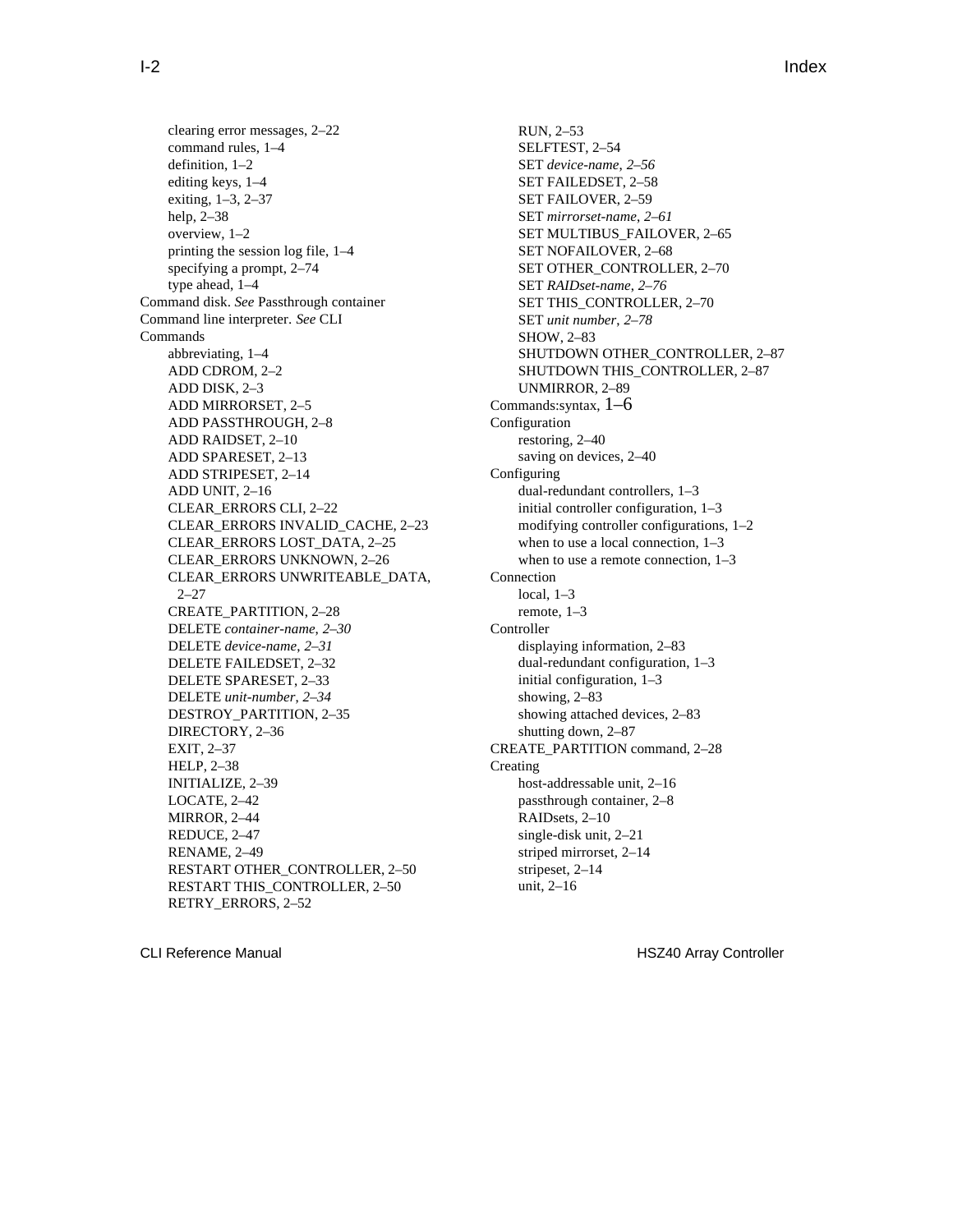### **D**

DELETE *container-name* command, 2–30 DELETE *device-name* command, 2–31 DELETE FAILEDSET command, 2–32 DELETE SPARESET command, 2–33 DELETE *unit-number* command, 2–34 Deleting CD-ROM, 2–30 mirrorset, 2–30 optical disk drive, 2–30 RAIDset, 2–30 storagesets and devices, 2–30 stripeset, 2–30 tape drive, 2–30 tape loader, 2–30 unit, 2–34 Deleting Devices deleting from the configuration, 2–31 DESTROY\_PARTITION command, 2–35 Device data transfer rate setting, 2–56 **Diagnostics** list of, 2–36 starting, 1–2, 2–53 DIRECTORY command, 2–36 Disk drive adding to a RAIDset, 2–10 adding to a reduced RAIDset, 2–77 adding to a spareset, 2–13 adding to a stripeset, 2–14 adding to configuration, 2–3 deleting, 2–30 displaying information, 2–83 initializing, 2–39 making transportable, 2–56 mirroring, 2–44 moving to non-«Brand» environments, 2–3, 2–56 moving with data intact, 2–3, 2–56 removing from a failedset, 2–32 removing from a mirrorset, 2–47, 2–61 removing from a RAIDset, 2–77 removing from a spareset, 2–33 renaming, 2–49 showing, 2–83

Dual-redundant configuration, 1–3 disabling, 2–68 enabling, 2–59 DUP connection, 1–3

# **E**

Error messages clearing from CLI, 2–22 clearing invalid cache, 2–23 clearing lost data, 2–25 clearing unknown errors, 2–26 clearing unwriteable data errors, 2–27 EXIT command, 2–37

### **F**

Failedset changing the automatic spare policy, 2–58 deleting members, 2–32 displaying members, 2–84 Failover and preferred path, 2–18, 2–79 disabling, 2–68 enabling, 2–59 Finding devices and storagesets, 2–42

### **H**

HELP command, 2–38 Host compatibility mode, 2–72 Host data transfer rate setting, 2–74 Hot spare, 2–58 Hot standby controller, 2–73 HSZterm. *See* Remote connection

# **I**

IBM host mode, 2–72 Initialize before adding unit, 2–16 save user data, 2–40 INITIALIZE command, 2–39 Invalid cache error clearing, 2–23

HSZ40 Array Controller CLI Reference Manual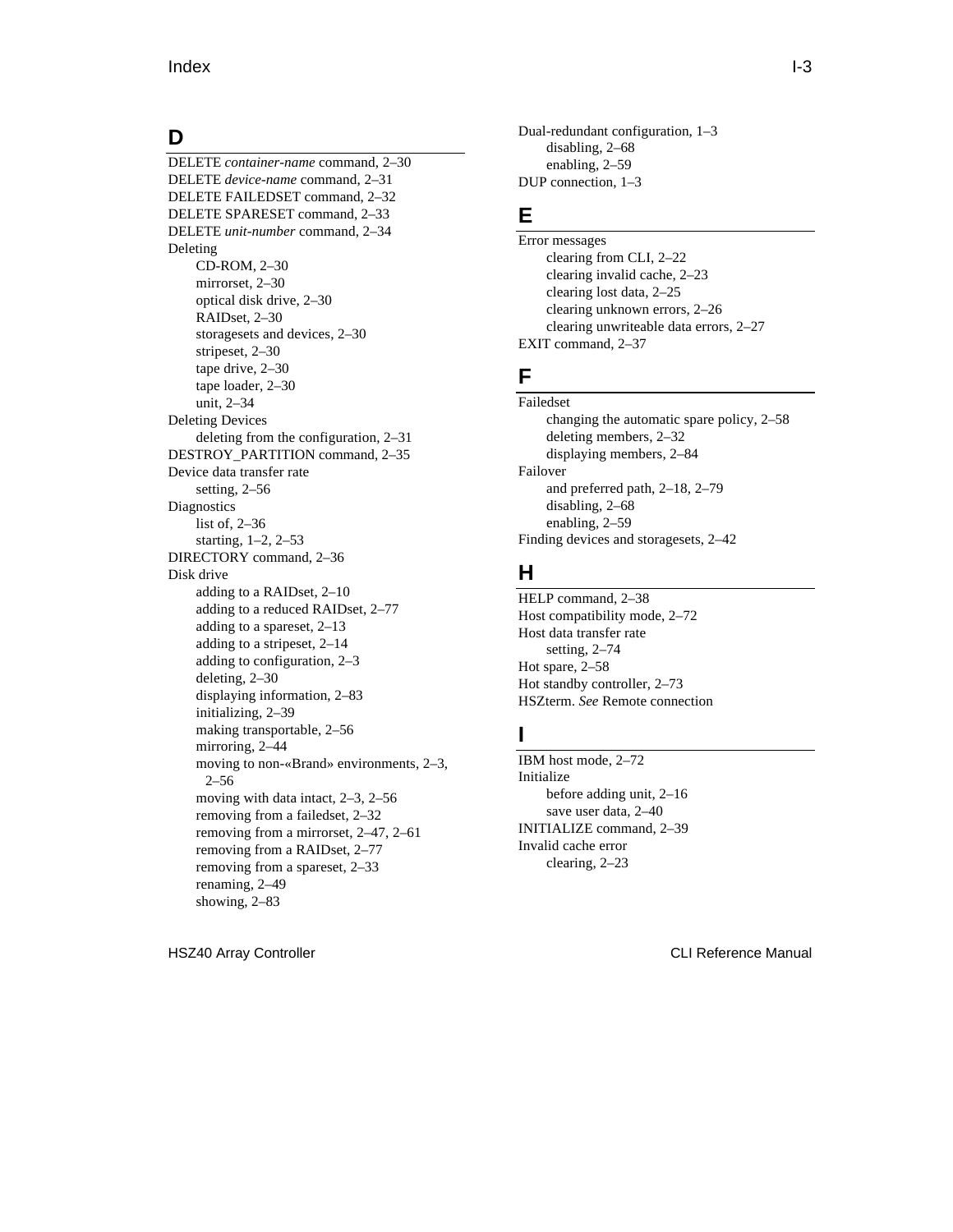#### **L**

List diagnostics and utilities, 2–36 Load balancing HSZ controllers, 2–73 Local connection, 1–3 LOCATE command, 2–42

Lost data error clearing, 2–25

#### **M**

Maintenance terminal. *See* Local connection Metadata defined, 2–3, 2–57 MIRROR command, 2–44 Mirrorset actual number of members, 2–47 adding members, 2–61 adding to controller, 2–5 as a member of a stripeset, 2–14 changing mirrorset name, 2–61 choosing a replacement member, 2–6, 2–45 converting back to a single device, 2–89 copying data to new members, 2–5, 2–45, 2– 63 creating from a single disk, 2–44 deleting, 2–30 displaying information, 2–83 enabling write-back cache, 2–19, 2–80 initializing, 2–39 nominal number of members, 2–47 normal member defined, 2–5, 2–44, 2–63 preventing replacement of failed drive, 2–45 removing members, 2–47, 2–61 renaming, 2–49 setting a replacement policy, 2–6 setting the actual number of members, 2–5 setting the copying speed, 2–5, 2–45, 2–63 setting the read source, 2–6, 2–63 showing, 2–83 striping, 2–14 unmirror, 2–89 Moving disk drives, 2–3, 2–56

### **N**

normal mirrorset member defined, 2–5, 2–44, 2–63

### **O**

Optical disk drive deleting, 2–30 displaying information, 2–83 showing, 2–83 OTHER\_CONTROLLER CHANGING PARAMETERS, 2–70 DEFINED, 1–2 displaying information, 2–83 REMOVING FROM DUAL-REDUNDANT CONFIGURATION, 2–68 SELF-TEST, 2–54

### **P**

Partition adding as a unit, 2–16 creating, 2–28 deleting unit, 2–34 destroying, 2–35 displaying size, 2–83 setting size, 2–28 showing, 2–83 Passthrough container creating for HSZ controllers, 2–8 deleting, 2–30 renaming, 2–49 showing, 2–83 Preferred path in dual-redundant configurations, 2–18, 2–79 Preferred SCSI target IDs setting, 2–73

# **R**

RAIDset adding a member when reduced, 2–77 adding while missing a member, 2–11 changing characteristics, 2–76 choosing a replacement member, 2–10 creating, 2–10 deleting, 2–30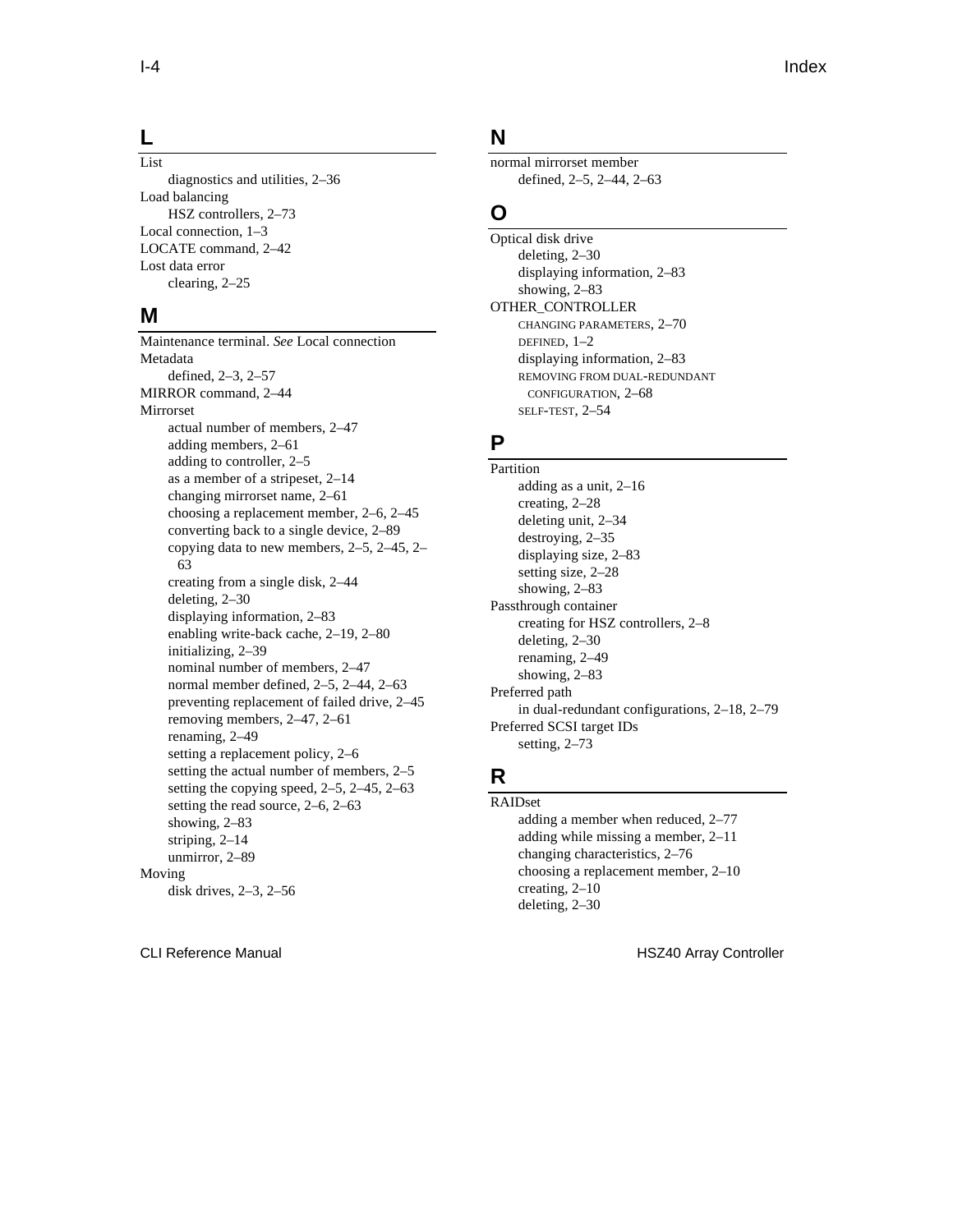displaying information, 2–83 enabling write-back cache, 2–19, 2–80 initializing, 2–39 number of members, 2–10 preventing replacement of failed member, 2– 10, 2–76 removing a member, 2–77 renaming, 2–49 setting speed for reconstruct, 2–10, 2–76 showing, 2–83 specifying chunksize, 2–39 specifying replacement policy, 2–76 Read cache enabling and disabling, 2–18, 2–79 REDUCE command, 2–47 Remote connection, 1–3 Removing. *See also* Deleting mirrorset member, 2–47 RENAME command, 2–49 RESTART OTHER\_CONTROLLER command, 2– 50 RESTART THIS\_CONTROLLER command, 2–50 Restoring initial controller configuration, 2–73 RETRY\_ERRORS command, 2–52 RUN command, 2–53

### **S**

SCSI bus cable lengths, 2–74 SCSI target IDs preferring, 2–73 setting, 2–72 SELFTEST command, 2–54 SELFTEST CONTROLLER command:switches:IGNORE\_ERRORS, 2–50, 2–54, 2–87 SELFTEST CONTROLLER command:switches:IMMEDIATE\_SHUTDOWN , 2–51, 2–55, 2–88 SET *device-name* command, 2–56 SET FAILEDSET command, 2–58 SET FAILOVER command, 2–59 SET *mirrorset-name* command, 2–61 SET MULTIBUS\_FAILOVER command, 2–65 SET NOFAILOVER command, 2–68 SET OTHER\_CONTROLLER command, 2–70

HSZ40 Array Controller CLI Reference Manual

SET *RAIDset-name* command, 2–76 SET THIS CONTROLLER command, 2–70 SET *unit-number* command, 2–78 Setting controller preferred SCSI target IDs, 2–73 controller SCSI target IDs, 2–72 device data transfer rate, 2–56 Host data transfer rate, 2–74 maximum cached transfer size, 2–17, 2–79 transportability, 2–56 Setting:controller behavior selftest, 2–51, 2–55, 2–88 Setting:controller error handling at selftest, 2–50, 2–54, 2–87 SHOW command, 2–83 SHUTDOWN OTHER\_CONTROLLER command, 2–87 SHUTDOWN THIS\_CONTROLLER command, 2–87 Spareset adding a disk drive, 2–13 definition, 2–33 displaying members, 2–84 removing a disk drive, 2–33 Starting CLI session, 1–3 Storageset displaying configured sets, 2–84 displaying information, 2–83 initializing, 2–39 renaming, 2–49 showing, 2–83 Striped mirrorset creating, 2–14 Stripeset creating, 2–14 deleting, 2–30 displaying information, 2–83 initializing, 2–39 mirroring, 2–44 renaming, 2–49 showing, 2–83 specifying chunksize, 2–39

### **T**

Tape drive